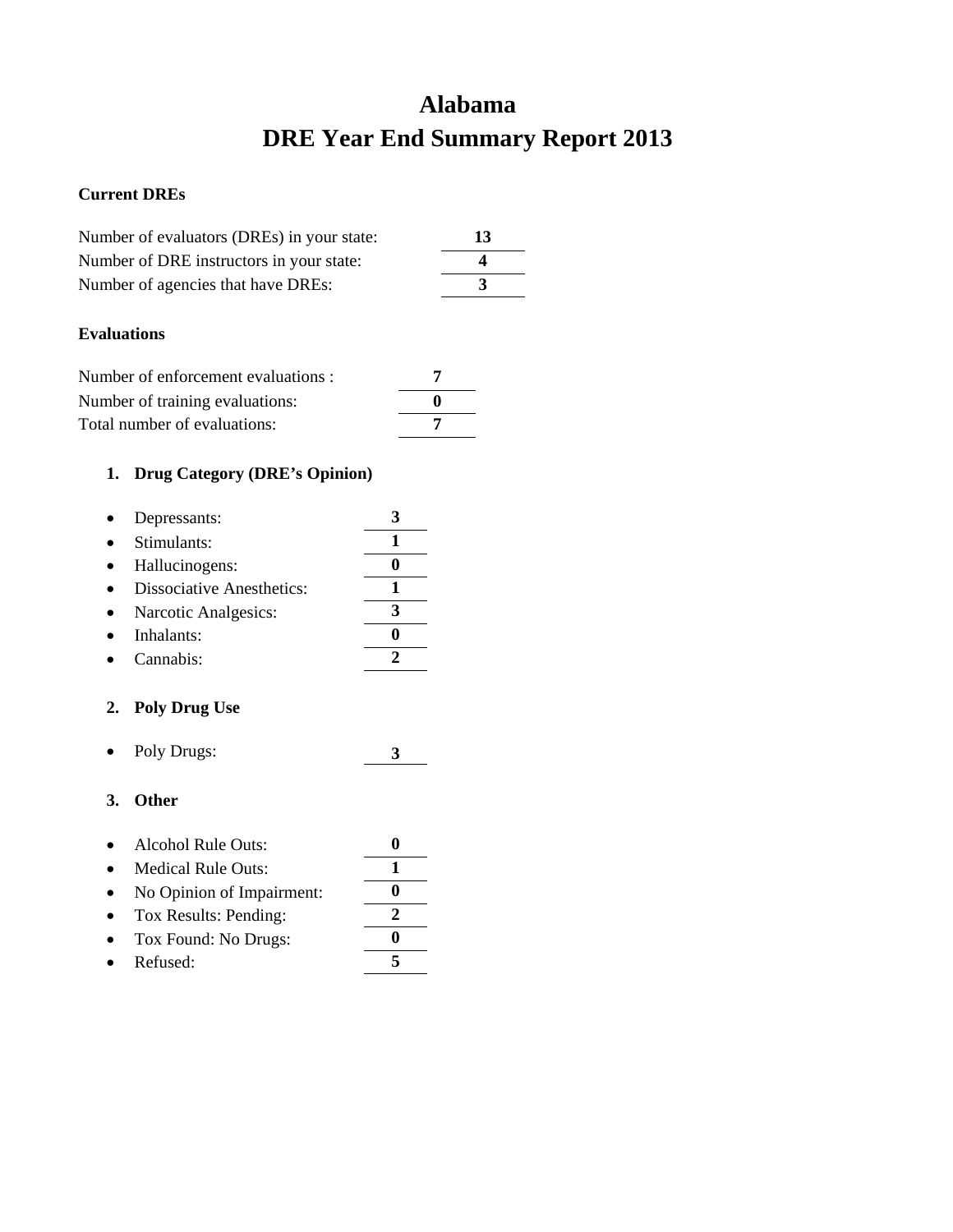| Number of DRE Schools:<br>$\bullet$                    | $\boldsymbol{0}$ |
|--------------------------------------------------------|------------------|
| Number of Students:                                    | 0                |
| Number of DREs Certified:<br>$\bullet$                 | $\bf{0}$         |
|                                                        |                  |
| Number of DRE Instructor Schools:<br>٠                 | 0                |
| Number of Students:                                    | 0                |
| Number of DRE Instructors Certified:<br>$\bullet$      | $\bf{0}$         |
| Number of 8-Hour Recertification Classes:<br>$\bullet$ | 0                |
| Number of Students:                                    | $\bf{0}$         |
| <b>ARIDE Training</b>                                  |                  |
| Number of ARIDE Schools:<br>$\bullet$                  | $\boldsymbol{0}$ |
| Number of Students:                                    | 0                |
| <b>DITEP Training</b>                                  |                  |
| Number of Classes:<br>$\bullet$                        | 0                |
| Number of School Nurses:                               | 0                |
| Number of SROs:<br>$\bullet$                           | 0                |
| <b>Other Students:</b>                                 | $\boldsymbol{0}$ |
| <b>Total Number of Students:</b>                       | 0                |
| <b>Phlebotomy Training</b>                             |                  |
| Number of Classes:<br>$\bullet$                        | $\boldsymbol{0}$ |
| Number of Students:                                    | 0                |
| <b>SFST Training</b>                                   |                  |
| Number of SFST Classes:                                | ∗                |
| Number of Students:                                    | *                |
| Number of SFST Instructor Classes:                     | ∗                |
| Number of Students:                                    | ∗                |

## **Narrative**

\*These trainings are not done through this office. SFST/SFST Instructor training is done at various locations and through different agencies throughout the state.

## **Report Submitted by Brandon Hughes, Alabama DRE Coordinator**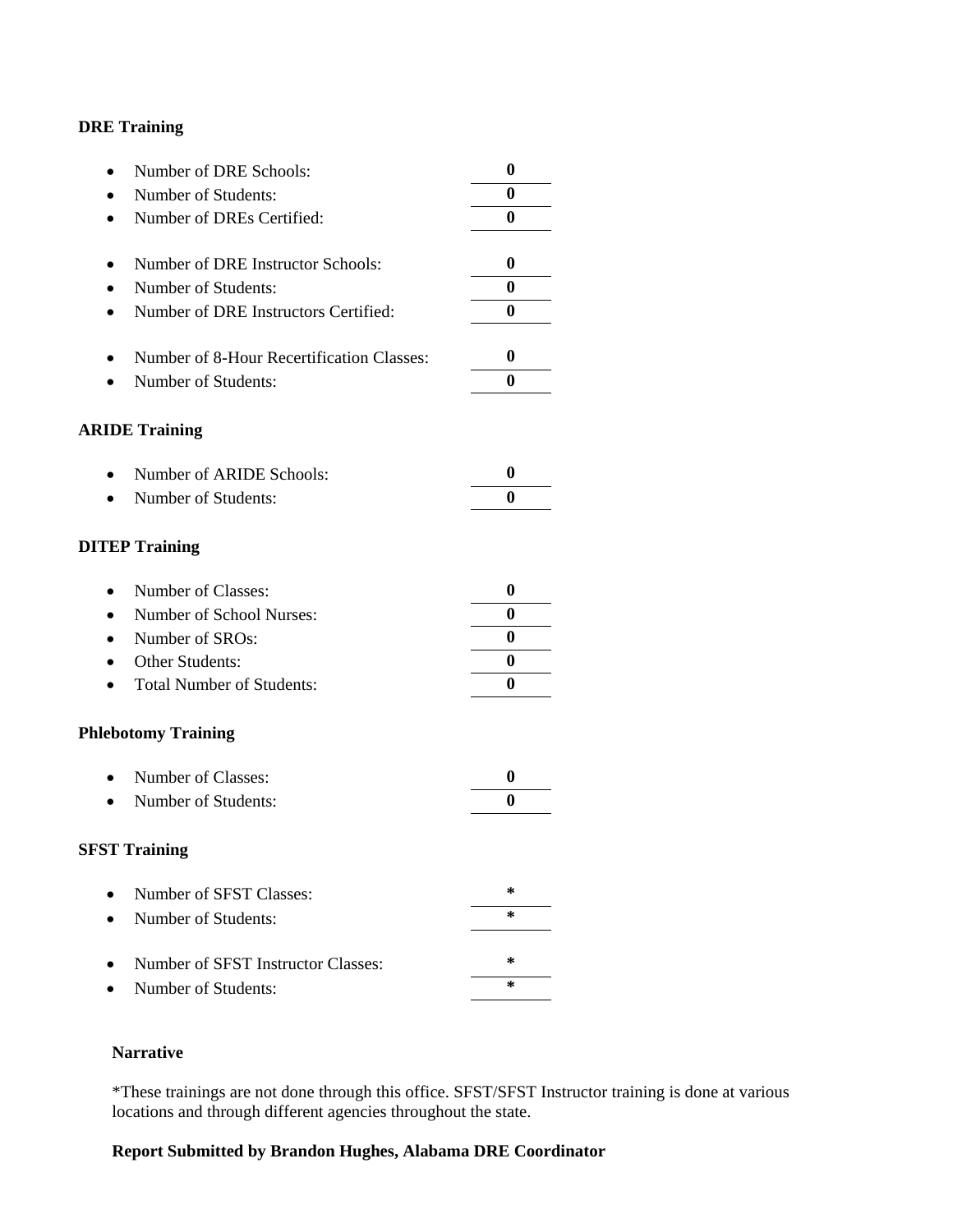## **Alaska DRE Year End Summary Report 2013**

### **Current DREs**

| Number of evaluators (DREs) in your state: | 27 |
|--------------------------------------------|----|
| Number of DRE instructors in your state:   |    |
| Number of agencies that have DREs:         | Ф  |
|                                            |    |

### **Evaluations**

| Number of enforcement evaluations : | 69 |
|-------------------------------------|----|
| Number of training evaluations:     |    |
| Total number of evaluations:        | 74 |

## **1. Drug Category (DRE's Opinion)**

| Depressants:                     | 27 |
|----------------------------------|----|
| Stimulants:                      | 21 |
| Hallucinogens:                   |    |
| <b>Dissociative Anesthetics:</b> |    |
| Narcotic Analgesics:             | 20 |
| Inhalants:                       |    |
| Cannabis:                        |    |

## **2. Poly Drug Use**

• Poly Drugs: **22**

| Alcohol Rule Outs: |  |
|--------------------|--|
|                    |  |

- Medical Rule Outs: **0** • No Opinion of Impairment: **3**
- Tox Results: Pending: **50**
- Tox Found: No Drugs: **1**
- Refused: **0**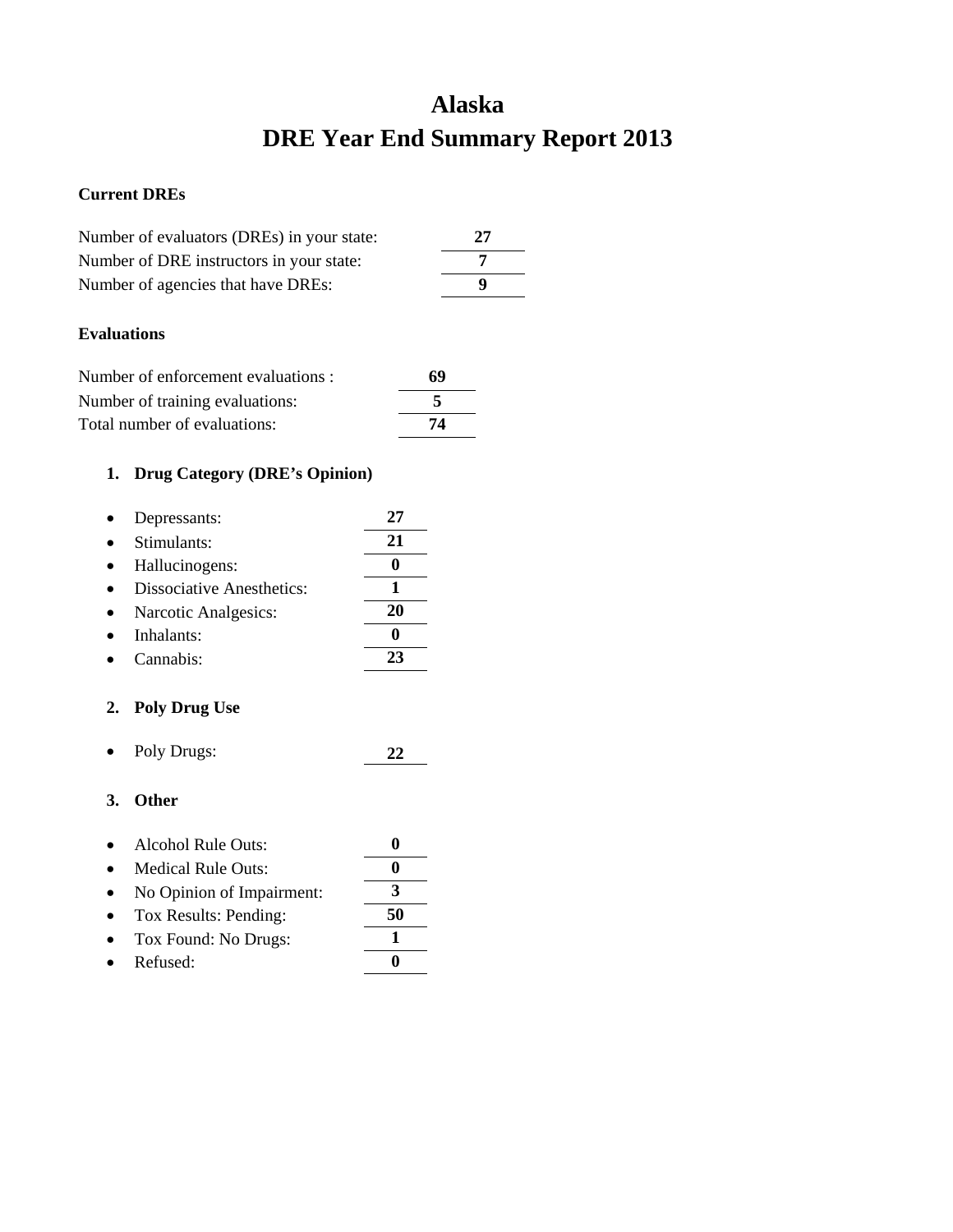| Number of DRE Schools:<br>$\bullet$               | $\boldsymbol{0}$        |
|---------------------------------------------------|-------------------------|
| Number of Students:                               | $\boldsymbol{0}$        |
| Number of DREs Certified:<br>$\bullet$            | 1                       |
|                                                   |                         |
| Number of DRE Instructor Schools:<br>٠            | 0                       |
| Number of Students:                               | 0                       |
| Number of DRE Instructors Certified:<br>$\bullet$ | $\boldsymbol{0}$        |
|                                                   |                         |
| Number of 8-Hour Recertification Classes:<br>٠    | 1                       |
| Number of Students:                               | 27                      |
| <b>ARIDE Training</b>                             |                         |
|                                                   |                         |
| Number of ARIDE Schools:<br>$\bullet$             | 1                       |
| Number of Students:<br>$\bullet$                  | 20                      |
|                                                   |                         |
| <b>DITEP Training</b>                             |                         |
|                                                   |                         |
| Number of Classes:<br>$\bullet$                   | $\boldsymbol{0}$        |
| Number of School Nurses:<br>$\bullet$             | 0                       |
| Number of SROs:<br>$\bullet$                      | $\boldsymbol{0}$        |
| Other Students:                                   | $\boldsymbol{0}$        |
| <b>Total Number of Students:</b><br>$\bullet$     | $\boldsymbol{0}$        |
| <b>Phlebotomy Training</b>                        |                         |
| Number of Classes:<br>$\bullet$                   | $\boldsymbol{0}$        |
| Number of Students:                               | 0                       |
|                                                   |                         |
| <b>SFST Training</b>                              |                         |
|                                                   |                         |
| Number of SFST Classes:                           | $\overline{\mathbf{4}}$ |
| Number of Students:                               | 82                      |
| Number of SFST Instructor Classes:                | $\mathbf 2$             |
| Number of Students:                               | 12                      |
|                                                   |                         |

## **Other Training**

Two DREs attended the IACP DRE Training Conference Annual Conference

## **Report Submitted by Arthur T. Dunn, Alaska DRE Coordinator**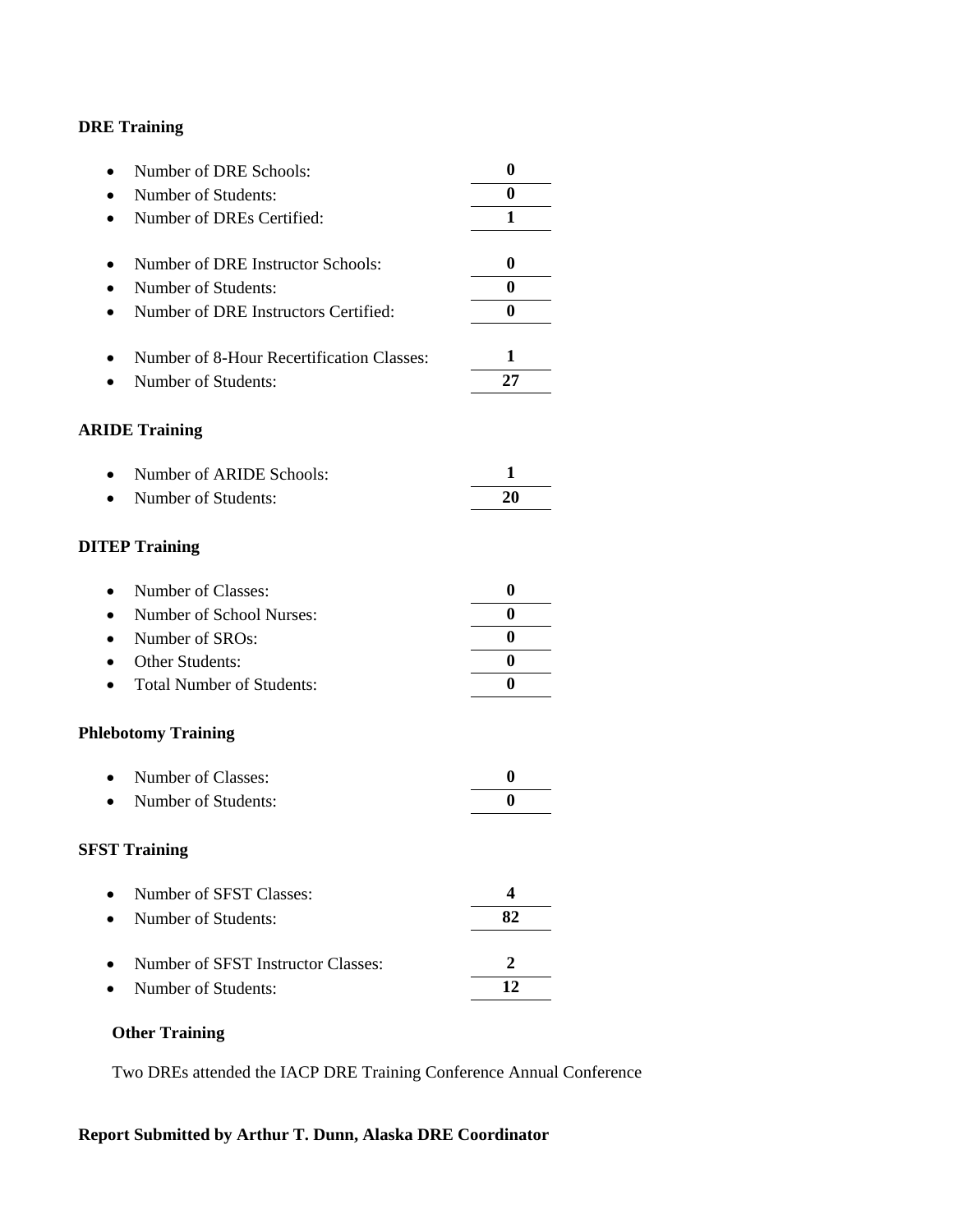## **Arizona DRE Year End Summary Report 2013**

### **Current DREs**

| Number of evaluators (DREs) in your state: | 406 |
|--------------------------------------------|-----|
| Number of DRE instructors in your state:   | 125 |
| Number of agencies that have DREs:         | -52 |
|                                            |     |

### **Evaluations**

| Number of enforcement evaluations : | 1,920 |
|-------------------------------------|-------|
| Number of training evaluations:     | 73    |
| Total number of evaluations:        | 2.000 |

## **1. Drug Category (DRE's Opinion)**

| Depressants:                     | 333 |
|----------------------------------|-----|
| Stimulants:                      | 289 |
| Hallucinogens:                   |     |
| <b>Dissociative Anesthetics:</b> | 13  |
| Narcotic Analgesics:             | 269 |
| Inhalants:                       | 6   |
| Cannabis <sup>.</sup>            |     |

## **2. Poly Drug Use**

• Poly Drugs: **NR**

| Alcohol Rule Outs: |  |
|--------------------|--|
|                    |  |

- Medical Rule Outs: **20** • No Opinion of Impairment: **44** • Tox Results: Pending: **901** • Tox Found: No Drugs: **NR**
- 
- Refused: **1**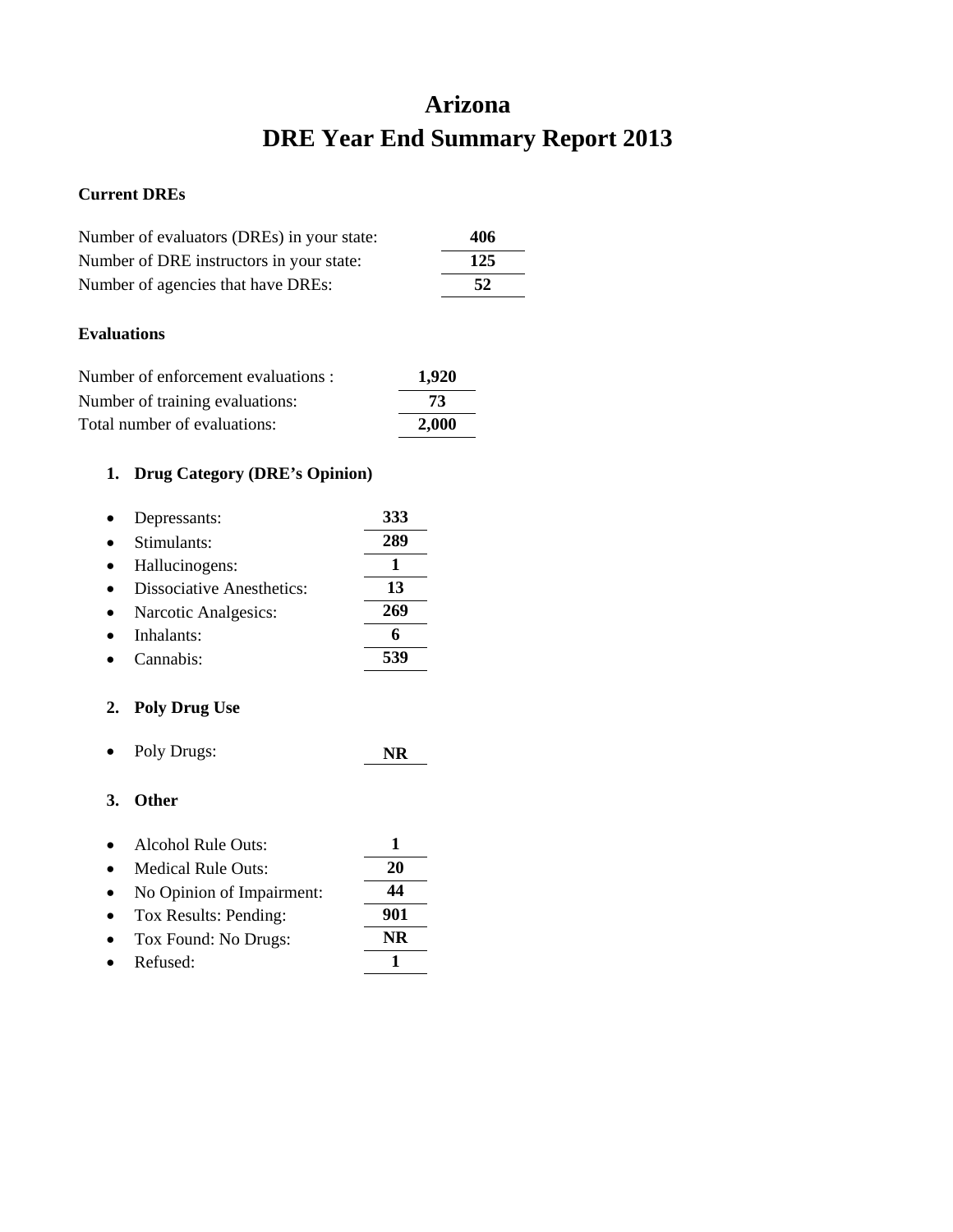| Number of DRE Schools:                    | 3              |
|-------------------------------------------|----------------|
| Number of Students:                       | 40             |
| Number of DREs Certified:                 | 18             |
|                                           |                |
| Number of DRE Instructor Schools:         | $\overline{2}$ |
| Number of Students:                       | 7              |
| Number of DRE Instructors Certified:      | 7              |
| Number of 8-Hour Recertification Classes: | 3              |
| Number of Students:                       | 114            |
| <b>ARIDE Training</b>                     |                |
| Number of ARIDE Schools:                  | 11             |
| Number of Students:                       | 110            |
| <b>DITEP Training</b>                     |                |
| Number of Classes:                        | 5              |
| Number of School Nurses:                  | <b>Na</b>      |
| Number of SROs:                           | <b>Na</b>      |
| Other Students:                           | <b>Na</b>      |
| <b>Total Number of Students:</b>          | 167            |
| <b>Phlebotomy Training</b>                |                |
| Number of Classes:                        | 10             |
| Number of Students:                       | 145            |
| <b>SFST Training</b>                      |                |
| Number of SFST Classes:                   | 21             |
| Number of Students:                       | 304            |
| Number of SFST Instructor Classes:        | 3              |
| Number of Students:                       | 30             |

## **Other Training**

The Arizona Department of Public Safety (AZ DPS) also provided Drug Awareness training to 10 classes for a total of 750 participants. Instructors from AZ DPS traveled out of state to provide DITEP training and Maricopa County Sheriff's Office sent a course manager to Louisiana to help them host a DRE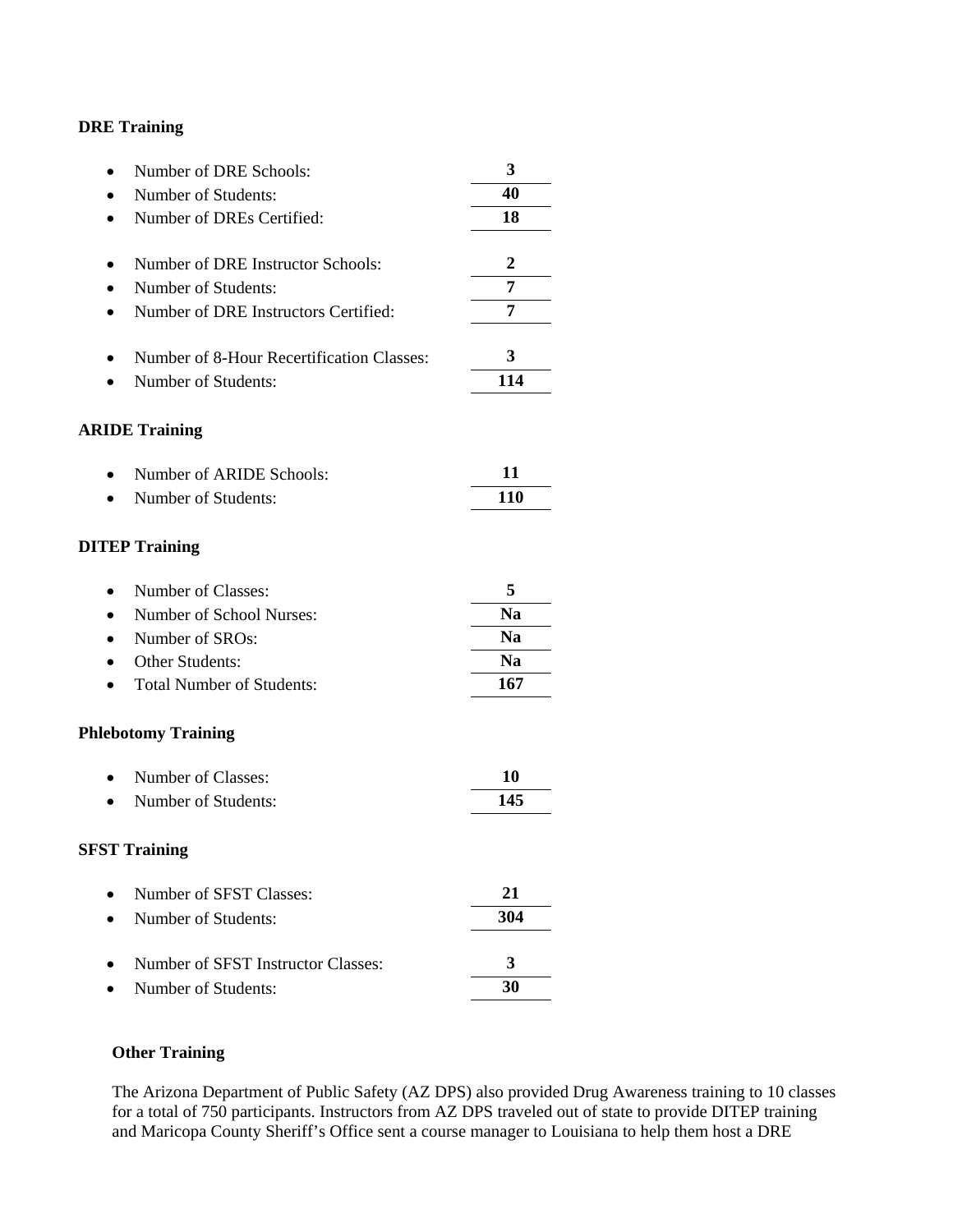School. Another DRE course manager from the Maricopa County Sheriff's Office traveled to Missouri to make a presentation about the Arizona DRE Program as well.

### **Narrative**

The Governor's Office of Highway Safety is proud to host the 20th Annual DRE Conference in 2014! Arizona was the original host state for the DRE Conference in 1995. The Arizona Drug Recognition Program is moving forward in areas such as the use of ultraviolet lights and making training videos available soon on the web. Additionally, the Arizona DREs are identifying areas in need and providing assistance with drug impairment training to others in the areas of probation, corporate industries, and child and family services.

In addition, the Maricopa County Sheriff's Office (MCSO) hosted 75 DRE Certification Nights for DRE candidates from 13 states. MCSO is hosting the return of the Canadian DRE candidates and has collected just under 1,100 training urine samples during the certification process of over 700 DREs nationwide.

### **Report Submitted by Bridget Reutter, Arizona DRE Coordinator**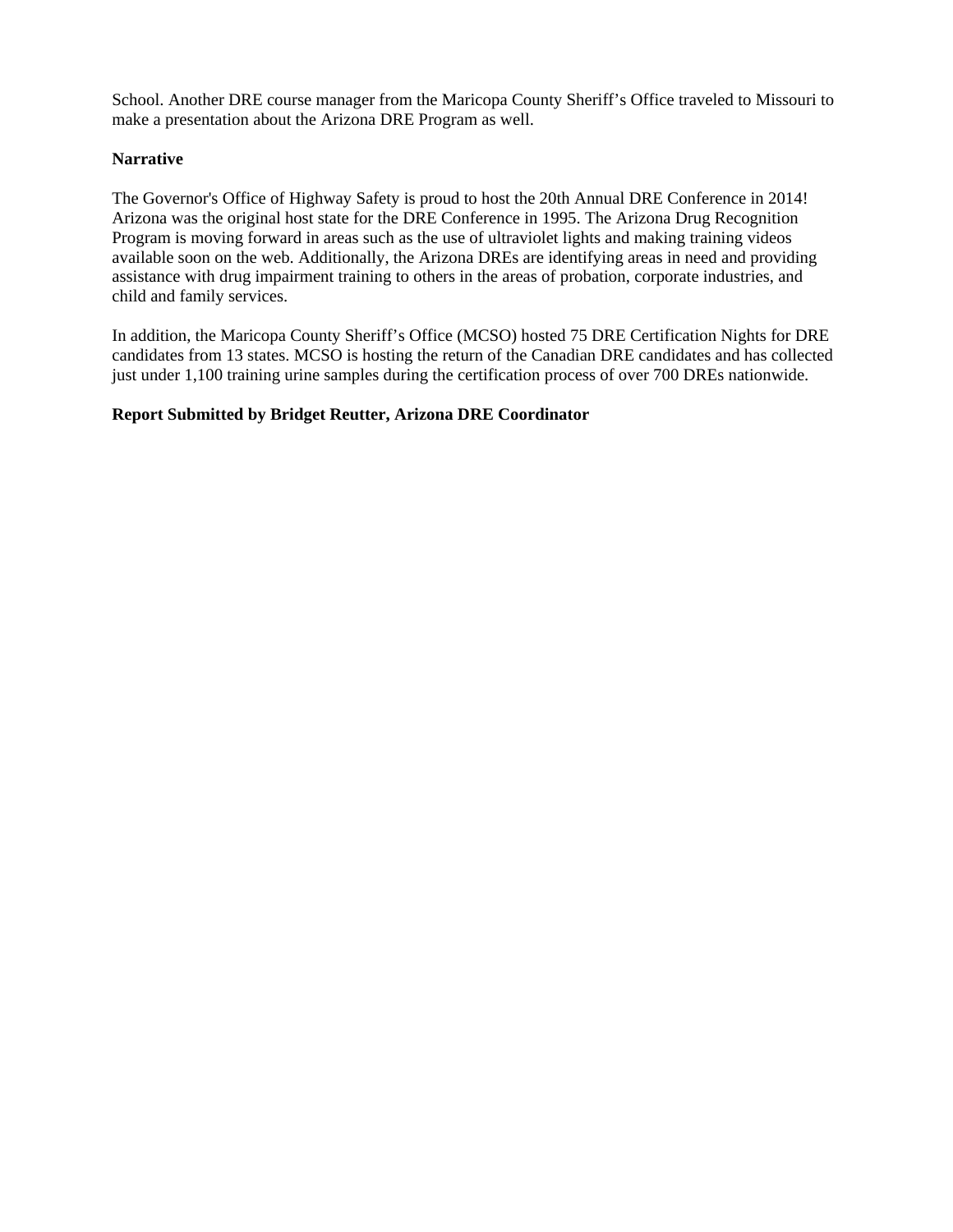## **Arkansas 2013 DRE Summary Report**

### **Current DREs**

| Number of evaluators (DREs) in your state | 162 |
|-------------------------------------------|-----|
| Number of DRE instructors in your state:  | 40  |
| Number of agencies that have DREs: 53     |     |

## **Evaluations**

| Number of enforcement evaluations: | 255 |
|------------------------------------|-----|
| Number of training evaluations:    | 31  |
| Total number of evaluations:       | 286 |

## **1. Drug Category (DRE's Opinion)**

| $\bullet$ | Depressants:                | 136 |
|-----------|-----------------------------|-----|
| $\bullet$ | Stimulants:                 | 29  |
| $\bullet$ | Hallucinogens:              |     |
| $\bullet$ | Dissociative Anesthetics: 6 |     |
|           | Narcotic Analgesics:        | 85  |
|           | Inhalonto                   |     |

Inhalants:  $\frac{2}{54}$ • Cannabis:

## **2. Poly Drug Use**

• Total Number: 66  $\frac{1}{2}$  and  $\frac{1}{2}$ 

| $\bullet$ | Alcohol Rule Outs:        |              |
|-----------|---------------------------|--------------|
| $\bullet$ | <b>Medical Rule Outs:</b> |              |
| $\bullet$ | No Opinion of Impairment: | 33           |
| $\bullet$ | Tox Results: Pending:     | 85           |
| $\bullet$ | Tox Found: No Drugs:      | $\mathbf{2}$ |
|           | • Refused:                |              |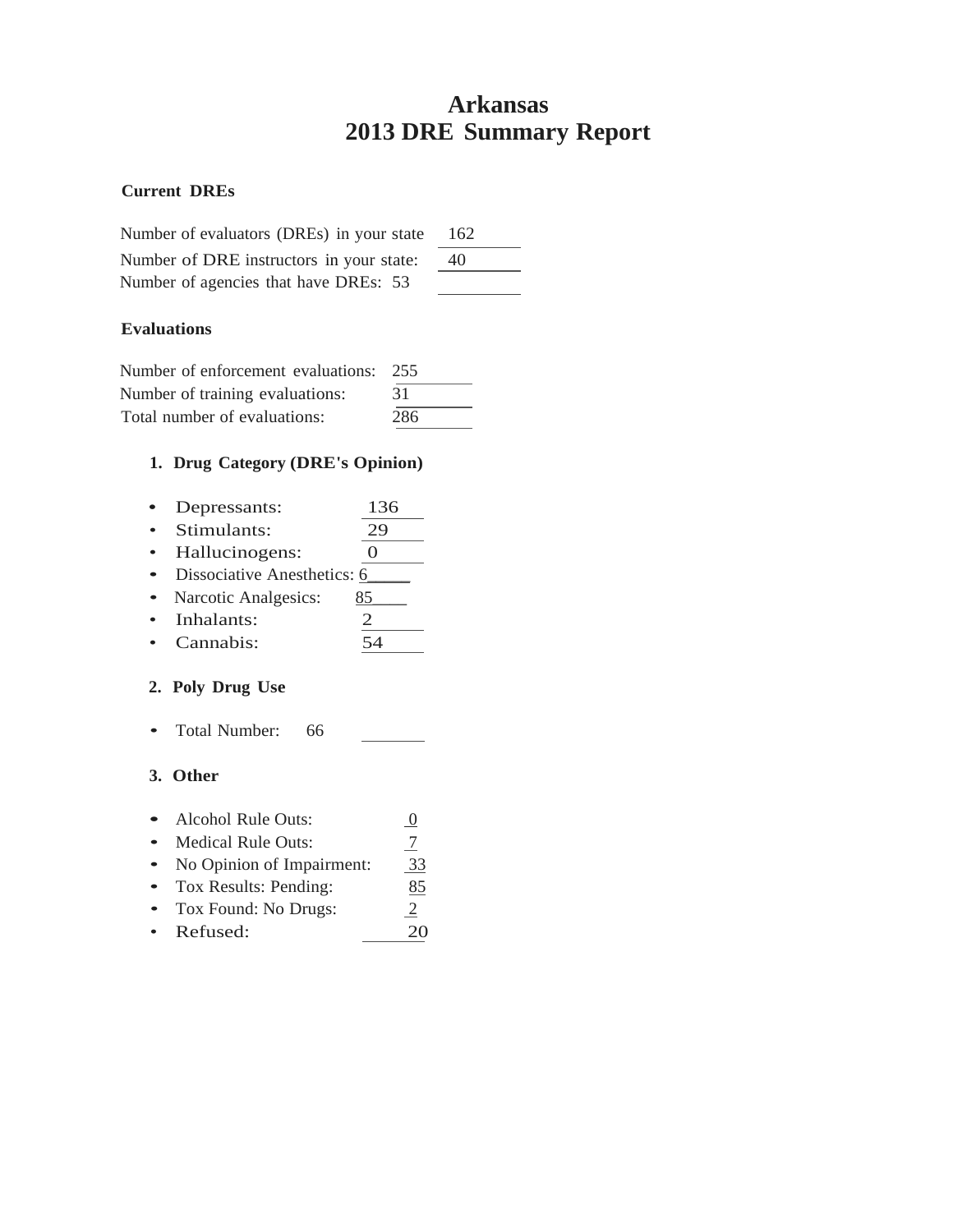| Number of DRE Schools:<br>Number of Students: | 2<br>22        |
|-----------------------------------------------|----------------|
| Number of DREs Certified:                     | 20             |
| Number of DRE Instructor Schools:             | 0              |
| Number of Students:                           | $\Omega$       |
| Number of DRE Instructors Certified:          | $\overline{0}$ |
| Number of 8-Hour Recertification Classes:     | 1 (pilot)      |
| Number of Students:                           | 5              |
| <b>ARIDE Training</b>                         |                |
| Number of ARIDE Schools:                      | 1              |
| Number of Students:                           | 18             |
| <b>DITEP Training</b>                         |                |
| Number of Classes:                            | 0              |
| Number of School Nurses:                      | $\overline{0}$ |
| Number of SROs:                               | 0              |
| Other Students:                               | 0              |
| <b>Total Number of Students:</b>              | 0              |
| <b>Phlebotomy Training</b>                    |                |
| Number of Classes:                            | 0              |
| Number of Students                            | 0              |
| <b>SFST Training</b>                          |                |
| Number of SFST Classes:                       | 22             |
| Number of Students:                           | 486            |
| Number of SFST Instructor Classes:            | $\overline{1}$ |
| Number of Students                            | 20             |

#### **Other Training**

A state DRE Conference was held in Little Rock in June. Over 90 participants attended. Officer Jermaine Galloway of Boise, Idaho, was the keynote speaker.

Arkansas also held its first Advanced Roadside Impaired Driving Enforcement (ARIDE) class in October 2013. Due to the success of this program, it is expected that over 100 officers will be trained in ARIDE during 2014. Also, two advisory meetings were conducted by the Criminal Justice Institute to seek input on SFST refresher certification and SFST officer training.

#### **Report submitted by Jon Waldrip, Arkansas State DRE Coordinator**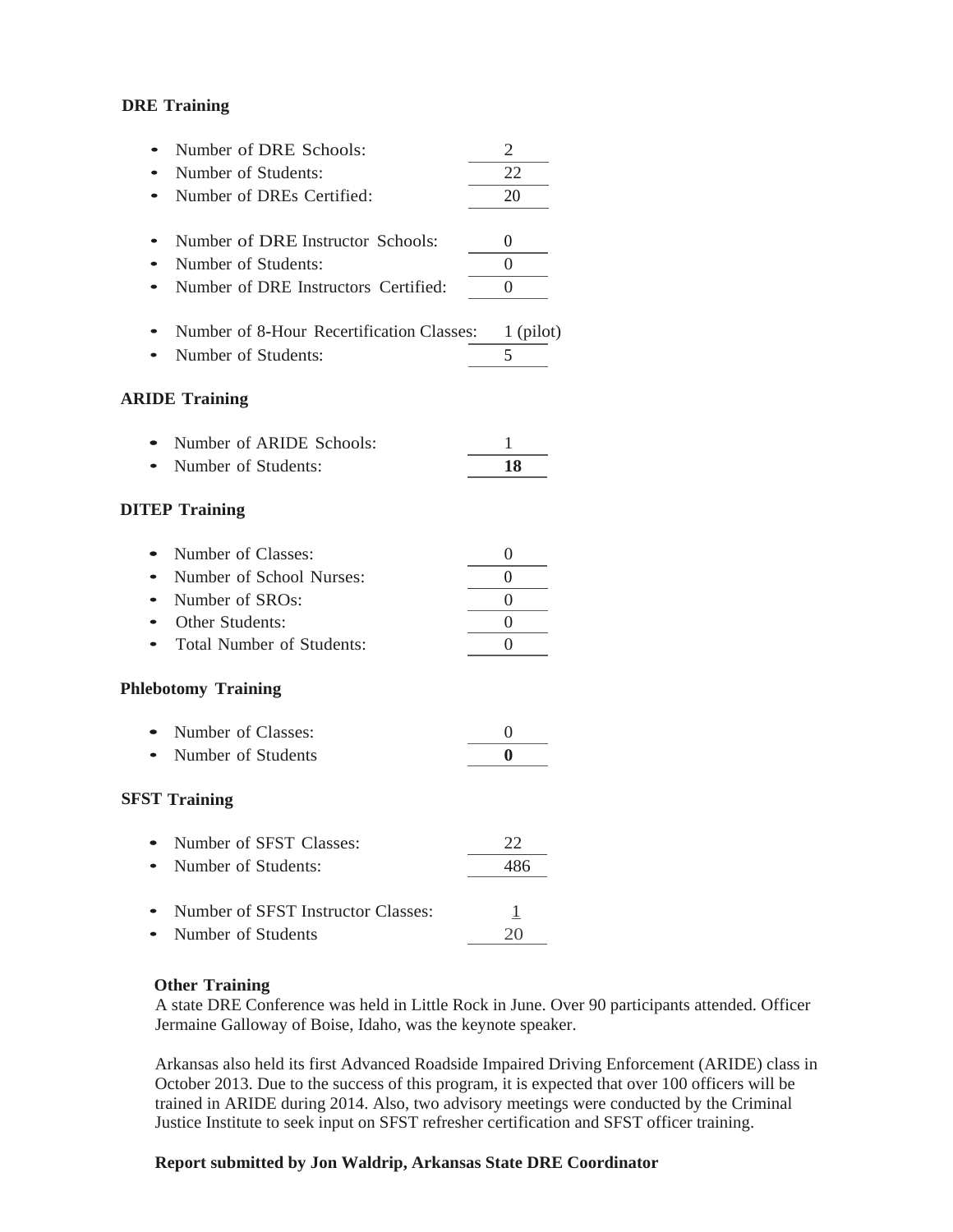# **California DRE Year End Summary Report 2013**

## **Current DREs**

| Number of evaluators (DREs) in your state:    |       | 766 |                                                   |
|-----------------------------------------------|-------|-----|---------------------------------------------------|
| Number of DRE instructors in your state:      |       | 172 |                                                   |
| Number of agencies that have DREs:            |       | 125 | (Sobrietytesting.org indicates 233;               |
|                                               |       |     | however, 107 are CHP officers.)                   |
| <b>Evaluations</b>                            |       |     |                                                   |
| Number of enforcement evaluations :           | 4,921 |     |                                                   |
| Number of training evaluations:               | 136   |     |                                                   |
| Total number of evaluations:                  | 5,058 |     |                                                   |
| <b>Drug Category (DRE's Opinion)</b><br>1.    |       |     |                                                   |
| Depressants:<br>٠                             | 954   |     |                                                   |
| Stimulants:                                   | 2,458 |     |                                                   |
| Hallucinogens:<br>$\bullet$                   | 48    |     |                                                   |
| <b>Dissociative Anesthetics:</b><br>$\bullet$ | 59    |     |                                                   |
| Narcotic Analgesics:<br>٠                     | 1,394 |     |                                                   |
| Inhalants:<br>$\bullet$                       | 19    |     |                                                   |
| Cannabis:                                     | 2,021 |     |                                                   |
| <b>Poly Drug Use</b><br>2.                    |       |     |                                                   |
| Poly Drugs:<br>٠                              | 1,916 |     |                                                   |
| <b>Other</b><br>3.                            |       |     |                                                   |
| <b>Alcohol Rule Outs:</b><br>$\bullet$        | 23    |     |                                                   |
| <b>Medical Rule Outs:</b><br>$\bullet$        | 51    |     |                                                   |
| No Opinion of Impairment:<br>$\bullet$        | 163   |     |                                                   |
| Tox Results: Pending:                         |       |     | Information not available on sobriety testing.org |
| Tox Found: No Drugs:                          | 143   |     |                                                   |
| Refused:<br>$\bullet$                         | 161   |     |                                                   |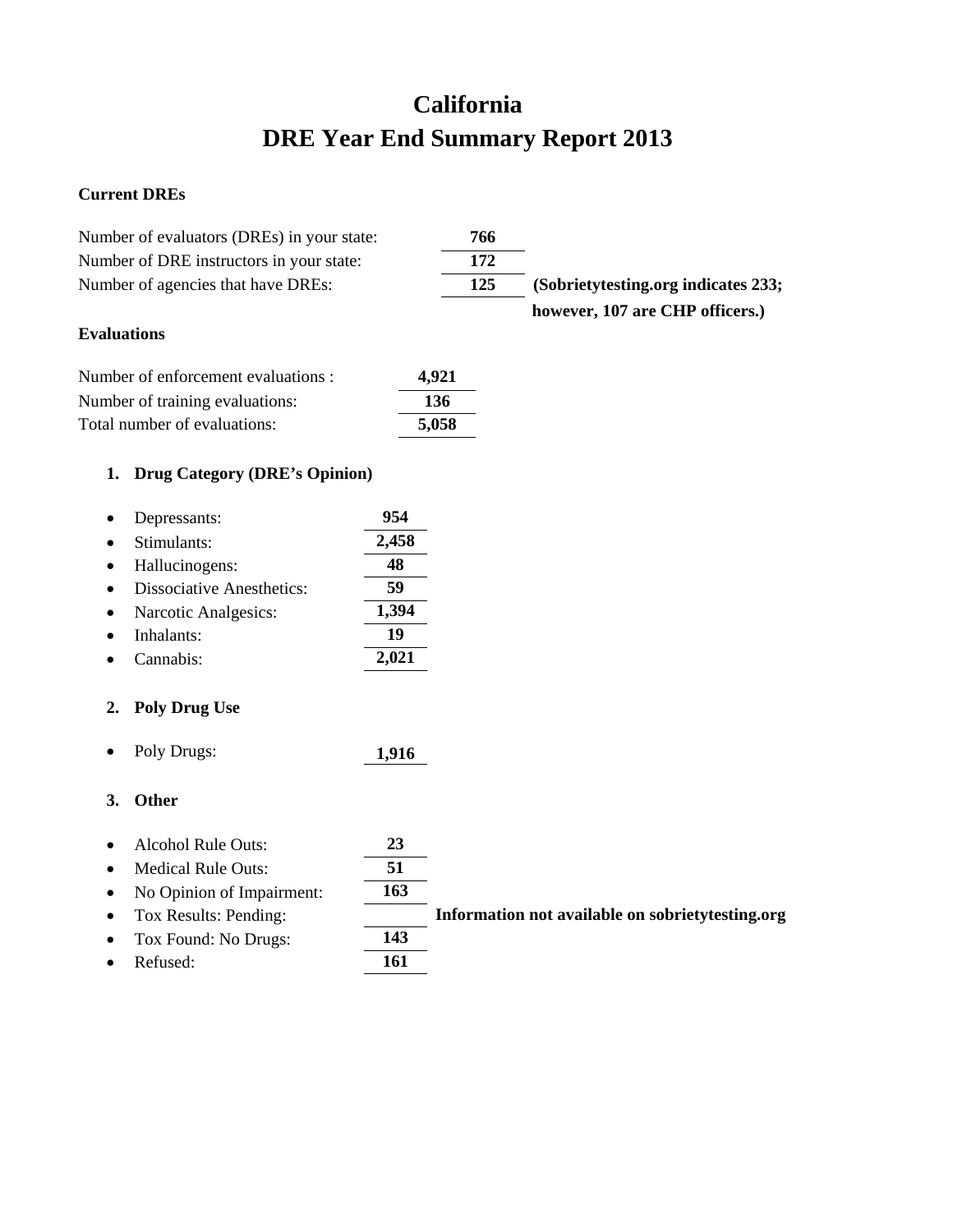| Number of DRE Schools:                    | 7              |
|-------------------------------------------|----------------|
| Number of Students:                       | 188            |
| Number of DREs Certified:                 | 142            |
| Number of DRE Instructor Schools:         | $\overline{2}$ |
| Number of Students:                       | 40             |
| Number of DRE Instructors Certified:      | 40             |
| Number of 8-Hour Recertification Classes: | 33             |
| Number of Students:                       | 305            |
| <b>ARIDE Training</b>                     |                |
| Number of ARIDE Schools:                  | 65             |
| Number of Students:                       | 1,492          |
| <b>DITEP Training</b>                     |                |
| Number of Classes:                        | 19             |
| Number of School Nurses:                  | 27             |
| Number of SROs:                           | 6              |
| Other Students:                           | 465            |
| <b>Total Number of Students:</b>          | 498            |
| <b>Phlebotomy Training</b>                |                |
| Number of Classes:                        | 0              |
| Number of Students:                       | $\bf{0}$       |
| <b>SFST Training</b>                      |                |
| Number of SFST Classes:                   | 44             |
| Number of Students:                       | 861            |
| Number of SFST Instructor Classes:        | $\overline{2}$ |
| Number of Students:                       | 47             |

## **Other Training**

As in 2012, the California Highway Patrol (CHP), Impaired Driving Unit (IDU) continued to receive numerous requests from law enforcement agencies to attend Advanced Roadside Impaired Driving Enforcement (ARIDE) courses statewide, as indicated in a 30 percent increase in the number of classes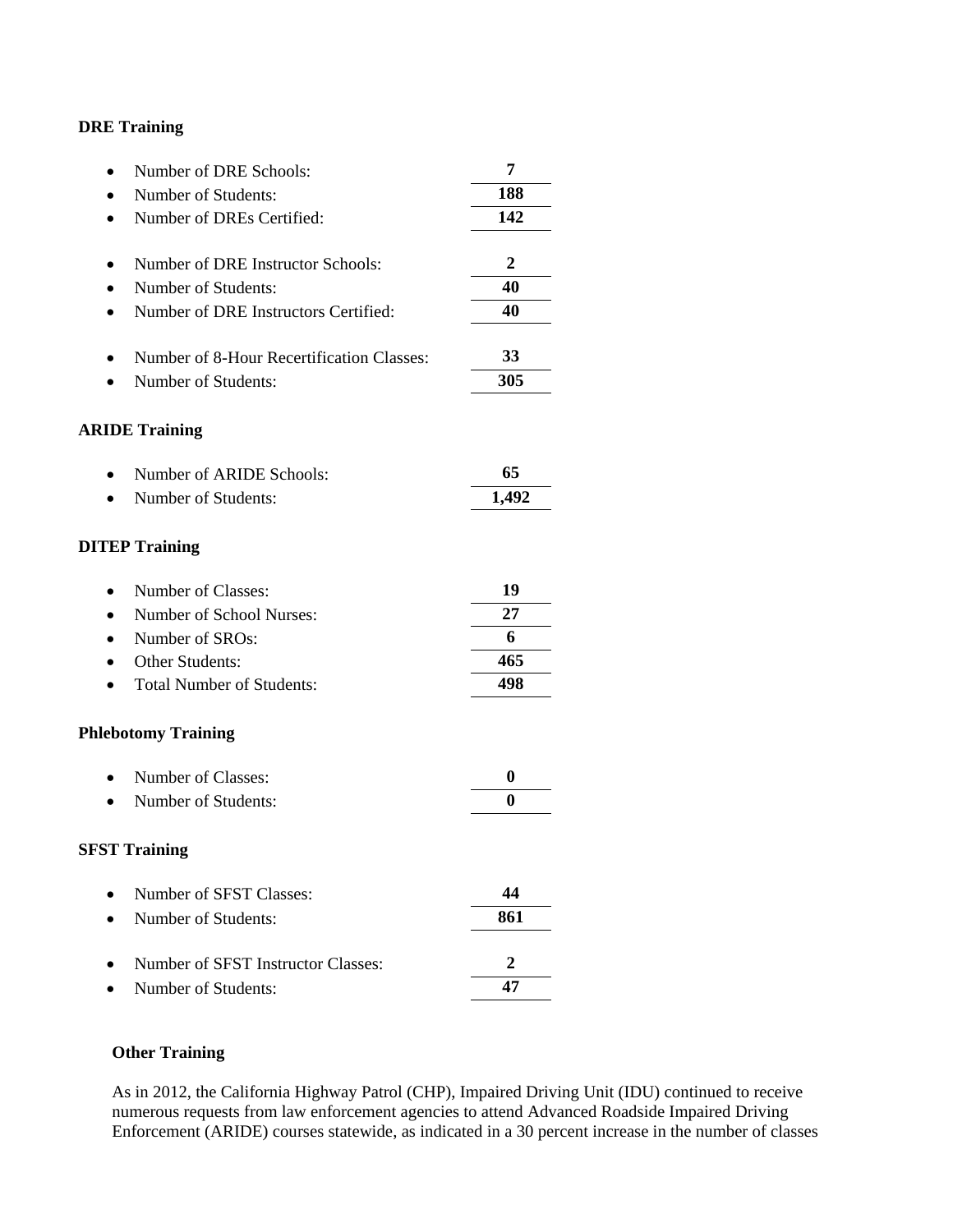conducted between 2012 and 2013. In addition, seven DRE schools were conducted, training 188 students and certifying 142 new DREs.

In addition, the IDU submitted a proposal through the CHP approval process for a new Recognition and Apprehension of Impaired Drivers (RAID) class. The class was developed in an effort to consolidate the three prerequisites required to attend DRE school: the Drug Recognition Expert course, Standardized Field Sobriety Testing (SFST), ARIDE, and DRE pre-school. Currently, the three courses offered independently require students to attend a total of 56 hours or seven days. The RAID class combines the three courses into a 40-hour/5-day course and eliminates the redundancy of the SFST segment in both the ARIDE and DRE pre-school courses. The RAID course was approved by the IACP in October 2013. Once approved by the CHP, it is anticipated that RAID will eventually become the prerequisite to attend DRE school, provided the student obtains a minimum passing score of 80 percent.

### **Narrative**

In 2013, the CHP IDU increased the number of training courses offered and certified numerous local, county, and state law enforcement officers in ARIDE, Drug Impairment Training for Educational Professionals (DITEP), and SFST, surpassing the goals and objectives set forth by the California Office of Traffic Safety. The IDU continued to establish new partnerships with district attorneys' offices in El Dorado, Marin, and Santa Barbara counties and instructed the ARIDE course to new prosecutors. In addition, the IDU established four new field certification sites in Riverside, Baldwin Park, San Francisco, and downtown Sacramento.

In addition to continuing DITEP classes as requested, the CHP IDU worked with the California Department of Education's Superintendent of Public Instruction to distribute information to all school districts within California regarding DITEP training. The goal was to make school districts aware of the DITEP class, and to provide them with information about how to schedule classes for their staff. Subsequently, a letter was distributed in August to all school districts within California. As a result, during the last quarter of the year, the CHP IDU conducted eight additional classes when compared to the same quarter in 2012.

### **Report Submitted by Sergeant Jarod Primicerio, California DRE Coordinator**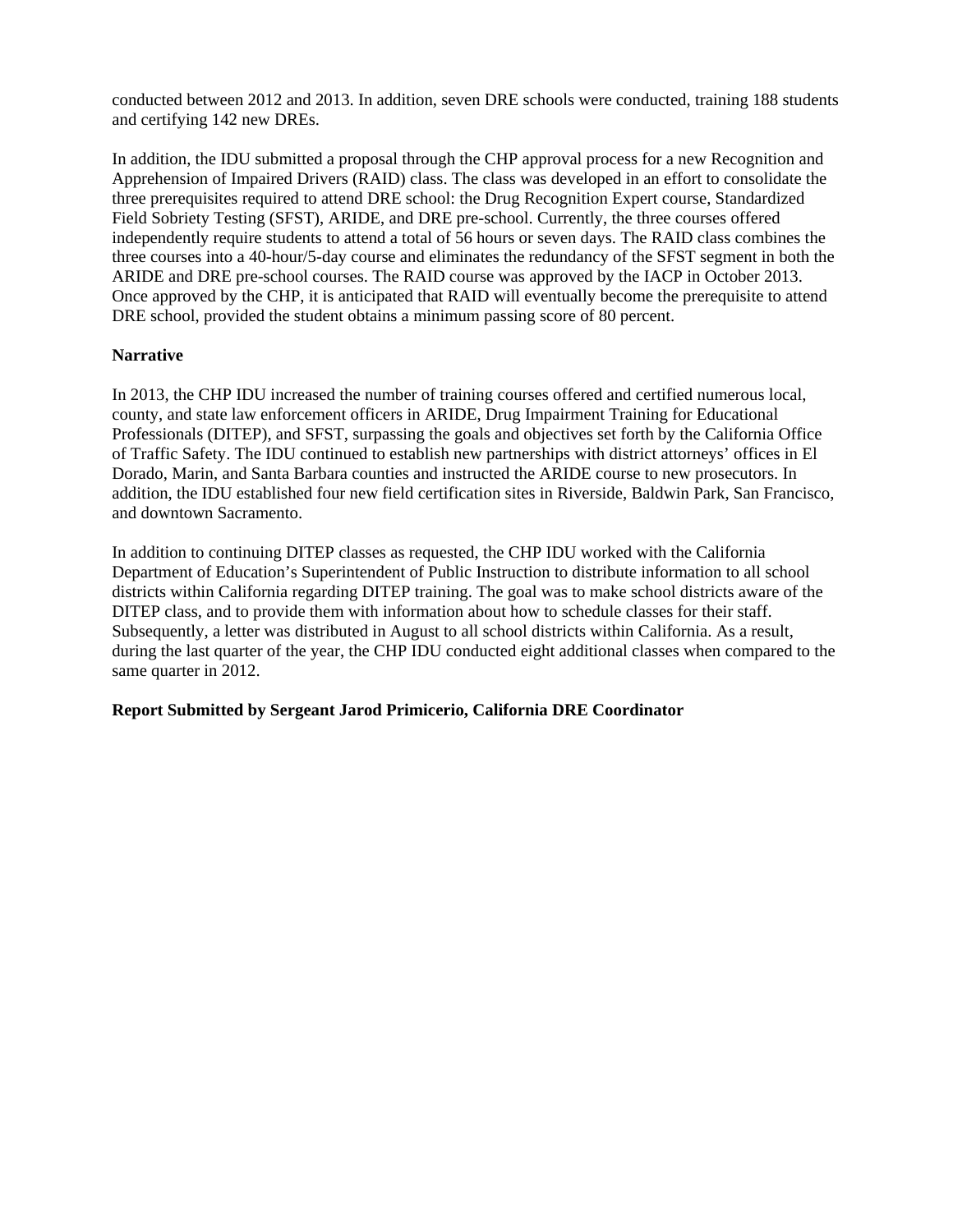# **Canada DRE Year End Summary Report 2013**

### **Current DREs**

| Number of evaluators (DREs) in your state: | 407 |
|--------------------------------------------|-----|
| Number of DRE instructors in your state:   | 85  |
| Number of agencies that have DREs:         | 96  |
|                                            |     |

## **Evaluations**

| Number of enforcement evaluations : | 891  |
|-------------------------------------|------|
| Number of training evaluations:     | 234  |
| Total number of evaluations:        | 1125 |

## **1. Drug Category (DRE's Opinion)**

| Depressants:                     | 248 |
|----------------------------------|-----|
| Stimulants:                      | 185 |
| Hallucinogens:                   | 3   |
| <b>Dissociative Anesthetics:</b> | 14  |
| Narcotic Analgesics:             | 159 |
| Inhalants:                       |     |
| Cannabis <sup>.</sup>            |     |

## **2. Poly Drug Use**

• Poly Drugs: **230**

| $\bullet$ | Alcohol Rule Outs:        | 44  |
|-----------|---------------------------|-----|
|           | Medical Rule Outs:        | 46  |
|           | No Opinion of Impairment: | 123 |
| $\bullet$ | Tox Results: Pending:     | 170 |
|           | Tox Found: No Drugs:      |     |
|           | Refused:                  | 23  |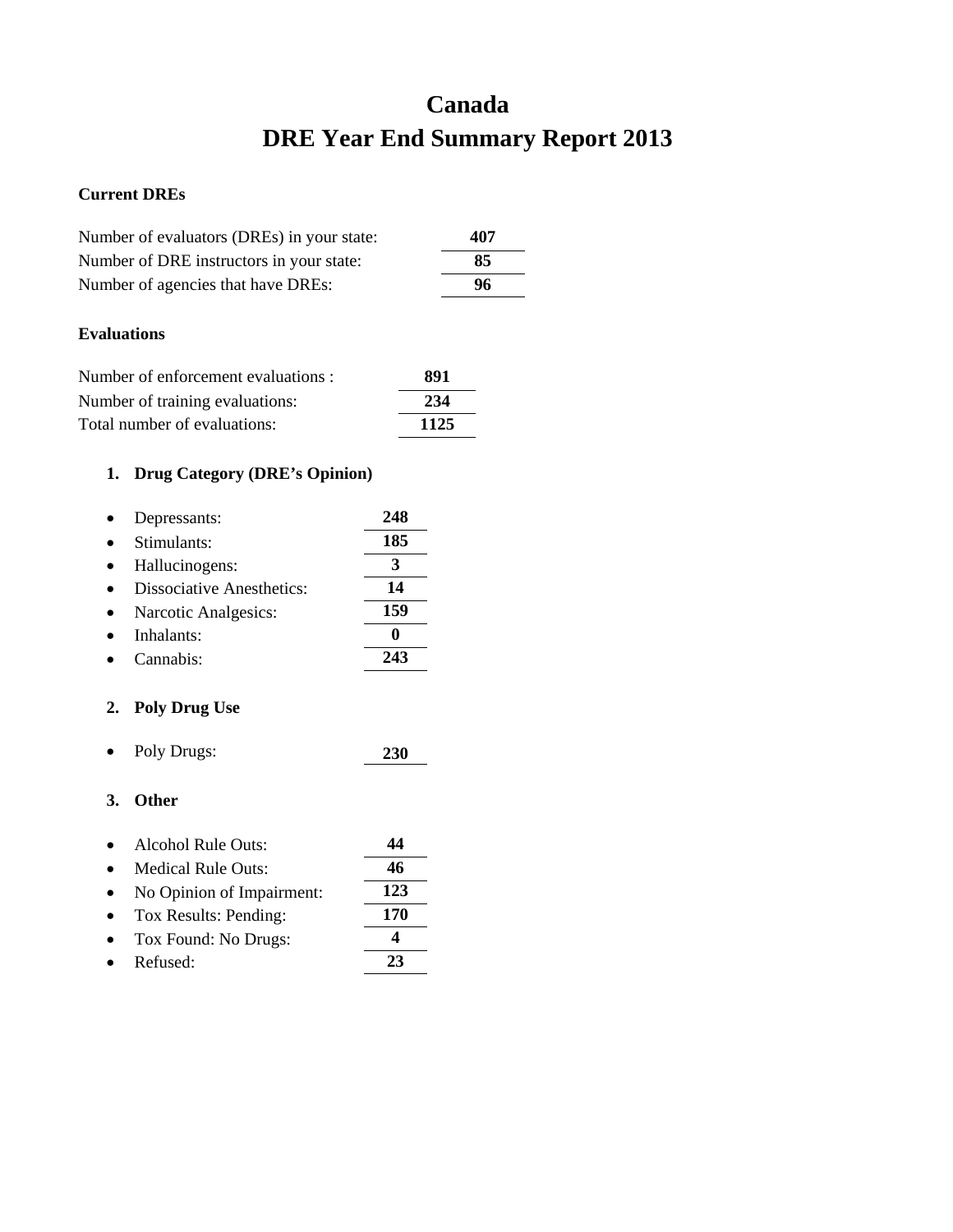| Number of DRE Schools:<br>٠                            | 11               |
|--------------------------------------------------------|------------------|
| Number of Students:                                    | 206              |
| Number of DREs Certified:<br>$\bullet$                 | 191              |
|                                                        |                  |
| Number of DRE Instructor Schools:<br>$\bullet$         | 4                |
| Number of Students:<br>$\bullet$                       | 39               |
| Number of DRE Instructors Certified:<br>$\bullet$      | 38               |
| Number of 8-Hour Recertification Classes:<br>$\bullet$ | 15               |
| Number of Students:                                    | 99               |
| <b>ARIDE Training</b>                                  |                  |
| Number of ARIDE Schools:<br>$\bullet$                  | 0                |
| Number of Students:<br>$\bullet$                       |                  |
| <b>DITEP Training</b>                                  |                  |
| Number of Classes:<br>$\bullet$                        | 0                |
| Number of School Nurses:<br>$\bullet$                  |                  |
| Number of SROs:<br>$\bullet$                           |                  |
| <b>Other Students:</b>                                 |                  |
| <b>Total Number of Students:</b><br>$\bullet$          |                  |
| <b>Phlebotomy Training</b>                             |                  |
| Number of Classes:<br>$\bullet$                        | $\boldsymbol{0}$ |
| Number of Students:                                    |                  |
| <b>SFST Training</b>                                   |                  |
| Number of SFST Classes:                                | 19               |
| Number of Students:                                    | 368              |
| Number of SFST Instructor Classes:                     | 9                |
| Number of Students:                                    | 28               |
|                                                        |                  |

### **Other Training**

The big news for Canada is that we now have 11 new DREs between the Yukon, NWT and Nunavut. These members will now be able to enforce drug impaired driving legislation in these province/territories. We previously had one in the Yukon and two in Nunavut but one had transferred out. These new 11 members have just received their training in March 2014.

### **Report Submitted by Sgt. Mireille Moore, Canada DRE Coordinator**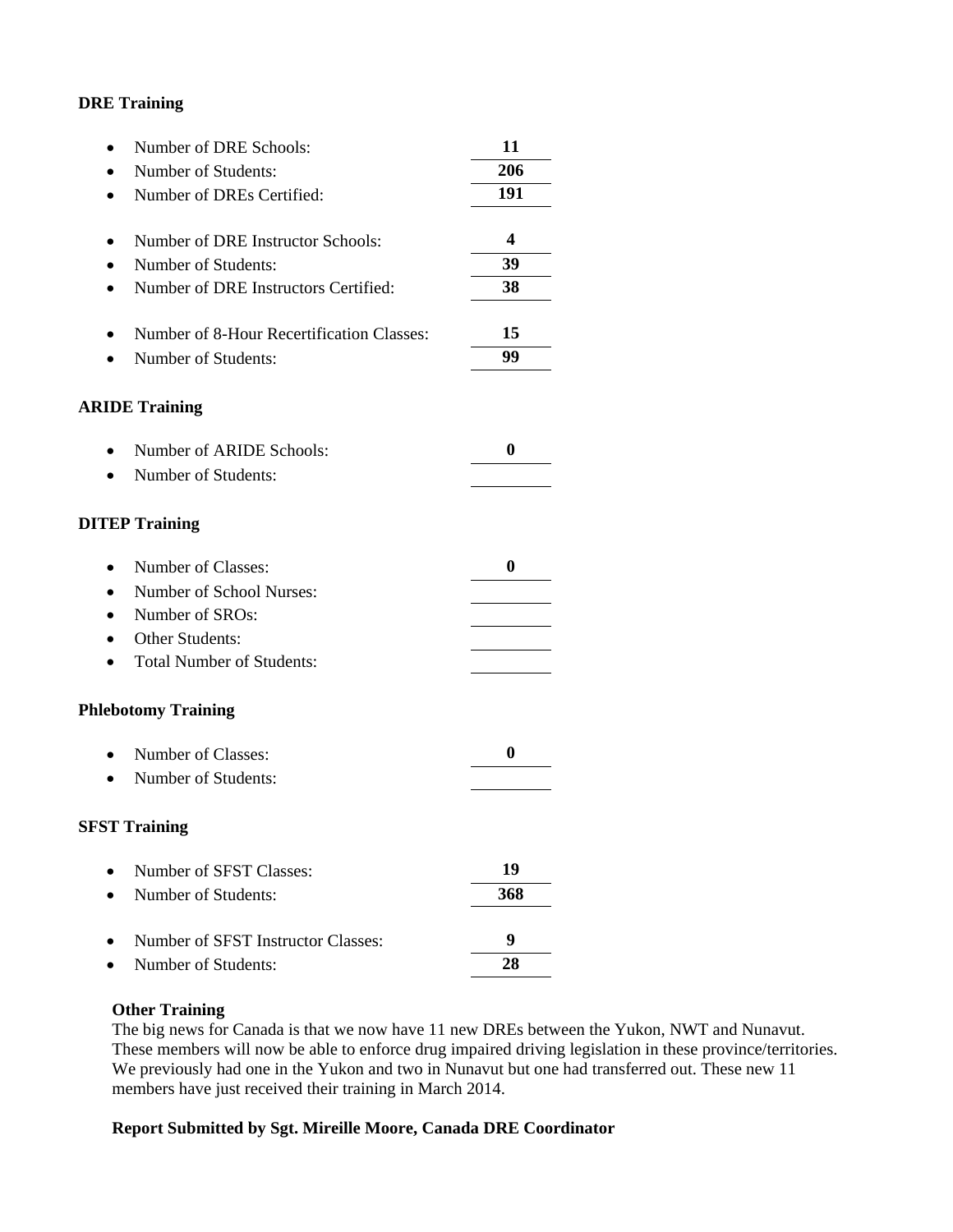## **Colorado DRE Year End Summary Report 2013**

## **Current DREs**

| Number of evaluators (DREs) in your state: | 192 |
|--------------------------------------------|-----|
| Number of DRE instructors in your state:   | 45  |
| Number of agencies that have DREs:         | 63  |

## **Evaluations**

| Number of enforcement evaluations : | 469 |
|-------------------------------------|-----|
| Number of training evaluations:     | -55 |
| Total number of evaluations:        | 531 |

## **1. Drug Category (DRE's Opinion)**

| Depressants:                     | 155 |
|----------------------------------|-----|
| Stimulants:                      | 149 |
| Hallucinogens:                   |     |
| <b>Dissociative Anesthetics:</b> |     |
| Narcotic Analgesics:             | 84  |
| Inhalants:                       |     |
| Cannabis:                        | 330 |
|                                  |     |

## **2. Poly Drug Use**

• Poly Drugs: **126**

- Alcohol Rule Outs: **205** • Medical Rule Outs: **21** • No Opinion of Impairment: **36**
- Tox Results: Pending: **0** • Tox Found: No Drugs: **35** • Refused: **36**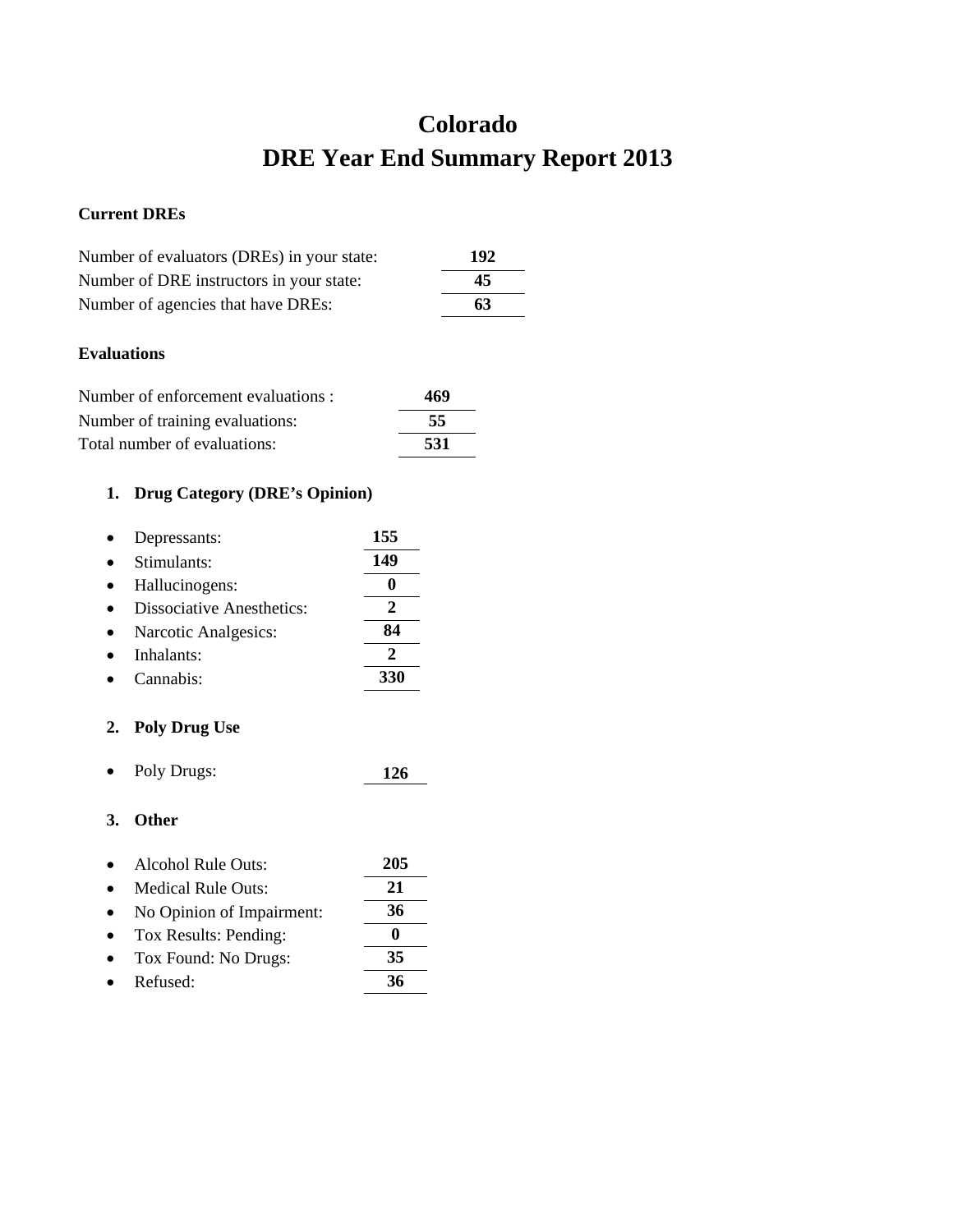| Number of DRE Schools:                    | 1        |
|-------------------------------------------|----------|
| Number of Students:                       | 23       |
| Number of DREs Certified:                 | 23       |
|                                           |          |
| Number of DRE Instructor Schools:         | 1        |
| Number of Students:                       | 12       |
| Number of DRE Instructors Certified:      | 12       |
| Number of 8-Hour Recertification Classes: | 2        |
| Number of Students:                       | 360      |
| <b>ARIDE Training</b>                     |          |
| Number of ARIDE Schools:<br>$\bullet$     | 19       |
| Number of Students:                       | 310      |
| <b>DITEP Training</b>                     |          |
| Number of Classes:                        | 0        |
| Number of School Nurses:<br>$\bullet$     | $\bf{0}$ |
| Number of SROs:<br>$\bullet$              | 0        |
| Other Students:                           | $\bf{0}$ |
| <b>Total Number of Students:</b>          | $\bf{0}$ |
| <b>Phlebotomy Training</b>                |          |
| Number of Classes:                        | $\bf{0}$ |
| Number of Students:                       | $\bf{0}$ |
| <b>SFST Training</b>                      |          |
| Number of SFST Classes:<br>$\bullet$      | 2        |
| Number of Students:                       | 23       |
| Number of SFST Instructor Classes:        | 2        |
| Number of Students:                       | 22       |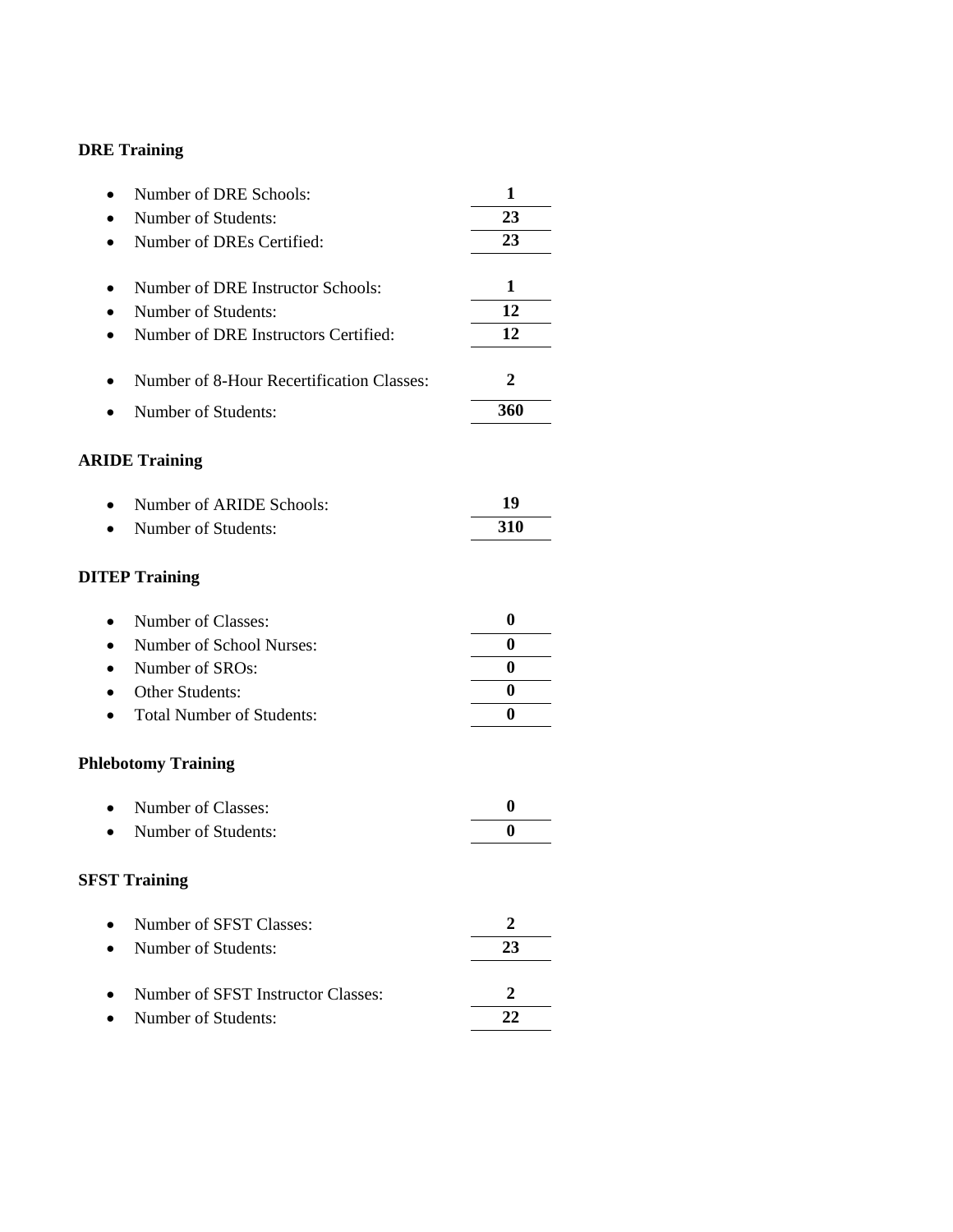### **Interesting Cases**

Colorado State Patrol Trooper and DRE Nicholas Hazlett conducted a DRE evaluation and observed the following: Subject's walking was unsteady with poor coordination and balance, and the subject appeared to be falling asleep while sitting.

The subject's speech was extremely loud and slurred; a strong odor of an unknown burned substance emitted from his breath during conversation and the subject had a dry-mouth, a flushed face and eyes were bloodshot and glassy, .

Subject exhibited six clues of Horizontal Gaze Nystagmus (HGN), with an early onset of Nystagmus at approximately 15 degrees from center.

During the Vertical Gaze Nystagmus, the subject's eyes elevated, had a rapid fire up and down motion as the stimulus was moved up vertically. Once at the maximum level, with the stimulus held still, Subject's left and right eye, had an oscillating movement side to side (as a windshield wiper blade rotates in a crescent fashion).

Subject was under the influence of an uncategorized synthetic drug called "Spice."

#### **Narrative**

The Colorado DEC program hosted a DRE school in June 2013 in Avon, CO. Twenty-three students attended from the following agencies: Avon, Broomfield, Denver, Sheriff's Office, Estes Park, Jefferson County Sheriff's Office, Lakewood Police, Steamboat Springs, Vail, Wheat Ridge and Woodland Park Police Departments, Colorado State Patrol and sheriff's offices from the counties of Las Animas, Larimer Jefferson, Eagle, and Logan The 23 DRE candidates have completed the certification process and are now certified DREs.

### **Report Submitted by Robin Rocke, Colorado DRE Coordinator**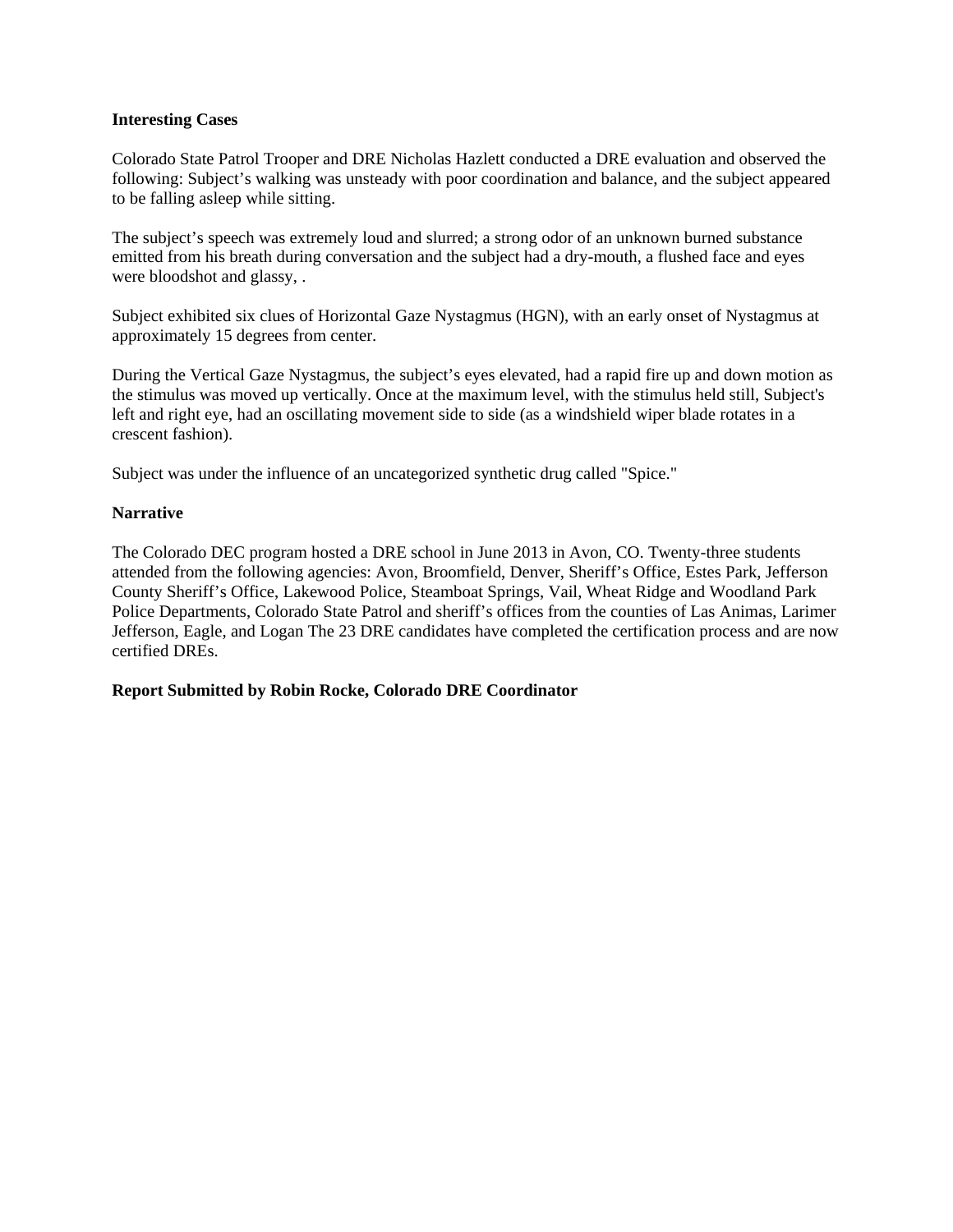# **Connecticut DRE Year End Summary Report 2013**

## **Current DREs**

| Number of evaluators (DREs) in your state: | 19 |
|--------------------------------------------|----|
| Number of DRE instructors in your state:   |    |
| Number of agencies that have DREs:         | 10 |

### **Evaluations**

| Number of enforcement evaluations : | 81  |
|-------------------------------------|-----|
| Number of training evaluations:     | 61  |
| Total number of evaluations:        | 142 |

## **1. Drug Category (DRE's Opinion)**

| Depressants:                     | 28 |
|----------------------------------|----|
| Stimulants:                      | 14 |
| Hallucinogens:                   |    |
| <b>Dissociative Anesthetics:</b> | З  |
| Narcotic Analgesics:             | 26 |
| Inhalants:                       |    |
| Cannabis <sup>.</sup>            |    |

## **2. Poly Drug Use**

• Poly Drugs: **29**

## **3. Other**

| $\bullet$ | Alcohol Rule Outs:        |  |
|-----------|---------------------------|--|
|           | Medical Rule Outs:        |  |
| $\bullet$ | No Opinion of Impairment: |  |
|           | Tox Results: Pending:     |  |
|           | Tox Found: No Drugs:      |  |

• Refused: **20**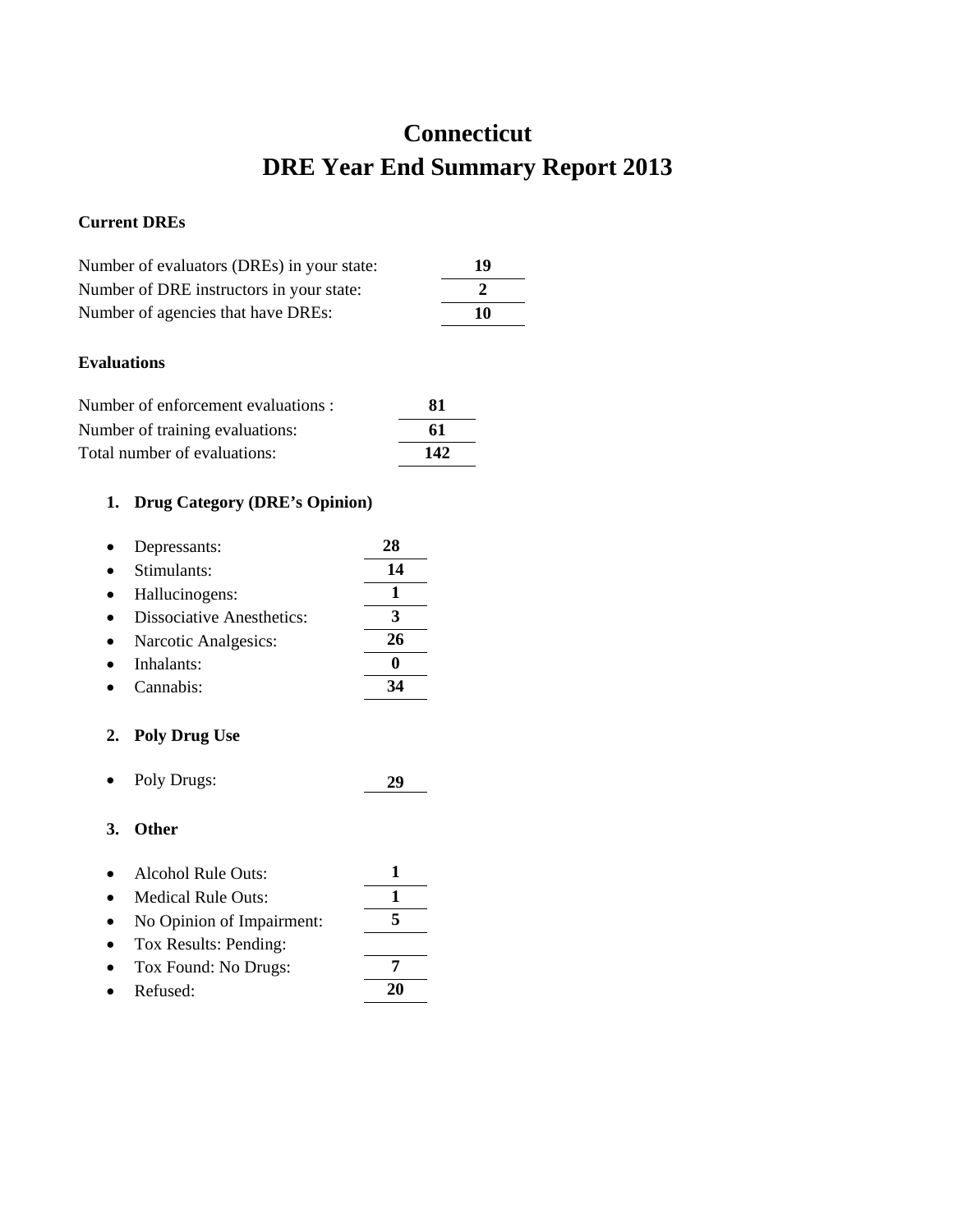| Number of DRE Schools:                        | 0                |
|-----------------------------------------------|------------------|
| Number of Students:<br>$\bullet$              | 0                |
| Number of DREs Certified:<br>$\bullet$        | $\boldsymbol{0}$ |
|                                               |                  |
| Number of DRE Instructor Schools:             | $\boldsymbol{0}$ |
| Number of Students:<br>٠                      | $\bf{0}$         |
| Number of DRE Instructors Certified:<br>٠     |                  |
| Number of 8-Hour Recertification Classes:     | $\boldsymbol{0}$ |
| Number of Students:                           | $\bf{0}$         |
| <b>ARIDE Training</b>                         |                  |
| Number of ARIDE Schools:                      | 6                |
| Number of Students:<br>$\bullet$              | <b>150</b>       |
| <b>DITEP Training</b>                         |                  |
| Number of Classes:<br>$\bullet$               | $\boldsymbol{0}$ |
| Number of School Nurses:<br>$\bullet$         | 0                |
| Number of SROs:<br>$\bullet$                  | $\bf{0}$         |
| Other Students:                               | 0                |
| <b>Total Number of Students:</b><br>$\bullet$ | 0                |
| <b>Phlebotomy Training</b>                    |                  |
| Number of Classes:<br>$\bullet$               | $\boldsymbol{0}$ |
| Number of Students:                           | 0                |
| <b>SFST Training</b>                          |                  |
| Number of SFST Classes:                       | 6                |
| Number of Students:                           | 150              |
| Number of SFST Instructor Classes:            | 1                |
| Number of Students:                           | 25               |
|                                               |                  |

## **Other Training**

The Connecticut Highway Safety Office Provided the funding for troopers and officers to attend DRE trainings in the neighboring states of New Hampshire, Vermont and Rhode Island. Several DREs attended the eight-hour recertification training in Rhode Island.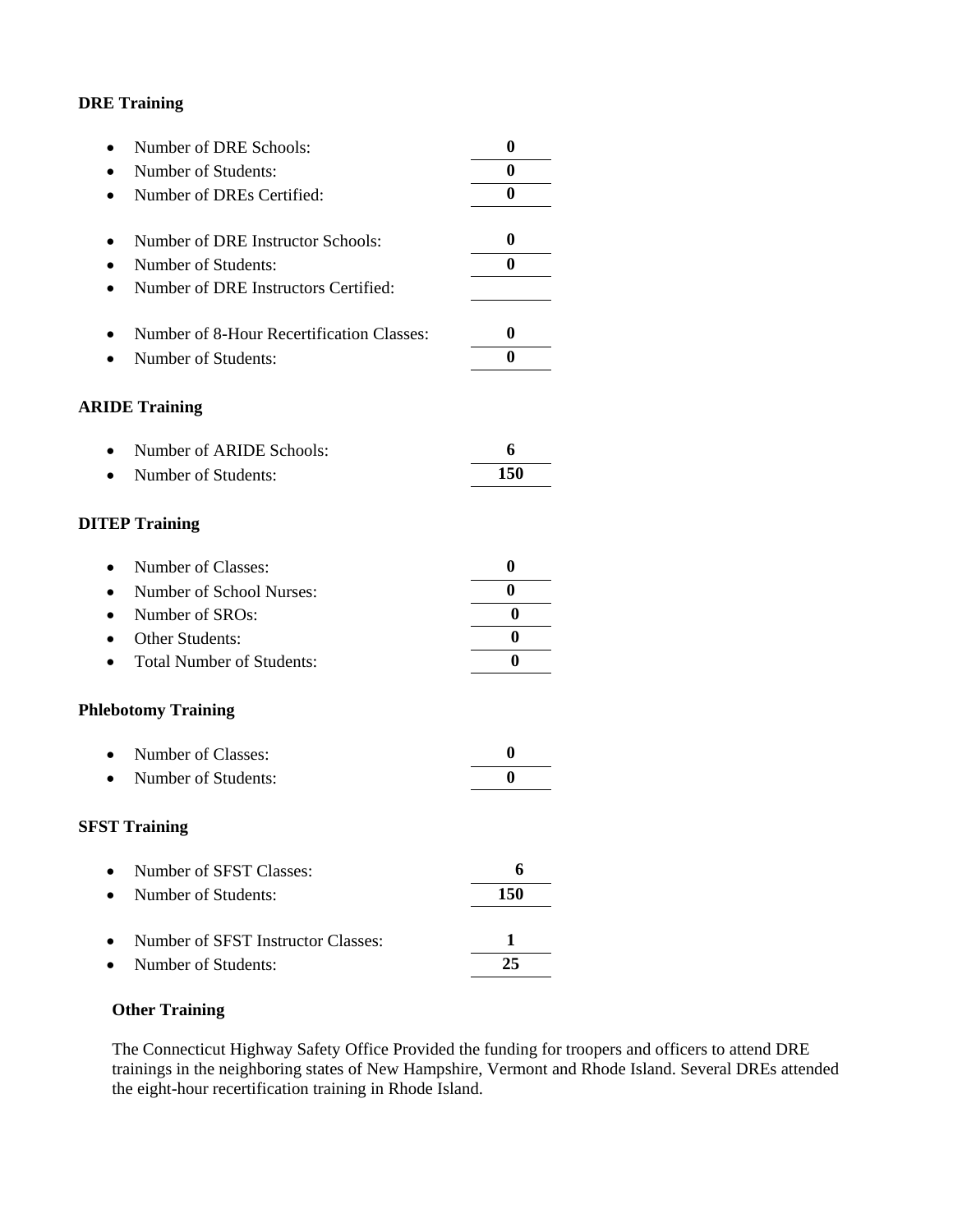### **Narrative**

Connecticut continues to grow with the help of neighboring states throughout New England. Vermont, Rhode Island, and New Hampshire provided seats for Connecticut DRE candidates in 2013. Connecticut's number of DREs has grown to 21 statewide in both state and local agencies. Two members of the Tribal Police have attended ARIDE, which has a waiting list for future classes.

## **Report Submitted by Edmund M. Hedge, Jr., Connecticut DRE Coordinator**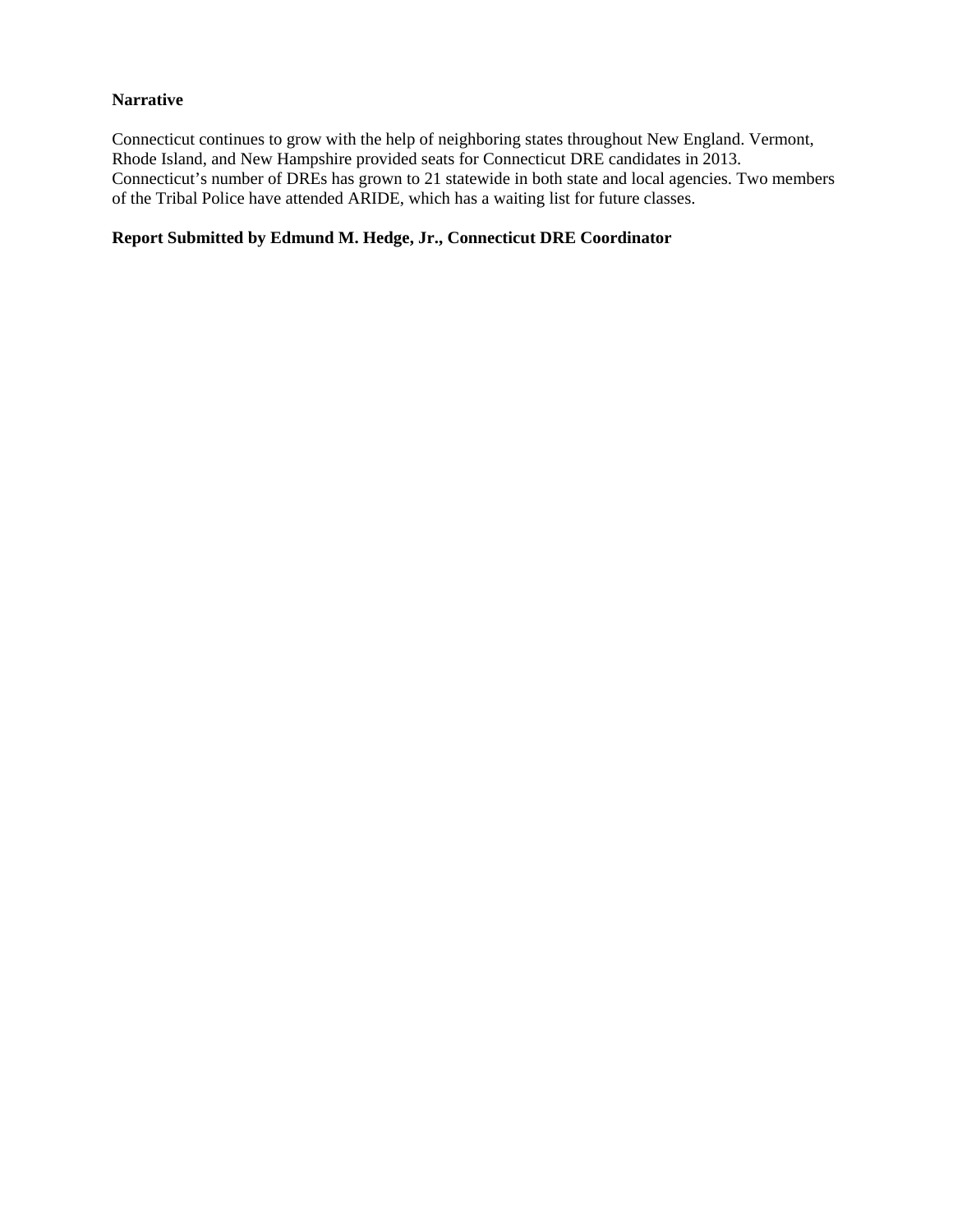## **Delaware DRE Year End Summary Report 2013**

### **Current DREs**

| Number of evaluators (DREs) in your state: |  |
|--------------------------------------------|--|
| Number of DRE instructors in your state:   |  |
| Number of agencies that have DREs:         |  |

### **Evaluations**

| Number of enforcement evaluations : |  |
|-------------------------------------|--|
| Number of training evaluations:     |  |
| Total number of evaluations:        |  |

## **1. Drug Category (DRE's Opinion)**

| Depressants:                     |  |
|----------------------------------|--|
| Stimulants:                      |  |
| Hallucinogens:                   |  |
| <b>Dissociative Anesthetics:</b> |  |
| Narcotic Analgesics:             |  |
| Inhalants:                       |  |
| Cannabis:                        |  |

## **2. Poly Drug Use**

• Poly Drugs: **5**

- Alcohol Rule Outs: **0**
- Medical Rule Outs: **0**
- No Opinion of Impairment: **1**
- Tox Results: Pending: **0**
- Tox Found: No Drugs: **0**
- Refused: **0**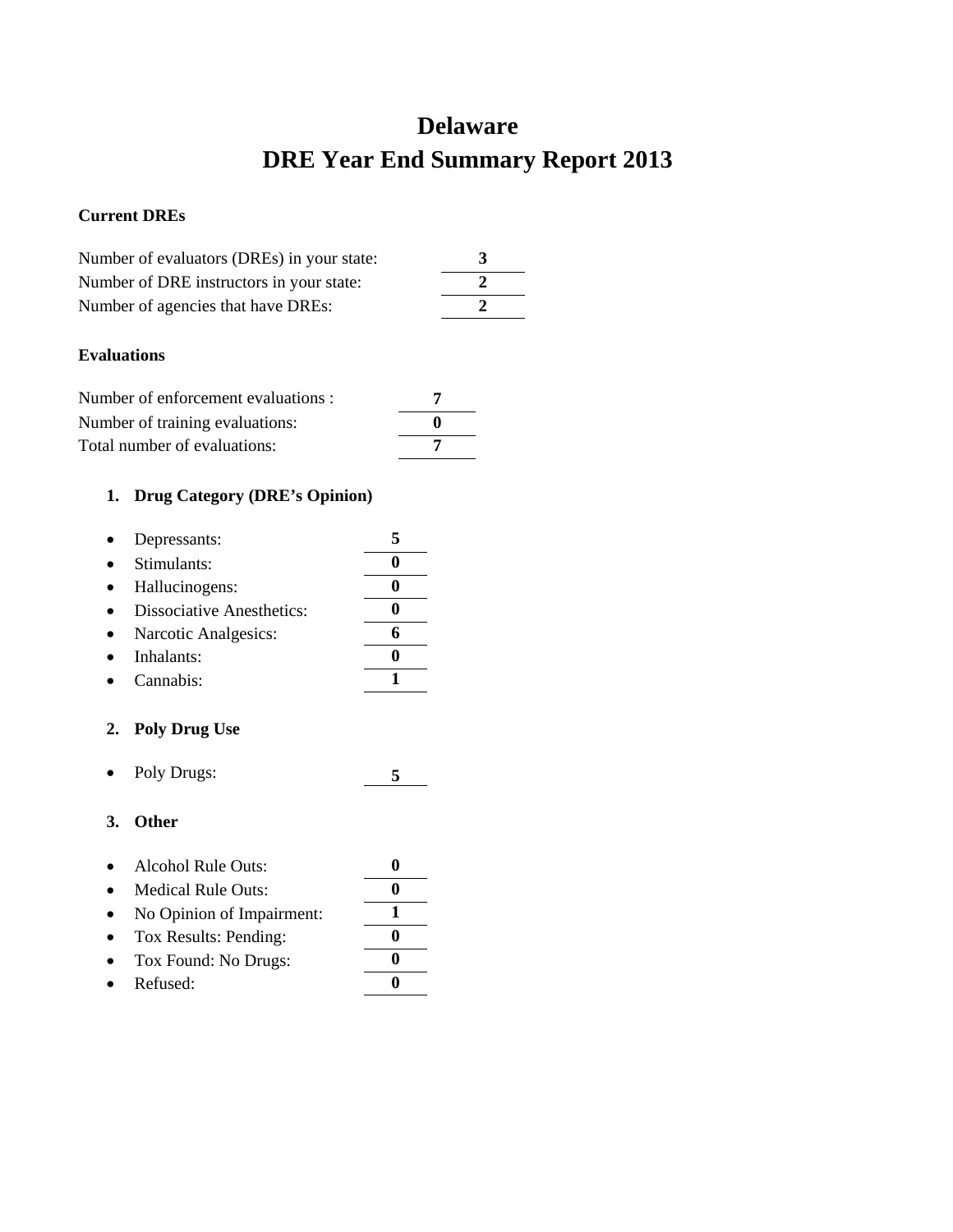| Number of DRE Schools:<br>$\bullet$               | 0                |
|---------------------------------------------------|------------------|
| Number of Students:                               | 0                |
| Number of DREs Certified:<br>$\bullet$            | $\bf{0}$         |
|                                                   |                  |
| Number of DRE Instructor Schools:<br>٠            | $\boldsymbol{0}$ |
| Number of Students:                               | $\bf{0}$         |
| Number of DRE Instructors Certified:<br>$\bullet$ | $\bf{0}$         |
|                                                   |                  |
| Number of 8-Hour Recertification Classes:<br>٠    | $\boldsymbol{0}$ |
| Number of Students:                               | $\bf{0}$         |
| <b>ARIDE Training</b>                             |                  |
|                                                   |                  |
| Number of ARIDE Schools:<br>$\bullet$             | 1                |
| Number of Students:<br>$\bullet$                  | 10               |
|                                                   |                  |
| <b>DITEP Training</b>                             |                  |
| Number of Classes:<br>$\bullet$                   | $\boldsymbol{0}$ |
| Number of School Nurses:<br>$\bullet$             | 0                |
| Number of SROs:<br>$\bullet$                      | 0                |
| Other Students:                                   | 0                |
|                                                   | 0                |
| <b>Total Number of Students:</b><br>$\bullet$     |                  |
| <b>Phlebotomy Training</b>                        |                  |
| Number of Classes:<br>$\bullet$                   | $\boldsymbol{0}$ |
| Number of Students:                               | 0                |
|                                                   |                  |
| <b>SFST Training</b>                              |                  |
| Number of SFST Classes:                           | 5                |
| Number of Students:                               | 109              |
|                                                   |                  |
| Number of SFST Instructor Classes:                | $\boldsymbol{0}$ |
| Number of Students:                               | 0                |

### **Narrative**

Delaware is in the process of planning for a DRE school in Aug/Sept 2014. The Delaware State Police administration has requested that we expand the program. With this support, officers will be made available to participate in the training process.

## **Report Submitted by Lisa M. Shaw, Delaware DRE Coordinator**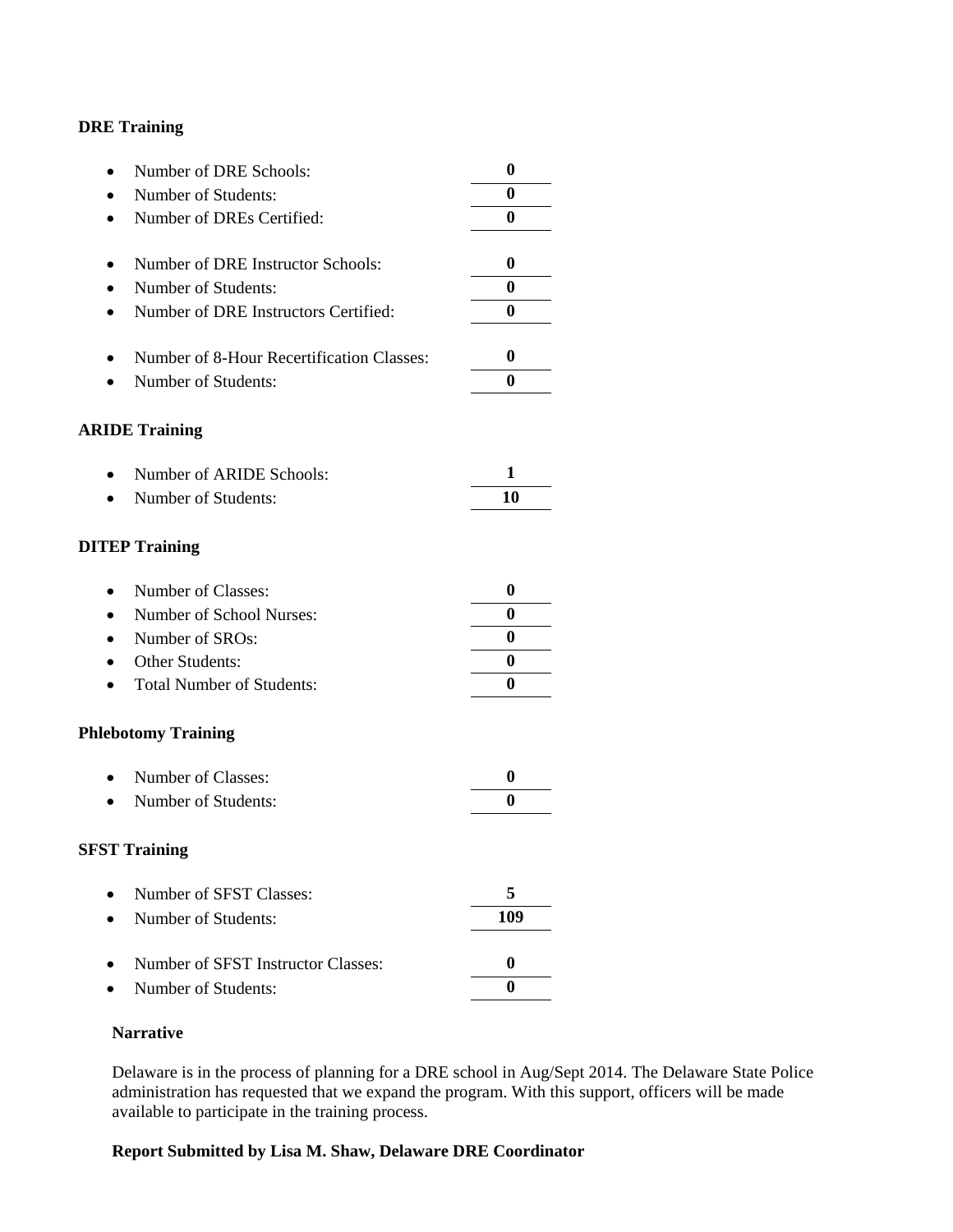## **District of Columbia DRE Year End Summary Report 2013**

## **Current DREs**

| Number of evaluators (DREs) in your state: | 10 |
|--------------------------------------------|----|
| Number of DRE instructors in your state:   |    |
| Number of agencies that have DREs:         |    |

### **Evaluations**

| Number of enforcement evaluations : | -31 |
|-------------------------------------|-----|
| Number of training evaluations:     | -11 |
| Total number of evaluations:        | 42  |

## **1. Drug Category (DRE's Opinion)**

| Depressants:                     |    |
|----------------------------------|----|
| Stimulants:                      |    |
| Hallucinogens:                   |    |
| <b>Dissociative Anesthetics:</b> | 14 |
| Narcotic Analgesics:             |    |
| Inhalants:                       |    |
| Cannabis:                        |    |

### **2. Poly Drug Use**

• Poly Drugs: **8**

- Alcohol Rule Outs: **1**
- Medical Rule Outs: 1
- No Opinion of Impairment: **0**
- Tox Results: Pending: **0** • Tox Found: No Drugs: **2**
- 
- Refused: **7**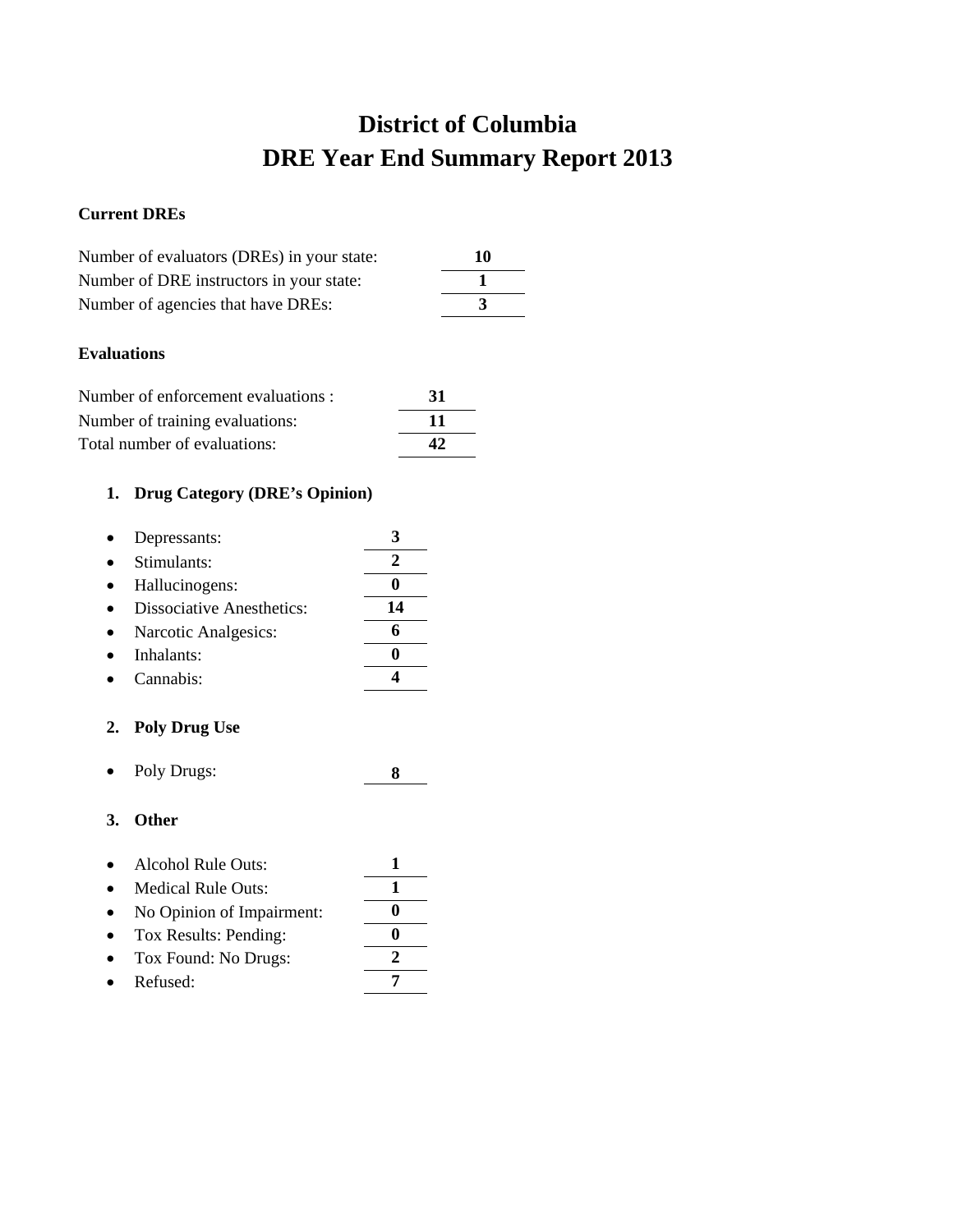| Number of DRE Schools:<br>$\bullet$               | 0                |
|---------------------------------------------------|------------------|
| Number of Students:                               | 0                |
| Number of DREs Certified:<br>$\bullet$            | $\bf{0}$         |
|                                                   |                  |
| Number of DRE Instructor Schools:<br>٠            | $\boldsymbol{0}$ |
| Number of Students:                               | $\bf{0}$         |
| Number of DRE Instructors Certified:<br>$\bullet$ | $\bf{0}$         |
| Number of 8-Hour Recertification Classes:<br>٠    | 1                |
| Number of Students:                               | 11               |
| <b>ARIDE Training</b>                             |                  |
| Number of ARIDE Schools:<br>$\bullet$             | 1                |
| Number of Students:<br>$\bullet$                  | 19               |
| <b>DITEP Training</b>                             |                  |
| Number of Classes:<br>$\bullet$                   | $\boldsymbol{0}$ |
| Number of School Nurses:<br>$\bullet$             | 0                |
| Number of SROs:<br>$\bullet$                      | 0                |
| Other Students:                                   | 0                |
| <b>Total Number of Students:</b><br>$\bullet$     | 0                |
| <b>Phlebotomy Training</b>                        |                  |
| Number of Classes:<br>$\bullet$                   | $\boldsymbol{0}$ |
| Number of Students:                               | 0                |
| <b>SFST Training</b>                              |                  |
| Number of SFST Classes:                           | $\mathbf{2}$     |
| Number of Students:                               | 34               |
| Number of SFST Instructor Classes:                | $\boldsymbol{0}$ |
| Number of Students:                               | $\bf{0}$         |

#### **Other Training**

Five of the DREs are SFST instructors. They assisted the Maryland State Police Chemical Testing for Alcohol Unit with the instruction and certification of three SFST classes, which resulted in the certification of 143 troopers. Currently one DRE is completing the reinstatement process and was not counted as certified in the total number of DREs.

### **Report Submitted by Sgt. Adam Zielinski, United States Park Police**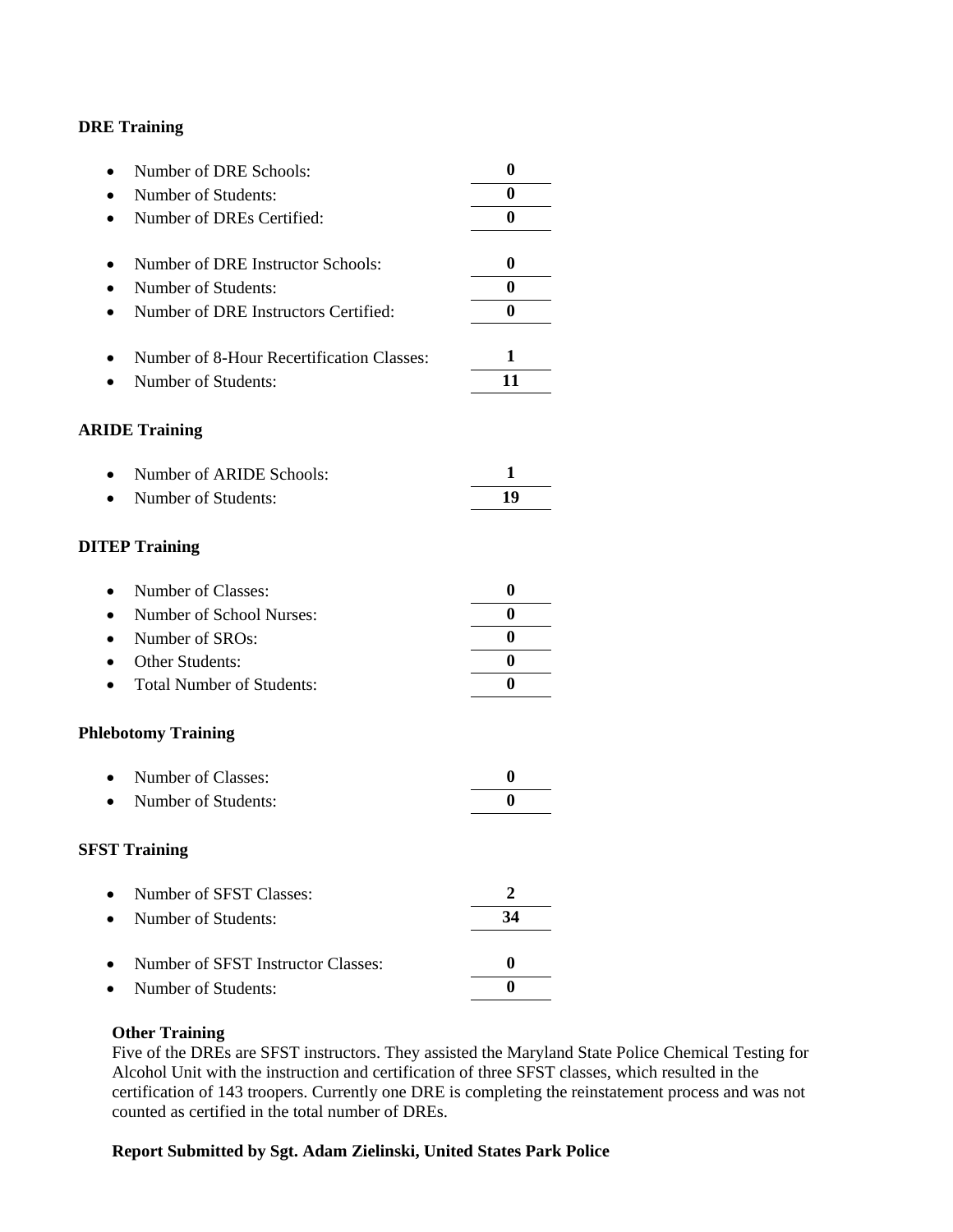## **Florida DRE Year End Summary Report 2013**

### **Current DREs**

| Number of evaluators (DREs) in your state: | 231 |
|--------------------------------------------|-----|
| Number of DRE instructors in your state:   | 50  |
| Number of agencies that have DREs:         | 85  |
|                                            |     |

## **Evaluations**

| Number of enforcement evaluations : | 552 |
|-------------------------------------|-----|
| Number of training evaluations:     | 195 |
| Total number of evaluations:        | 747 |

## **1. Drug Category (DRE's Opinion)**

| Depressants:                     | 289 |
|----------------------------------|-----|
| Stimulants:                      | 132 |
| Hallucinogens:                   |     |
| <b>Dissociative Anesthetics:</b> |     |
| Narcotic Analgesics:             | 235 |
| Inhalants:                       |     |
| Cannabis:                        | 265 |

## **2. Poly Drug Use**

• Poly Drugs: **269**

| $\bullet$ | Alcohol Rule Outs:        | 17 |
|-----------|---------------------------|----|
| $\bullet$ | <b>Medical Rule Outs:</b> | 15 |

- No Opinion of Impairment: **50**
- Tox Results: Pending: **Unkn** • Tox Found: No Drugs: **48**
- Refused: **51**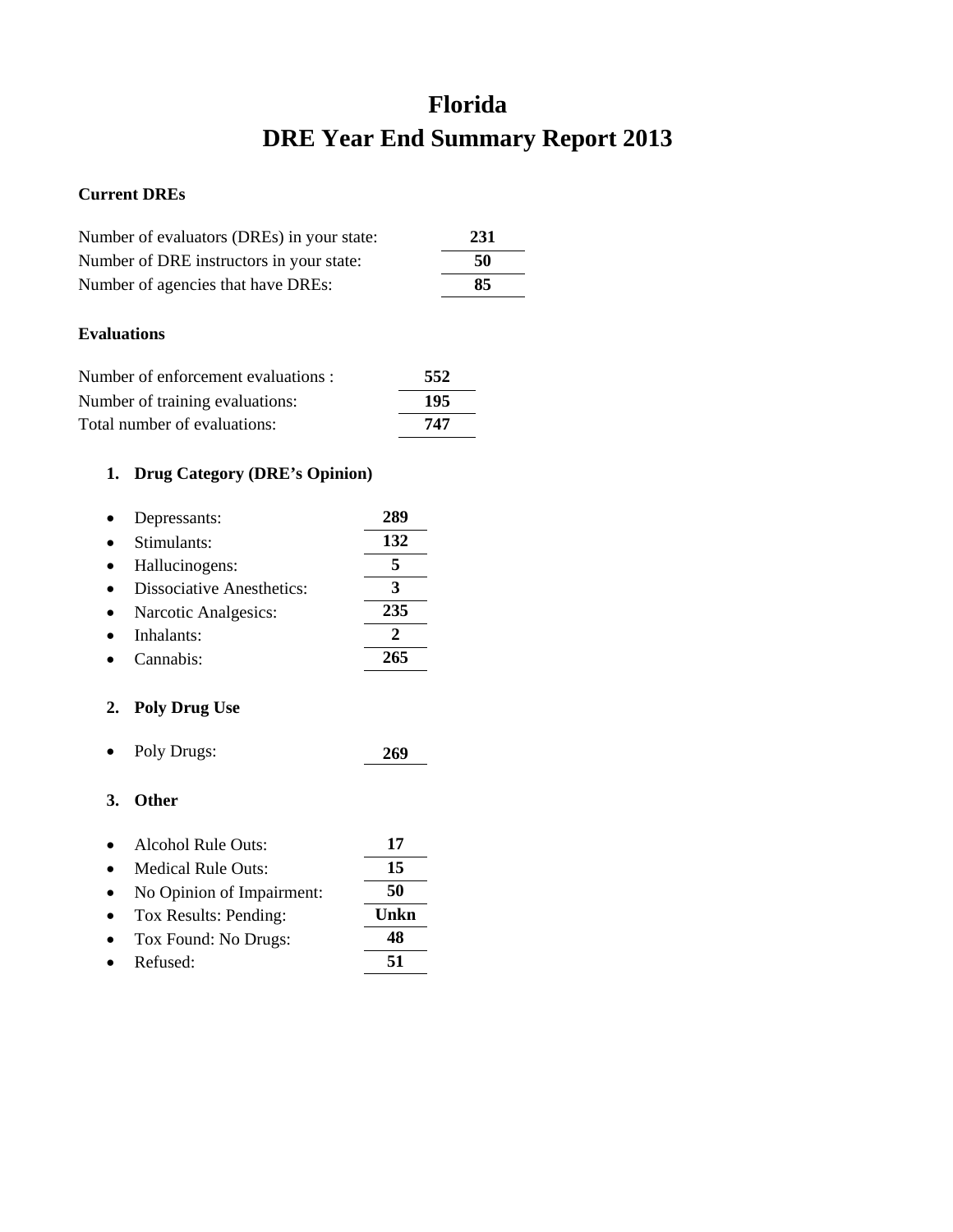| Number of DRE Schools:<br>$\bullet$               | 1                |
|---------------------------------------------------|------------------|
| Number of Students:                               | 21               |
| Number of DREs Certified:<br>$\bullet$            | 20               |
|                                                   |                  |
| Number of DRE Instructor Schools:                 | $\boldsymbol{0}$ |
| Number of Students:<br>$\bullet$                  | N/A              |
| Number of DRE Instructors Certified:<br>$\bullet$ | N/A              |
| Number of 8-Hour Recertification Classes:         | 1                |
| Number of Students:                               | 83               |
| <b>ARIDE Training</b>                             |                  |
| Number of ARIDE Schools:                          | 5                |
| Number of Students:<br>$\bullet$                  | 98               |
| <b>DITEP Training</b>                             |                  |
| Number of Classes:<br>$\bullet$                   | $\boldsymbol{0}$ |
| Number of School Nurses:<br>$\bullet$             | N/A              |
| Number of SROs:<br>$\bullet$                      | N/A              |
| Other Students:                                   | N/A              |
| <b>Total Number of Students:</b><br>$\bullet$     | N/A              |
| <b>Phlebotomy Training</b>                        |                  |
| Number of Classes:<br>$\bullet$                   | 0                |
| Number of Students:                               | N/A              |
| <b>SFST Training</b>                              |                  |
| Number of SFST Classes:                           | 1                |
| Number of Students:                               | 7                |
| Number of SFST Instructor Classes:                | $\overline{2}$   |
| Number of Students:                               | 18               |
|                                                   |                  |

## **Other Training**

An ARIDE instructor update course was conducted and 29 students attended. These students werel DRE instructors and were provided the new ARIDE curriculum and an update on the changes in the course.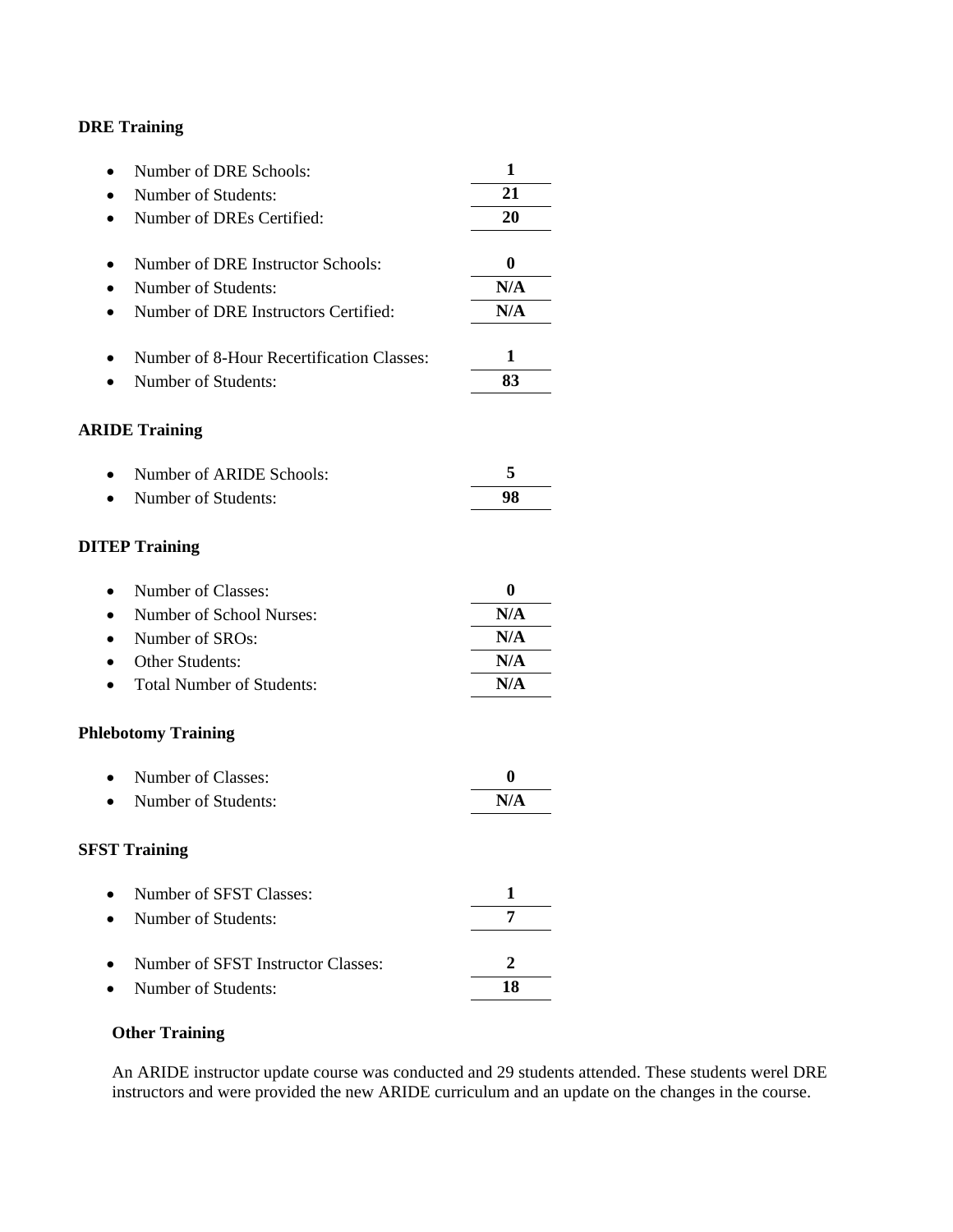### **Narrative**

In 2013 the Florida DRE program was again limited in its funding. Consequently, only one DRE school was held. While the training produced 20 DREs— the maximum number possible students from available funding, it replaced only the DREs lost to attrition during 2013. DREs are also being under-utilized in Florida. In 2011, 850 evaluations were conducted; in 2012, approximately 650; and in 2013, 552. These numbers are well under the quantity of arrestee breath tests below 0.08 g/dl (4,300 arrests with BACs <0.08). Feedback from DREs indicates agencies remain under budgetary restraints resulting in departmental restrictions on overtime callouts. We are exploring additional options with Florida Department of Transportation to attempt to alleviate this problem.

Both traffic safety resource prosecutors have now audited the DRE school and are better prepared to help other prosecutors with drug-impaired driving cases.

### **Report Submitted by Kyle J. Clark, Florida DRE Coordinator**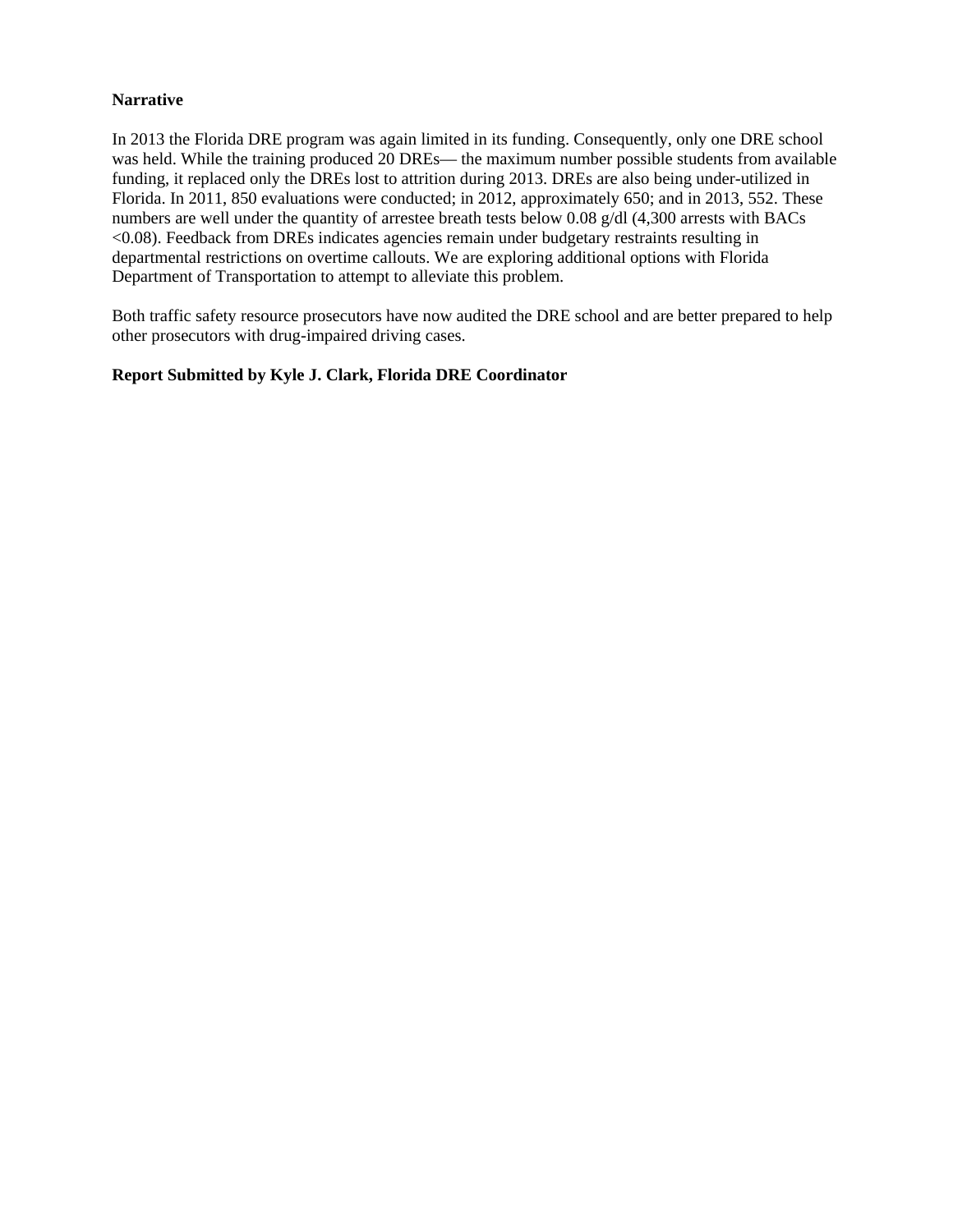## **Georgia DRE Year End Summary Report 2013**

### **Current DREs**

| Number of evaluators (DREs) in your state: | 195 |
|--------------------------------------------|-----|
| Number of DRE instructors in your state:   | 46  |
| Number of agencies that have DREs:         | 80  |
|                                            |     |
| <b>Evaluations</b>                         |     |

| Number of enforcement evaluations : | 157 |
|-------------------------------------|-----|
| Number of training evaluations:     | 268 |
| Total number of evaluations:        | 425 |

## **1. Drug Category (DRE's Opinion)**

| Depressants:                     |     |
|----------------------------------|-----|
| Stimulants:                      | 115 |
| Hallucinogens:                   |     |
| <b>Dissociative Anesthetics:</b> |     |
| Narcotic Analgesics:             | 95  |
| Inhalants:                       |     |
| Cannabis:                        |     |

## **2. Poly Drug Use**

• Poly Drugs: **80**

- Alcohol Rule Outs: **0**
- Medical Rule Outs: **11** • No Opinion of Impairment: **12**
- Tox Results: Pending: **N/A**
- Tox Found: No Drugs: **3**
- Refused: **20**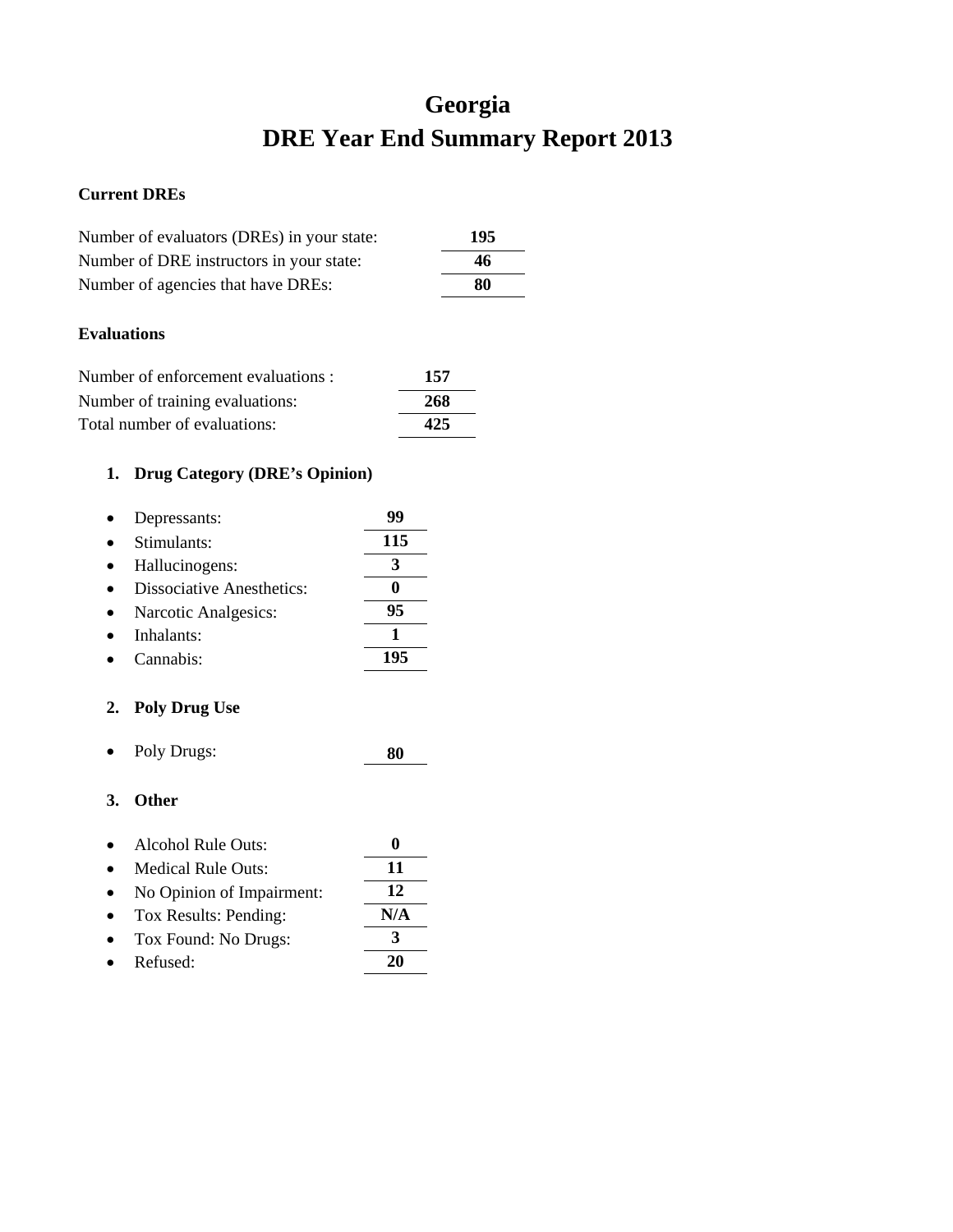| Number of DRE Schools:<br>$\bullet$            | 3                |
|------------------------------------------------|------------------|
| Number of Students:                            | 43               |
| Number of DREs Certified:                      | 42               |
|                                                |                  |
| Number of DRE Instructor Schools:<br>٠         | 1                |
| Number of Students:                            | 8                |
| Number of DRE Instructors Certified:           | 8                |
| Number of 8-Hour Recertification Classes:<br>٠ | 4                |
| Number of Students:                            | 25               |
| <b>ARIDE Training</b>                          |                  |
| Number of ARIDE Schools:                       | 10               |
| Number of Students:                            | 223              |
| <b>DITEP Training</b>                          |                  |
| Number of Classes:<br>$\bullet$                | $\boldsymbol{0}$ |
| Number of School Nurses:                       | 0                |
| Number of SROs:                                | 0                |
| <b>Other Students:</b>                         | $\boldsymbol{0}$ |
| <b>Total Number of Students:</b>               | 0                |
| <b>Phlebotomy Training</b>                     |                  |
| Number of Classes:<br>$\bullet$                | $\boldsymbol{0}$ |
| Number of Students:                            | 0                |
| <b>SFST Training</b>                           |                  |
| Number of SFST Classes:                        | 14               |
| Number of Students:                            | 302              |
| Number of SFST Instructor Classes:             | 1                |
| Number of Students:                            | 18               |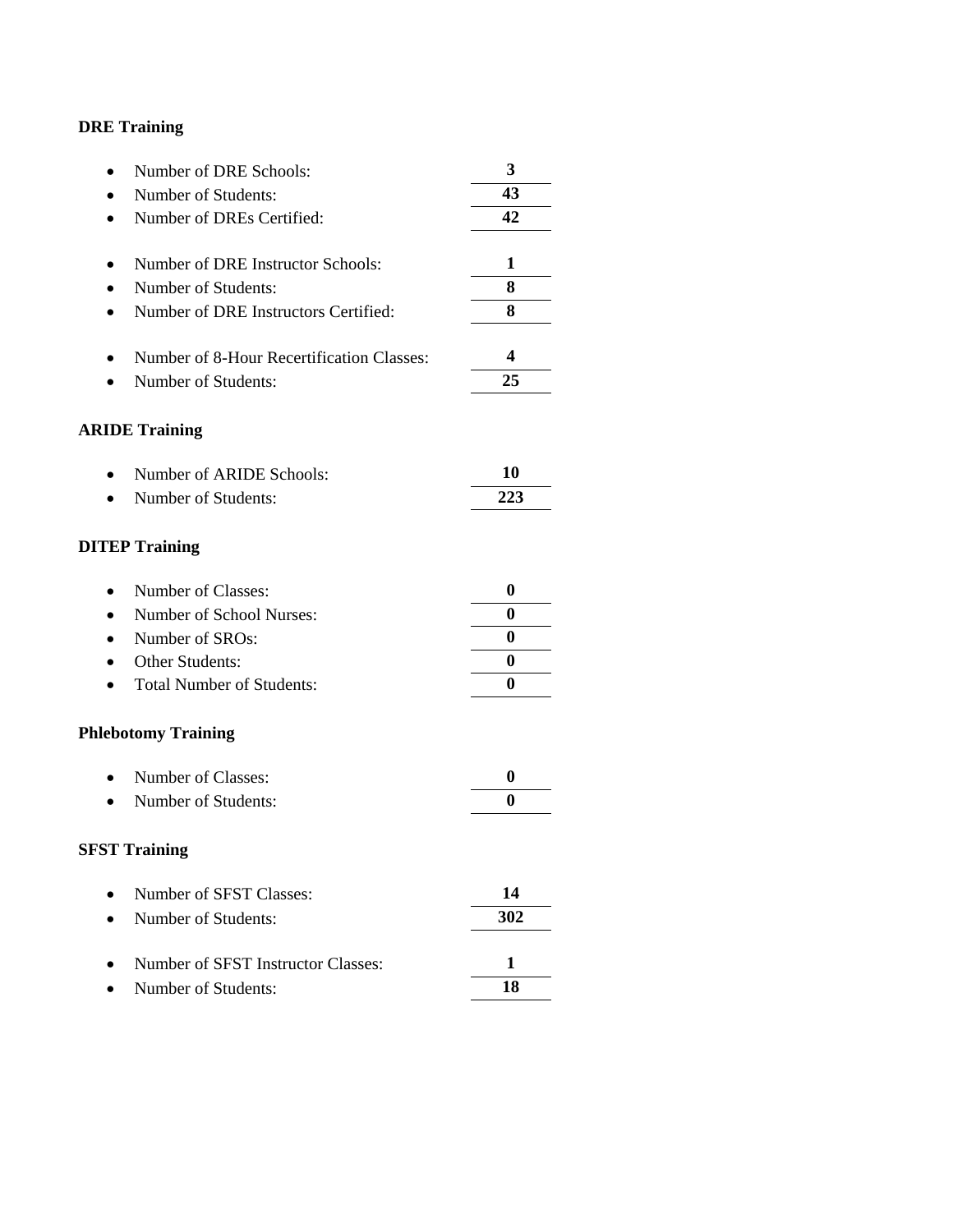### **Other Training**

Other courses offered by the Georgia Police Academy Traffic Section:

Advanced Traffic Law: 12 classes, 262 Students Radar Operator: 6 classes, 140 Students Radar Instructor: 1 class, 18 Students Lidar Operator: 6 classes, 162 Students Lidar Instructor: 1 class, 20 Students Drug Identification & Effect: 4 classes, 93 students Basic Mandate/ Impaired Driving: 7 Sessions, 213 Students

#### **Narrative**

The Impaired Driving Section of the Georgia Police Academy has continued to offer a full line of impaired driving and speed detection related courses for the 2013 calendar year. We have over 2,400 hours of combined instruction time in the state of Georgia. The DRE Program continues to grow and produce some of the nation's best and highly qualified DREs and DRE instructors.

Reporting has continued to be a big focus for our program this year. A rejuvenated interest in the program has helped us to return to where we want to be. Getting over this obstacle has been difficult, but we are slowly working with agency heads and state solicitors in resolving these issues. We have developed an awards program, which runs in conjunction with Georgia M.A.D.D., to recognize some of the state's top DREs and DRE instructors. Georgia DREs continue to support the Prosecuting Attorney's Council, as they offer agency-hosted SFST/DUI detection updates for officers and prosecutors alike. The traffic enforcement networks of Georgia also continue to receive support at meetings and multi-jurisdictional safety checkpoints throughout the state.

The Georgia DRE Program took the 34th DRE class to Maricopa County, Arizona, for field evaluations. This was our first trip to Arizona and we had much-needed success. Georgia Governor's Office of Highway Safety saw first-hand how this will help our program and decided that Georgia will continue to travel to Arizona to produce DREs for Georgia agencies.

### **Report Submitted by James Harper, Georgia DRE Coordinator**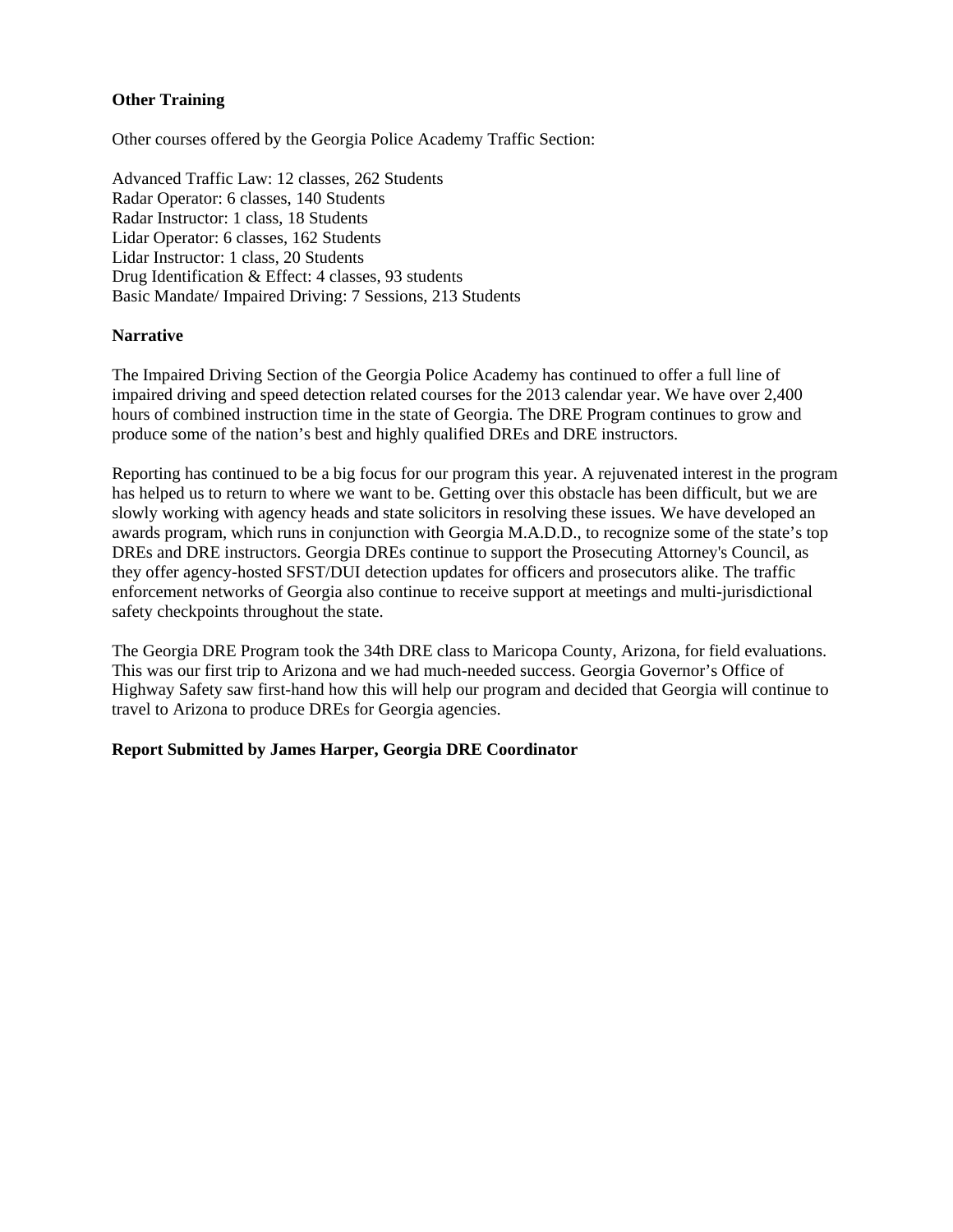## **HAWAII DRE Year End Summary Report 2013**

### **Current DREs**

| Number of evaluators (DREs) in your state: | $30*$ |
|--------------------------------------------|-------|
| Number of DRE instructors in your state:   | 12    |
| Number of agencies that have DREs:         |       |
|                                            |       |

### **Evaluations**

| Number of enforcement evaluations : | 79 |
|-------------------------------------|----|
| Number of training evaluations:     | 19 |
| Total number of evaluations:        | 98 |

## **1. Drug Category (DRE's Opinion)**

| Depressants:                     | 24 |
|----------------------------------|----|
| Stimulants:                      | 33 |
| Hallucinogens:                   |    |
| <b>Dissociative Anesthetics:</b> |    |
| Narcotic Analgesics:             | 23 |
| Inhalants:                       |    |
| Cannabis <sup>.</sup>            |    |

## **2. Poly Drug Use**

• Poly Drugs: **39**

- Alcohol Rule Outs: **0**
- Medical Rule Outs: **3**
- No Opinion of Impairment: **4**
- Tox Results: Pending:
- Tox Found: No Drugs: **4**
- Refused: **6**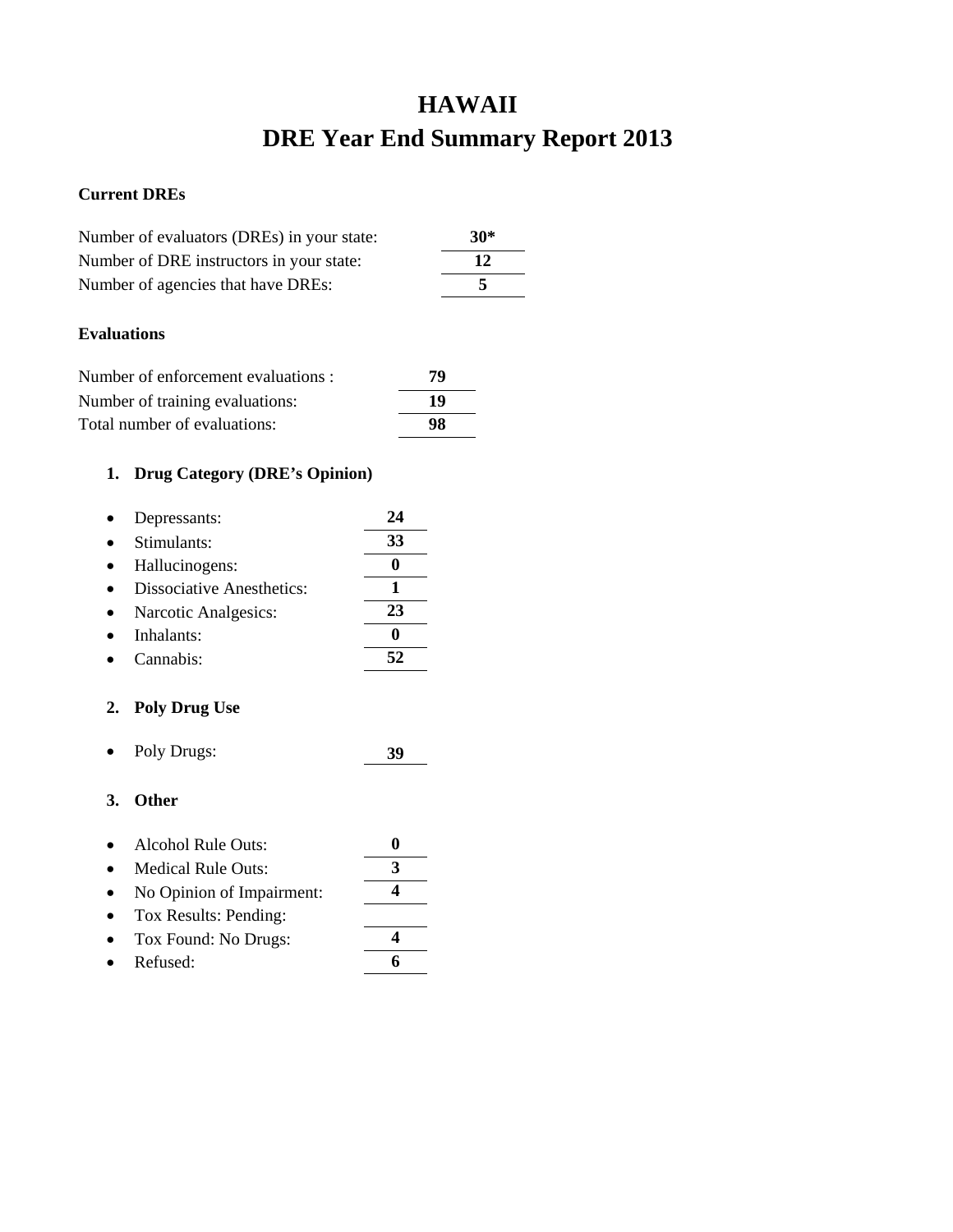| Number of DRE Schools:<br>٠                    | 1                |
|------------------------------------------------|------------------|
| Number of Students:                            | 21               |
| Number of DREs Certified:<br>٠                 | 20               |
| Number of DRE Instructor Schools:<br>٠         | 0                |
| Number of Students:                            | $\bf{0}$         |
| Number of DRE Instructors Certified:<br>٠      | $\bf{0}$         |
| Number of 8-Hour Recertification Classes:<br>٠ | 1                |
| Number of Students:                            | 51               |
| <b>ARIDE Training</b>                          |                  |
| Number of ARIDE Schools:<br>$\bullet$          | 4                |
| Number of Students:                            | 45               |
| <b>DITEP Training</b>                          |                  |
| Number of Classes:<br>$\bullet$                | $\bf{0}$         |
| Number of School Nurses:                       | 0                |
| Number of SROs:<br>$\bullet$                   | 0                |
| Other Students:                                | 0                |
| <b>Total Number of Students:</b>               | 0                |
| <b>Phlebotomy Training</b>                     |                  |
| Number of Classes:<br>$\bullet$                | $\boldsymbol{0}$ |
| Number of Students:                            | 0                |
| <b>SFST Training</b>                           |                  |
| Number of SFST Classes:                        | 8                |
| Number of Students:                            | 189              |
| Number of SFST Instructor Classes:             | 3                |
| Number of Students:                            | 17               |

## **Report Submitted by Karen Kahikina, Hawaii DRE Coordinator**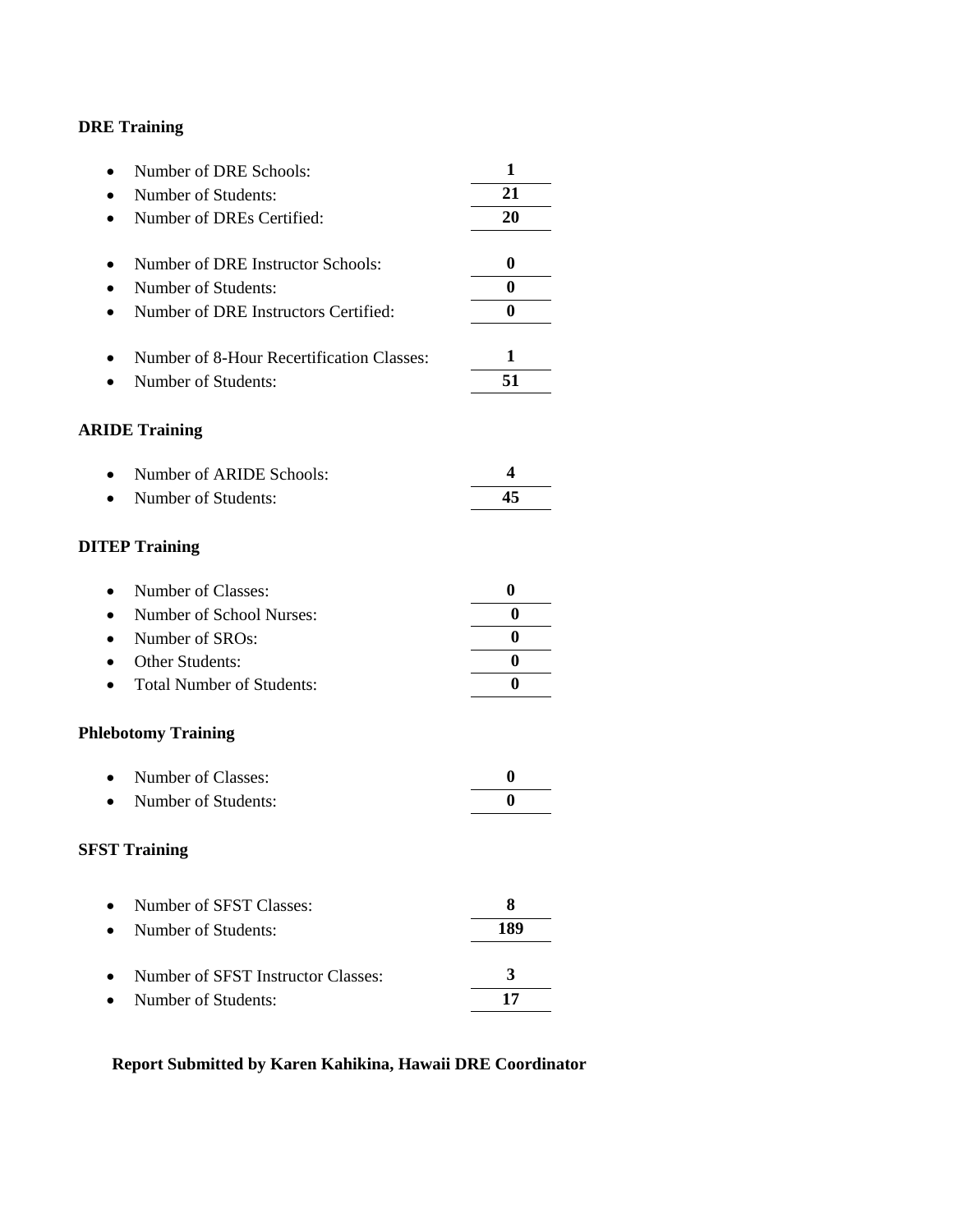## **Idaho DRE Year End Summary Report 2013**

### **Current DREs**

| Number of evaluators (DREs) in your state: | 96 |
|--------------------------------------------|----|
| Number of DRE instructors in your state:   | 30 |
| Number of agencies that have DREs:         | 28 |

### **Evaluations**

| Number of enforcement evaluations : | 260 |
|-------------------------------------|-----|
| Number of training evaluations:     | 6   |
| Total number of evaluations:        | 266 |

## **1. Drug Category (DRE's Opinion)**

| Depressants:                     | 132 |
|----------------------------------|-----|
| Stimulants:                      | 76  |
| Hallucinogens:                   | 2   |
| <b>Dissociative Anesthetics:</b> | 2   |
| Narcotic Analgesics:             | 78  |
| Inhalants:                       |     |
| Cannabis:                        |     |

## **2. Poly Drug Use**

• Poly Drugs: **121**

## **3. Other**

| $\bullet$ | Alcohol Rule Outs:        | o   |
|-----------|---------------------------|-----|
| $\bullet$ | <b>Medical Rule Outs:</b> | 5   |
| $\bullet$ | No Opinion of Impairment: | 23  |
| $\bullet$ | Tox Results: Pending:     | 189 |
| $\bullet$ | Tox Found: No Drugs:      | 19  |

• Tox Found: No Drugs: **19** • Refused: **8**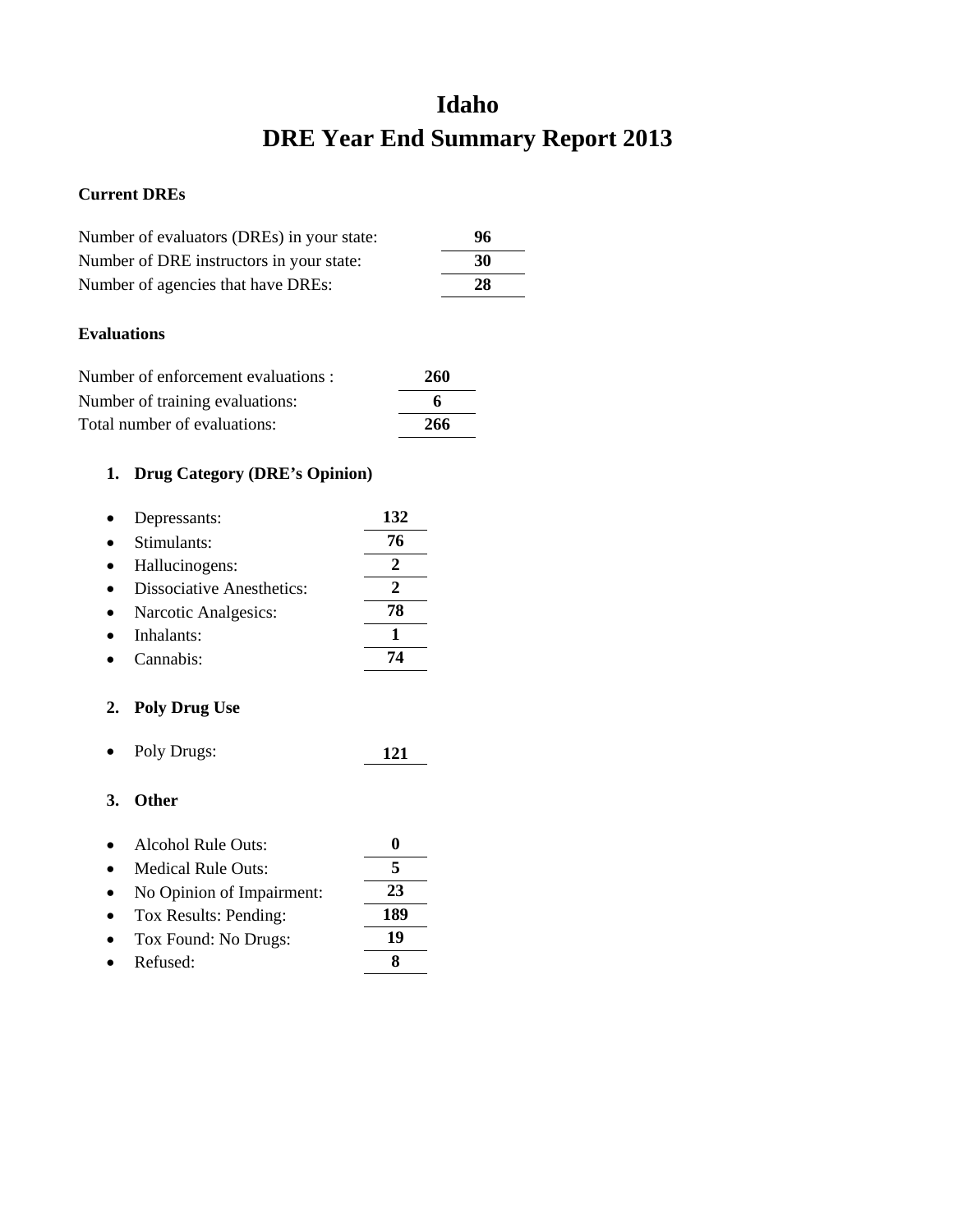| Number of DRE Schools:<br>$\bullet$           | $\boldsymbol{0}$ |
|-----------------------------------------------|------------------|
| Number of Students:                           | 0                |
| Number of DREs Certified:<br>$\bullet$        | 0                |
|                                               |                  |
| Number of DRE Instructor Schools:             | 0                |
| Number of Students:<br>$\bullet$              | 0                |
| Number of DRE Instructors Certified:<br>٠     | 0                |
| Number of 8-Hour Recertification Classes:     | 0                |
| Number of Students:                           | 0                |
| <b>ARIDE Training</b>                         |                  |
| Number of ARIDE Schools:                      | 12               |
| Number of Students:<br>$\bullet$              | 112              |
| <b>DITEP Training</b>                         |                  |
| Number of Classes:<br>$\bullet$               | $\boldsymbol{0}$ |
| Number of School Nurses:<br>$\bullet$         | 0                |
| Number of SROs:<br>$\bullet$                  | 0                |
| Other Students:                               | 0                |
| <b>Total Number of Students:</b><br>$\bullet$ | 0                |
| <b>Phlebotomy Training</b>                    |                  |
| Number of Classes:<br>$\bullet$               | 2                |
| Number of Students:                           | 23               |
| <b>SFST Training</b>                          |                  |
| Number of SFST Classes:                       | 4                |
| Number of Students:                           | 81               |
| Number of SFST Instructor Classes:            | 1                |
| Number of Students:                           | 15               |

## **Other Training**

Drugs that Impair Driving: One class, 15 students Non-Law Enforcement Drug Impairment Training: Eight classes, 175 attendees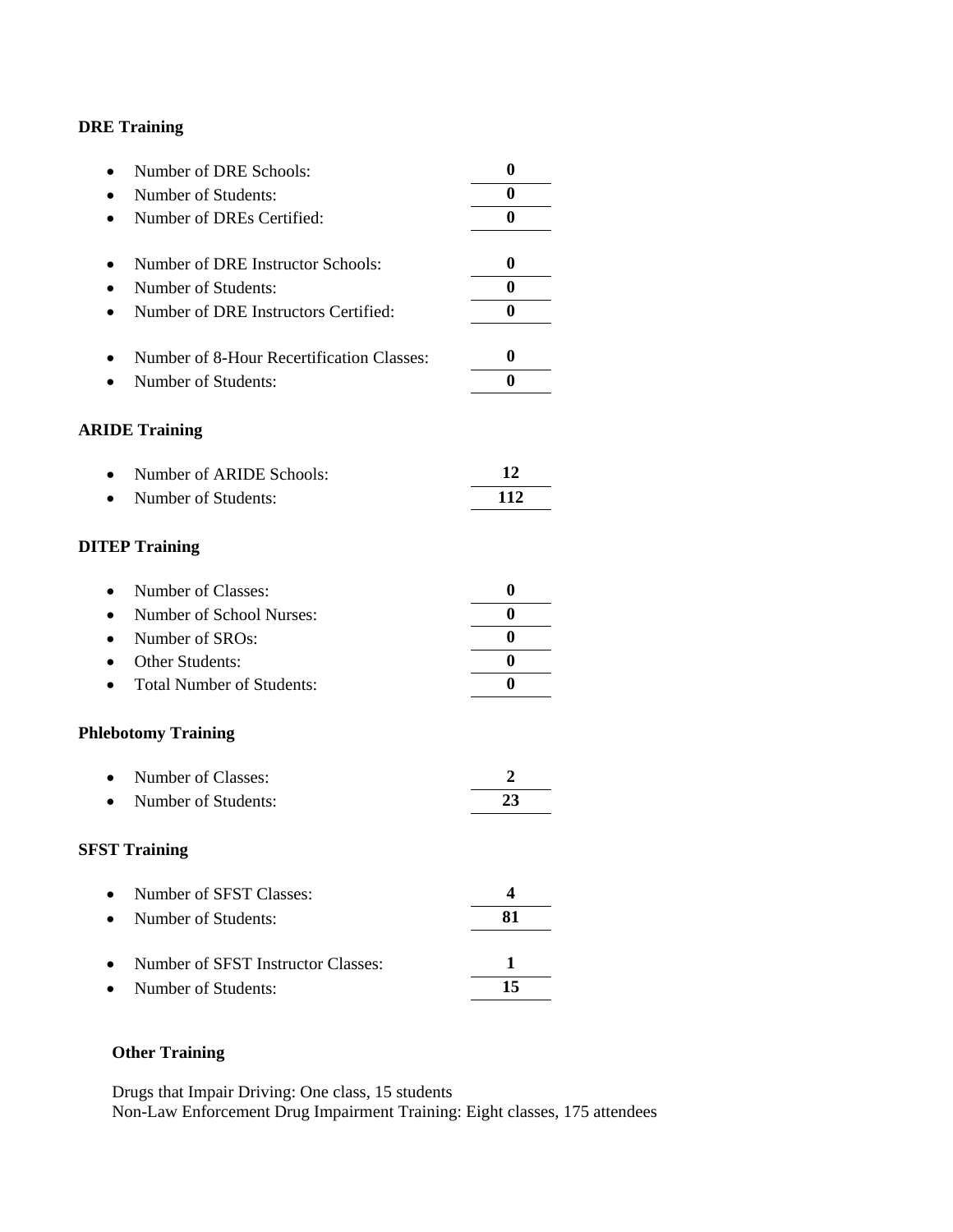### **Interesting Cases**

On March 9, 201,3 at approximately 2:05 a.m., DRE Trooper Vance Cox, stopped a U-Haul truck on U.S. Highway 20 near Idaho Falls. During the traffic stop, Trooper Cox visited with the driver and passenger of the U-Haul truck and then requested the assistance of a Bonneville County Sheriff's Office drug dog. Deputy Jason Stewart and his K-9, Ringo, were dispatched to assist Trooper Vance on the traffic stop. The K-9 dog alerted to the presence of narcotics and, when a search was conducted on the contents within the U-Haul truck, Trooper Vance and Deputy Stewart located 52 pounds of methamphetamine and 27 pounds of cocaine. The street value of these drugs is approximately \$1.2 million dollars. This was one of the largest drug seizures in Idaho's history.

### **Report Submitted by Sergeant Dean Matlock, Idaho DRE Coordinator**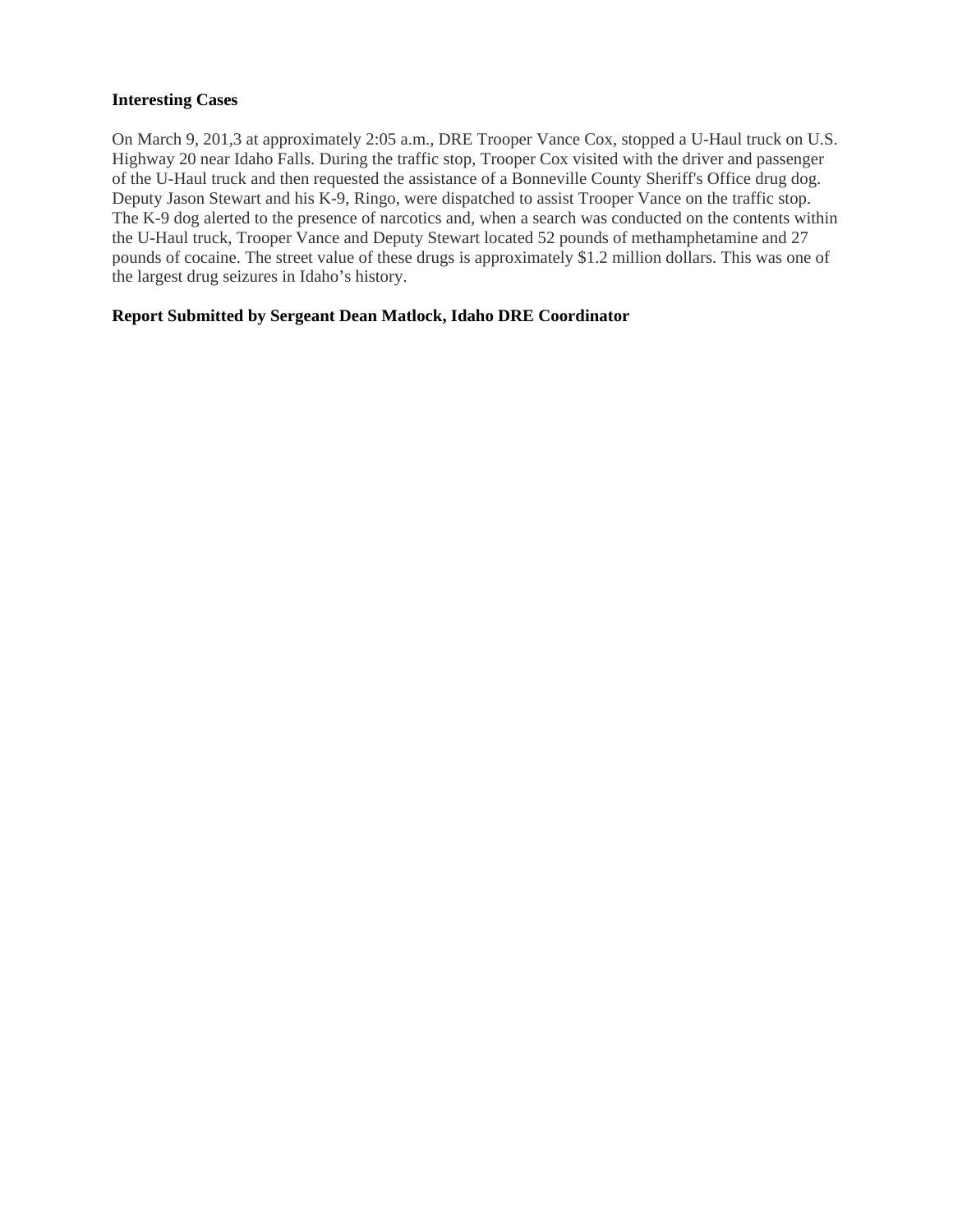## **Illinois DRE Year End Summary Report 2013**

### **Current DREs**

| Number of evaluators (DREs) in your state: | 55 |
|--------------------------------------------|----|
| Number of DRE instructors in your state:   | Δ  |
| Number of agencies that have DREs:         | 36 |
|                                            |    |

## **Evaluations**

| Number of enforcement evaluations : | 85  |
|-------------------------------------|-----|
| Number of training evaluations:     | 72  |
| Total number of evaluations:        | 157 |

## **1. Drug Category (DRE's Opinion)**

| Depressants:                     | 52 |
|----------------------------------|----|
| Stimulants:                      | 19 |
| Hallucinogens:                   |    |
| <b>Dissociative Anesthetics:</b> |    |
| Narcotic Analgesics:             | 29 |
| Inhalants:                       |    |
| Cannabis:                        |    |

## **2. Poly Drug Use**

• Poly Drugs: **30**

- Alcohol Rule Outs: **0**
- Medical Rule Outs: **2**
- No Opinion of Impairment: **5**
- Tox Results: Pending: **25** • Tox Found: No Drugs: **5**
- 
- Refused: **7**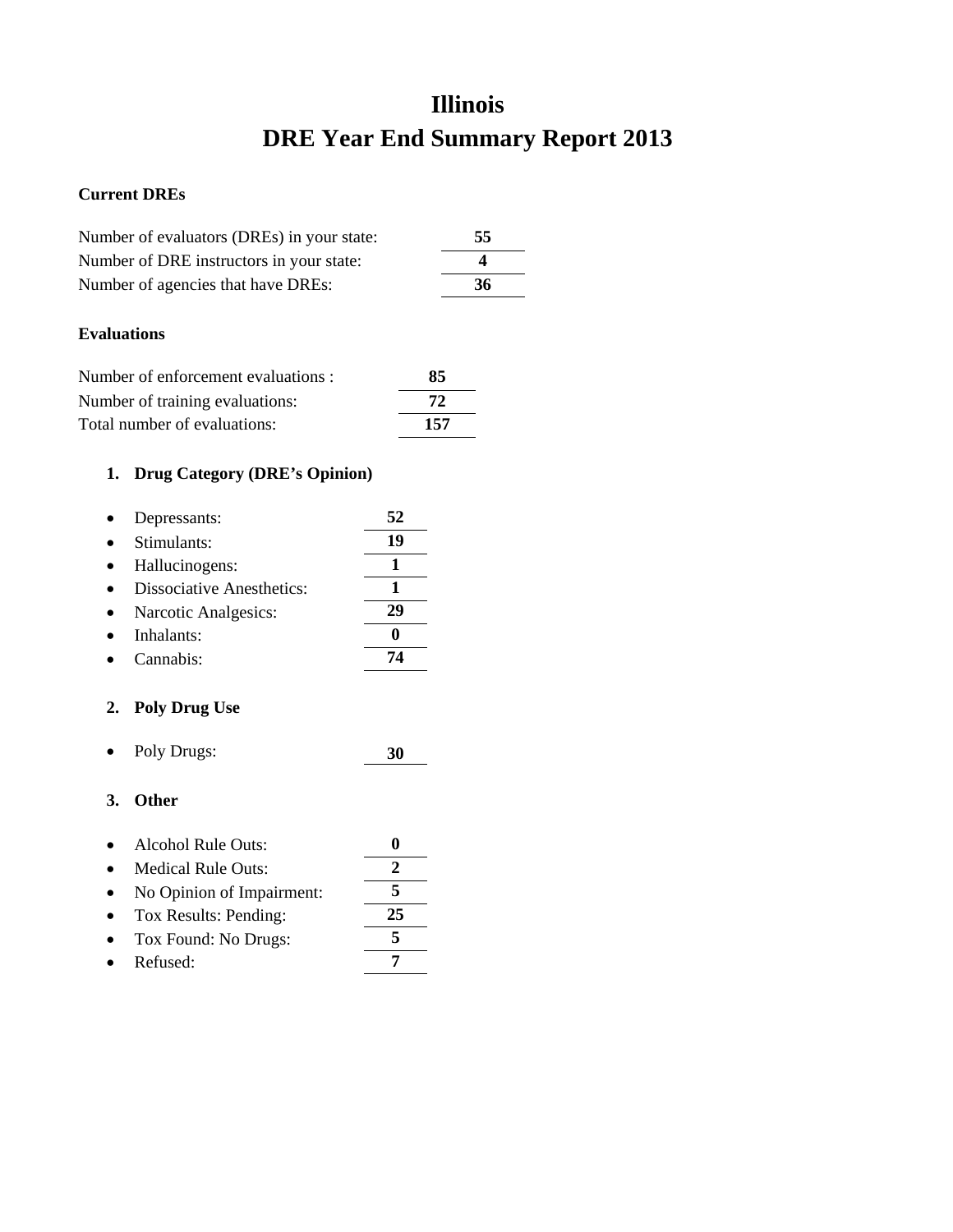| Number of DRE Schools:<br>٠                       | 1            |
|---------------------------------------------------|--------------|
| Number of Students:                               | 25           |
| Number of DREs Certified:<br>$\bullet$            | 24           |
|                                                   |              |
| Number of DRE Instructor Schools:<br>٠            | 0            |
| Number of Students:                               | $\bf{0}$     |
| Number of DRE Instructors Certified:<br>$\bullet$ | $\bf{0}$     |
| Number of 8-Hour Recertification Classes:<br>٠    | $\bf{0}$     |
| Number of Students:                               | $\bf{0}$     |
| <b>ARIDE Training</b>                             |              |
| Number of ARIDE Schools:<br>$\bullet$             | 5            |
| Number of Students:                               | $+170$       |
| <b>DITEP Training</b>                             |              |
| Number of Classes:<br>$\bullet$                   | $\mathbf{0}$ |
| Number of School Nurses:                          | 0            |
| Number of SROs:<br>$\bullet$                      | 0            |
| Other Students:                                   | 0            |
| <b>Total Number of Students:</b>                  | $\bf{0}$     |
| <b>Phlebotomy Training</b>                        |              |
| Number of Classes:<br>$\bullet$                   | $\bf{0}$     |
| Number of Students:                               | 0            |
| <b>SFST Training</b>                              |              |
| Number of SFST Classes:                           | Unk          |
| Number of Students:                               | Unk          |
| Number of SFST Instructor Classes:                | $\bf{0}$     |
| Number of Students:                               | $\bf{0}$     |
|                                                   |              |

#### **Narrative**

Effective April 1, 2014, Tony Lebron, Master Sergeant, Illinois State Police (Retired) was appointed as the SFST/DRE coordinator for Illinois. This position is under the direct control of the Illinois Law Enforcement Training and Standards Board. SFST Training is conducted by many training entities in Illinois, including five academies and 16 mobile training units. Attempts will be made in the future to determine an accurate number.

## **Report Submitted by Tony LeBron, Illinois DRE Coordinator**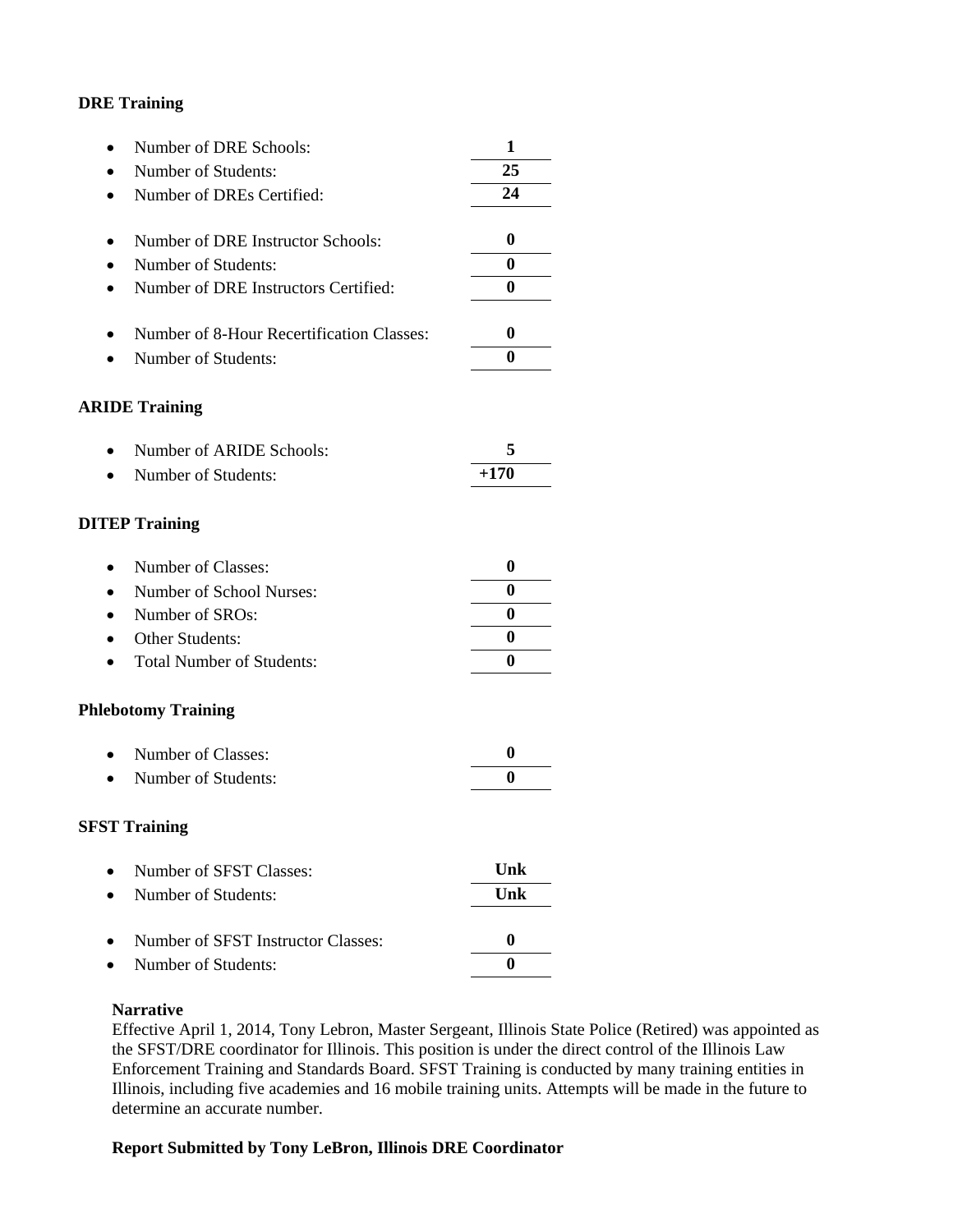# **Indiana DRE Year End Summary Report 2014**

## **Current DREs**

| Number of evaluators (DREs) in your state: | 173 |
|--------------------------------------------|-----|
| Number of DRE instructors in your state:   | 34  |
| Number of agencies that have DREs:         | 93  |

## **Evaluations**

| Number of enforcement evaluations : | 420 |
|-------------------------------------|-----|
| Number of training evaluations:     | 149 |
| Total number of evaluations:        | 574 |

# **1. Drug Category (DRE's Opinion)**

| Depressants:                     | 146 |
|----------------------------------|-----|
| Stimulants:                      | 116 |
| Hallucinogens:                   |     |
| <b>Dissociative Anesthetics:</b> |     |
| Narcotic Analgesics:             | 152 |
| Inhalants:                       |     |
| Cannabis:                        |     |

# **2. Poly Drug Use**

• Poly Drugs: **166**

| Alcohol Rule Outs:        | 13  |
|---------------------------|-----|
| <b>Medical Rule Outs:</b> | 31  |
| No Opinion of Impairment: | 33  |
| Tox Results: Pending:     | 247 |
| Tox Found: No Drugs:      | 31  |
| Refused:                  | HNK |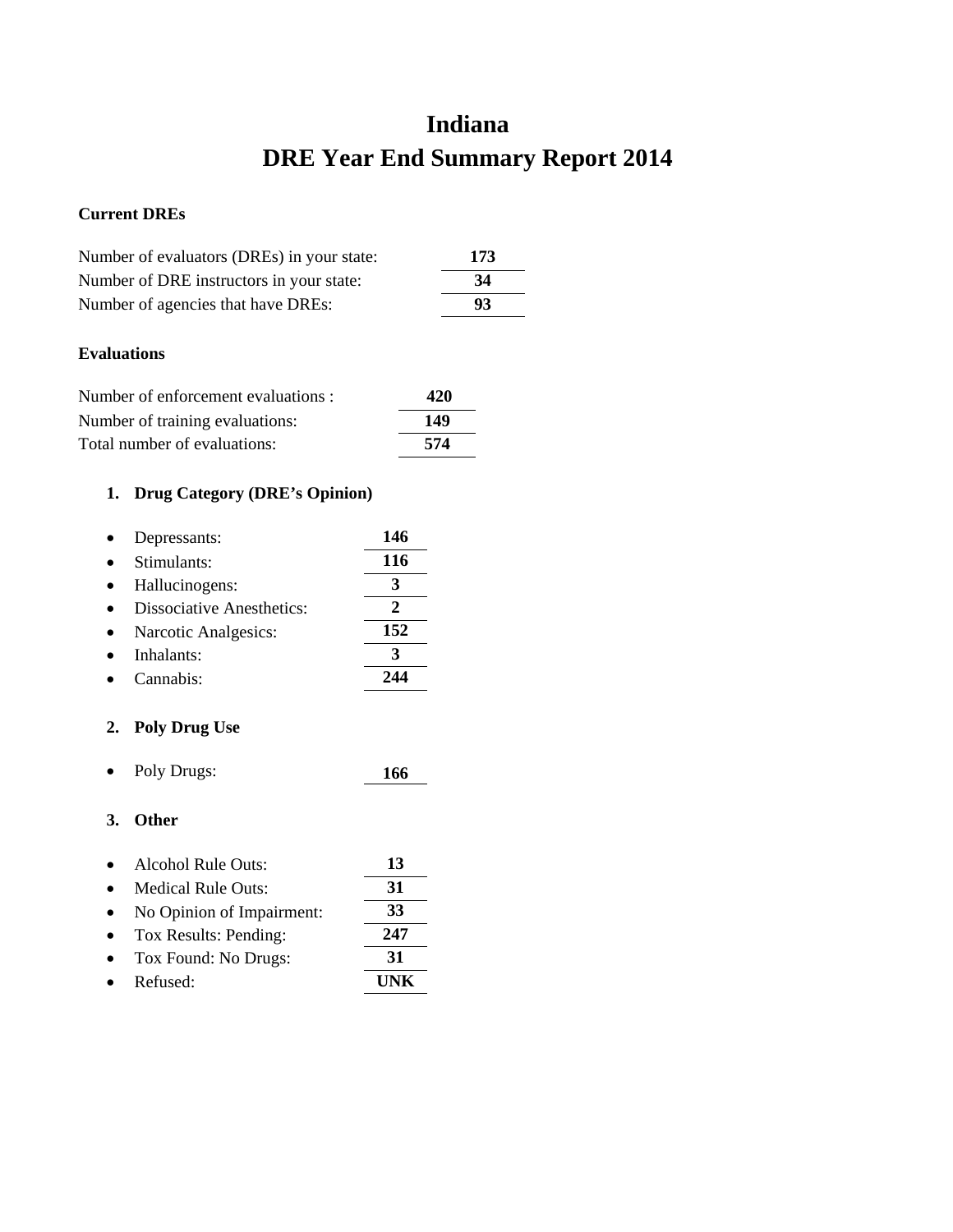| $\bullet$ | Number of DRE Schools:                    | $\boldsymbol{2}$ |                  |
|-----------|-------------------------------------------|------------------|------------------|
|           | Number of Students:                       | 26               |                  |
|           | Number of DREs Certified:                 | 22               |                  |
|           | Number of DRE Instructor Schools:         | $\boldsymbol{0}$ |                  |
|           | Number of Students:                       | $\bf{0}$         |                  |
|           | Number of DRE Instructors Certified:      | $\boldsymbol{0}$ |                  |
|           | Number of 8-Hour Recertification Classes: | 1                |                  |
|           | Number of Students:                       | 63               | (6 DREs from IL) |
|           | <b>ARIDE Training</b>                     |                  |                  |
|           | Number of ARIDE Schools:                  | 7                |                  |
|           | Number of Students:                       | 244              |                  |
|           | <b>DITEP Training</b>                     |                  |                  |
| $\bullet$ | Number of Classes:                        | $\bf{0}$         |                  |
|           | Number of School Nurses:                  |                  |                  |
| $\bullet$ | Number of SROs:                           |                  |                  |
|           | Other Students:                           |                  |                  |
| $\bullet$ | <b>Total Number of Students:</b>          |                  |                  |
|           | <b>Phlebotomy Training</b>                |                  |                  |
|           | Number of Classes:                        | $\bf{0}$         |                  |
|           | Number of Students:                       |                  |                  |
|           | <b>SFST Training</b>                      |                  |                  |
|           | Number of SFST Classes:                   | 9                |                  |
|           | Number of Students:                       | 416              |                  |
|           | Number of SFST Instructor Classes:        | 1                |                  |
|           | Number of Students:                       | 30               |                  |
|           |                                           |                  |                  |

#### **Narrative**

While I believe there are more evaluations performed than the number reported, Indiana's DRE program has continued to progress. We have also sent instructors and course managers to Illinois, Ohio, and Michigan to assist with their training.

## **Report Submitted by Joe Turner, Indiana DRE Coordinator**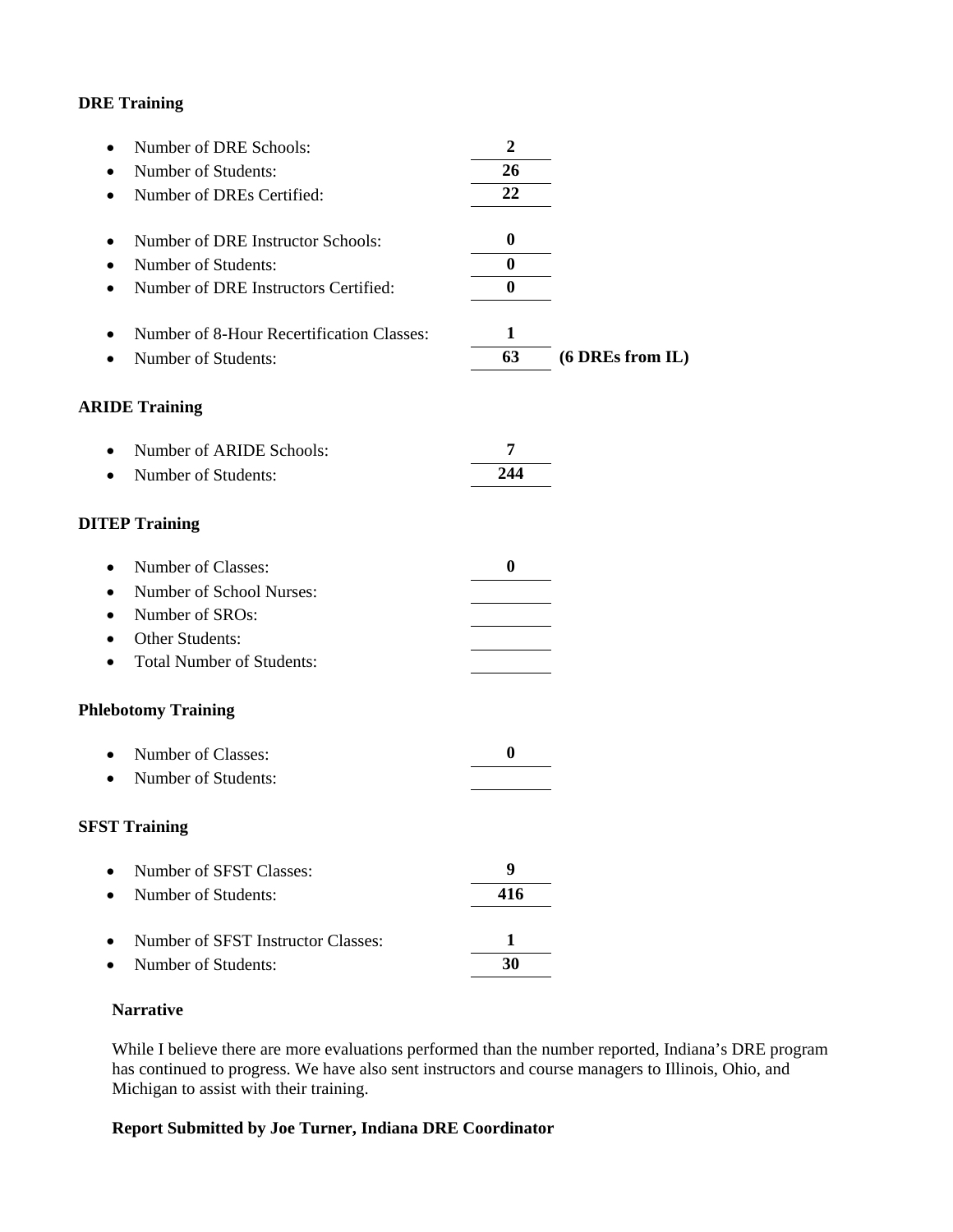# **Iowa DRE Year End Summary Report 2013**

## **Current DREs**

| Number of evaluators (DREs) in your state: | 124 |
|--------------------------------------------|-----|
| Number of DRE instructors in your state:   | 13  |
| Number of agencies that have DREs:         | 97  |
|                                            |     |

## **Evaluations**

| Number of enforcement evaluations : | 919 |
|-------------------------------------|-----|
| Number of training evaluations:     | 72. |
| Total number of evaluations:        | 991 |

# **1. Drug Category (DRE's Opinion)**

| Depressants:                     | 202 |
|----------------------------------|-----|
| Stimulants:                      | 240 |
| Hallucinogens:                   |     |
| <b>Dissociative Anesthetics:</b> | 11  |
| Narcotic Analgesics:             | 126 |
| Inhalants:                       | 6   |
| Cannabis:                        | 570 |

# **2. Poly Drug Use**

• Poly Drugs: **273**

| $\bullet$ | Alcohol Rule Outs:        | 13  |
|-----------|---------------------------|-----|
| $\bullet$ | Medical Rule Outs:        | 32  |
|           | No Opinion of Impairment: | 68  |
| $\bullet$ | Tox Results: Pending:     |     |
| $\bullet$ | Tox Found: No Drugs:      | 58  |
|           | Refused:                  | 139 |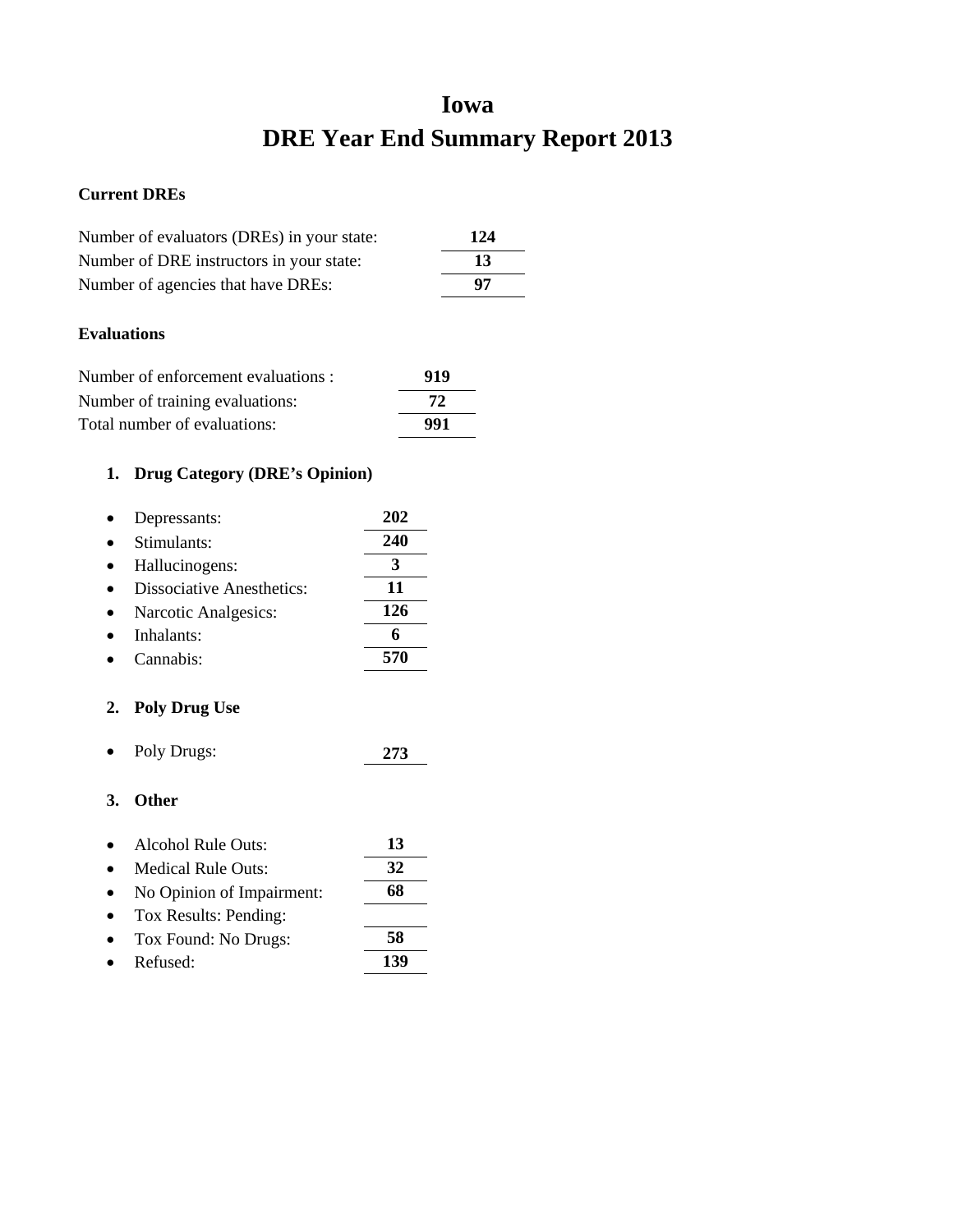| Number of DRE Schools:<br>$\bullet$           | 1              |
|-----------------------------------------------|----------------|
| Number of Students:                           | 12             |
| Number of DREs Certified:<br>$\bullet$        | 12             |
|                                               |                |
| Number of DRE Instructor Schools:             | 0              |
| Number of Students:                           | $\bf{0}$       |
| Number of DRE Instructors Certified:<br>٠     | 3              |
| Number of 8-Hour Recertification Classes:     | 4              |
| Number of Students:                           | 35             |
| <b>ARIDE Training</b>                         |                |
| Number of ARIDE Schools:                      | 14             |
| Number of Students:<br>$\bullet$              | 288            |
| <b>DITEP Training</b>                         |                |
| Number of Classes:<br>$\bullet$               | 1              |
| Number of School Nurses:<br>$\bullet$         | 4              |
| Number of SROs:<br>$\bullet$                  | 1              |
| Other Students:                               | 12             |
| <b>Total Number of Students:</b><br>$\bullet$ | 18             |
| <b>Phlebotomy Training</b>                    |                |
| Number of Classes:<br>$\bullet$               | 0              |
| Number of Students:                           | 0              |
| <b>SFST Training</b>                          |                |
| Number of SFST Classes:                       | 12             |
| Number of Students:                           | 246            |
| Number of SFST Instructor Classes:            | $\overline{2}$ |
| Number of Students:                           | 44             |
|                                               |                |

## **Narrative**

Iowa City Officer Brad Reinhart conducted 111 DRE evaluations for the year of 2013.

# **Report Submitted by Jim Meyerdirk, Iowa DRE Coordinator**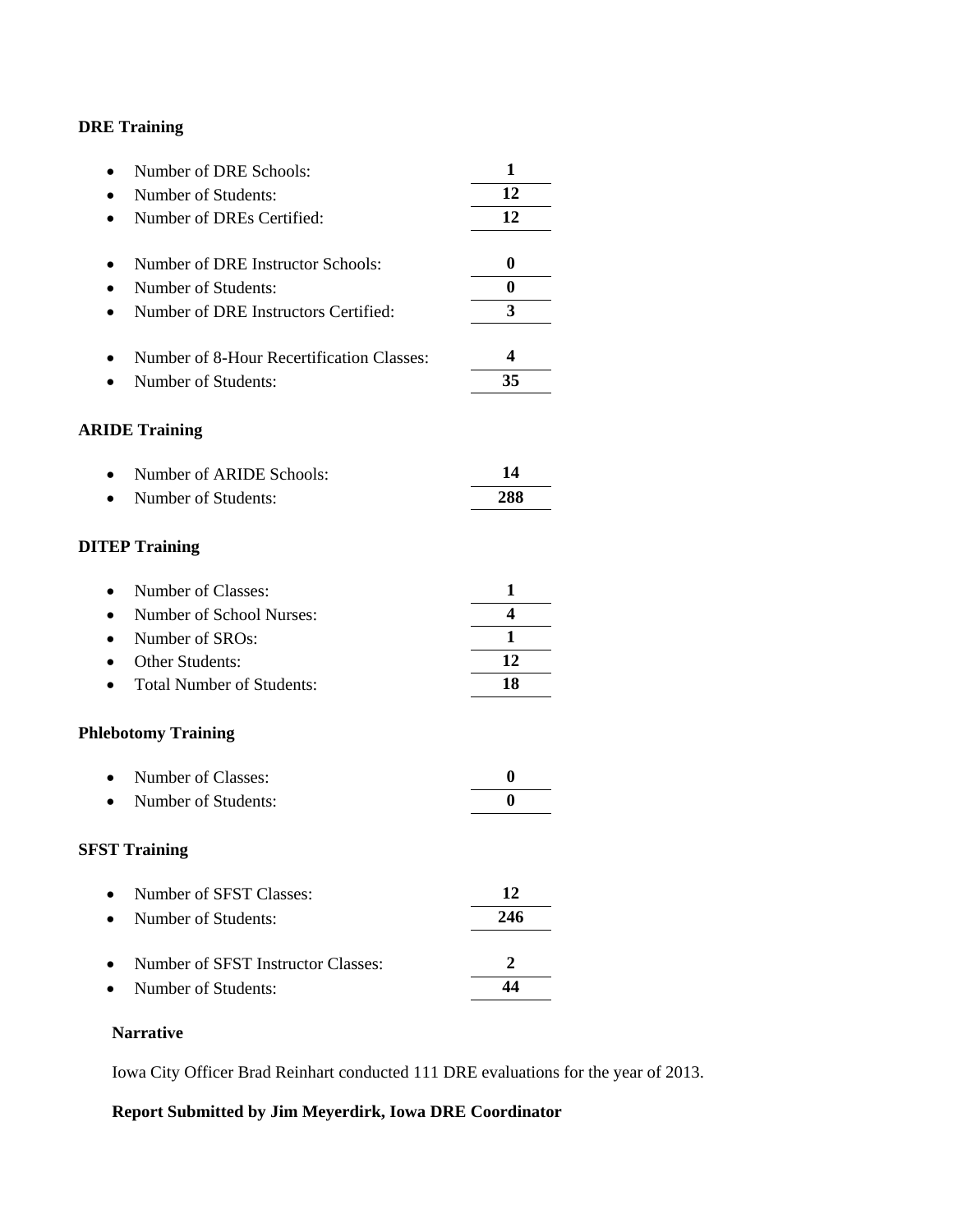# **Kansas DRE Year End Summary Report 2012**

#### **Current DREs**

| Number of evaluators (DREs) in your state: | 86 |
|--------------------------------------------|----|
| Number of DRE instructors in your state:   | 14 |
| Number of agencies that have DREs:         | 26 |

## **Evaluations**

| Number of enforcement evaluations : | 324 |
|-------------------------------------|-----|
| Number of training evaluations:     | 239 |
| Total number of evaluations:        | 563 |

# **1. Drug Category (DRE's Opinion)**

| Depressants:                     | 142 |
|----------------------------------|-----|
| Stimulants:                      |     |
| Hallucinogens:                   |     |
| <b>Dissociative Anesthetics:</b> |     |
| Narcotic Analgesics:             | 76  |
| Inhalants:                       |     |
| Cannabis <sup>.</sup>            |     |

## **2. Poly Drug Use**

• Poly Drugs: **115**

| $\bullet$ | <b>Alcohol Rule Outs:</b> |  |
|-----------|---------------------------|--|
| $\bullet$ | <b>Medical Rule Outs:</b> |  |

- No Opinion of Impairment: **27**
- Tox Results: Pending: **833**
- Tox Found: No Drugs: **4**
- Refused: **14**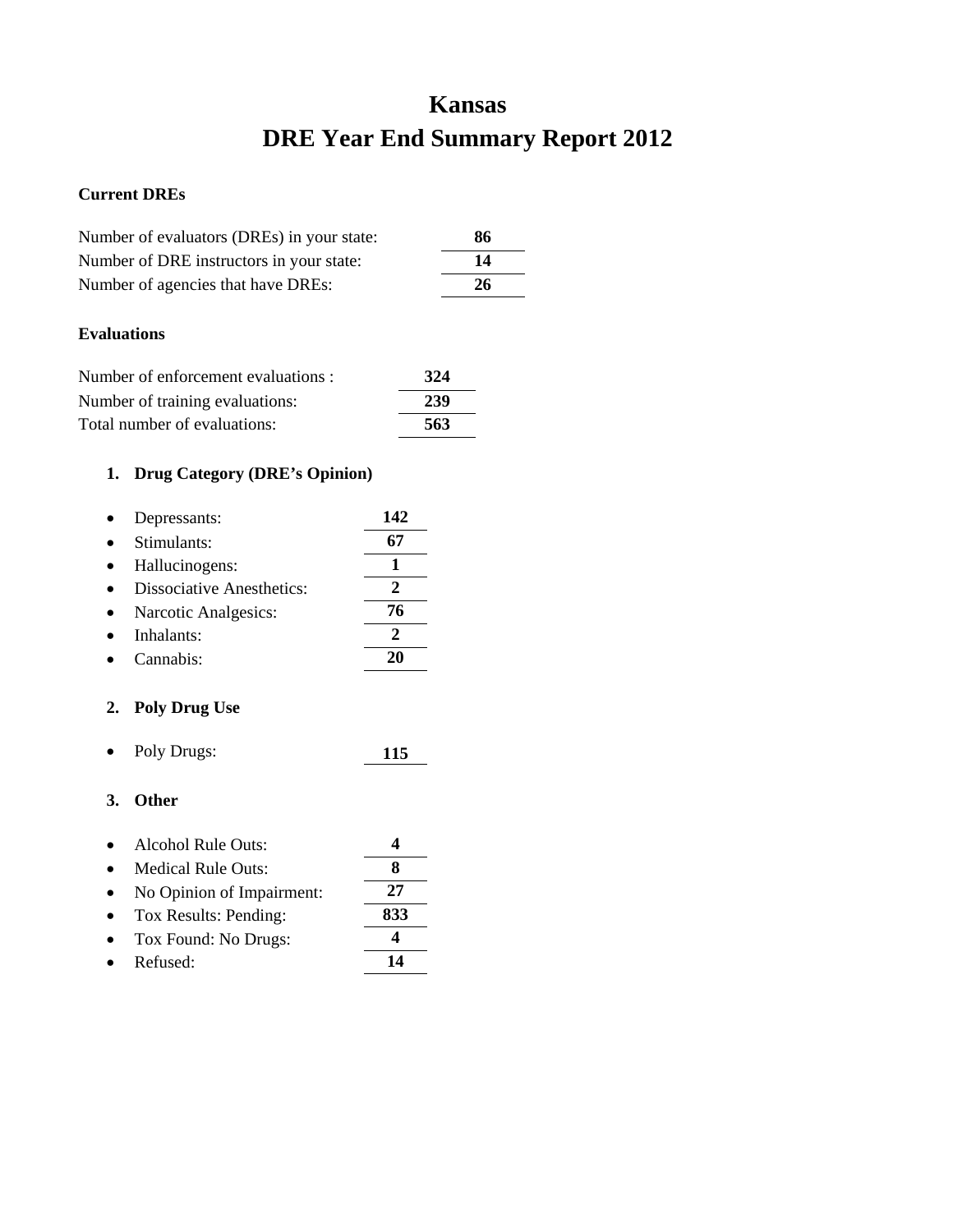| Number of DRE Schools:                    | 1        |
|-------------------------------------------|----------|
| Number of Students:                       | 10       |
| Number of DREs Certified:                 | 8        |
|                                           |          |
| Number of DRE Instructor Schools:         | 1        |
| Number of Students:                       | 4        |
| Number of DRE Instructors Certified:      | 3        |
| Number of 8-Hour Recertification Classes: | 2        |
| Number of Students:                       | 55       |
|                                           |          |
| <b>ARIDE Training</b>                     |          |
|                                           |          |
| Number of ARIDE Schools:                  | 2        |
| Number of Students:                       | 33       |
|                                           |          |
| <b>DITEP Training</b>                     |          |
| Number of Classes:                        | 1        |
|                                           | 15       |
| Number of School Nurses:                  | 3        |
| Number of SROs:                           |          |
| Other Students:                           | 6        |
| <b>Total Number of Students:</b>          | 24       |
| <b>Phlebotomy Training</b>                |          |
| Number of Classes:                        | 0        |
| Number of Students:                       | $\bf{0}$ |
|                                           |          |
| <b>SFST Training</b>                      |          |
|                                           |          |
| Number of SFST Classes:                   | 28       |
| Number of Students:                       | 463      |
| Number of SFST Instructor Classes:        | 0        |
| Number of Students:                       | $\bf{0}$ |

#### **Other Training**

In addition to the SFST core training classes listed above, we also conduct biennial refresher training for all Kansas law enforcement that have completed the core class. This biennial training is also provided to all approved SFST instructors. We conducted advanced HGN training in the Johnson County area entitled *HGN – The Science and the Law.* This was joint training for area prosecutors and DRE/SFST officers. Dr. Thomas Whitaker from the Kansas University Medical School's Ophthalmology Department was the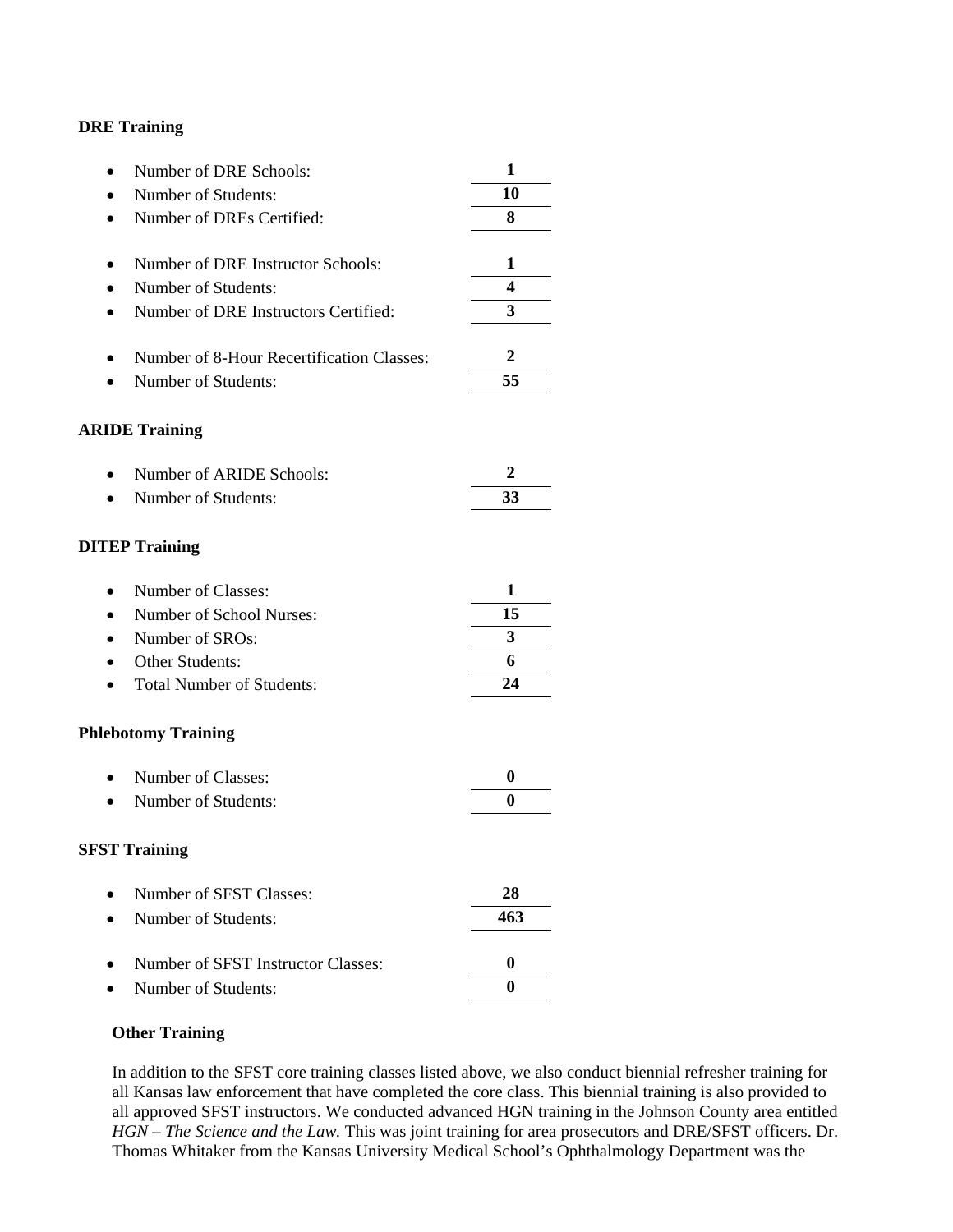keynote speaker. The training was well attended, and the intent was to get all of the parties to prosecution current in HGN so that a case may be brought to satisfy the Frye requirement of *State v. Witte*. This training is anticipated to be expanded across the state in 2014.

#### **Interesting Cases**

A DRE was called to do an evaluation on a suspected impaired driver at the Wyandotte (Kansas City) County Jail. Upon arrival, the DRE detected very early that the suspect was possibly having a stroke. Emergency medical services was summoned, and the suspect was transported to an area hospital. The suspect was indeed suffering from a stroke. The fast actions of the DRE were credited for saving the life.

## **Report Submitted by Jeffrey L. Collier, Kansas DRE Coordinator**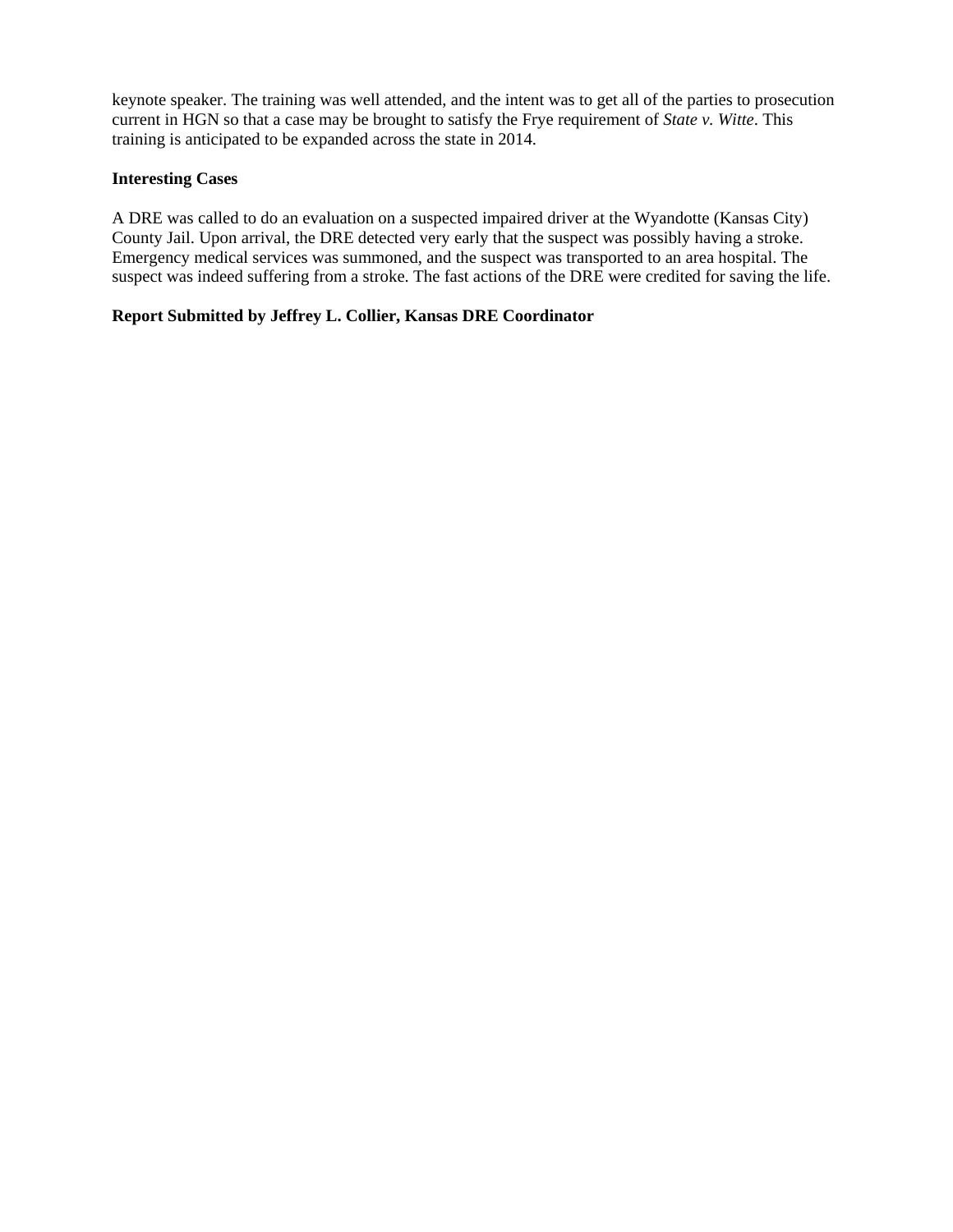# **Kentucky DRE Year End Summary Report 2013**

## **Current DREs**

| Number of evaluators (DREs) in your state: | 68 |
|--------------------------------------------|----|
| Number of DRE instructors in your state:   | 15 |
| Number of agencies that have DREs:         | 24 |

## **Evaluations**

| Number of enforcement evaluations : | 243 |
|-------------------------------------|-----|
| Number of training evaluations:     | 54  |
| Total number of evaluations:        | 297 |

# **1. Drug Category (DRE's Opinion)**

| Depressants:                     | 103 |
|----------------------------------|-----|
| Stimulants:                      | 104 |
| Hallucinogens:                   |     |
| <b>Dissociative Anesthetics:</b> | 10  |
| Narcotic Analgesics:             | 137 |
| Inhalants:                       |     |
| Cannabis:                        | 115 |

## **2. Poly Drug Use**

• Poly Drugs: **159**

| Alcohol Rule Outs: |  |
|--------------------|--|
|                    |  |

- Medical Rule Outs: **3** • No Opinion of Impairment: **3** • Tox Results: Pending: **70**
- Tox Found: No Drugs: **5**
- Refused: **27**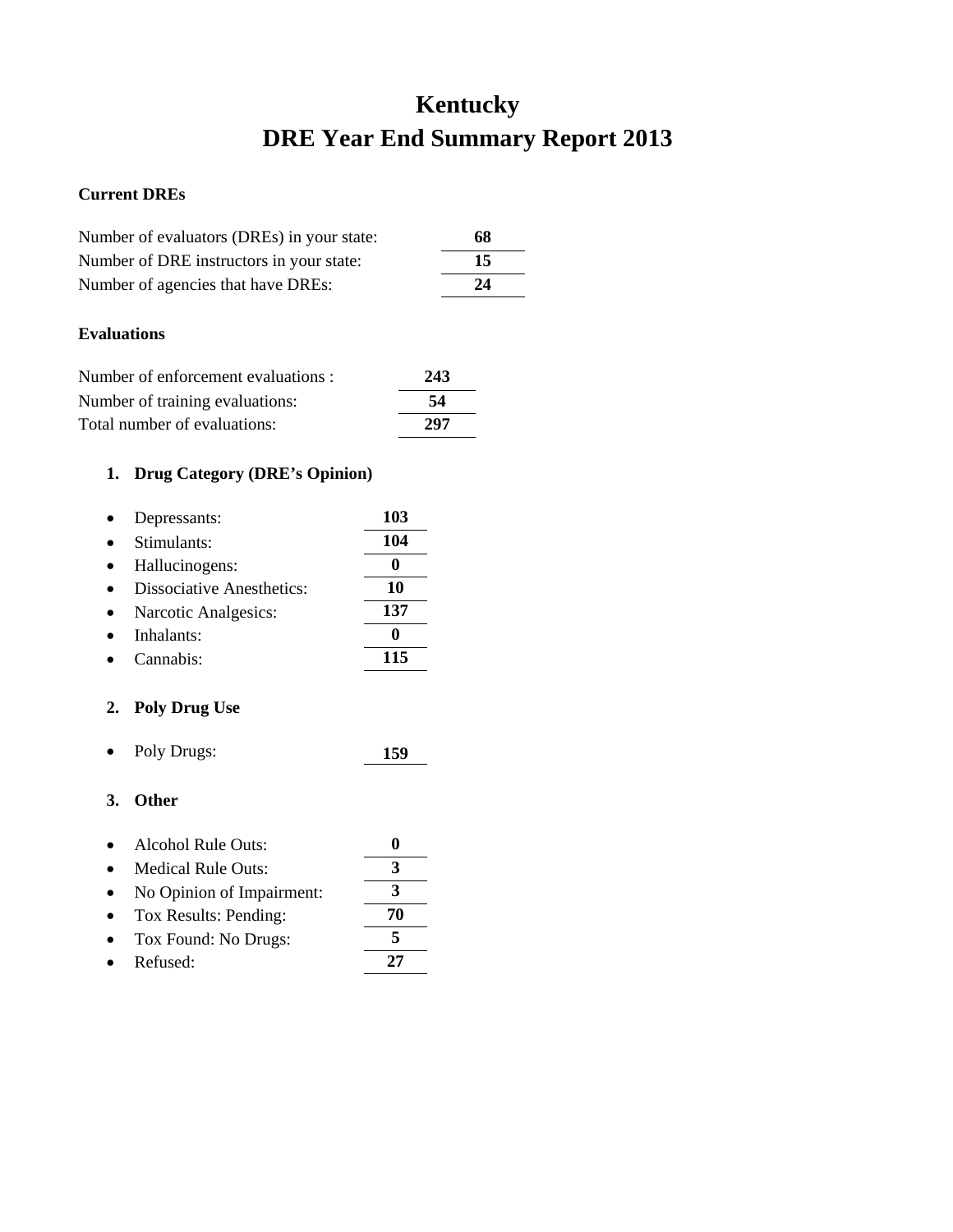| Number of DRE Schools:                    | 1                |
|-------------------------------------------|------------------|
| Number of Students:                       | 10               |
| Number of DREs Certified:                 | 10               |
|                                           |                  |
| Number of DRE Instructor Schools:         | 1                |
| Number of Students:                       | 3                |
| Number of DRE Instructors Certified:      | $\bf{0}$         |
| Number of 8-Hour Recertification Classes: | 2                |
| Number of Students:                       | 20               |
| <b>ARIDE Training</b>                     |                  |
| Number of ARIDE Schools:                  | 9                |
| Number of Students:                       | 215              |
| <b>DITEP Training</b>                     |                  |
| Number of Classes:                        | 1                |
| Number of School Nurses:                  | 5                |
| Number of SROs:                           | $\overline{2}$   |
| Other Students:                           | 21               |
| <b>Total Number of Students:</b>          | 29               |
| <b>Phlebotomy Training</b>                |                  |
| Number of Classes:                        | $\boldsymbol{0}$ |
| Number of Students:                       | $\bf{0}$         |
| <b>SFST Training</b>                      |                  |
| Number of SFST Classes:                   | 14               |
| Number of Students:                       | 416              |
| Number of SFST Instructor Classes:        | $\boldsymbol{0}$ |
| Number of Students:                       | $\bf{0}$         |

## **Other Training**

17 Breath Alcohol Testing Operators Courses were conducted, training a total of 521 officers.

2 DUI Update/Refresher Courses were conducted, training 52 officers.

15 Online Breath Alcohol Testing Operators Recertification Courses were conducted, training 2240 officers.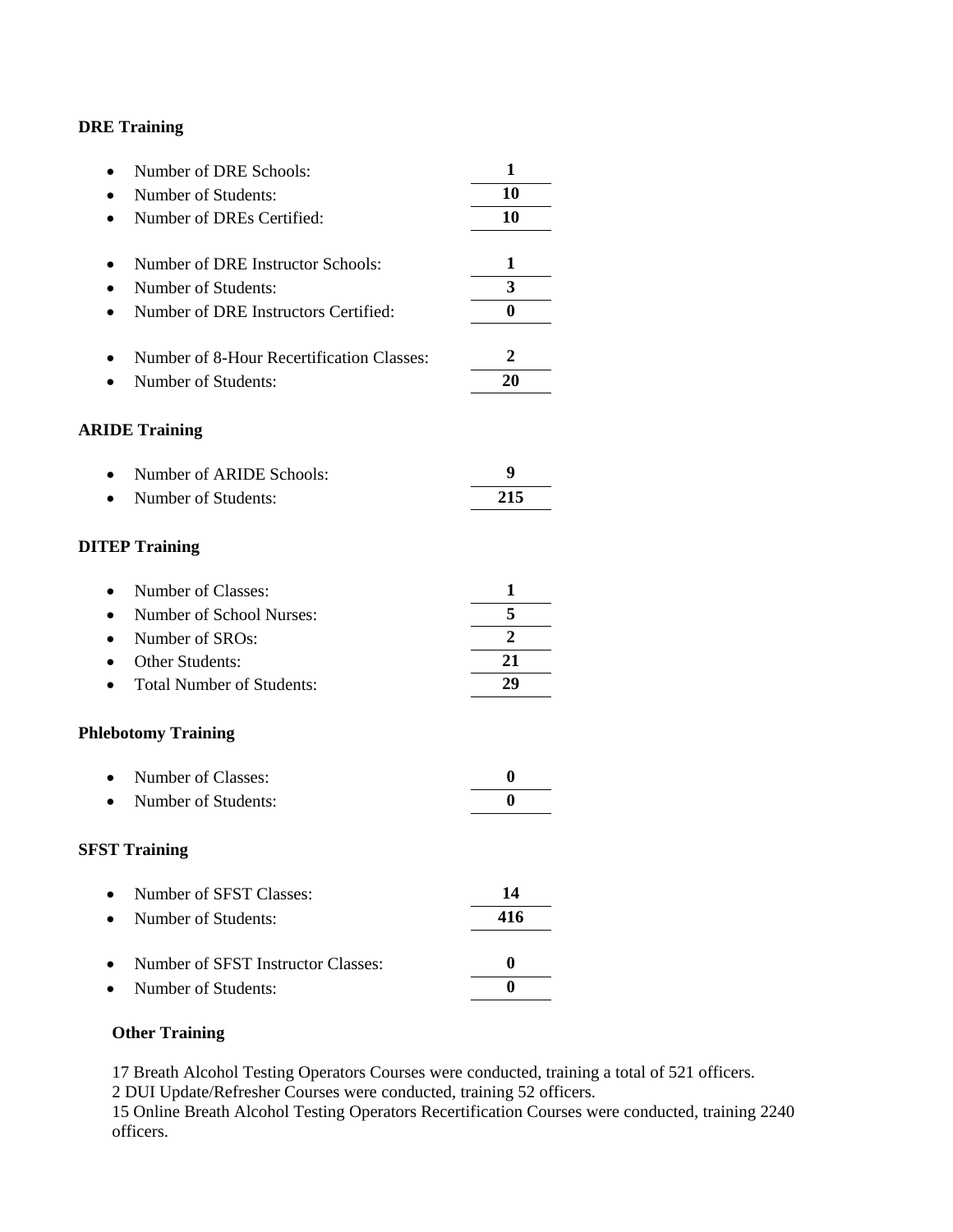#### **Interesting Cases**

A case (*Duncan v. Commonwealth)* that occurred in 2013 was significant*,* because it could restrict an evaluator's effort to get blood tests to corroborate with the DRE officers' finding as to what category of drug was causing the impairment.

According to *Missouri v. McNeely*, 133 S.Ct. 1552, 185 L.Ed.2d 696 (U.S.Mo. 2013), the natural dissipation of alcohol in the bloodstream does not establish a per se exigency that suffices on its own to justify an exception to the warrant requirement for nonconsensual blood testing in drunk-driving investigations. The Court of Appeals reads *McNeely* as invalidating the blood test part of Kentucky's implied consent law. (*Duncan v. Commonwealth*, 2011-CA-000636-DG, 2013 WL 3816017, 60 Kentucky Law Summary 7, p. 33.

## **Narrative**

Kentucky has taken the approach of cross training law enforcement officers and the prosecutors in almost all types of impaired driving training courses. We invite the prosecutors of the officers who are attending the drug recognition epert (DRE) training classes to monitor the DRE Preliminary School. This allows the prosecutors to better understand what a DRE is and what they can do for them at trial when there is a drug-impaired DUI case. We also have the prosecutors bring an officer they work with when we conduct the "Protecting Lives, Saving Futures" conferences. They share ideas and see what problems and concerns each has when going to trial for a DUI case. This communication of information has solved many problems and issues that we were having in DUI cases. Any prosecutor is also welcome to monitor the Advanced Roadside Impaired Driving Enforcement training that is conducted across the Commonwealth for the law enforcement officers.

**Report Submitted by Terry L. Mosser, Kentucky DRE Coordinator**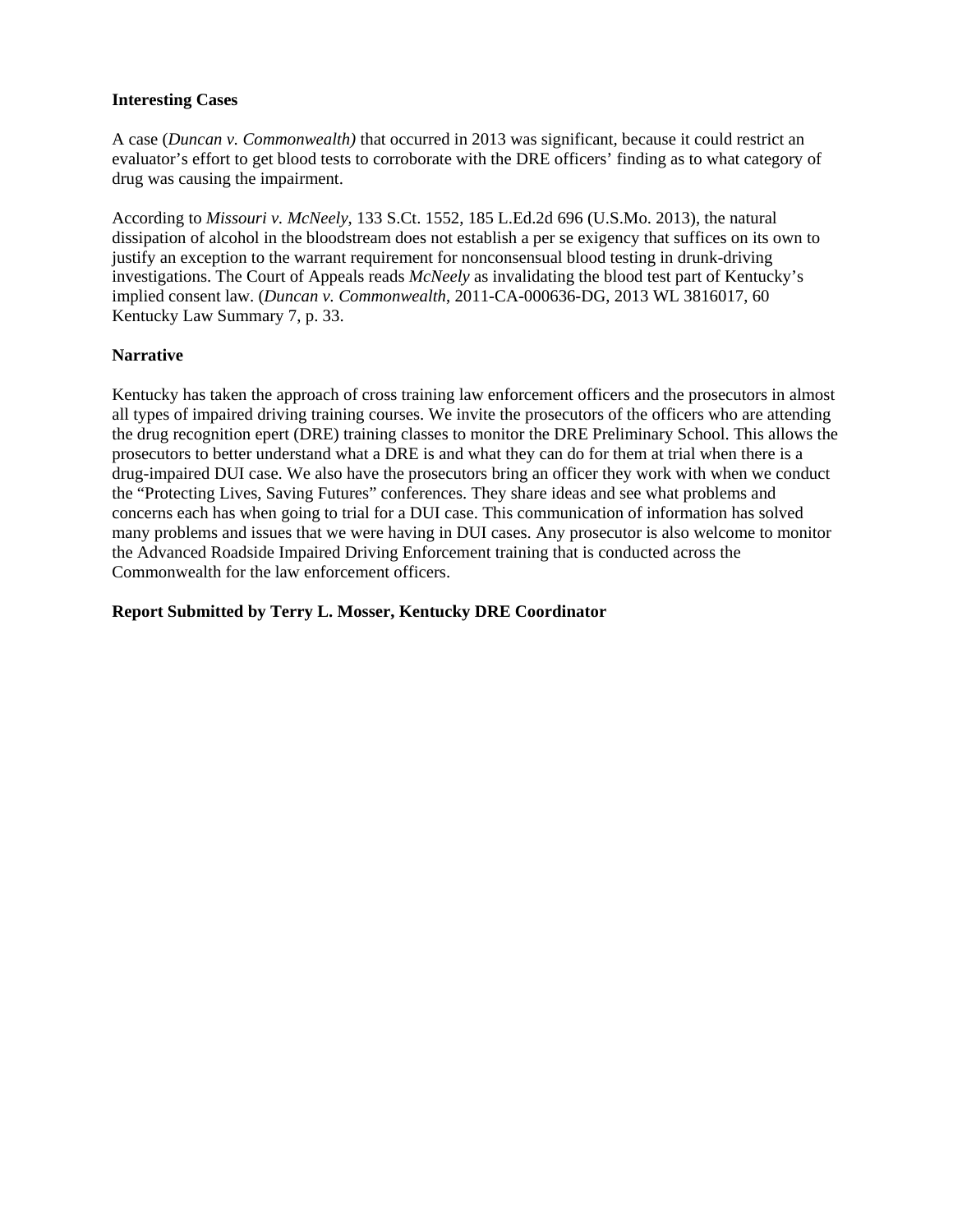# **Louisiana DRE Year End Summary Report 2013**

## **Current DREs**

| Number of evaluators (DREs) in your state: | 33 |
|--------------------------------------------|----|
| Number of DRE instructors in your state:   | Q  |
| Number of agencies that have DREs:         | 19 |

## **Evaluations**

| Number of enforcement evaluations : | 152 |
|-------------------------------------|-----|
| Number of training evaluations:     | 45  |
| Total number of evaluations:        | 197 |

# **1. Drug Category (DRE's Opinion)**

| Depressants:              | 65 |
|---------------------------|----|
| Stimulants:               | 40 |
| Hallucinogens:            |    |
| Dissociative Anesthetics: |    |
| Narcotic Analgesics:      |    |
| Inhalants:                |    |
| Cannabis:                 |    |
|                           |    |

# **2. Poly Drug Use**

• Poly Drugs: **72**

- Alcohol Rule Outs: **2**
- Medical Rule Outs: **4**
- No Opinion of Impairment: **10**
- Tox Results: Pending:
- Tox Found: No Drugs: **6**
- Refused: **17**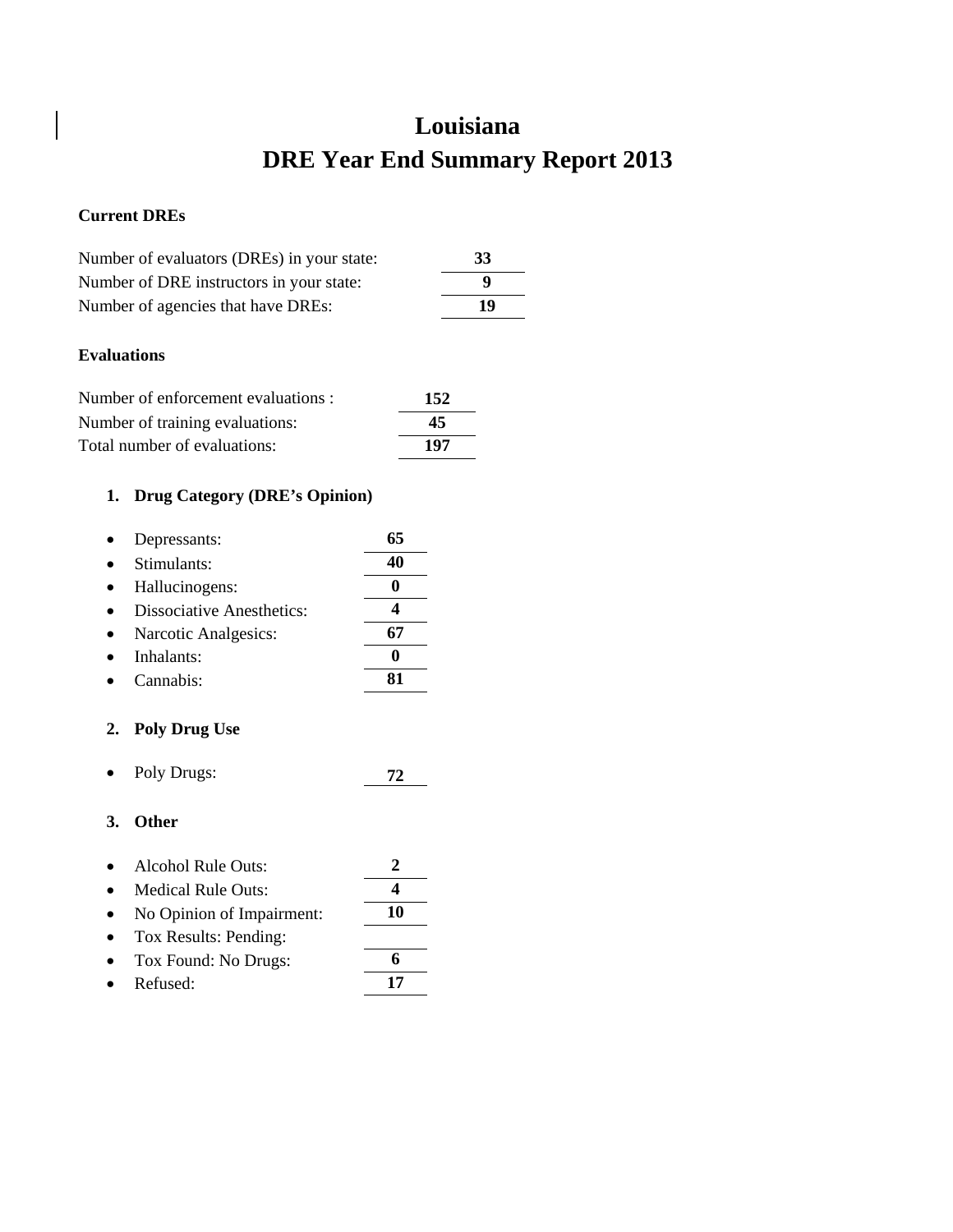| Number of DRE Schools:<br>$\bullet$                    | 1   |
|--------------------------------------------------------|-----|
| Number of Students:                                    | 19  |
| Number of DREs Certified:                              | 18  |
|                                                        |     |
| Number of DRE Instructor Schools:<br>$\bullet$         | 1   |
| Number of Students:                                    | 5   |
| Number of DRE Instructors Certified:                   | 5   |
| Number of 8-Hour Recertification Classes:<br>$\bullet$ | 1   |
| Number of Students:                                    | 8   |
| <b>ARIDE Training</b>                                  |     |
| Number of ARIDE Schools:<br>$\bullet$                  | 1   |
| Number of Students:                                    | 18  |
| <b>DITEP Training</b>                                  |     |
| Number of Classes:<br>$\bullet$                        |     |
| Number of School Nurses:                               |     |
| Number of SROs:                                        |     |
| Other Students:                                        |     |
| <b>Total Number of Students:</b>                       |     |
| <b>Phlebotomy Training</b>                             |     |
| Number of Classes:<br>$\bullet$                        |     |
| Number of Students:                                    |     |
| <b>SFST Training</b>                                   |     |
| Number of SFST Classes:                                | 8   |
| Number of Students:                                    | 123 |
| Number of SFST Instructor Classes:                     | 1   |
| Number of Students:                                    | 17  |

# **Report Submitted by Alice Reagan**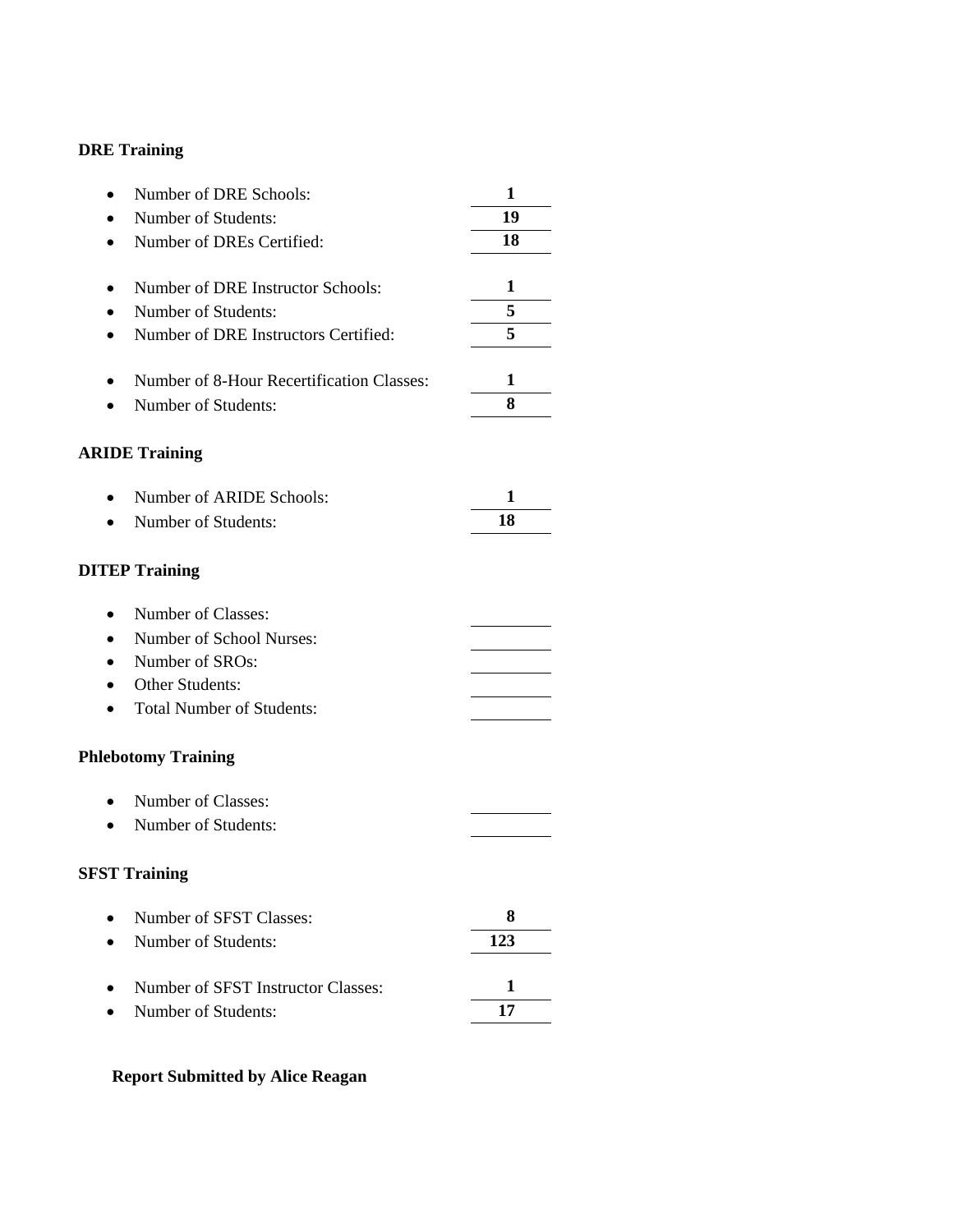# **Maine DRE Year End Summary Report 2013**

## **Current DREs**

| Number of evaluators (DREs) in your state: | 75 |
|--------------------------------------------|----|
| Number of DRE instructors in your state:   | 13 |
| Number of agencies that have DREs:         | 60 |

## **Evaluations**

| Number of enforcement evaluations : | 284 |
|-------------------------------------|-----|
| Number of training evaluations:     | -52 |
| Total number of evaluations:        | 336 |

# **1. Drug Category (DRE's Opinion)**

| Depressants:                     | 168 |
|----------------------------------|-----|
| Stimulants:                      | 50  |
| Hallucinogens:                   |     |
| <b>Dissociative Anesthetics:</b> |     |
| Narcotic Analgesics:             | 150 |
| Inhalants:                       |     |
| Cannabis:                        |     |

## **2. Poly Drug Use**

• Poly Drugs: **164**

- Alcohol Rule Outs: **8**
- Medical Rule Outs: **21**
- No Opinion of Impairment: **34**
- Tox Results: Pending: **0**
- Tox Found: No Drugs: **6**
- Refused: **9**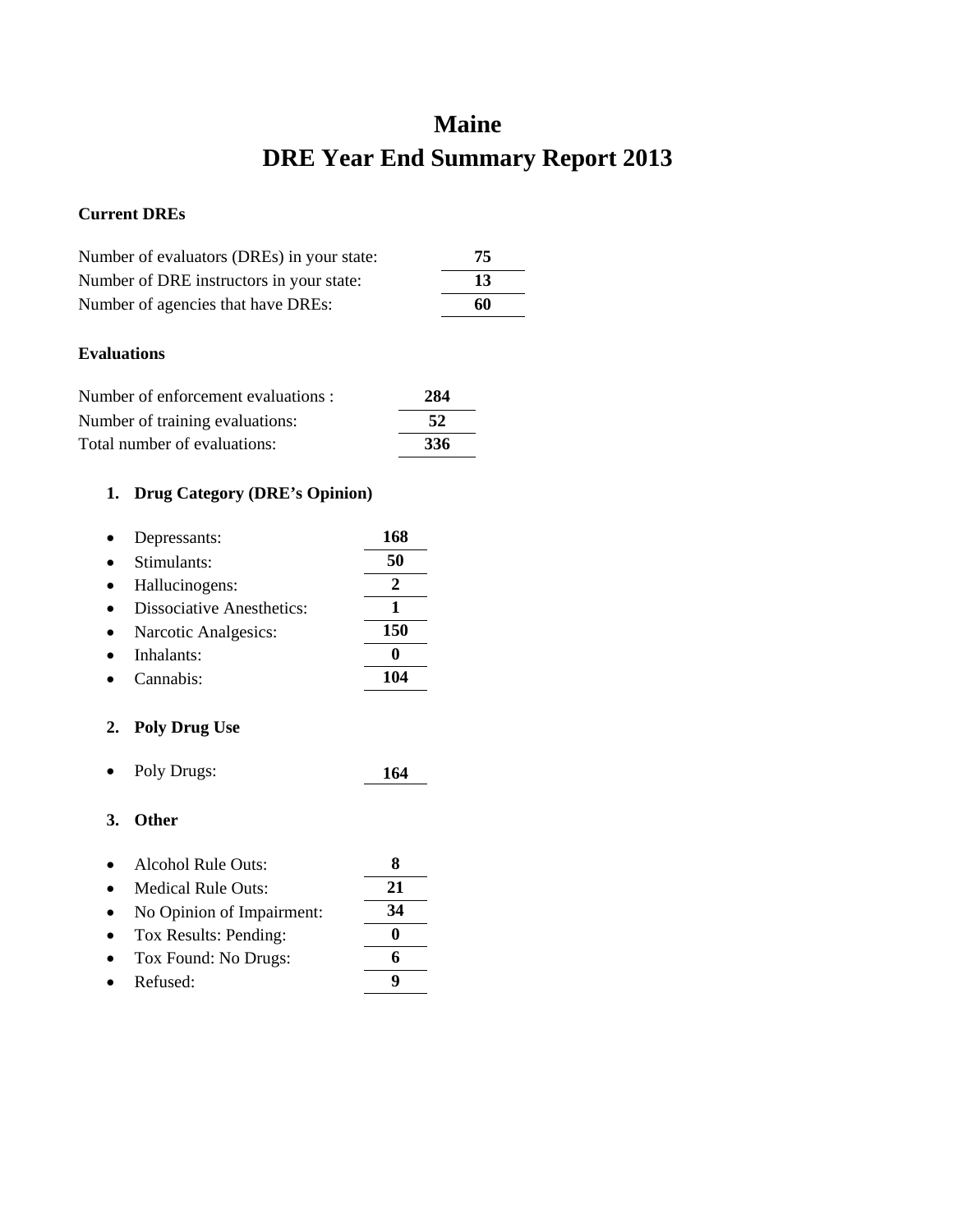| Number of DRE Schools:                    | 1        |
|-------------------------------------------|----------|
| Number of Students:                       | 19       |
| Number of DREs Certified:                 | 18       |
|                                           |          |
| Number of DRE Instructor Schools:         | 0        |
| Number of Students:                       | $\bf{0}$ |
| Number of DRE Instructors Certified:      | $\bf{0}$ |
| Number of 8-Hour Recertification Classes: | 1        |
| Number of Students:                       | 55       |
| <b>ARIDE Training</b>                     |          |
| Number of ARIDE Schools:                  | 2        |
| Number of Students:                       | 38       |
| <b>DITEP Training</b>                     |          |
| Number of Classes:<br>$\bullet$           | 2        |
| Number of School Nurses:                  | n/a      |
| Number of SROs:<br>$\bullet$              | n/a      |
| Other Students:                           | n/a      |
| <b>Total Number of Students:</b>          | n/a      |
| <b>Phlebotomy Training</b>                |          |
| Number of Classes:                        | 4        |
| Number of Students:                       | 75       |
| <b>SFST Training</b>                      |          |
| Number of SFST Classes:                   | 11       |
| Number of Students:                       | 104      |
| Number of SFST Instructor Classes:        | 0        |
| Number of Students:                       | $\bf{0}$ |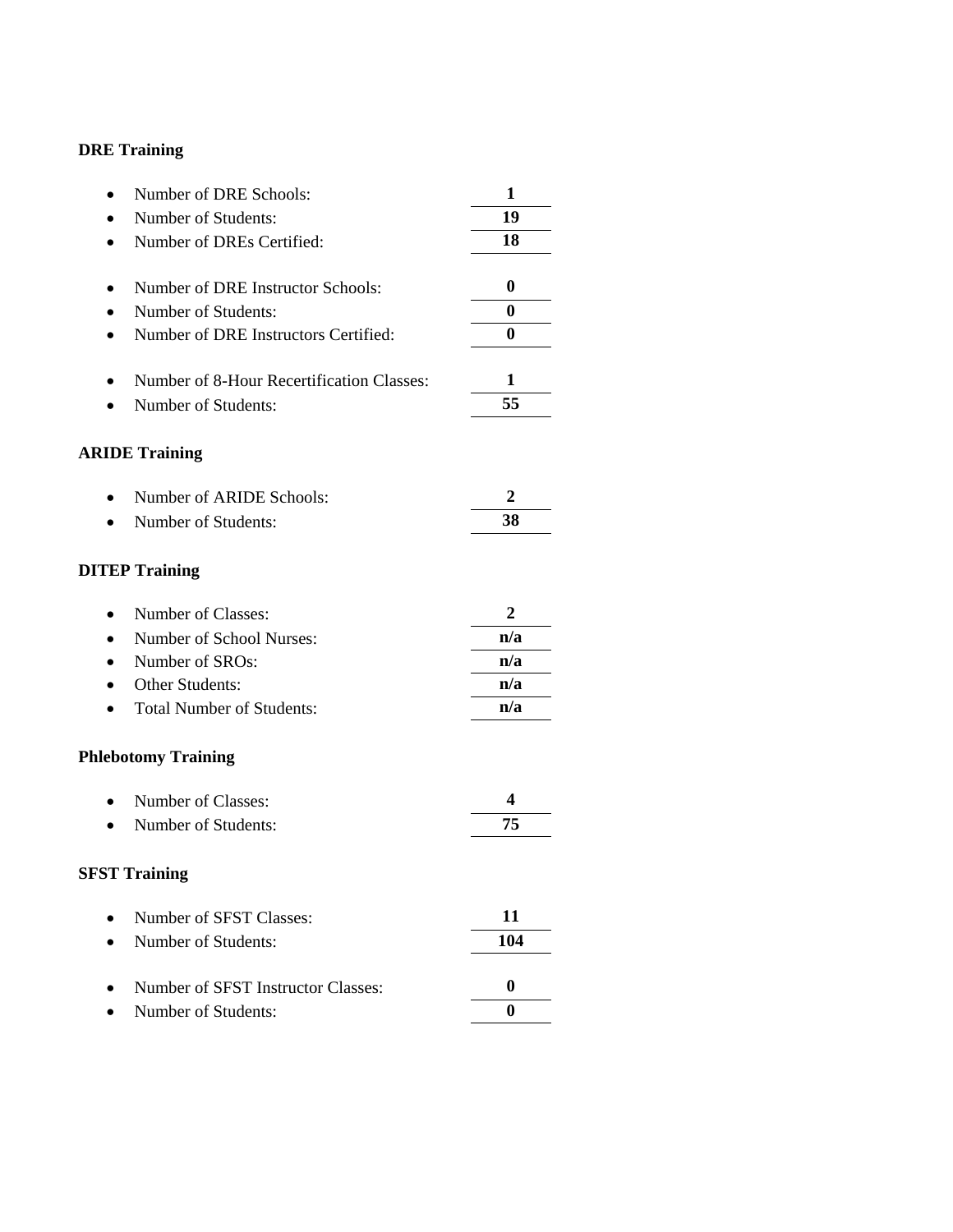## **Narrative**

In 2013, we conducted 14 SFST Refresher classes with by 42 students.

DRE instructors worked with a vendor to develop an on-line training session for drug recognition and impairment. The topic was required training for all Maine law enforcement officers in 2013.

Maine developed a curriculum for training law enforcement officers as phlebotomists and offered several classes in 2013.

We continue to offer SFST training to all basic cadets going through the academy and sponsor off-site classes.

#### **Report Submitted by James A. Lyman, Maine DRE Coordinator**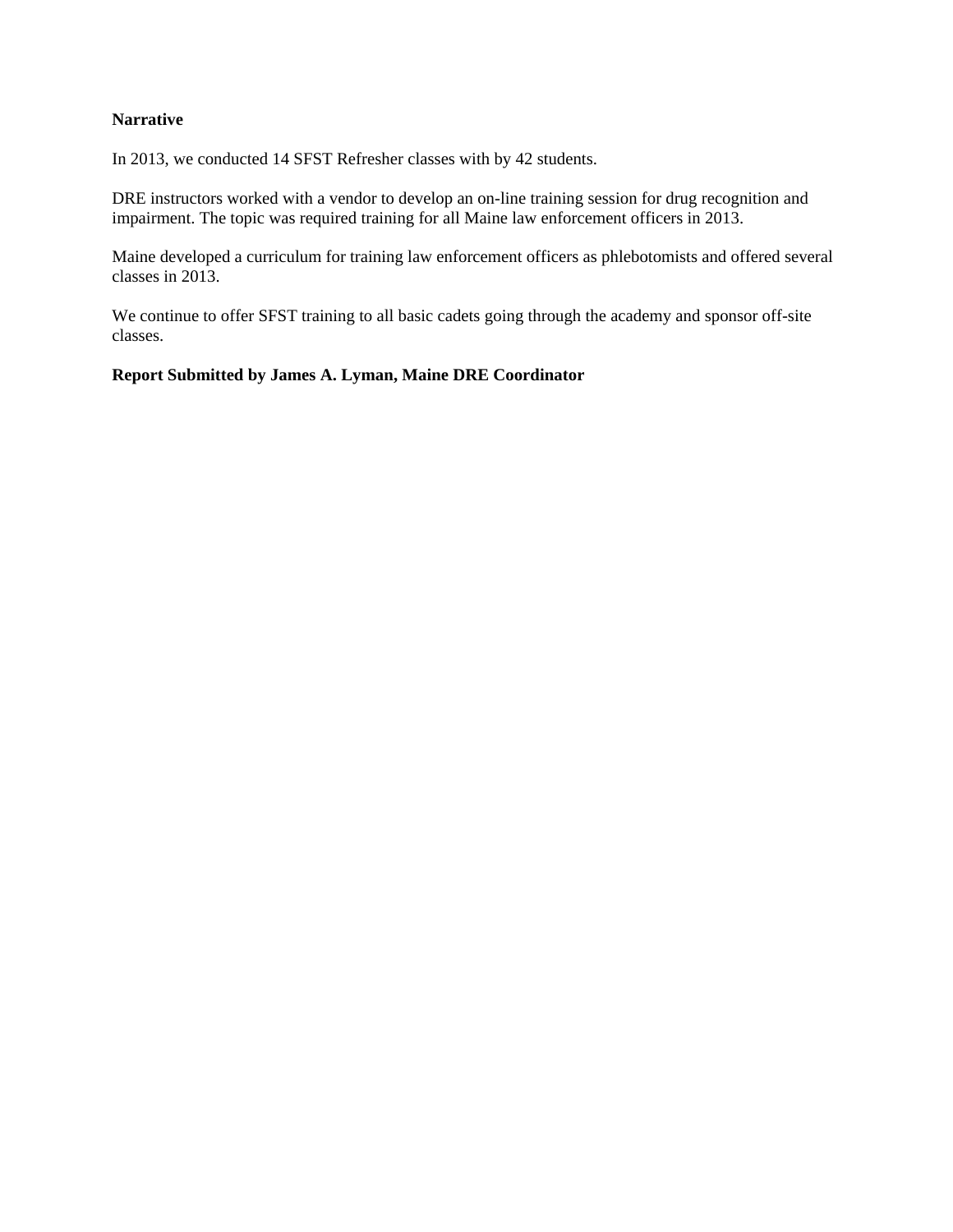# **Maryland DRE Year End Summary Report 2013**

## **Current DREs**

| Number of evaluators (DREs) in your state: | <b>122</b> |
|--------------------------------------------|------------|
| Number of DRE instructors in your state:   | 22         |
| Number of agencies that have DREs:         | 25         |

## **Evaluations**

| Number of enforcement evaluations : | 590 |
|-------------------------------------|-----|
| Number of training evaluations:     | **  |
| Total number of evaluations:        | 590 |

## **1. Drug Category (DRE's Opinion)**

| Depressants:                     | 255 |
|----------------------------------|-----|
| Stimulants:                      | 43  |
| Hallucinogens:                   |     |
| <b>Dissociative Anesthetics:</b> | 66  |
| Narcotic Analgesics:             | 205 |
| Inhalants:                       |     |
| Cannabis:                        |     |

# **2. Poly Drug Use**

• Poly Drugs: **458**

## **3. Other**

- Alcohol Rule Outs: **19**
- Medical Rule Outs: **14** • No Opinion of Impairment: **53** • Tox Results: Pending: **65**
- Tox Found: No Drugs: **25**
- Refused: **188**

\*\* Training evaluations are not reported from Maryland. Training evaluations in Maryland are so heavily weighted toward narcotic analgesics that it would drastically misrepresent the frequency of that category of drug found in our driving population.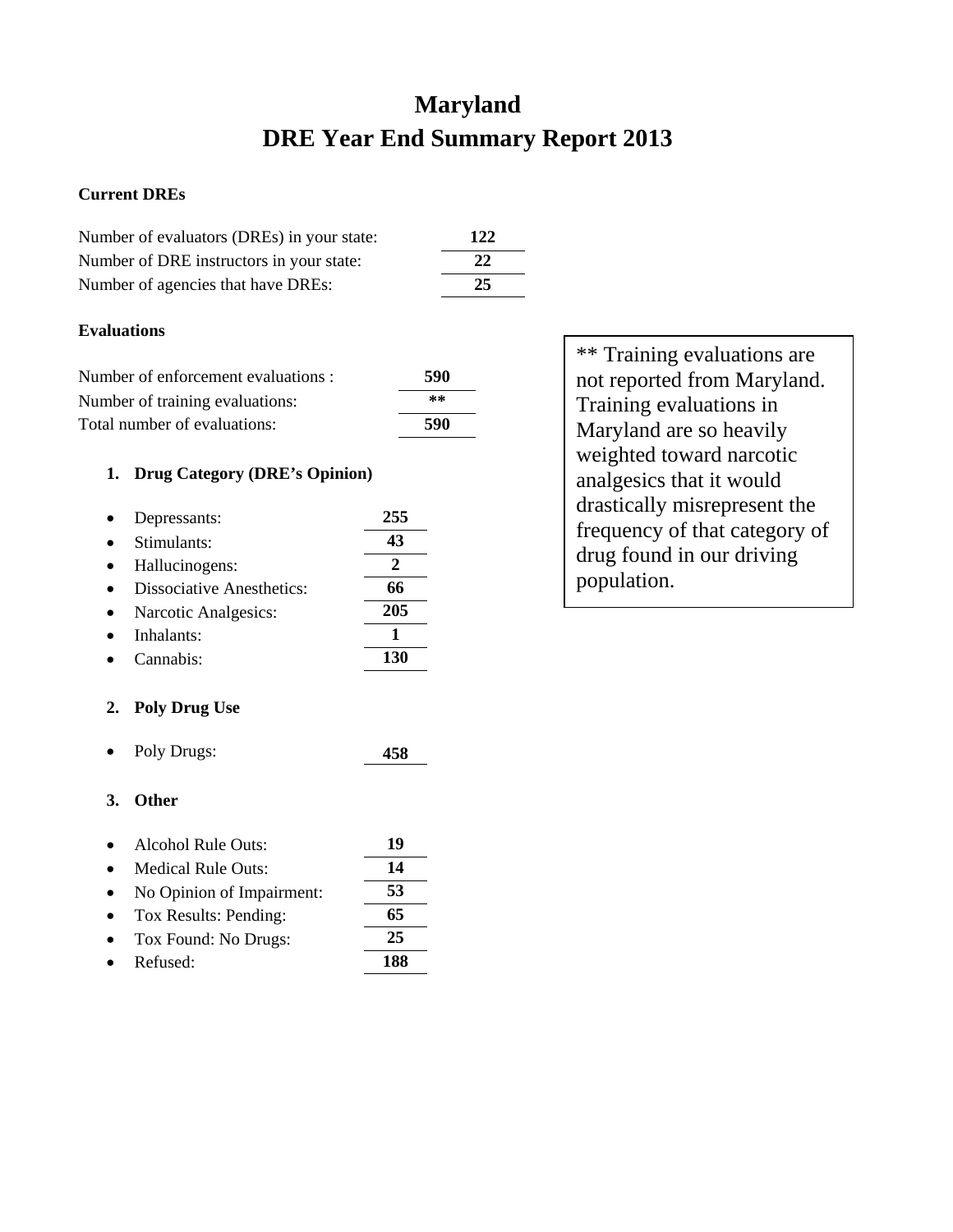| Number of DRE Schools:<br>$\bullet$                    | 1        |
|--------------------------------------------------------|----------|
| Number of Students:<br>$\bullet$                       | 7        |
| Number of DREs Certified:                              | 21       |
|                                                        |          |
| Number of DRE Instructor Schools:<br>$\bullet$         | 0        |
| Number of Students:<br>$\bullet$                       | $\bf{0}$ |
| Number of DRE Instructors Certified:<br>$\bullet$      | 0        |
|                                                        |          |
| Number of 8-Hour Recertification Classes:<br>$\bullet$ | 3        |
| Number of Students:                                    | 94       |
| <b>ARIDE Training</b>                                  |          |
| Number of ARIDE Schools:<br>$\bullet$                  | 3        |
| Number of Students:                                    | 83       |
|                                                        |          |
| <b>DITEP Training</b>                                  |          |
| Number of Classes:<br>$\bullet$                        | 0        |
| Number of School Nurses:<br>$\bullet$                  | 0        |
| Number of SROs:<br>$\bullet$                           | $\bf{0}$ |
| Other Students:<br>$\bullet$                           | 0        |
| <b>Total Number of Students:</b>                       | 0        |
| <b>Phlebotomy Training</b>                             |          |
| Number of Classes:                                     | $\bf{0}$ |
| Number of Students:<br>$\bullet$                       | 0        |
| <b>SFST Training</b>                                   |          |
| Number of SFST Classes:<br>Number of Students:         |          |

• Number of SFST Instructor Classes:

• Number of Students:

| There is no central repository for |
|------------------------------------|
| <b>SFST Training classes in</b>    |
| Maryland; therefore,               |
| information on the number of       |
| classes taught and number of       |
| students trained is not available. |

## **Interesting Cases**

On February 26, 2013, Cpl. Tom Morehouse, a DRE of the Baltimore County Police Department, was called to conduct a DRE evaluation on a male who had been involved in a property damage crash at a gas station. The defendant claimed he fell asleep as he was pulling into the station. As a result of the DRE evaluation and the accompanying interview, Officer Morehouse learned the defendant suffered from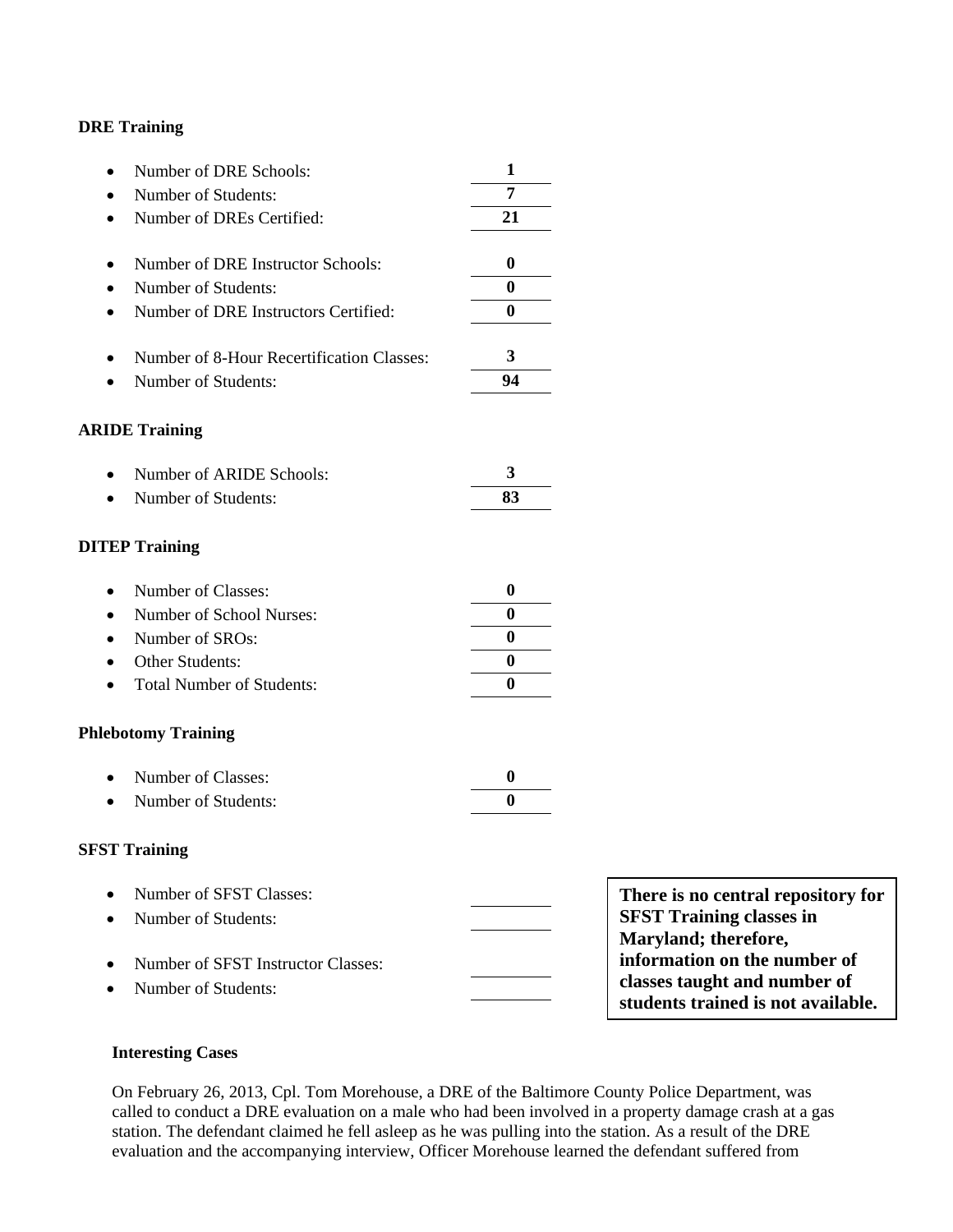narcolepsy. As a result of having just been released from a hospital, he was not currently medicated. Cpl. Morehouse concluded any observed impairment was the result of the defendant's medical condition and not from the ingestions of drugs and classified this case as a medical rule-out.

## **Narrative**

On March 19, 2013, Judge David Boynton of the Circuit Court for Montgomery County, Maryland ruled in a *Frye-Reed* hearing (*State v. Crampton, Case No. 121222-C (Circuit Court, Montgomery County, MD) (3/19/2013) (appeal pending)*) that the DRE program was not new and novel scientific evidence and thus not subject to *Frye-Reed*. Just as importantly, Judge Boynton questioned the validity and accuracy of a primary defense witness, saying the testimony of the witness's report and testimony about that report "are virtually meaningless and not persuasive."

One of the primary arguments of the defense in *State v. Crampton* was that a DRE is inadequately trained to make a medical diagnosis and thus is incapable of determining that any observed impairment is not the result of a medical condition as required. Judge Boynton addressed this concern by opining that "(i)n ruling out or finding the presence of a medical condition as the cause of impairment, the DRE is not performing a differential diagnosis for the purpose of medical treatment but, rather, is conducting a police investigation for the purpose of finding or eliminating alternative innocent explanations for the observed criminal conduct."

The defense has appealed this case to the Maryland Court of Special Appeals. A decision is expected sometime during the summer or fall of 2014.

#### **Report Submitted by Tom Woodward, Maryland DRE Coordinator**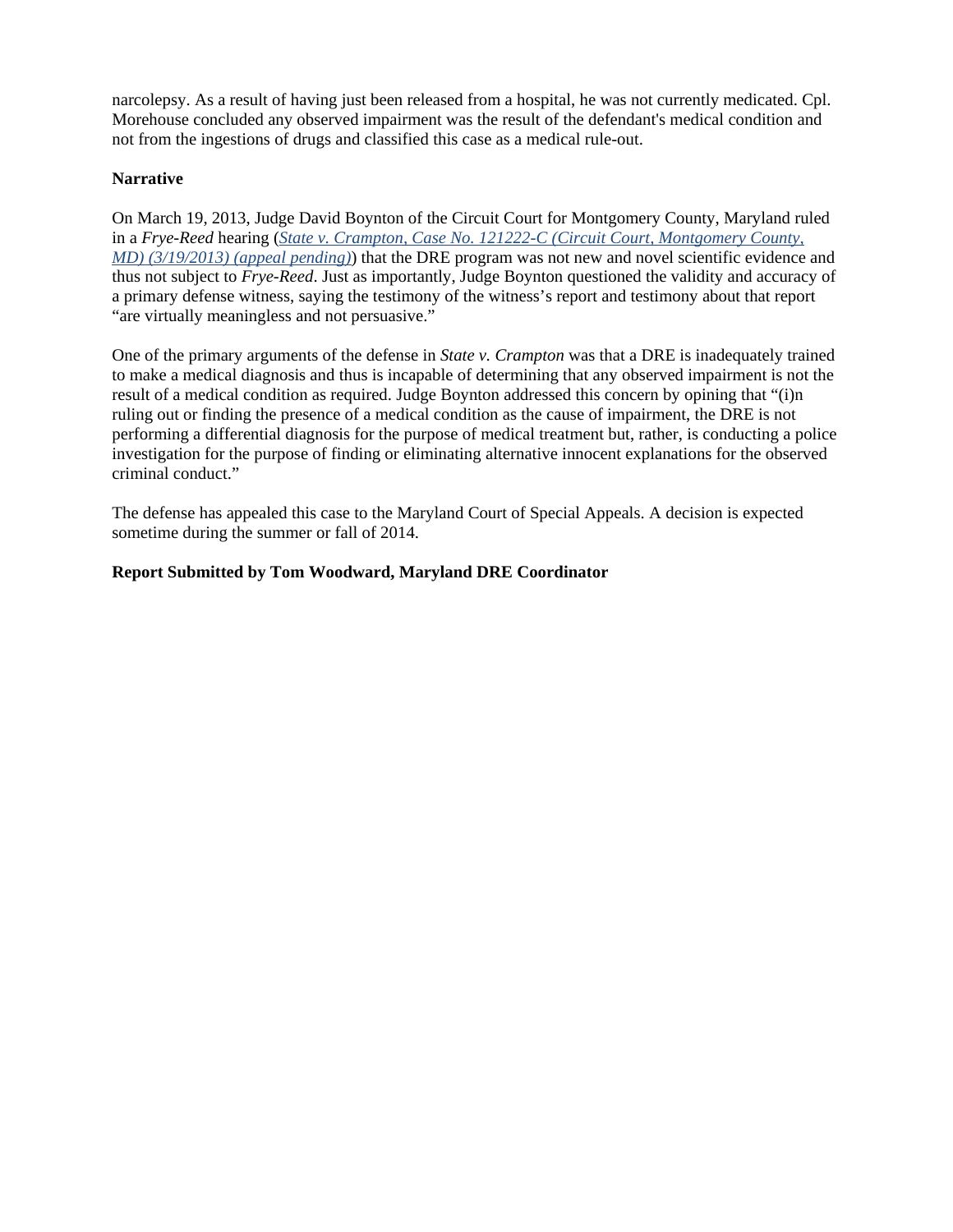# **Massachusetts DRE Year End Summary Report 2013**

## **Current DREs**

| Number of evaluators (DREs) in your state: | 61 |
|--------------------------------------------|----|
| Number of DRE instructors in your state:   | 19 |
| Number of agencies that have DREs:         | 35 |

## **Evaluations**

| Number of enforcement evaluations : | -131 |
|-------------------------------------|------|
| Number of training evaluations:     | 25   |
| Total number of evaluations:        | 156  |

# **1. Drug Category (DRE's Opinion)**

| Depressant:              | 22 |
|--------------------------|----|
| Stimulant:               | 30 |
| Hallucinogen:            |    |
| Disassociate Anesthetic: |    |
| Narcotic Analgesic:      | 28 |
| Inhalant:                |    |
| Cannabis:                |    |
|                          |    |

# **2. Poly Drug Use**

• Total Number: **55**

| $\bullet$ | Alcohol Rule Out:         |    |
|-----------|---------------------------|----|
| $\bullet$ | Medical Rule Out:         |    |
| $\bullet$ | No Opinion of Impairment: | 19 |

- Results Pending: **25**
- Tox Found No Drugs:  $\frac{2}{33}$ • Refused: **33**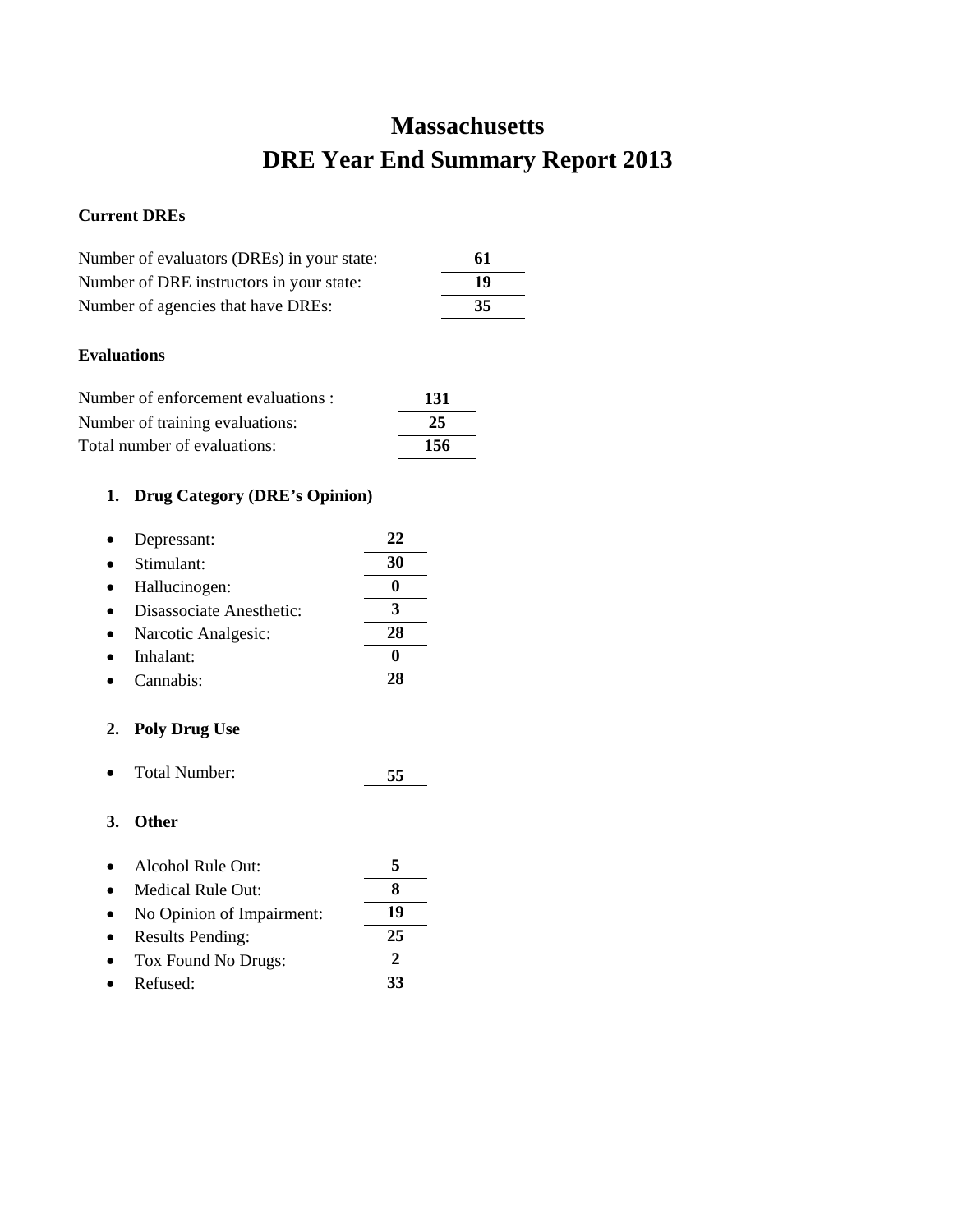| Number of DRE Schools:                    | 1                |
|-------------------------------------------|------------------|
| Number of Students:                       | 15               |
| Number of DREs Certified:                 | 0                |
|                                           |                  |
| Number of DRE Instructor Schools:         | 0                |
| Number of Students:                       | $\bf{0}$         |
| Number of DRE Instructors Certified:      | $\bf{0}$         |
| Number of 8-Hour Recertification Classes: | 1                |
| Number of Students:                       | 35               |
| <b>ARIDE Training</b>                     |                  |
| Number of ARIDE Schools:                  | 7                |
| Number of Students:                       | 137              |
| <b>DITEP Training</b>                     |                  |
| Number of Classes:                        | 1                |
| Number of School Nurses:                  | 16               |
| Number of SROs:                           | 3                |
| Other Students:                           | 48               |
| <b>Total Number of Students:</b>          | 68               |
| <b>Phlebotomy Training</b>                |                  |
| Number of Classes:                        | 0                |
| Number of Students:                       | $\bf{0}$         |
| <b>SFST Training</b>                      |                  |
| Number of SFST Classes:                   | 12               |
| Number of Students:                       | Unk              |
| Number of SFST Instructor Classes:        | $\boldsymbol{0}$ |
| Number of Students:                       | $\bf{0}$         |

# **Other Training**

Drug Training For Health Care Professionals Classes: 4 Number of EMTs: 72 Number of Paramedics: 37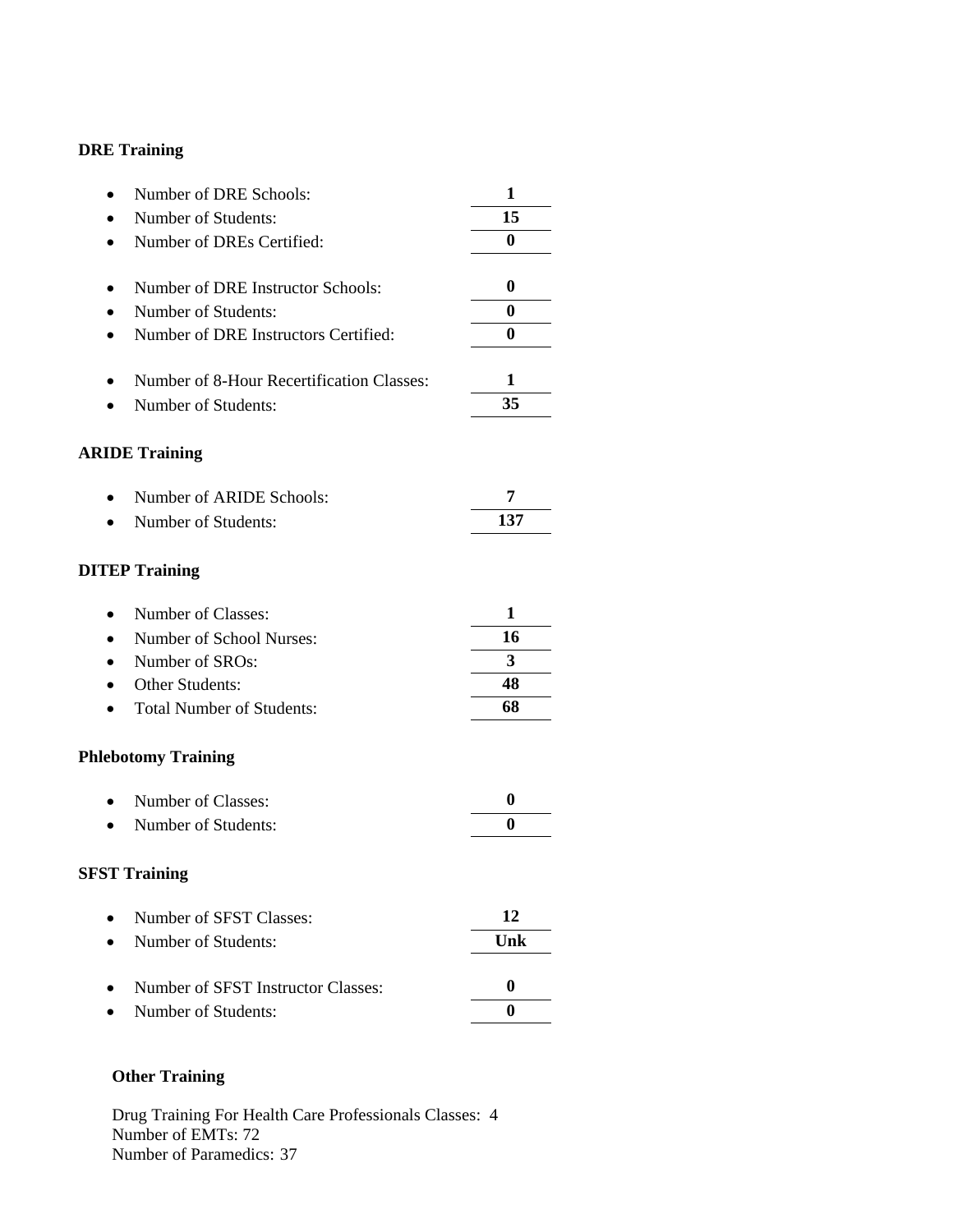The DRE program in Massachusetts is about to get a much-needed "shot in the arm." Although this year's evaluations are much lower than those in previous years, the program has received more funding, which became available in October. Prior to this, the funding was minimal at best. Through hard work of numerous individuals, funding levels for federal fiscal year 2014 increased to levels not seen in several years. This allowed the state to hold its first DRE School in approximately four years.

The number of total certified DREs dropped, even with adding three new DREs. Retirement, assignment change and failure to recertify before the end of the calendar year contributed to this decline.

Please note that the statistics listed above are based solely on the evaluations entered into the national DRE tracking system, per request of the IACP. The actual numbers are more than double what is reported above due to the fact that more than half of the evaluations actually conducted in 2013 have not yet been entered into the data tracking system. As the above statistics show, total enforcement evaluations were well below the previous year. Training evaluations remained about the same—three students conducted training evaluations and several DREs conducted training evaluation events for recertification purposes.

Interestingly, the number of Operating under The Influence of Drugs (OUID) increased last year from 2012. The OUID arrests for 2013 were 1,236, as compared to those in 2012, which were 1,073.

The accuracy rate for the DREs decreased slightly this year. Based on the total percentages from the tracking system, the rate was 93.09 percent, and from the total numbers in the tracking system, it was 90.16 percent.

The rate of refusals to submit to toxicology for evaluations decreased this year from last year. The 2013 refusal rate was approximately 21.15 percent. The refusal rate for 2012 was 27.5 percent.



Still, this refusal rate is less than that for breath testing in OUI alcohol cases, which is approximately 40 percent. This is worth noting considering that there *is* an implied consent statute for OUI alcohol with a potential lifetime loss of license for refusal, but there is *no* implied consent statute for OUI drugs and no administrative license sanctions or other penalties for refusing to provide a toxicology sample. **0**

There were eight medical rule-outs representing approximately five percent of the total evaluations conducted. This figure is about twice the national average for these types of evaluations. Nineteen evaluations were opined as "no impairment"—approximately 12 percent of evaluations conducted, which at face value appears to be a significant amount. Further research in this area reveals that some of those "non-impaired" persons were criminally charged, as the evidence suggested the individual was impaired at the time of operation, but was not by the time the DRE conducted the evaluation.

Narcotic analgesics continue to be a large problem in general statewide, and there is no difference in the evaluation categories. Narcotic analgesics were opined and detected in more than 20 percent of DRE evaluations. Surprisingly, this year CNS Stimulants topped the list of most found drug categories at over 20 percent. Cannabis results were the same as narcotic analgesics, at approximately 20 percent. CNS depressants were found in approximately 15 percent of evaluations. There were three evaluations with dissociative anesthetics involved, confirmed by toxicology. There were no evaluations with hallucinogens or inhalants.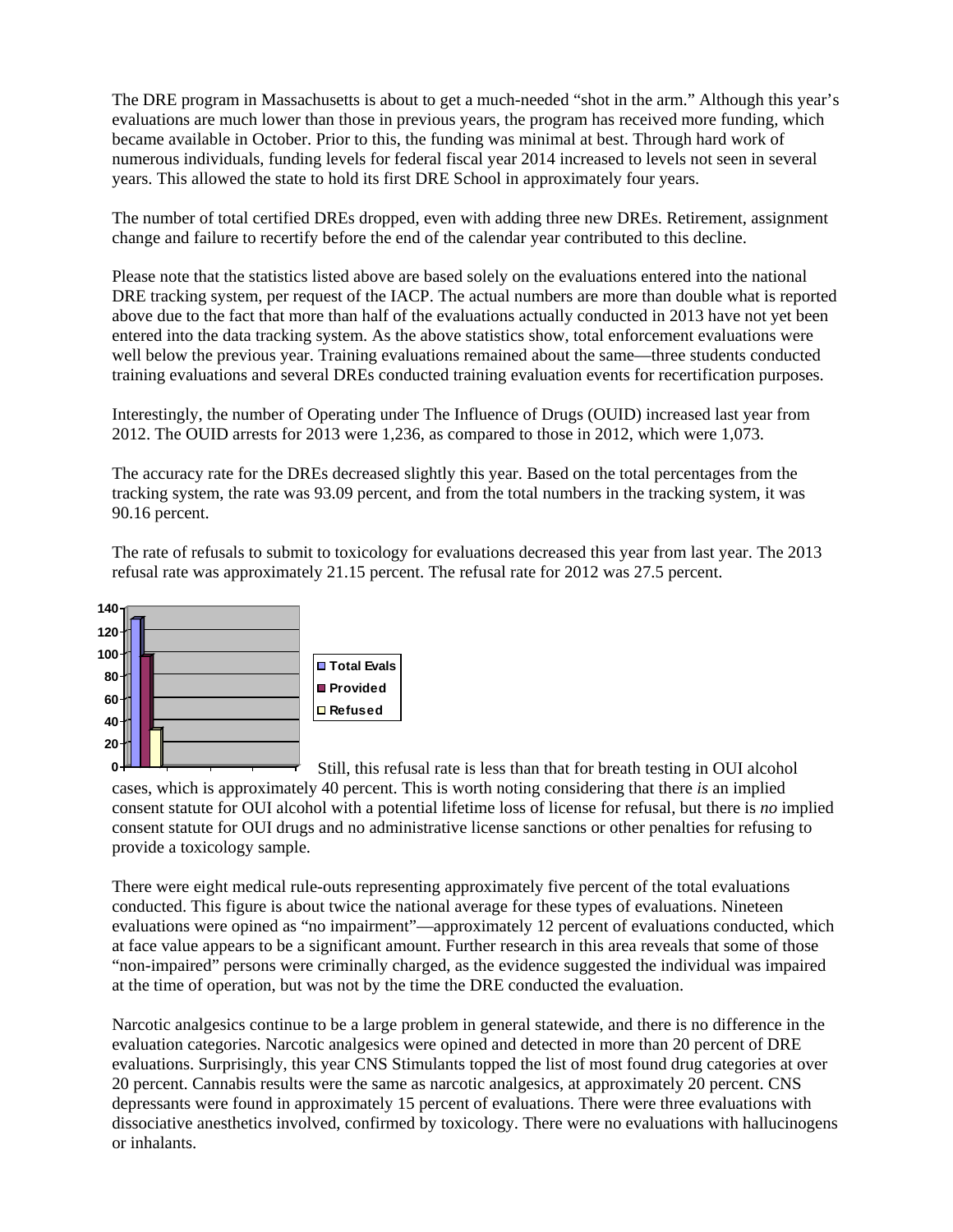

Six Advanced Roadside Impaired Driving Enforcement (ARIDE) classes were held this past year. All students attending these classes are sworn police officers from municipal departments and the state police.

Numerous assistant district attorneys (ADAs) consulted DREs in OUI Drugs cases around the state.

At this time, formal type training is lacking in the state. For ADAs. More trainings were planned for ADAs in calendar year 2013; however, there were none. Training is again planned for the 2014 calendar year. DREs have recently developed a new curriculum for prosecutors, and will introduced that in 2014.

Two Drug Impairment Training for Educational Professionals (DITEP) classes were conducted and attended by 94 teachers, administrators, school resource officers and school nurses. Note that these DITEP classes were held outside of the DEC Program funding, on the personal time of DRE instructors

Many courts have been accepting DREs and the DRE protocols. Numerous DREs were qualified as experts in courts, and as noted above, several courts have recognized that the DRE protocol is valid and does not need to meet the Daubert standard.

As mentioned, Massachusetts held its first DRE school in four years. Thirteen officers successfully completed the Pre-School and Seven-Day School. These officers are scheduled to complete their field certification evaluations and final exam in January 2014. This will obviously increase the available amount of DREs and the number of evaluations. At least two DRE school are scheduled for 2014 and in addition to other schools offered in New England. These will further increase the number of DREs, number of OUI arrests, and subsequent prosecutions. Also, more ARIDE (16 classroom) courses are planned in order to increase the amount of officers trained in OUI Drug detection and to make use of the increased number of DREs.

Jack Richman, O.D, who is also a Massachusetts DRE and DRE instructor, was one of the expert witnesses who testified in the *Maryland v. Crampton, et al* case in Montgomery County, Maryland. The decision in the case was positive for Maryland and positive for the DRE Program, as the court decided in this case, unlike the previous *Maryland v Brightful, et al* case in 2012, that the DRE Program does not need to meet the Frye standard.

As part of the Technical Advisory Panel (TAP) Curriculum Committee, Don Decker took part in the pilot DRE course for the updated 2013 DRE curriculum, along with Chuck Hayes from the IACP and Michael Rose from Maryland. We went through the entire DRE Pre-School and 7 Day School curriculum, made numerous corrections, and returned it to M. Davis for finalization.

Massachusetts will now be able to proceed with the growth of the DRE Program and should produce more significant numbers in various areas in the coming years.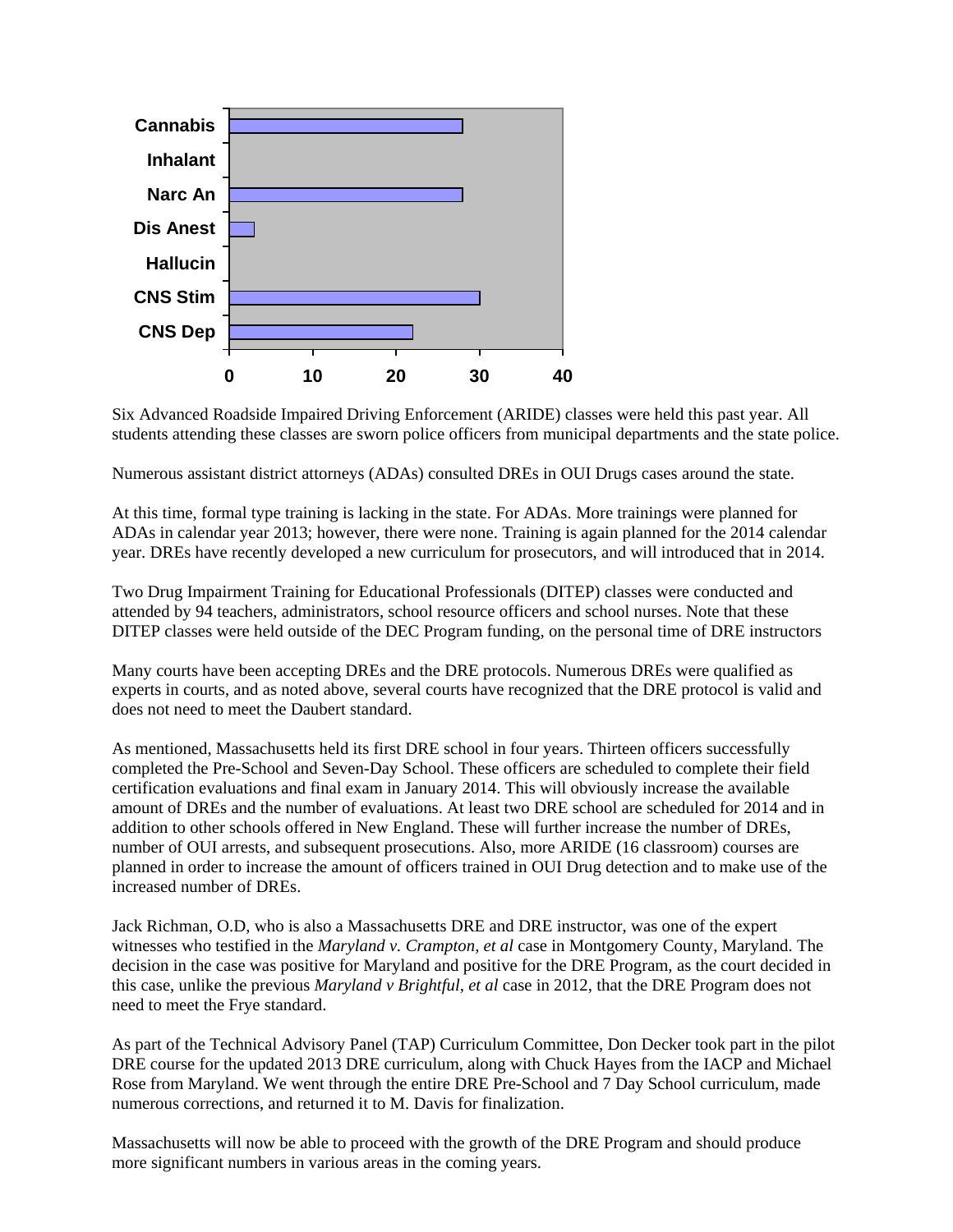# **Addendum 1 to Calendar Year 2013 Report**

The following are more accurate numbers of DRE activity, based on reports from Massachusetts DREs, that were not entered into the DRE Tracking System.

#### **Current DREs**

| Number of evaluators (DREs) in your state: | 61 |
|--------------------------------------------|----|
| Number of DRE instructors in your state:   | 19 |
| Number of agencies that have DREs:         | 35 |

#### **Evaluations**

| Number of enforcement evaluations : | 250 |
|-------------------------------------|-----|
| Number of training evaluations:     | -38 |
| Total number of evaluations:        | 288 |

# **1. Drug Category (DRE's Opinion)**

| Depressant:              | 120 |
|--------------------------|-----|
| Stimulant:               | 68  |
| Hallucinogen:            |     |
| Disassociate Anesthetic: |     |
| Narcotic Analgesic:      | 138 |
| Inhalant:                |     |
| Cannabis:                |     |

## **2. Poly Drug Use**

• Total Number: **142**

### **3. Other**

| $\bullet$ | Alcohol Rule Out:         | 32 |
|-----------|---------------------------|----|
|           | Medical Rule Out:         | 14 |
|           | No Opinion of Impairment: | 34 |
|           | <b>Results Pending:</b>   | 40 |
|           | Tox Found No Drugs:       |    |
|           | Refused:                  |    |

#### **Report Submitted by Sgt. Don Decker (ret.), Massachusetts DRE Coordinator**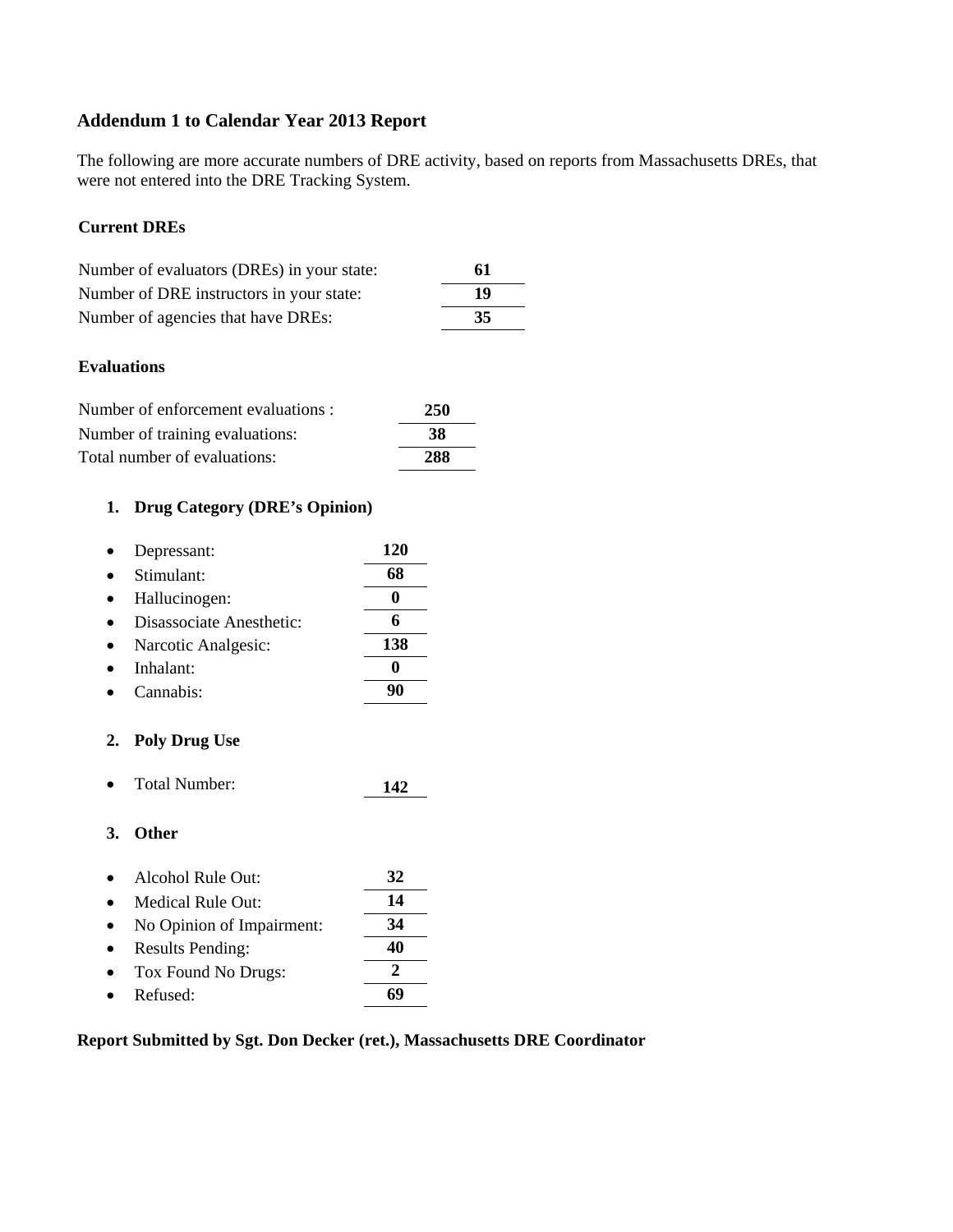# **Michigan DRE Year End Summary Report 2013**

## **Current DREs**

| Number of evaluators (DREs) in your state: | 49  |
|--------------------------------------------|-----|
| Number of DRE instructors in your state:   | 10  |
| Number of agencies that have DREs:         | -35 |

## **Evaluations**

| Number of enforcement evaluations : | 311 |
|-------------------------------------|-----|
| Number of training evaluations:     | 108 |
| Total number of evaluations:        | 420 |

# **1. Drug Category (DRE's Opinion)**

| Depressants:                     | 22 |
|----------------------------------|----|
| Stimulants:                      | 21 |
| Hallucinogens:                   |    |
| <b>Dissociative Anesthetics:</b> |    |
| Narcotic Analgesics:             | 18 |
| Inhalants:                       |    |
| Cannabis:                        |    |

## **2. Poly Drug Use**

• Poly Drugs: **118**

| $\bullet$ | Alcohol Rule Outs:        |  |
|-----------|---------------------------|--|
| $\bullet$ | <b>Medical Rule Outs:</b> |  |
|           |                           |  |

- No Opinion of Impairment: **19**
- Tox Results: Pending: **321**
- Tox Found: No Drugs: **7**
- Refused: **0**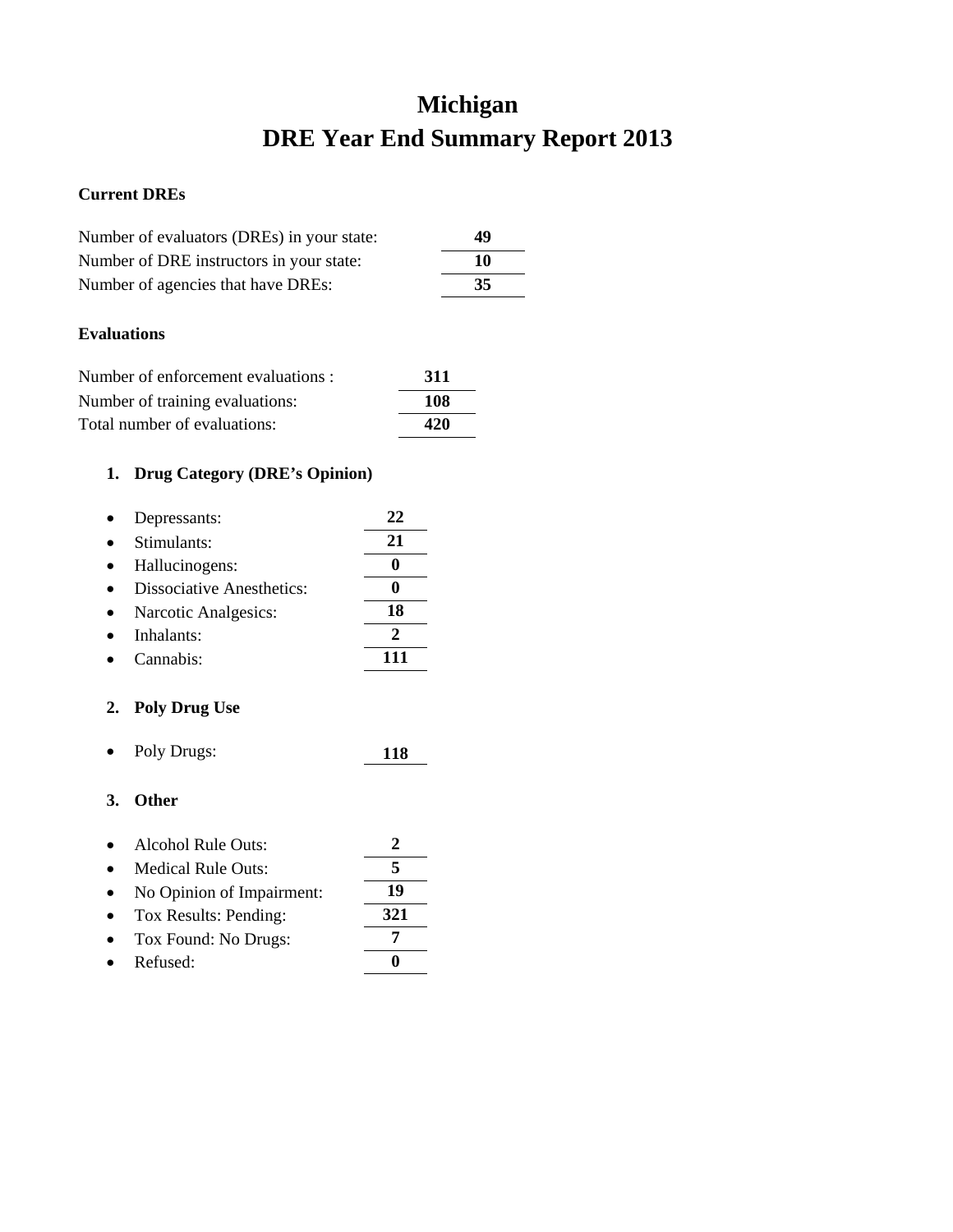| Number of DRE Schools:<br>$\bullet$           | 1        |
|-----------------------------------------------|----------|
| Number of Students:                           | 19       |
| Number of DREs Certified:<br>$\bullet$        | 16       |
|                                               |          |
| Number of DRE Instructor Schools:             | 1        |
| Number of Students:<br>$\bullet$              | 6        |
| Number of DRE Instructors Certified:<br>٠     | 6        |
| Number of 8-Hour Recertification Classes:     | 2        |
| Number of Students:                           | 70       |
| <b>ARIDE Training</b>                         |          |
| Number of ARIDE Schools:                      | 11       |
| Number of Students:<br>$\bullet$              | 316      |
| <b>DITEP Training</b>                         |          |
| Number of Classes:<br>$\bullet$               | 0        |
| Number of School Nurses:<br>$\bullet$         | 0        |
| Number of SROs:<br>$\bullet$                  | $\bf{0}$ |
| Other Students:                               | $\bf{0}$ |
| <b>Total Number of Students:</b><br>$\bullet$ | 0        |
| <b>Phlebotomy Training</b>                    |          |
| Number of Classes:<br>$\bullet$               | 0        |
| Number of Students:                           | 0        |
| <b>SFST Training</b>                          |          |
| Number of SFST Classes:                       | 147      |
| Number of Students:<br>$\bullet$              | 1398     |
| Number of SFST Instructor Classes:            | 1        |
| Number of Students:                           | 18       |
|                                               |          |

## **Interesting Cases**

# **Case # 1: DRE Testimony Wins Conviction**

An officer made a traffic stop, smelled a strong odor of marijuana, conducted SFSTs, and made an arrest for OWI/OWPD. A subsequent blood test revealed no alcohol and THC level of 16 ng/mg.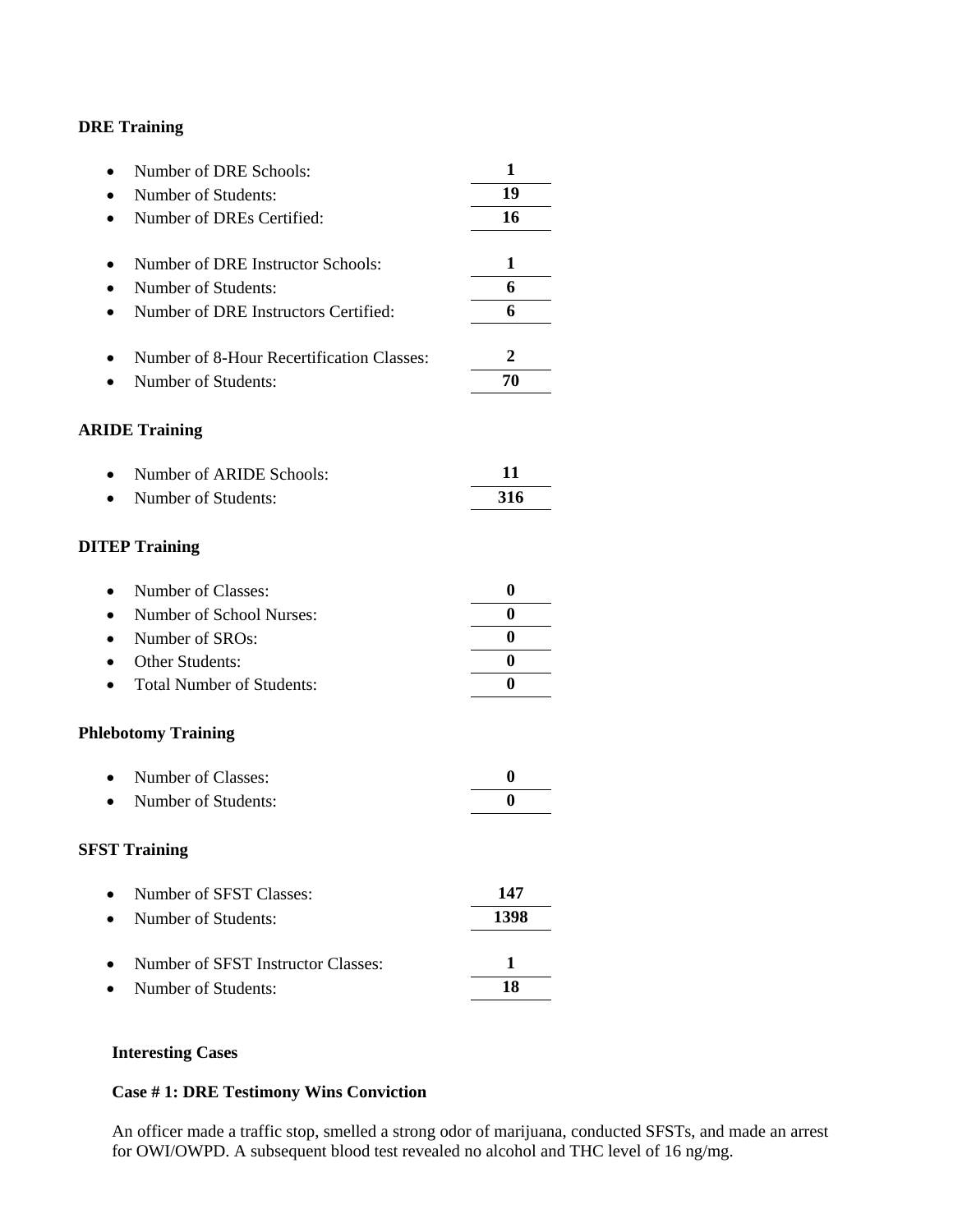Prior to case's coming to trial, the deputy attended DRE School. During trial, he testified to his ARIDE and DRE training. The defense challenged the training since the deputy was not trained at time of arrest. The prosecutor successfully countered and the testimony was allowed.

In Michigan, despite the fact *any* amount of THC in the system is illegal, the jury sent questions to the judge indicating impairment was an issue for them. The prosecutor believes had it not been for the DRE's testimony on marijuana impairment, the guilty verdict may have been in jeopardy.

#### **Case #2: Medical Rule Out**

A "Be on the Lookout" (BOL) was dispatched for a vehicle dragging a bumper down the road. Troopers located and stopped the vehicle and documented ample clues on the administered SFSTs. The DRE called to the scene noticed unequal pupil sizes during the evaluation. The driver admitted to falling on the ice and hitting her head earlier in the day. An ambulance was called to the scene and the driver transported to the hospital for further medical examination.

## **Case #3: Driver Release/DRE Intervention**

A BOL was dispatched for an erratic vehicle. Officers located and stopped the vehicle and, suspecting diabetic shock, called for an ambulance. The driver's blood sugar level came back in the normal range. Two recently trained DREs responded to assist. They interviewed the officers who reported that the driver had not been drinking and they were probably going to drop him off at the hotel to get some sleep. While talking with the driver, the DREs noted a thick tongue and slurred speech. The driver repeated he had not slept in three days and was very tired. The DREs, believing he had ingested a narcotic, requested a DRE evaluation of the driver back at the department. Prior to transport, the driver indicated that he was "crotching" something. Eventually it was determined that the subject was high on heroin and a substantial amount of heroin was seized. The driver was charged with operating with the presence of drugs (OWPD).

#### **Case #4: Low BAC arrests**

While working an Operating While Impaired (OWI) grant, an officer witnessed a crash. After checking the driver, the officer told the responding ARIDE-trained officer that the driver looked fine. He turned the crash investigation over to the responding ARIDE-trained officer who noticed signs of impairment, conducted SFSTs and obtained .14 results on the PBT. The driver arrested for OWI.

An officer was holding down a crash with vehicle in a ditch. The officer told a responding DRE officer that the driver had fallen asleep and had driven into the ditch. The DRE officer noticed signs of impairment and conducted SFSTs. The driver blew .13 on the preliminary breath test (PBT). The driver was arrested for OWI.

#### **Narrative**

Michigan has now entered its third full year in the Drug Evaluation and Classification Program. As such, we have conducted our third DRE School; 16 certified DREs and 3 DRE trained prosecutors graduated. Michigan now has 49 certified DREs and 13 prosecutors who have attended the full two-week DRE School.

Michigan continues with a strong prosecutor presence in our DRE and ARIDE training. This increases the value and quality of the training by providing a perspective that can only come from prosecutors. Because prosecutors do not receive certifications, it is not mandatory they take the quizzes and final exam; however, our prosecutors have always participated fully as students by taking and doing extremely well on all quizzes and final exams. We appreciate our Michigan prosecutors for their willingness and desire to be a part of Michigan DEC Program.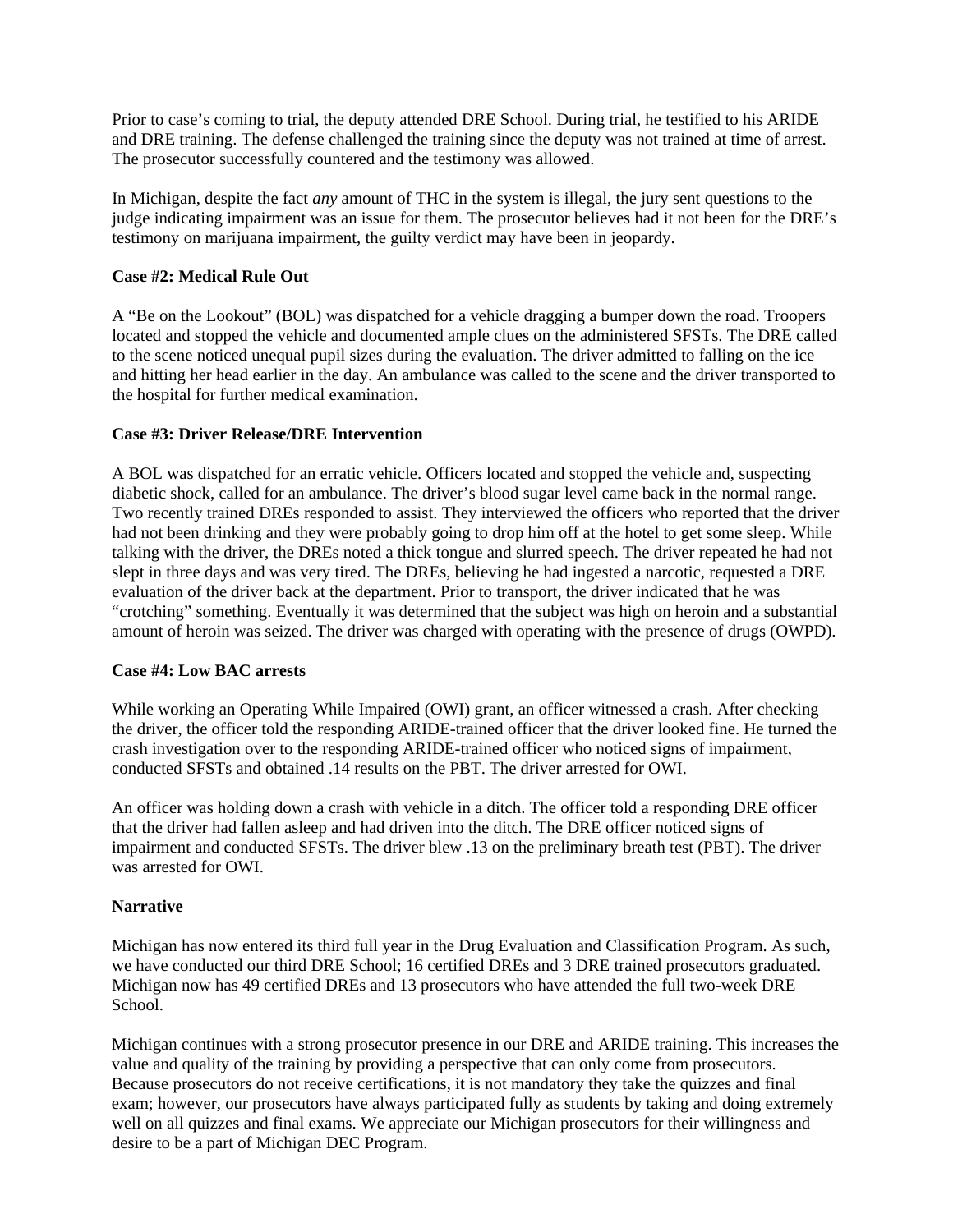The Office of Highway Safety Planning has added a judicial liaison to the staff and we are utilizing his education and experience in the DRE training. In the 2013 DRE Expert Witness training, the judicial liaison was utilized as the judge for the mock trial, and DRE-trained prosecutors acted as the defense and prosecution. This added a dimension to the training, which led to a more rigorous questioning of the DREs, thereby adding incredible value to the training. One DRE stated, "I am glad this happened here and not on the stand in court." From the critiques reviewed, this training was well received and a mainstay of DRE training.

Michigan conducted a second DRE continuing education training in 2013, at which Chuck Matson spoke on designer drugs. As we have come to expect, Mr. Matson provided an excellent discussion and training.

Michigan trained six new DREs as instructors to add to our seasoned and experienced cadre. We now have the opportunity to expand ARIDE training, which continues to be very popular in Michigan.

We extend our appreciation to Sheriff Joe Arpaio, Sgt. Paul White, and Dallas Cotts of the Maricopa County, Arizona, Sheriff's Office. For the third consecutive year, they did an outstanding job hosting our field certification training.

In 2013 on the return trip from Arizona to Michigan, one of our DREs suffered a medical emergency on the plane, which required landing in Des Moines, Iowa. Other states that travel for field certification training should consider having medical information available for each person traveling with their group. For all future travel, we will have each officer complete an emergency medical information form to have available at all times. We owe a debt of gratitude to the Des Moines Police Department for their immediate response and assistance during this critical incident. The officer involved has made a full recovery and is back to work.

#### **Report Submitted by Michael P. Harris, Michigan DRE Coordinator**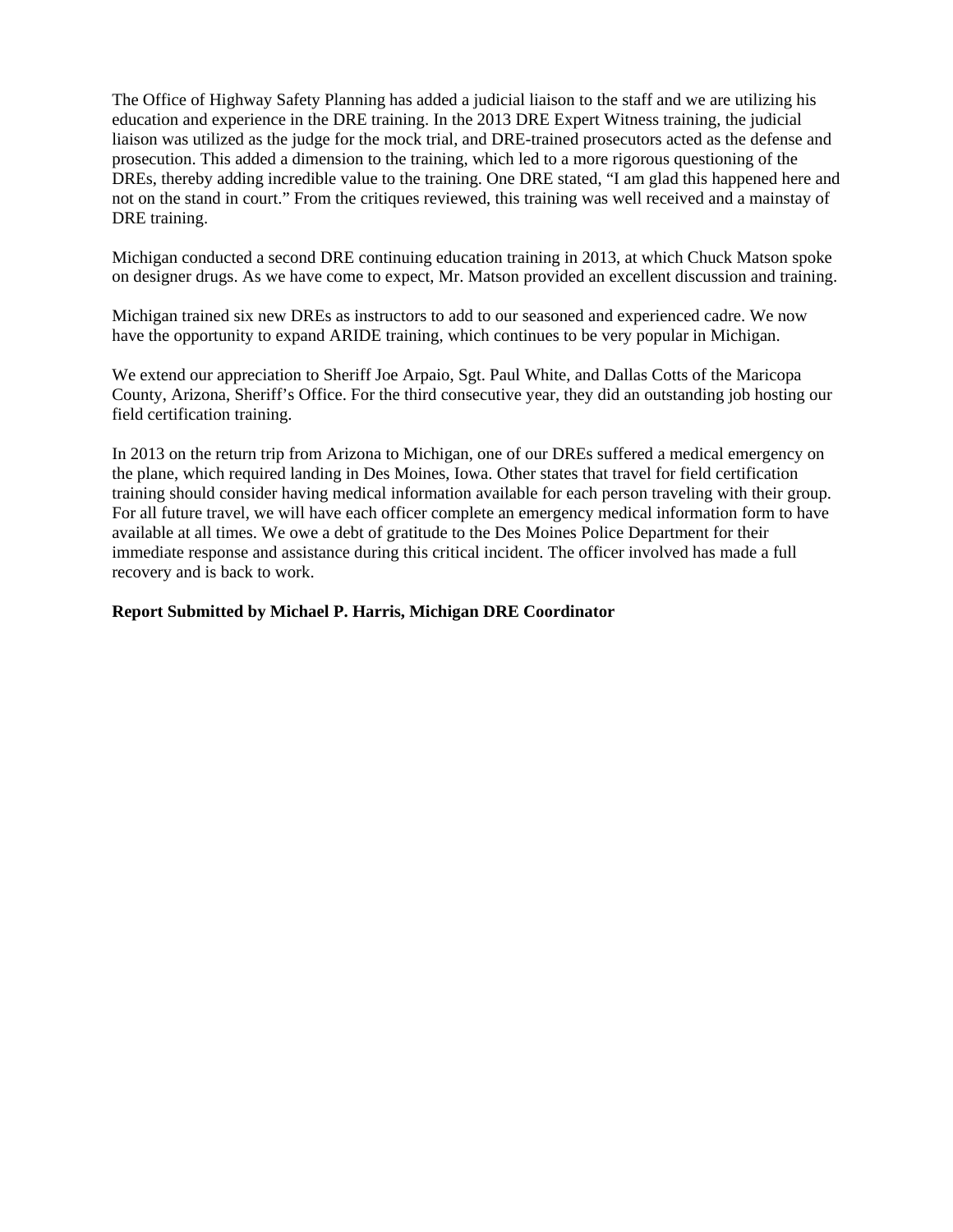# **Minnesota DRE Year End Summary Report 2013**

#### **Current DREs**

| Number of evaluators (DREs) in your state: | 197 |
|--------------------------------------------|-----|
| Number of DRE instructors in your state:   | 34  |
| Number of agencies that have DREs:         | 94  |
|                                            |     |

## **Evaluations**

| Number of enforcement evaluations : | 427 |
|-------------------------------------|-----|
| Number of training evaluations:     | 28  |
| Total number of evaluations:        | 455 |

# **1. Drug Category (DRE's Opinion)**

| Depressants:                     | 173 | 60%   |
|----------------------------------|-----|-------|
| Stimulants:                      | 149 | 86%   |
| Hallucinogens:                   | 1   | $0\%$ |
| <b>Dissociative Anesthetics:</b> | 10  | 50%   |
| Narcotic Analgesics:             | 127 | 65%   |
| Inhalants:                       |     | 33%   |
| Cannabis <sup>.</sup>            | 130 | 69%   |

## **2. Poly Drug Use**

• Poly Drugs: **182**

- Alcohol Rule Outs: **1**
- Medical Rule Outs: **13** • No Opinion of Impairment: **36**
- Tox Results: Pending: **93** • Tox Found: No Drugs: **16**
- Refused: **32**
-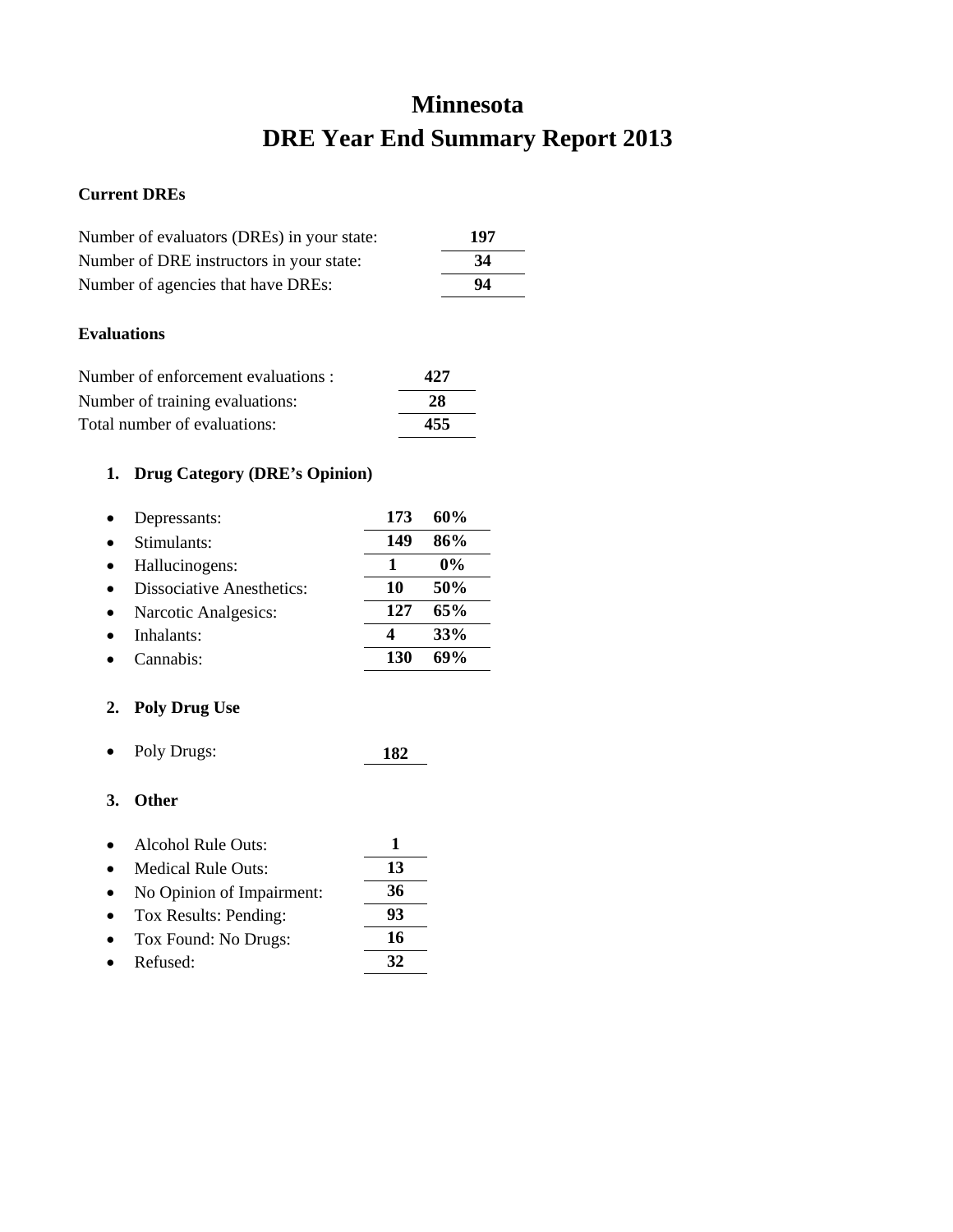| Number of DRE Schools:                    | $\bf{0}$ |
|-------------------------------------------|----------|
| Number of Students:                       |          |
| Number of DREs Certified:                 | 4        |
| Number of DRE Instructor Schools:         | $\bf{0}$ |
| Number of Students:                       |          |
| Number of DRE Instructors Certified:      |          |
| Number of 8-Hour Recertification Classes: | 1        |
| Number of Students:                       | 178      |
| <b>ARIDE Training</b>                     |          |
| Number of ARIDE Schools:                  | $\bf{0}$ |
| Number of Students:                       |          |
| <b>DITEP Training</b>                     |          |
| Number of Classes:<br>$\bullet$           | $\bf{0}$ |
| Number of School Nurses:                  |          |
| Number of SROs:                           |          |
| Other Students:                           |          |
| <b>Total Number of Students:</b>          |          |
| <b>Phlebotomy Training</b>                |          |
| Number of Classes:                        | $\bf{0}$ |
| Number of Students:                       |          |
| <b>SFST Training</b>                      |          |
| Number of SFST Classes:                   | 26       |
| Number of Students:                       | 432      |
| Number of SFST Instructor Classes:        | $\bf{0}$ |
| Number of Students:                       |          |

#### **Narrative**

The training of new DREs in Minnesota was temporarily suspended from late 2012 until June 2013. In 2013, four officers attended training out of state. These four officers completed their certification and were added to MN's DRE rolls.

## **Report Submitted by Lieutenant Don Marose, Minnesota DRE Coordinator**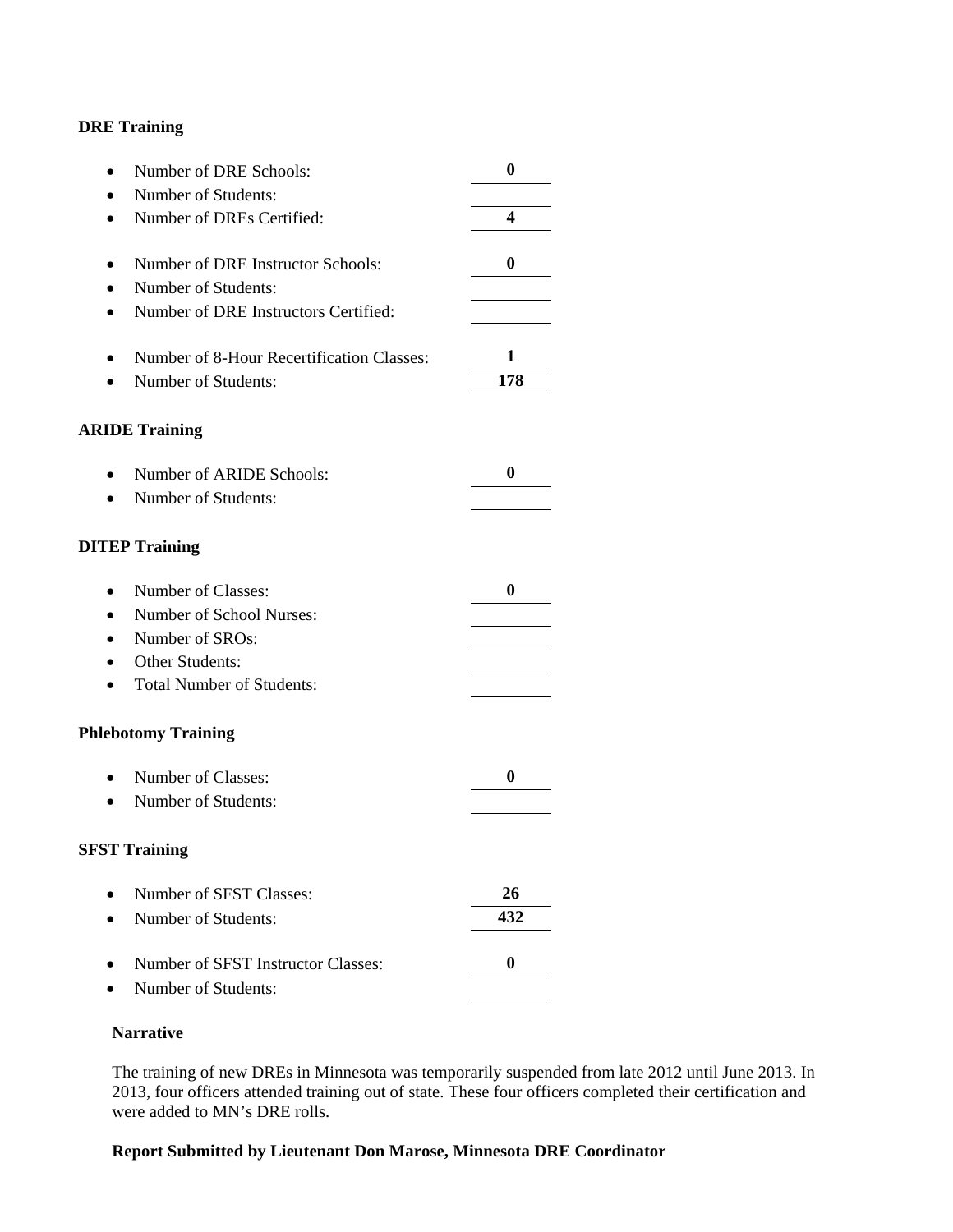# **Mississippi DRE Year End Summary Report 2013**

## **Current DREs**

| Number of evaluators (DREs) in your state: | 42  |
|--------------------------------------------|-----|
| Number of DRE instructors in your state:   | 9   |
| Number of agencies that have DREs:         | -31 |
|                                            |     |

## **Evaluations**

| Number of enforcement evaluations : | 132 |
|-------------------------------------|-----|
| Number of training evaluations:     | 64  |
| Total number of evaluations:        | 196 |

# **1. Drug Category (DRE's Opinion)**

| Depressants:                     | 72 |
|----------------------------------|----|
| Stimulants:                      | 13 |
| Hallucinogens:                   |    |
| <b>Dissociative Anesthetics:</b> |    |
| Narcotic Analgesics:             | 52 |
| Inhalants:                       |    |
| Cannabis:                        |    |

## **2. Poly Drug Use**

• Poly Drugs: **34**

- Alcohol Rule Outs: **4**
- Medical Rule Outs: **7** • No Opinion of Impairment: **27** • Tox Results: Pending: **52**
- Tox Found: No Drugs: **0**
- Refused: **0**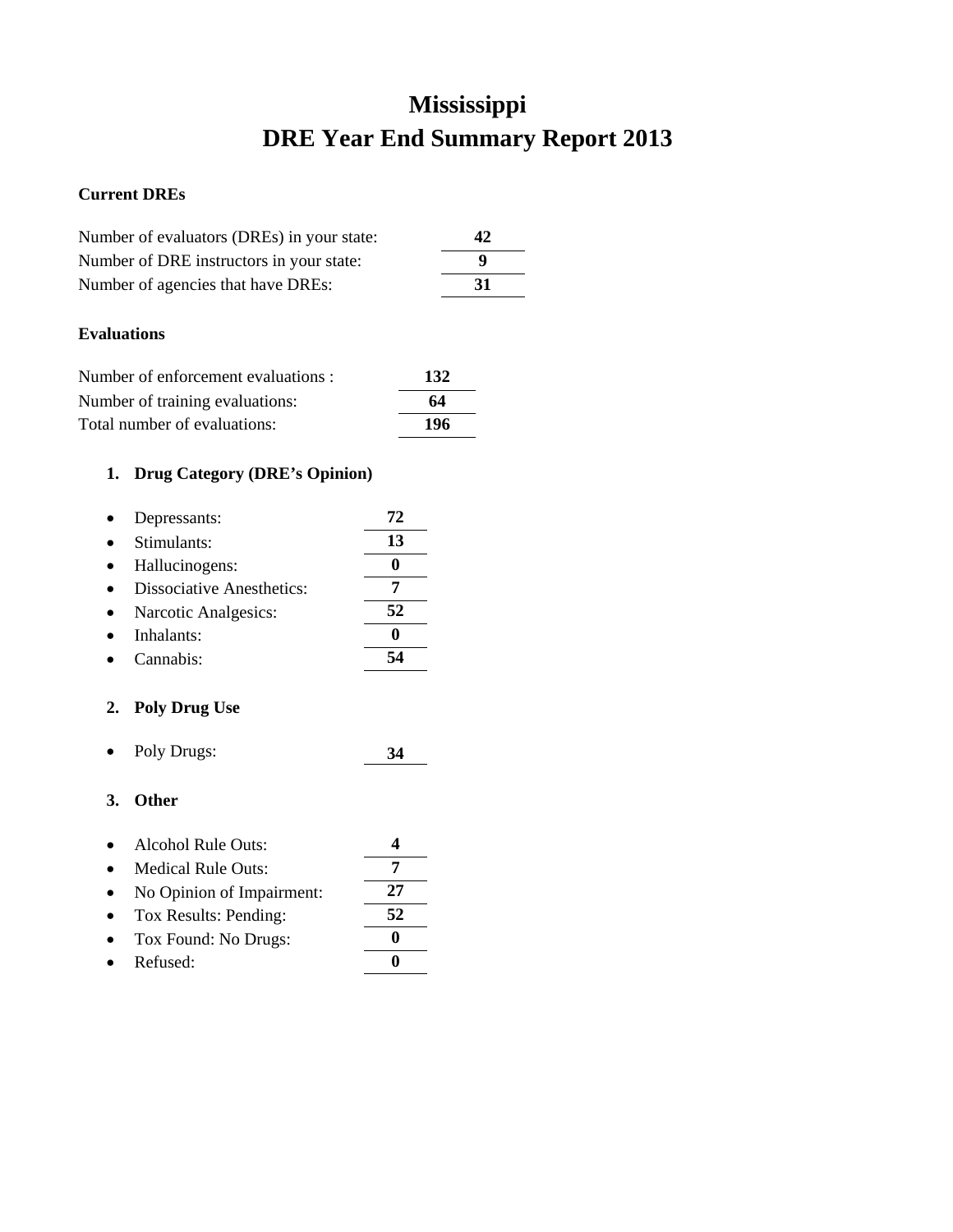| Number of DRE Schools:<br>$\bullet$            | 1        |
|------------------------------------------------|----------|
| Number of Students:                            | 18       |
| Number of DREs Certified:<br>$\bullet$         | 1        |
|                                                |          |
| Number of DRE Instructor Schools:              | 1        |
| Number of Students:                            | 4        |
| Number of DRE Instructors Certified:<br>٠      | 3        |
| Number of 8-Hour Recertification Classes:<br>٠ | 1        |
| Number of Students:                            | 37       |
|                                                |          |
| <b>ARIDE Training</b>                          |          |
|                                                |          |
| Number of ARIDE Schools:                       | 8        |
| Number of Students:<br>$\bullet$               | 124      |
| <b>DITEP Training</b>                          |          |
| Number of Classes:<br>$\bullet$                | 0        |
| Number of School Nurses:                       | 0        |
| Number of SROs:<br>$\bullet$                   | 0        |
| Other Students:                                | $\bf{0}$ |
| <b>Total Number of Students:</b>               | 0        |
| <b>Phlebotomy Training</b>                     |          |
| Number of Classes:<br>$\bullet$                | 0        |
| Number of Students:                            | 0        |
| <b>SFST Training</b>                           |          |
| Number of SFST Classes:                        | 16       |
| Number of Students:                            | 489      |
| Number of SFST Instructor Classes:             | 1        |
| Number of Students:                            | 22       |

# **Other Training**

Eight-hour DRE in-service training for 38 DREs was conducted on March 28, 2013.

# **Report Submitted by Tammy Shelbourn, Mississippi DRE Coordinator**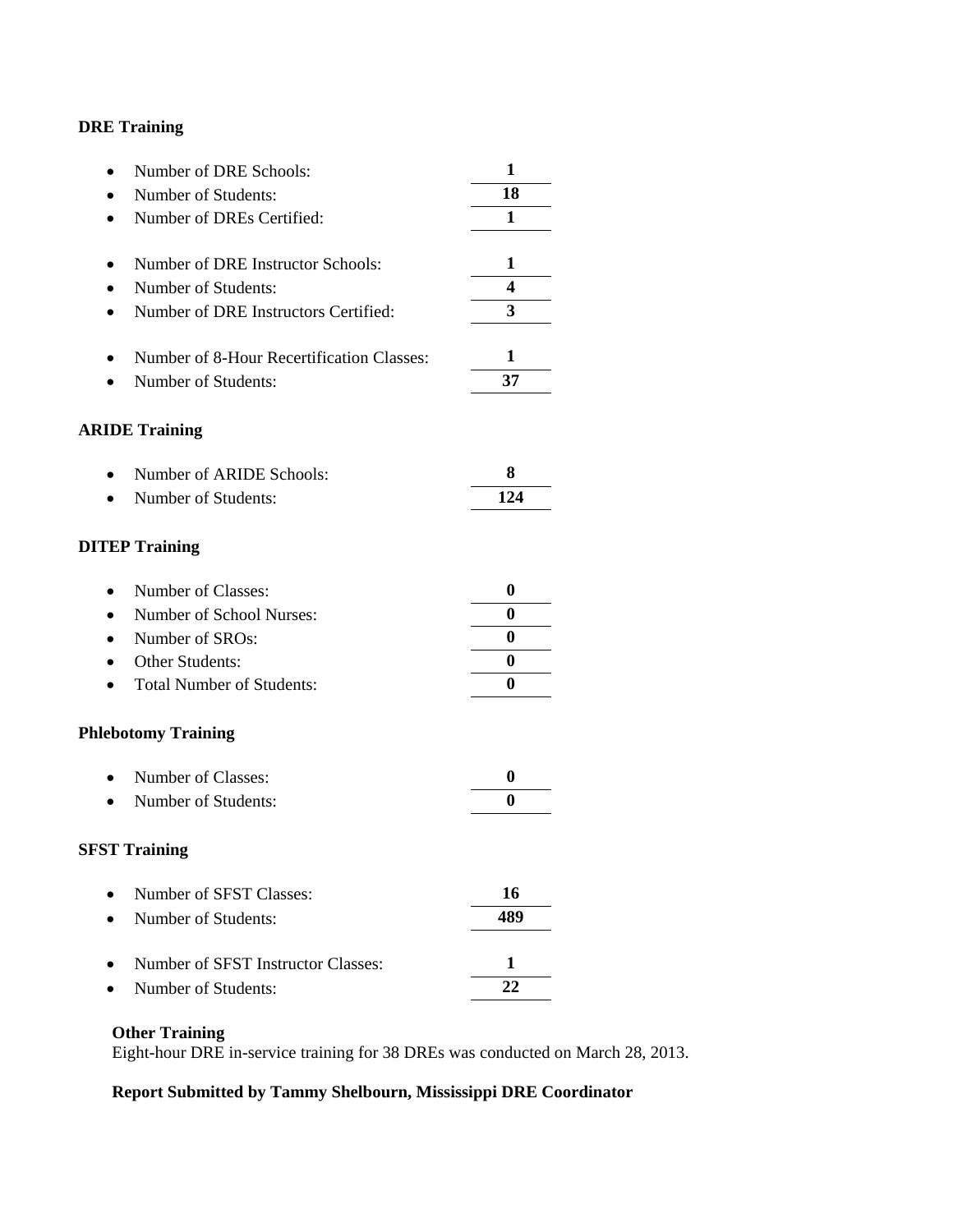# **Missouri DRE Year End Summary Report 2013**

## **Current DREs**

| Number of evaluators (DREs) in your state: | 182 |
|--------------------------------------------|-----|
| Number of DRE instructors in your state:   | 28  |
| Number of agencies that have DREs:         | 76  |
|                                            |     |
| <b>Evaluations</b>                         |     |

| Number of enforcement evaluations : | 553 |
|-------------------------------------|-----|
| Number of training evaluations:     | 97  |
| Total number of evaluations:        | 650 |

# **1. Drug Category (DRE's Opinion)**

| Depressants:                     | 248 |
|----------------------------------|-----|
| Stimulants:                      | 97  |
| Hallucinogens:                   |     |
| <b>Dissociative Anesthetics:</b> | 13  |
| Narcotic Analgesics:             | 163 |
| Inhalants:                       |     |
| Cannabis <sup>.</sup>            |     |

## **2. Poly Drug Use**

• Poly Drugs: **186**

- Alcohol Rule Outs: **8**
- Medical Rule Outs: **26**
- No Opinion of Impairment: **37**
- Tox Results: Pending: **?**
- Tox Found: No Drugs: **23** • Refused: **?**
-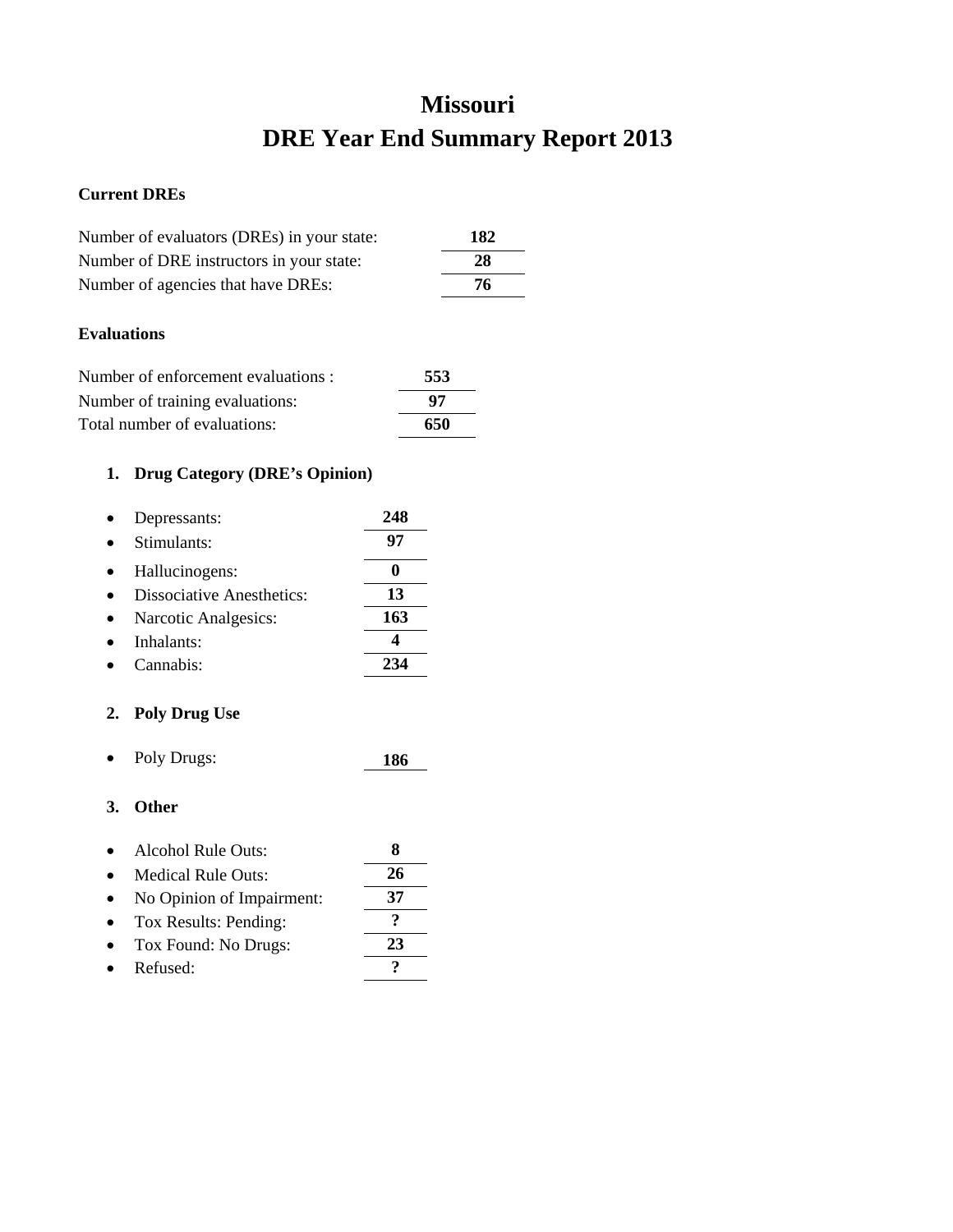| Number of DRE Schools:<br>$\bullet$               | $\overline{2}$ |
|---------------------------------------------------|----------------|
| Number of Students:                               | 28             |
| Number of DREs Certified:<br>$\bullet$            | 26             |
| Number of DRE Instructor Schools:                 | 0              |
|                                                   |                |
| Number of Students:                               | $\bf{0}$       |
| Number of DRE Instructors Certified:<br>$\bullet$ | $\bf{0}$       |
| Number of 8-Hour Recertification Classes:<br>٠    | 1              |
| Number of Students:                               | 75             |
| <b>ARIDE Training</b>                             |                |
| Number of ARIDE Schools:                          | 10             |
| Number of Students:                               | 199            |
| <b>DITEP Training</b>                             |                |
| Number of Classes:<br>$\bullet$                   | 2              |
| Number of School Nurses:                          | Unk            |
| Number of SROs:<br>$\bullet$                      | Unk            |
| Other Students:                                   | Unk            |
| <b>Total Number of Students:</b>                  | 61             |
| <b>Phlebotomy Training</b>                        |                |
| Number of Classes:<br>$\bullet$                   | $\bf{0}$       |
| Number of Students:                               | $\bf{0}$       |
| <b>SFST Training</b>                              |                |
| Number of SFST Classes:                           | 16             |
| Number of Students:                               | 148            |
| Number of SFST Instructor Classes:                | $\bf{0}$       |
| Number of Students:                               | $\bf{0}$       |

# **Report Submitted by Tracey Durbin, Missouri DRE Coordinator**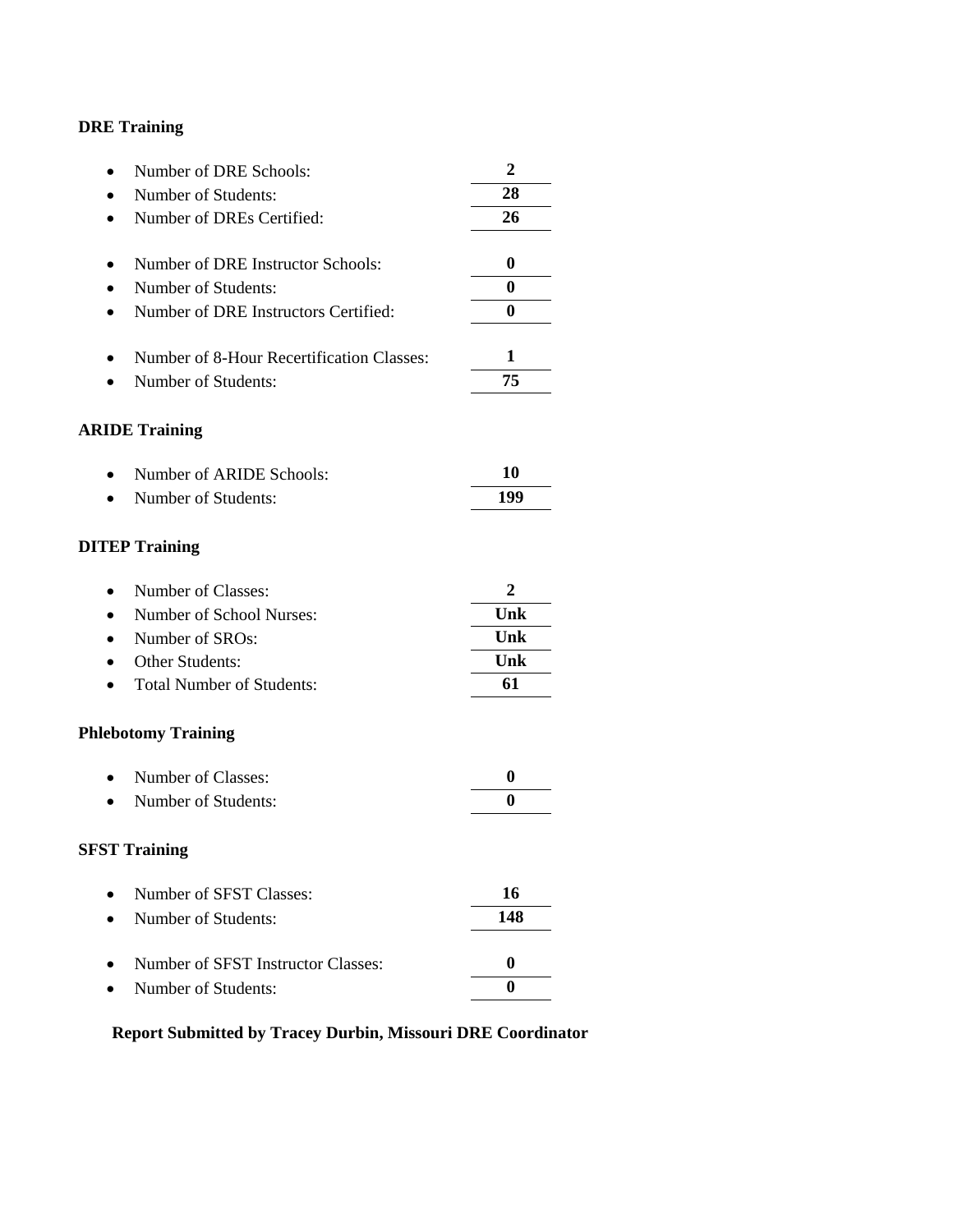# **Montana DRE Year End Summary Report 2013**

#### **Current DREs**

| Number of evaluators (DREs) in your state: | 68 |
|--------------------------------------------|----|
| Number of DRE instructors in your state:   |    |
| Number of agencies that have DREs:         | 21 |
|                                            |    |

## **Evaluations**

| Number of enforcement evaluations : | 221 |
|-------------------------------------|-----|
| Number of training evaluations:     | 63  |
| Total number of evaluations:        | 286 |

# **1. Drug Category (DRE's Opinion)**

| Depressants:                     | 160 |
|----------------------------------|-----|
| Stimulants:                      | 114 |
| Hallucinogens:                   |     |
| <b>Dissociative Anesthetics:</b> |     |
| Narcotic Analgesics:             | 80  |
| Inhalants:                       |     |
| Cannabis:                        | 150 |

## **2. Poly Drug Use**

• Poly Drugs: **62**

| $\bullet$ | Alcohol Rule Outs:        |  |
|-----------|---------------------------|--|
| $\bullet$ | <b>Medical Rule Outs:</b> |  |
|           | $\cdots$ $\cdots$         |  |

- No Opinion of Impairment: **32**
- Tox Results: Pending: **35** • Tox Found: No Drugs: **17**
- Refused: **20**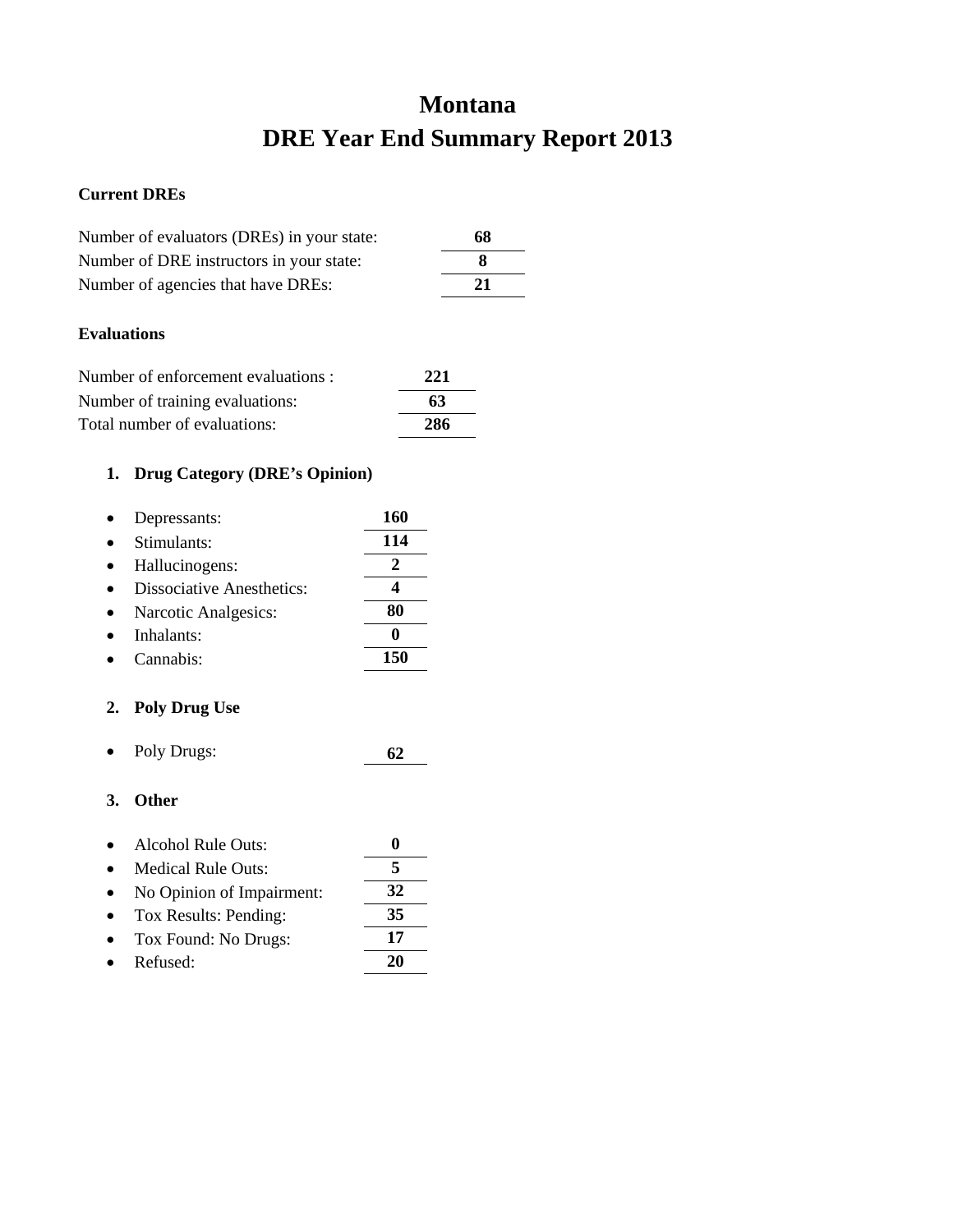| Number of DRE Schools:                    | 1        |
|-------------------------------------------|----------|
| Number of Students:                       | 15       |
| Number of DREs Certified:                 | 15       |
|                                           |          |
| Number of DRE Instructor Schools:         | 0        |
| Number of Students:                       | $\bf{0}$ |
| Number of DRE Instructors Certified:      | $\bf{0}$ |
| Number of 8-Hour Recertification Classes: | 7        |
| Number of Students:                       | 39       |
| <b>ARIDE Training</b>                     |          |
| Number of ARIDE Schools:                  | 4        |
| Number of Students:                       | 96       |
| <b>DITEP Training</b>                     |          |
| Number of Classes:                        | 0        |
| Number of School Nurses:                  | $\bf{0}$ |
| Number of SROs:                           | 0        |
| Other Students:                           | $\bf{0}$ |
| <b>Total Number of Students:</b>          | 0        |
| <b>Phlebotomy Training</b>                |          |
| Number of Classes:                        | 0        |
| Number of Students:                       | $\bf{0}$ |
| <b>SFST Training</b>                      |          |
| Number of SFST Classes:                   | 6        |
| Number of Students:                       | 215      |
| Number of SFST Instructor Classes:        | 1        |
| Number of Students:                       | 22       |

## **Other Training**

As the DRE state coordinator, I have been receiving requests from several federal and private entities requesting training. Many of the private industries are requesting drug influence detection training for their supervisors as a way to bolster their drug testing policies. The presentations given to these groups have been very well received.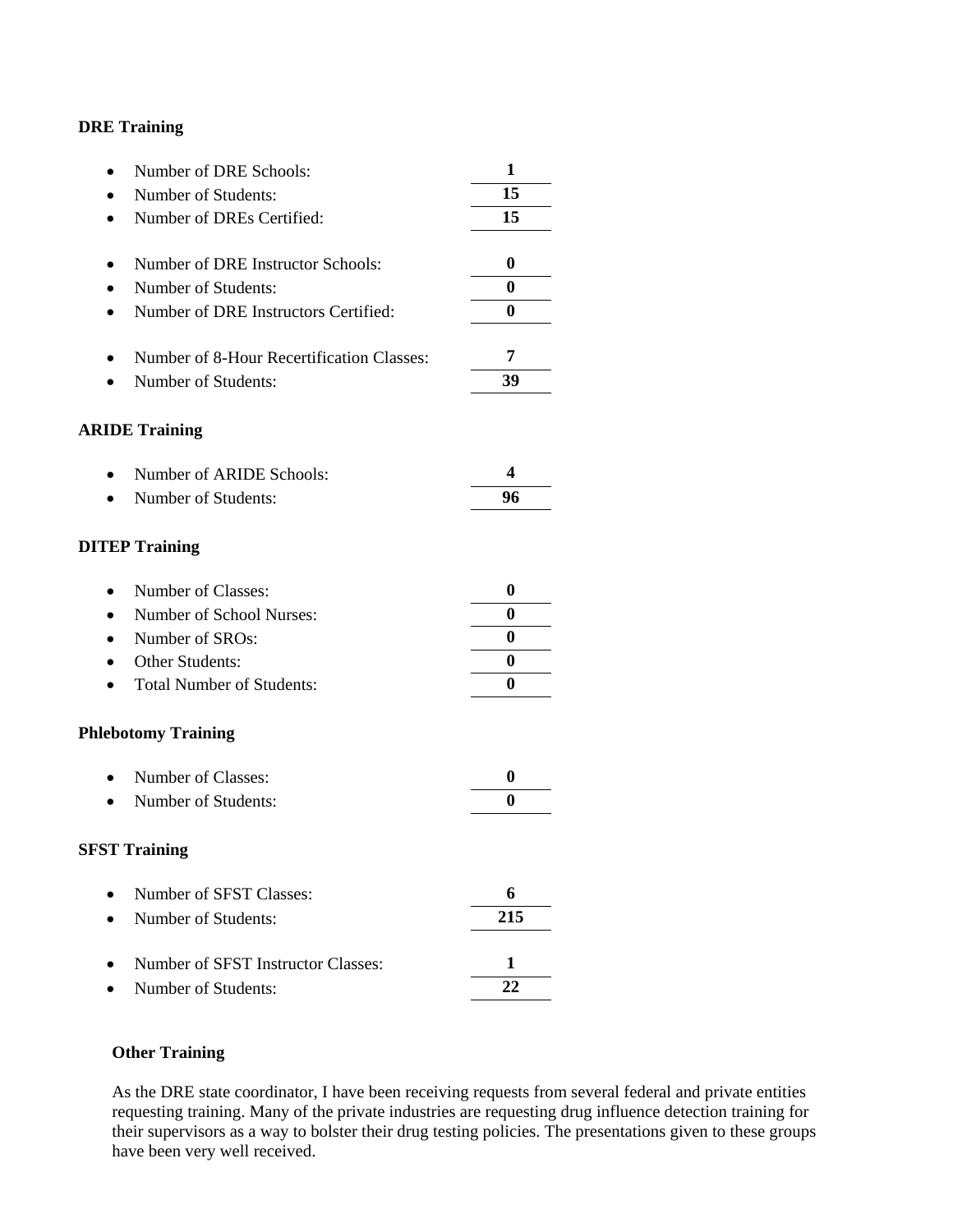Our national parks have also begun to request training. Montana has provided SFST and ARIDE training to many park rangers over the last year. I also conduct SFST training for our local Air Force Base on an annual basis.

#### **Interesting Cases**

A patrol officer was called to check on a driver who was passed out in the driver seat of a vehicle in a shopping center parking lot. Upon arriving he noticed the driver had indeed passed out and had a bottle of Dust Off in his lap. The driver was roused after some effort, and the officer had the driver exit the vehicle. The patrol officer, who had received Advanced Roadside Impaired Driving Enforcement (ARIDE) training, immediately called for a drug recognition expert (DRE) to come to his location. Standardized Field Sobriety Tests were conducted in the parking lot and the driver performed very poorly. The driver was taken to the hospital for a blood draw and a DRE evaluation was conducted. The DRE evaluation showed all the signs and symptoms consistent with impairment caused by an inhalant.d The driver was charged with driving under the influence of drugs.

The driver was tried in justice court and found guilty. Appeal was made to the district court where he was again found guilty. Appeal is pending to the Montana Supreme Court. An argument was never made as to whether the driver was impaired or in actual physical control. The only argument brought forth was that Dust Off is not a drug and, therefore, the driver cannot be charged with driving under the influence. Since this case, several prosecutor's offices have decided not to prosecute for driving under the influence when a person has ingested Dust Off. Most charges are being amended to a lesser offense. Currently the Montana Attorney General's Office, Montana State Crime Lab, and the Montana DRE coordinator are working on drafting legislation to fix this issue for future cases.

#### **Narrative**

Montana is continuing to see a population increase in the Bakken Oil Field region. This is bringing into our state drugs that we have rarely seen in the past. It is also causing our DREs to see more negative toxicology reports due to a larger number of synthetic cannabinoids and cathinones. Our Montana State Crime Lab cannot test for synthetic cannabinoids and can only detect a certain few cathinones. These types of cases have to be sent off to independent testing labs, a procedure which costs the state a significant amount of money. Our state law also requires the individuals who test the samples to appear in court. This is leading to prosecution issues in many areas. We are still working on educating prosecutors about the DRE program in hopes of avoiding these types of issues. Montana has a high rate of turnover, both for prosecutors and law enforcement, thereby creating a constant training need statewide that is difficult to fulfill.

Our legislature passed several laws in 2013 that will be beneficial in fighting Montana's DUI problem. The most contested law was a *per se* law for Delta-9 Tetrahydrocannabinol (THC). This law makes it illegal to operate a motor vehicle with a THC level of 5  $\frac{ng}{m}$  or more. While this is mainly a prosecution tool, it will assist in many of our crashes involving THC. The other two laws that will be most beneficial are a 10-year look-back period for previous DUI charges, and a law scheduling synthetic cannabinoids and cathinones. While the scheduling of synthetic cannabinoids and cathinones is not a DUI law, it is helping in the prosecution of cases where the subjects have the substance on their persons. The law was written in a way that allows it to evolve as the chemical structure of these substances change in an attempt to circumvent federal scheduling. This should allow our state to keep up with the current drug trends.

Yellowstone National Park is beginning to utilize the DRE program. I have been called on as the state coordinator to lay the foundation for the DRE program in a Yellowstone Park DRE case. This will be Yellowstone Park's first case involving the DRE program. We are attempting to increase the number of DREs in Yellowstone Park in the near future.

#### **Report Submitted by Kurt Sager, Montana DRE Coordinator**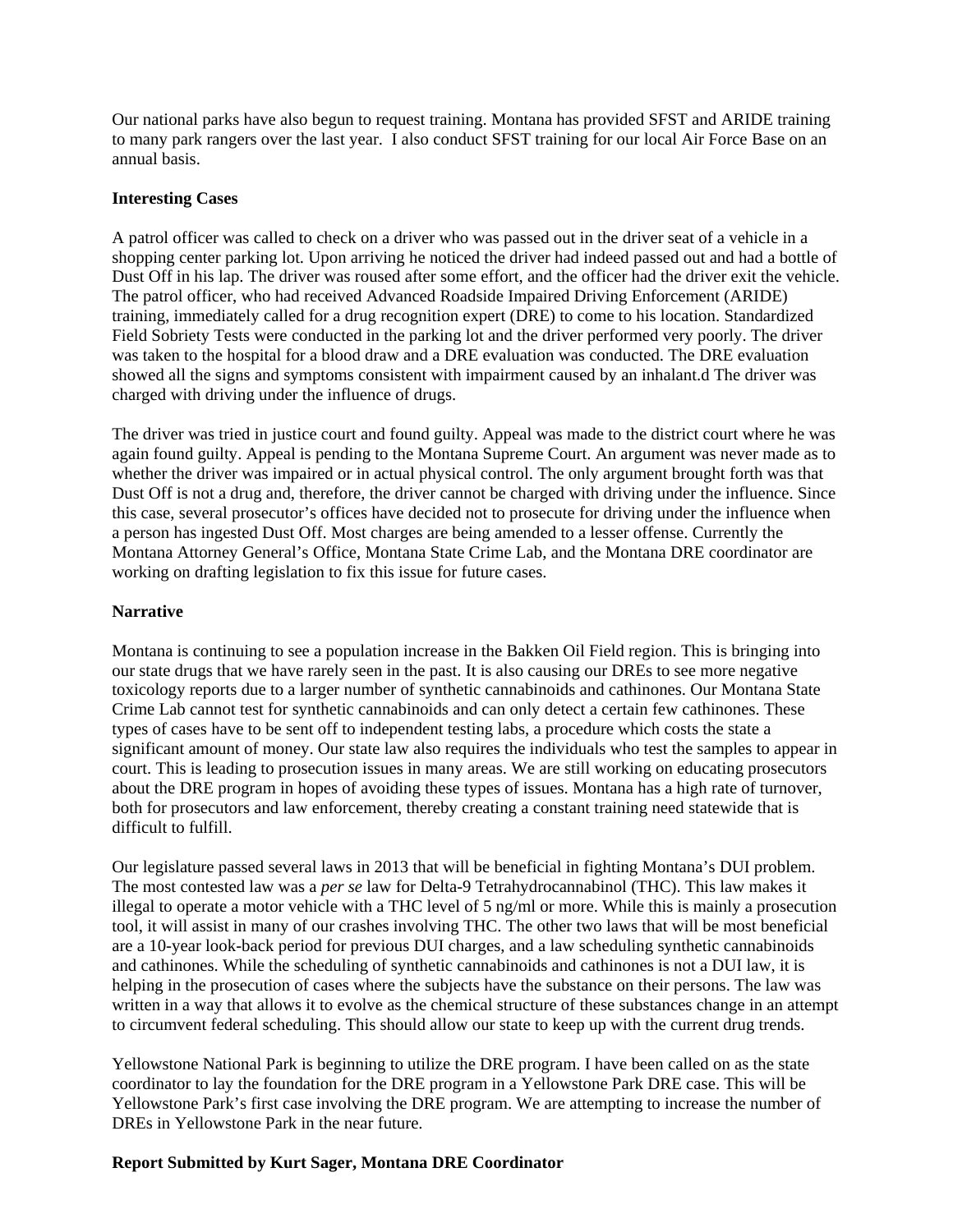# **Nebraska DRE Year End Summary Report 2013**

## **Current DREs**

| Number of evaluators (DREs) in your state: | 90 |
|--------------------------------------------|----|
| Number of DRE instructors in your state:   | 17 |
| Number of agencies that have DREs:         | 35 |

## **Evaluations**

| Number of enforcement evaluations : | 481 |
|-------------------------------------|-----|
| Number of training evaluations:     | 63  |
| Total number of evaluations:        | 544 |

## **1. Drug Category (DRE's Opinion)**

| Depressants:                     | 125 |
|----------------------------------|-----|
| Stimulants:                      | 125 |
| Hallucinogens:                   |     |
| <b>Dissociative Anesthetics:</b> | 17  |
| Narcotic Analgesics:             | 64  |
| Inhalants:                       |     |
| Cannabis <sup>.</sup>            | 310 |

## **2. Poly Drug Use**

• Poly Drugs: **133**

| $\bullet$ | Alcohol Rule Outs:        |     |
|-----------|---------------------------|-----|
|           | <b>Medical Rule Outs:</b> | 14  |
|           | No Opinion of Impairment: | 26  |
| $\bullet$ | Tox Results: Pending:     | 40  |
|           | Tox Found: No Drugs:      | 22. |
|           | Refused:                  |     |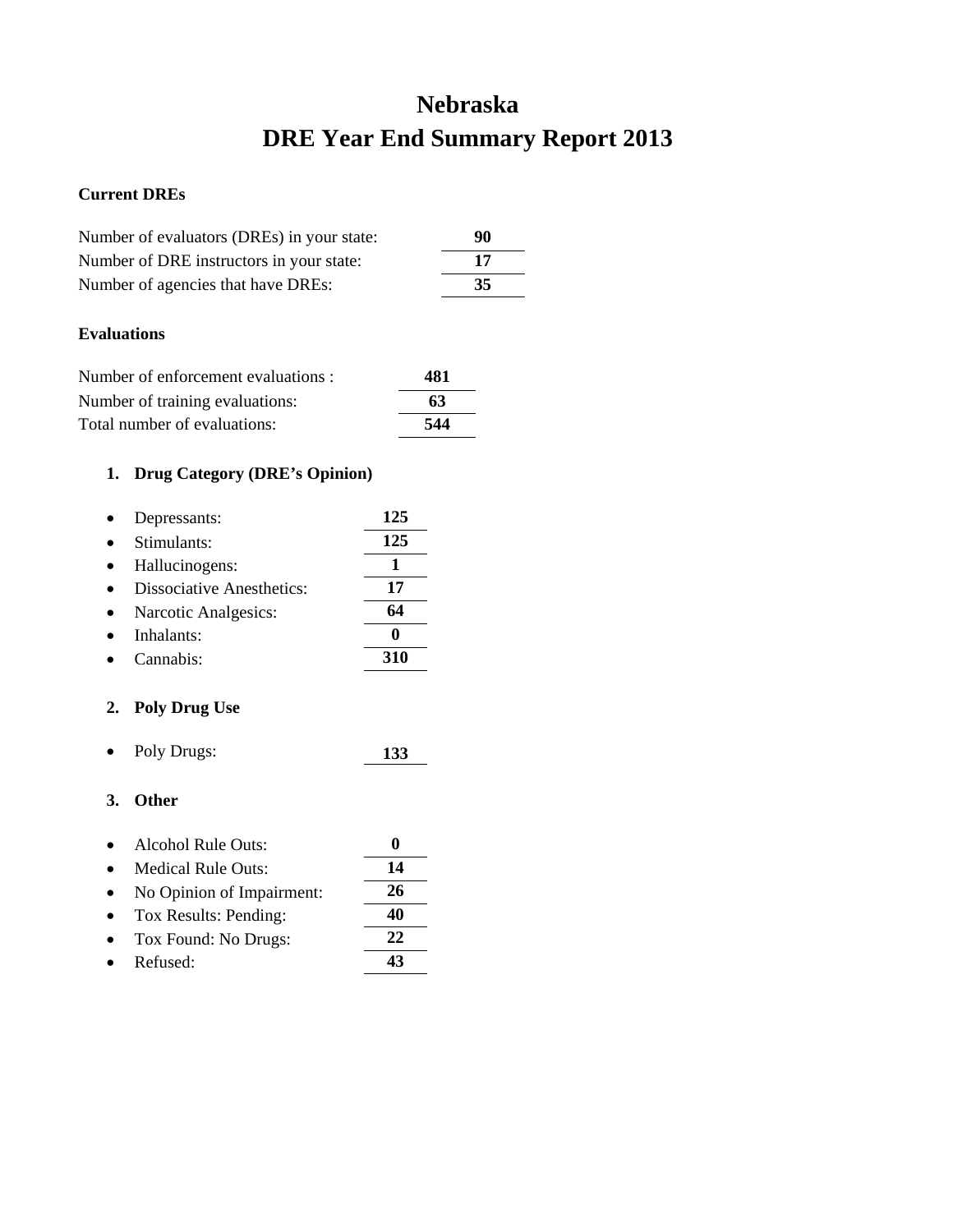| Number of DRE Schools:<br>$\bullet$                    | 1        |
|--------------------------------------------------------|----------|
| Number of Students:<br>$\bullet$                       | 13       |
| Number of DREs Certified:<br>$\bullet$                 | 12       |
|                                                        |          |
| Number of DRE Instructor Schools:<br>$\bullet$         | 1        |
| Number of Students:<br>$\bullet$                       | 7        |
| Number of DRE Instructors Certified:<br>$\bullet$      | 7        |
| Number of 8-Hour Recertification Classes:<br>$\bullet$ | 1        |
| Number of Students:<br>$\bullet$                       | 90       |
| <b>ARIDE Training</b>                                  |          |
| Number of ARIDE Schools:<br>$\bullet$                  | 1        |
| Number of Students:                                    | 14       |
| <b>DITEP Training</b>                                  |          |
| Number of Classes:<br>$\bullet$                        | $\bf{0}$ |
| Number of School Nurses:<br>$\bullet$                  | 0        |
| Number of SROs:<br>$\bullet$                           | 0        |
| Other Students:<br>$\bullet$                           | 0        |
| <b>Total Number of Students:</b>                       | 0        |
| <b>Phlebotomy Training</b>                             |          |
| Number of Classes:<br>$\bullet$                        | $\bf{0}$ |
| Number of Students:<br>$\bullet$                       | 0        |
| <b>SFST Training</b>                                   |          |
| Number of SFST Classes:                                | $2*$     |
| Number of Students:                                    | 91*      |
| Number of SFST Instructor Classes:                     | 1        |
| Number of Students:                                    | 17       |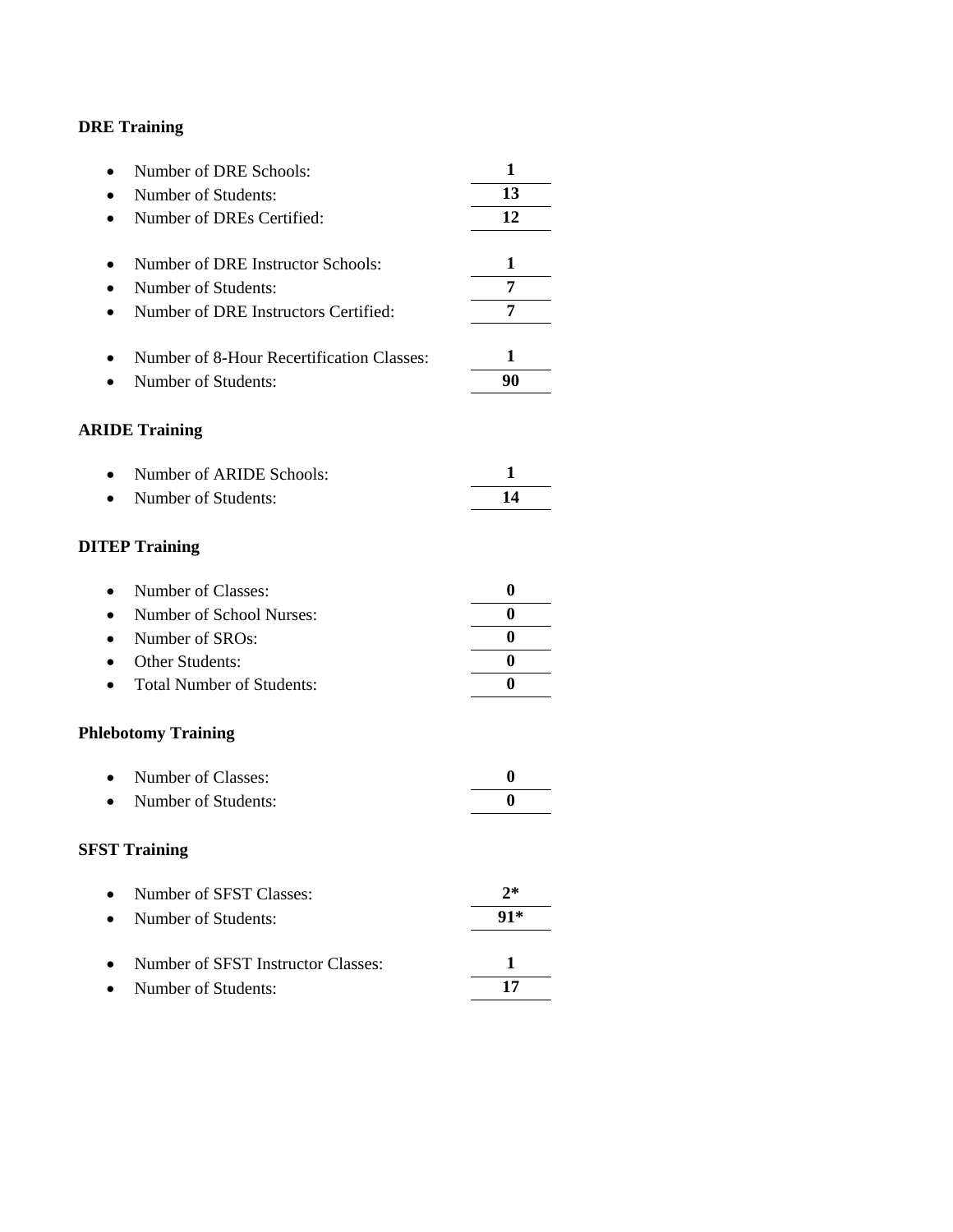### **Other Training**

In 2013, funding assistance was provided through the Nebraska Office of Highway Safety for eight DRE instructors and 15 DREs to attend the 2013 IACP Impaired Driving Conference.

#### **Narrative**

In 2013, Nebraska DREs conducted 481 enforcement evaluations and 63 training evaluations. The 2013 DRE activity reflected in this report was extracted from the DRE data collection system. Nebraska DREs are required to be up-to-date on their entries into the DRE data collection system to be considered for funding assistance for the national conference and prior to being recertified as a DRE.

\*The Nebraska Office of Highway Safety does not track SFST classes sponsored across the state—only the SFST classes offered by the Nebraska Law Enforcement Training Center and SFST instructor classes sponsored by this office.

#### **Report Submitted by Becky Stinson, Nebraska State DRE Coordinator**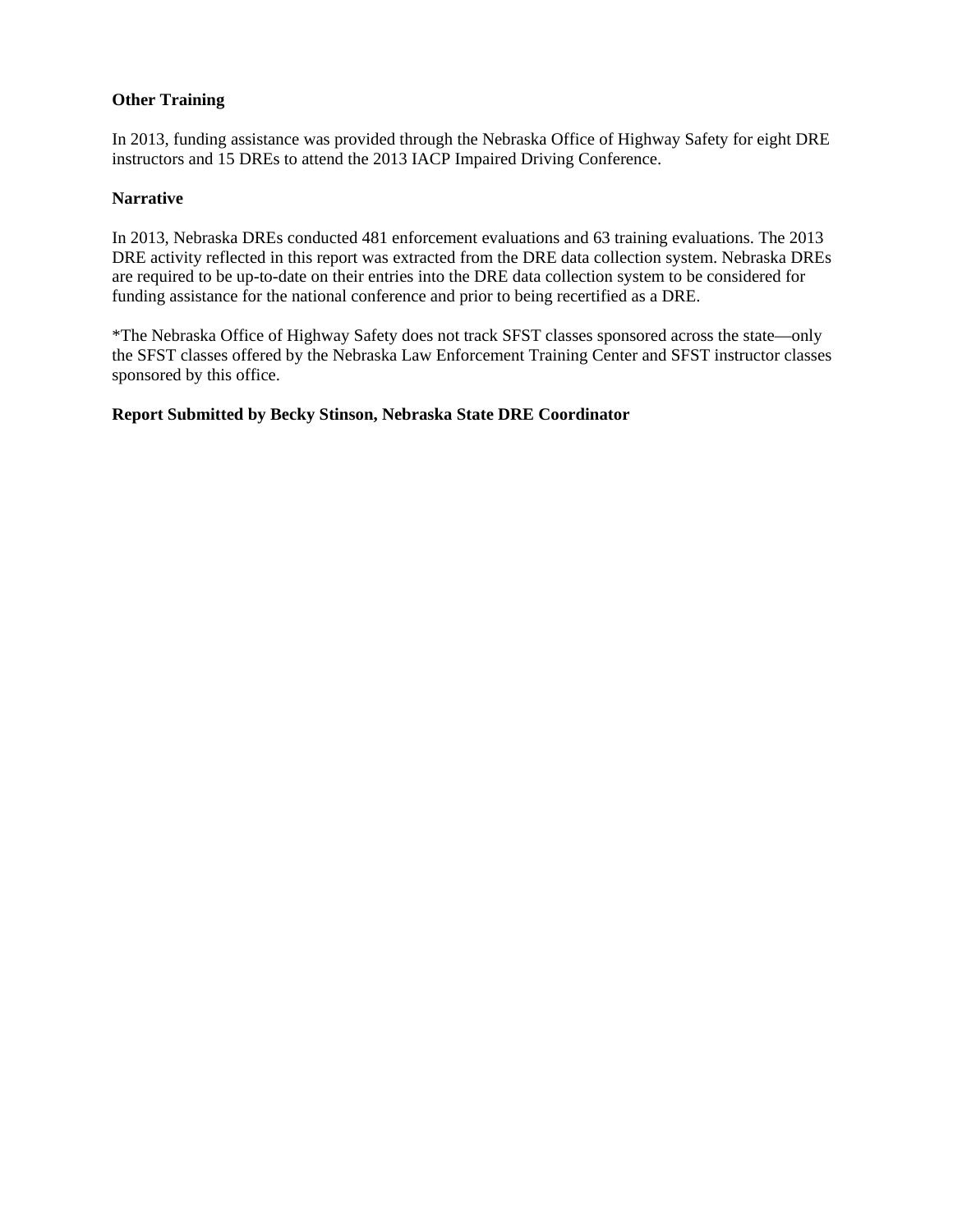# **Nevada DRE Year End Summary Report 2013**

## **NEVADA Current DREs**

| Number of evaluators (DREs) in your state: | 118 |
|--------------------------------------------|-----|
| Number of DRE instructors in your state:   | 35  |
| Number of agencies that have DREs:         | 18  |

## **Evaluations**

| Number of enforcement evaluations : | 77  |
|-------------------------------------|-----|
| Number of training evaluations:     | 43  |
| Total number of evaluations:        | 126 |

## **1. Drug Category (DRE's Opinion)**

| Depressants:                     | 11 |
|----------------------------------|----|
| Stimulants:                      | 31 |
| Hallucinogens:                   |    |
| <b>Dissociative Anesthetics:</b> |    |
| Narcotic Analgesics:             | 10 |
| Inhalants:                       |    |
| Cannabis <sup>.</sup>            |    |

#### **2. Poly Drug Use**

|  | Total Number: |  |
|--|---------------|--|
|--|---------------|--|

| $\bullet$ | Alcohol Rule Outs:        |  |
|-----------|---------------------------|--|
| $\bullet$ | <b>Medical Rule Outs:</b> |  |
|           |                           |  |

- No Opinion of Impairment: **20**
- Tox Results: Pending: **---** • Tox Found: No Drugs: **5**
- Refused: **3**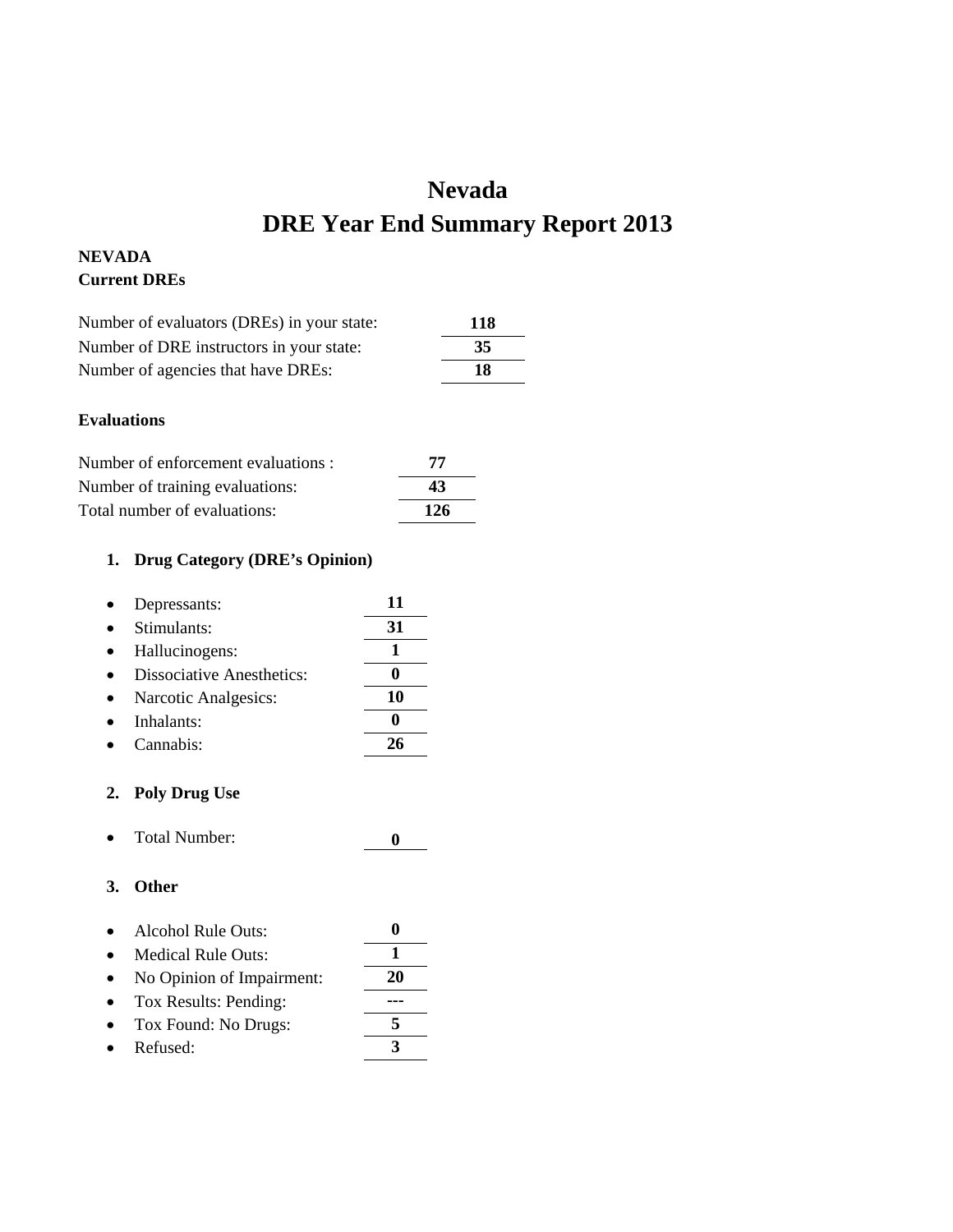| Number of DRE Schools:<br>٠               | $\mathbf{1}$     |                                   |
|-------------------------------------------|------------------|-----------------------------------|
| Number of Students:                       | 13               |                                   |
| Number of DREs Certified:                 | 12               |                                   |
| Number of DRE Instructor Schools:<br>٠    | $\mathbf{1}$     |                                   |
| Number of Students:                       | 6                |                                   |
| Number of DRE Instructors Certified:      | 6                |                                   |
| Number of 8-Hour Recertification Classes: | $\boldsymbol{0}$ |                                   |
| Number of Students:                       | $\bf{0}$         |                                   |
| <b>ARIDE Training</b>                     |                  |                                   |
| Number of ARIDE Schools:                  | 42               |                                   |
| Number of Students:                       | 426              |                                   |
| <b>DITEP Training</b>                     |                  |                                   |
| Number of Classes:<br>٠                   | N/A              |                                   |
| Number of School Nurses:                  | N/A              |                                   |
| Number of SROs:                           | N/A              |                                   |
| Other Students:                           | N/A              |                                   |
| <b>Total Number of Students:</b>          | N/A              |                                   |
| <b>Phlebotomy Training</b>                |                  |                                   |
| Number of Classes:                        | N/A              |                                   |
| Number of Students:                       | N/A              |                                   |
| <b>SFST Training</b>                      |                  |                                   |
| Number of SFST Classes:                   | N/A              | <b>Mandatory in Basic Academy</b> |
| Number of Students:                       | N/A              |                                   |
| Number of SFST Instructor Classes:        | $\bf{0}$         |                                   |
| Number of Students:                       | $\bf{0}$         |                                   |

## **Other Training**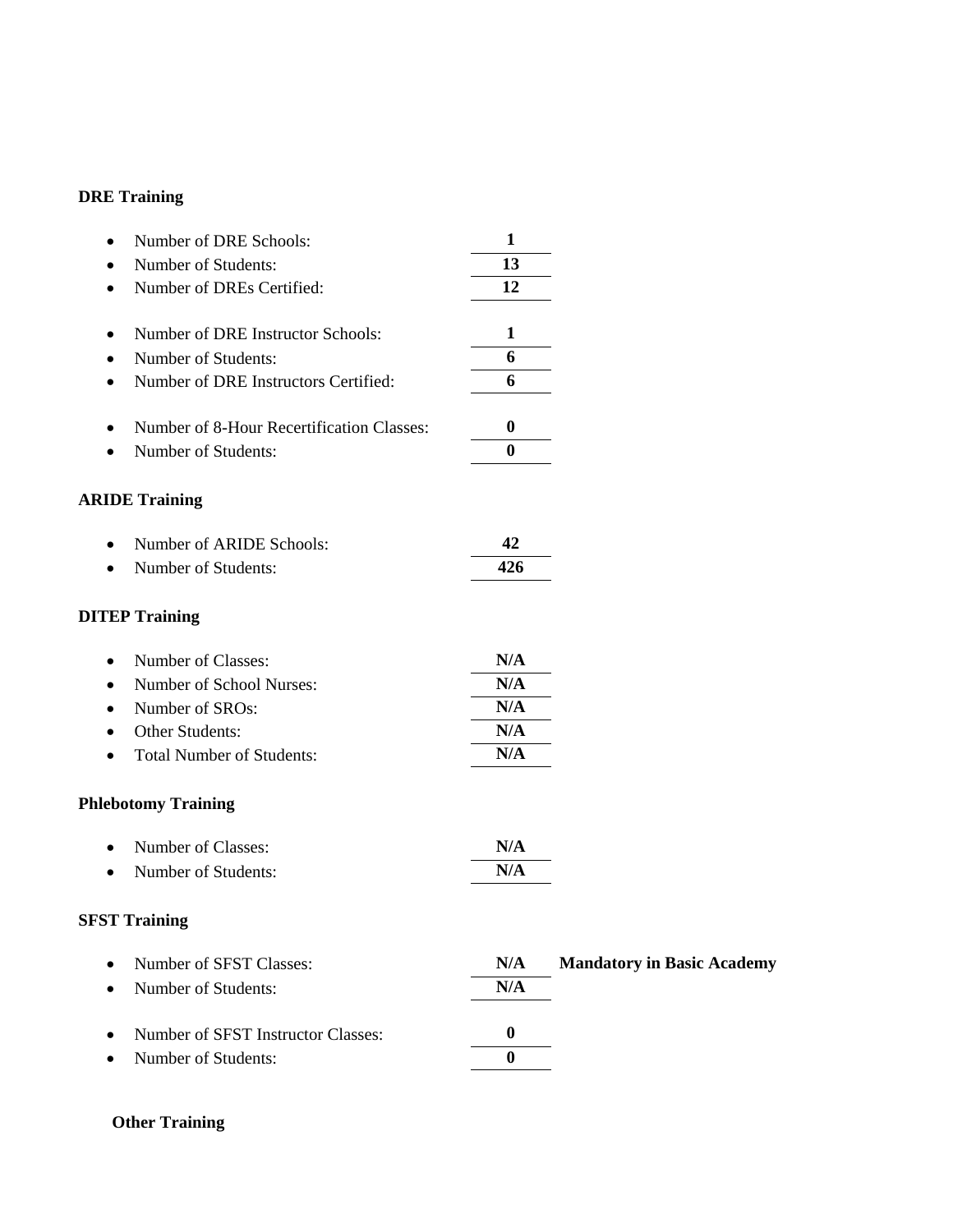There has been a great achievement with Drug Impairment Training for Education Professionals (DITEP) starting with the largest school district in Nevada, the Clark County School District in Las Vegas. They have accepted the DITEP curriculum for its continuing education programs. We are currently in discussions setting dates for the presentations this fall. We have two tentative training dates on June 12 and July 16 to give the DITEP presentation in the Carson City School District. There are discussions with the Washoe County School District in Reno, Nevada to present it there as well. This achievement will bring DITEP to the largest metropolitan school districts in the state.

### **Report Submitted by Scott Johnston DRE Coordinator**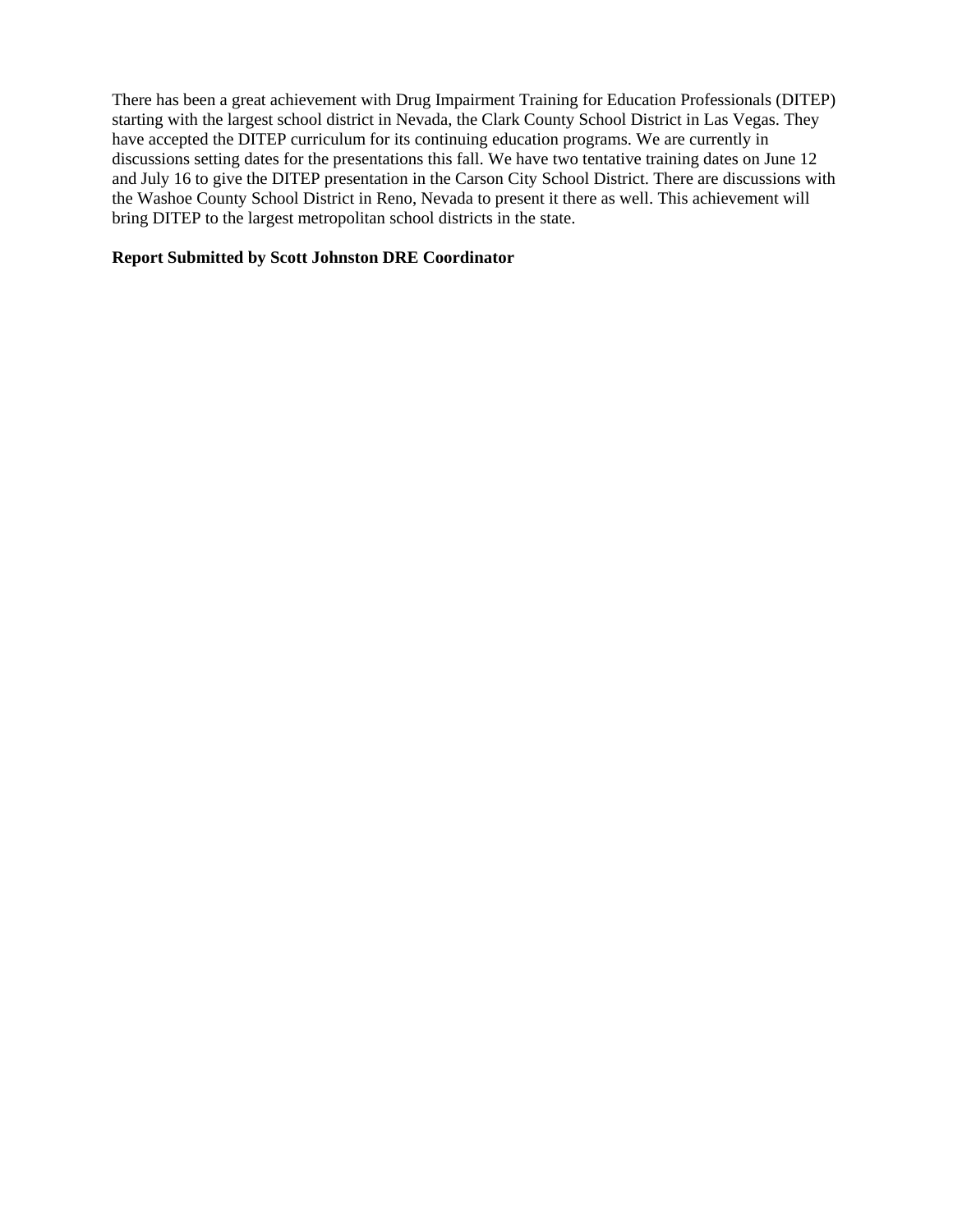# **New Hampshire DRE Year End Summary Report 2013**

## **Current DREs**

| Number of evaluators (DREs) in your state: | 114 |
|--------------------------------------------|-----|
| Number of DRE instructors in your state:   | 32  |
| Number of agencies that have DREs:         | 56  |
|                                            |     |

## **Evaluations**

| Number of enforcement evaluations : | 197        |
|-------------------------------------|------------|
| Number of training evaluations:     | <b>300</b> |
| Total number of evaluations:        | 497        |

# **1. Drug Category (DRE's Opinion)**

| Depressants:                     |     |
|----------------------------------|-----|
| Stimulants:                      | 60  |
| Hallucinogens:                   | 2   |
| <b>Dissociative Anesthetics:</b> |     |
| Narcotic Analgesics:             | 120 |
| Inhalants:                       |     |
| Cannabis:                        | 65  |
|                                  |     |

## **2. Poly Drug Use**

• Poly Drugs: **85**

| $\bullet$ | <b>Alcohol Rule Outs:</b> |    |
|-----------|---------------------------|----|
| $\bullet$ | Medical Rule Outs:        | 13 |
| $\bullet$ | No Opinion of Impairment: | 16 |
| $\bullet$ | Tox Results: Pending:     |    |
| $\bullet$ | Tox Found: No Drugs:      |    |
|           | Refused:                  |    |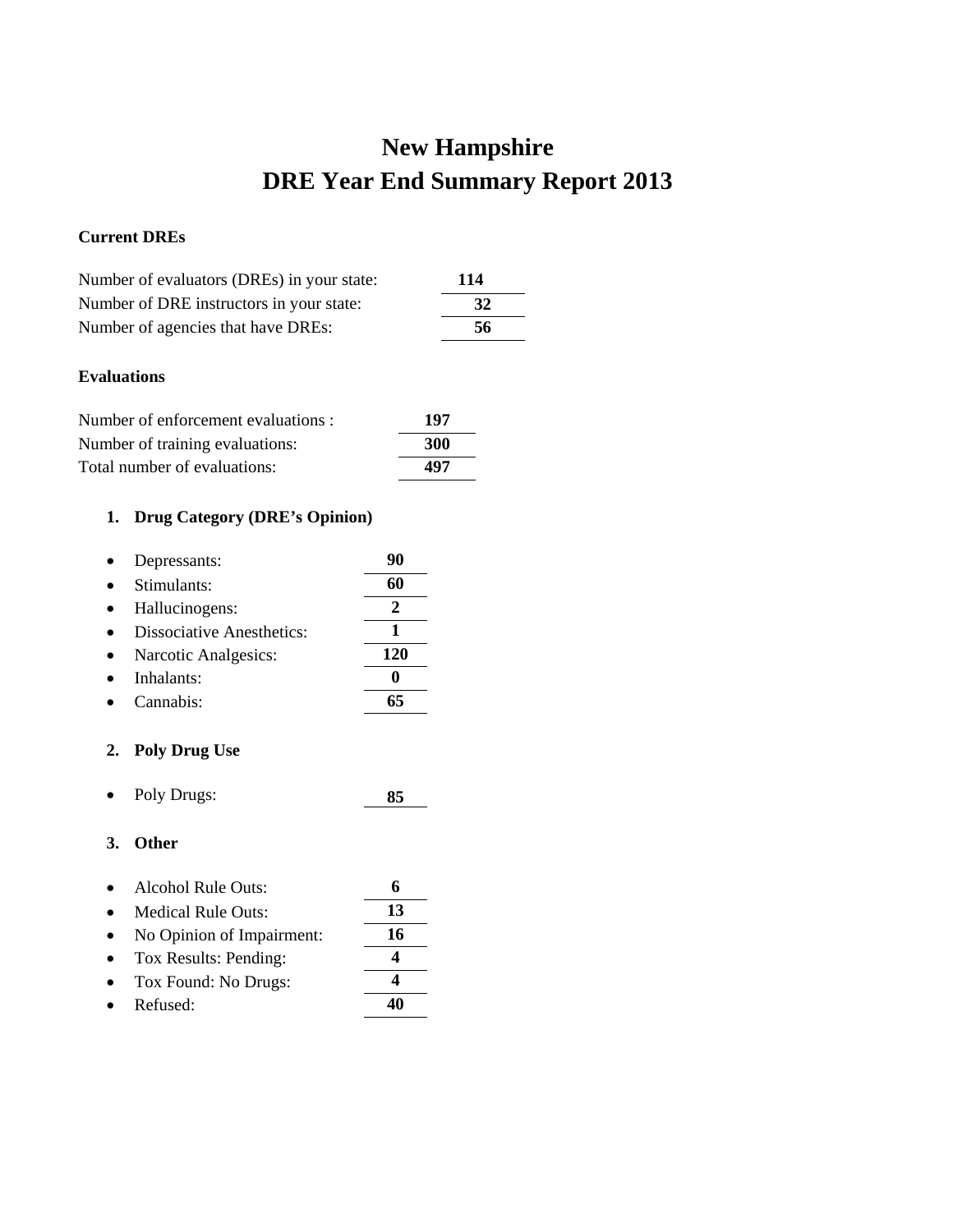| Number of DRE Schools:<br>$\bullet$                    | $\boldsymbol{2}$ |
|--------------------------------------------------------|------------------|
| Number of Students:<br>$\bullet$                       | 26               |
| Number of DREs Certified:                              | 26               |
| Number of DRE Instructor Schools:<br>٠                 | $\boldsymbol{0}$ |
| Number of Students:<br>٠                               | 0                |
| Number of DRE Instructors Certified:                   | $\bf{0}$         |
| Number of 8-Hour Recertification Classes:<br>$\bullet$ | $\boldsymbol{0}$ |
| Number of Students:<br>$\bullet$                       | 0                |
| <b>ARIDE Training</b>                                  |                  |
| Number of ARIDE Schools:<br>$\bullet$                  | 2                |
| Number of Students:                                    | 40               |
| <b>DITEP Training</b>                                  |                  |
| Number of Classes:<br>٠                                | $\boldsymbol{0}$ |
| Number of School Nurses:<br>$\bullet$                  | 0                |
| Number of SROs:                                        | $\bf{0}$         |
| Other Students:<br>$\bullet$                           | 0                |
| <b>Total Number of Students:</b>                       | $\bf{0}$         |
| <b>Phlebotomy Training</b>                             |                  |
| Number of Classes:<br>$\bullet$                        | 0                |
| Number of Students:<br>$\bullet$                       | 0                |
| <b>SFST Training</b>                                   |                  |
| Number of SFST Classes:                                | 6                |
| Number of Students:                                    | 225              |
| Number of SFST Instructor Classes:                     | 0                |
| Number of Students:                                    | 0                |
|                                                        |                  |

**Report Submitted by Sgt. Christopher M. Hutchins, New Hampshire DRE Coordinator**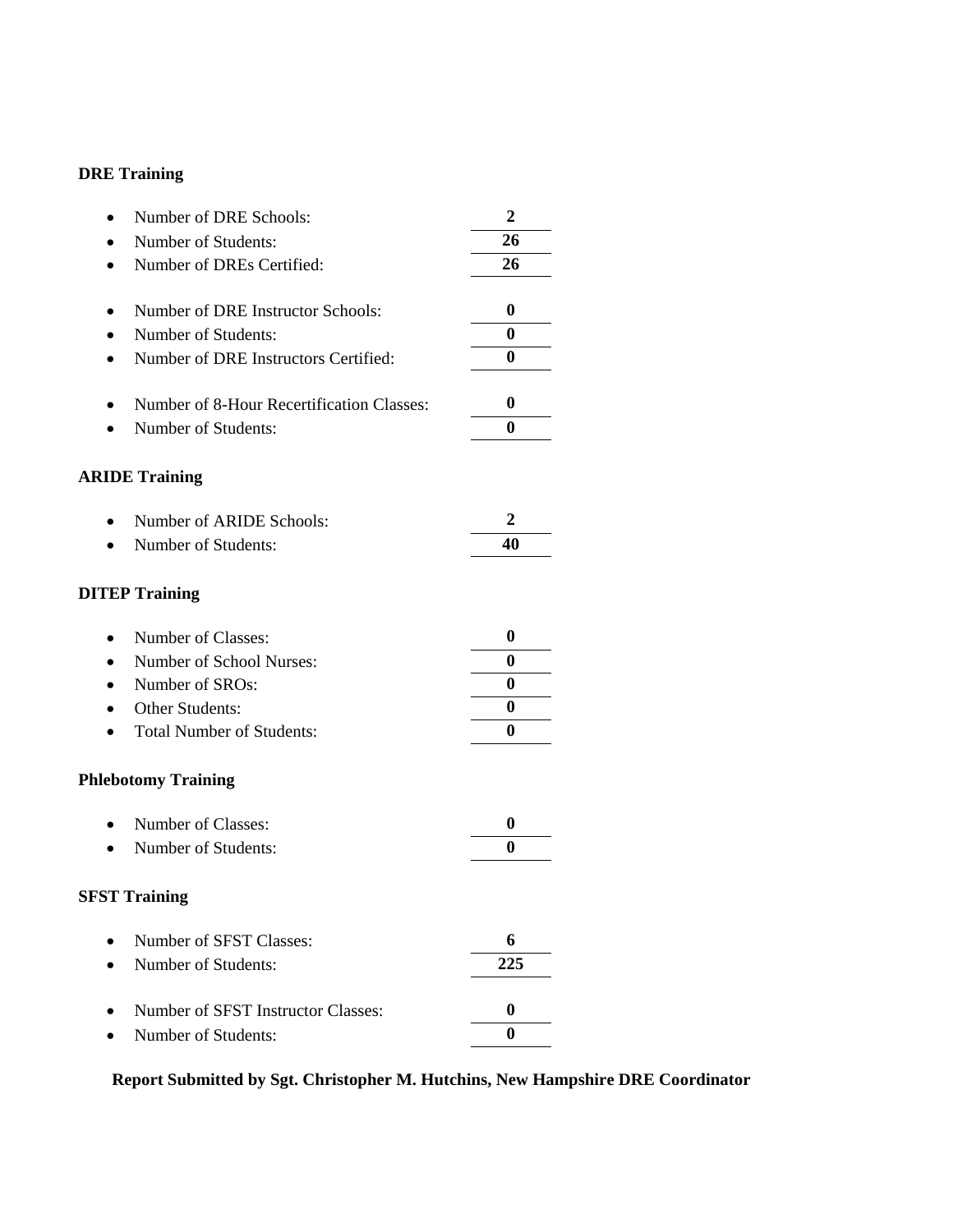# **New Jersey DRE Year End Summary Report 2013**

## **Current DREs**

| Number of evaluators (DREs) in your state: | 177 |
|--------------------------------------------|-----|
| Number of DRE instructors in your state:   | 41  |
| Number of agencies that have DREs:         | 105 |

## **Evaluations**

| Number of enforcement evaluations : | 904  |
|-------------------------------------|------|
| Number of training evaluations:     | 142  |
| Total number of evaluations:        | 1046 |

# **1. Drug Category (DRE's Opinion)**

| Depressants:                     | 336 |
|----------------------------------|-----|
| Stimulants:                      | 156 |
| Hallucinogens:                   |     |
| <b>Dissociative Anesthetics:</b> | 36  |
| Narcotic Analgesics:             | 419 |
| Inhalants:                       | 3   |
| Cannabis:                        | 315 |
|                                  |     |

## **2. Poly Drug Use**

• Poly Drugs: **346**

| $\bullet$ | Alcohol Rule Outs:        |     |
|-----------|---------------------------|-----|
| $\bullet$ | Medical Rule Outs:        | 11  |
| $\bullet$ | No Opinion of Impairment: | 95  |
| $\bullet$ | Tox Results: Pending:     | Unk |
|           | Tox Found: No Drugs:      | 30  |
|           | Refused:                  | 50  |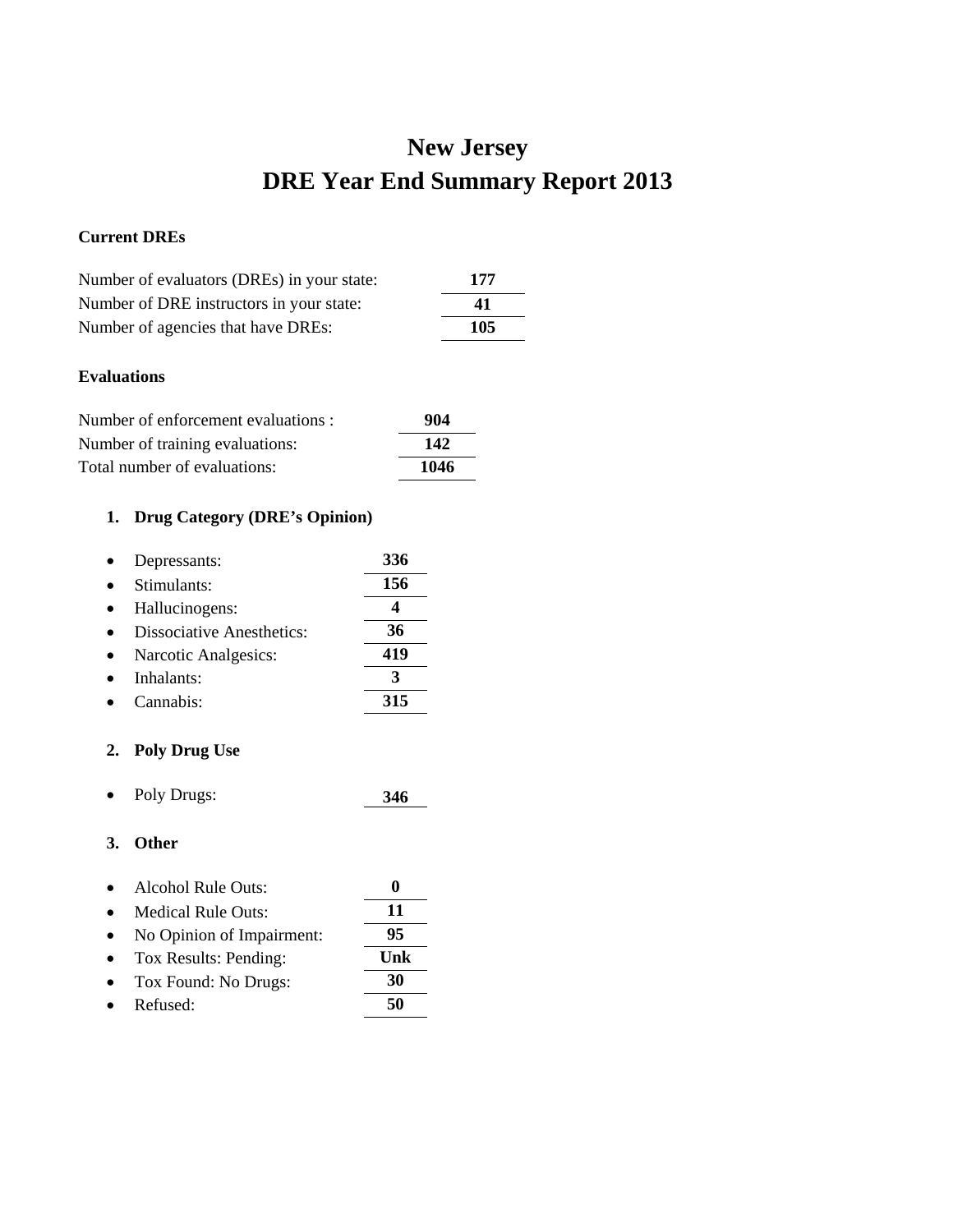| Number of DRE Schools:                    | $\overline{2}$   |
|-------------------------------------------|------------------|
| Number of Students:                       | 57               |
| Number of DREs Certified:                 | 57               |
| Number of DRE Instructor Schools:         | $\boldsymbol{0}$ |
| Number of Students:                       | $\bf{0}$         |
| Number of DRE Instructors Certified:      | $\bf{0}$         |
| Number of 8-Hour Recertification Classes: | 12               |
| Number of Students:                       | 129              |
| <b>ARIDE Training</b>                     |                  |
| Number of ARIDE Schools:<br>$\bullet$     | 12               |
| Number of Students:                       | 257              |
| <b>DITEP Training</b>                     |                  |
| Number of Classes:                        | 4                |
| Number of School Nurses:<br>$\bullet$     | $\bf{0}$         |
| Number of SROs:                           | $\bf{0}$         |
| Other Students:<br>$\bullet$              | 111              |
| <b>Total Number of Students:</b>          | 111              |
| <b>Phlebotomy Training</b>                |                  |
| Number of Classes:                        | $\boldsymbol{0}$ |
| Number of Students:                       | 0                |
| <b>SFST Training</b>                      |                  |
| Number of SFST Classes:                   | 30               |
| Number of Students:                       | 643              |
| Number of SFST Instructor Classes:        | $\boldsymbol{0}$ |
| Number of Students:                       | $\bf{0}$         |
| <b>Other Training</b>                     |                  |

Alcotest Operator: 997 Students Alcotest Re-certifications: 3,950 Students SFST Refresher: 243 Students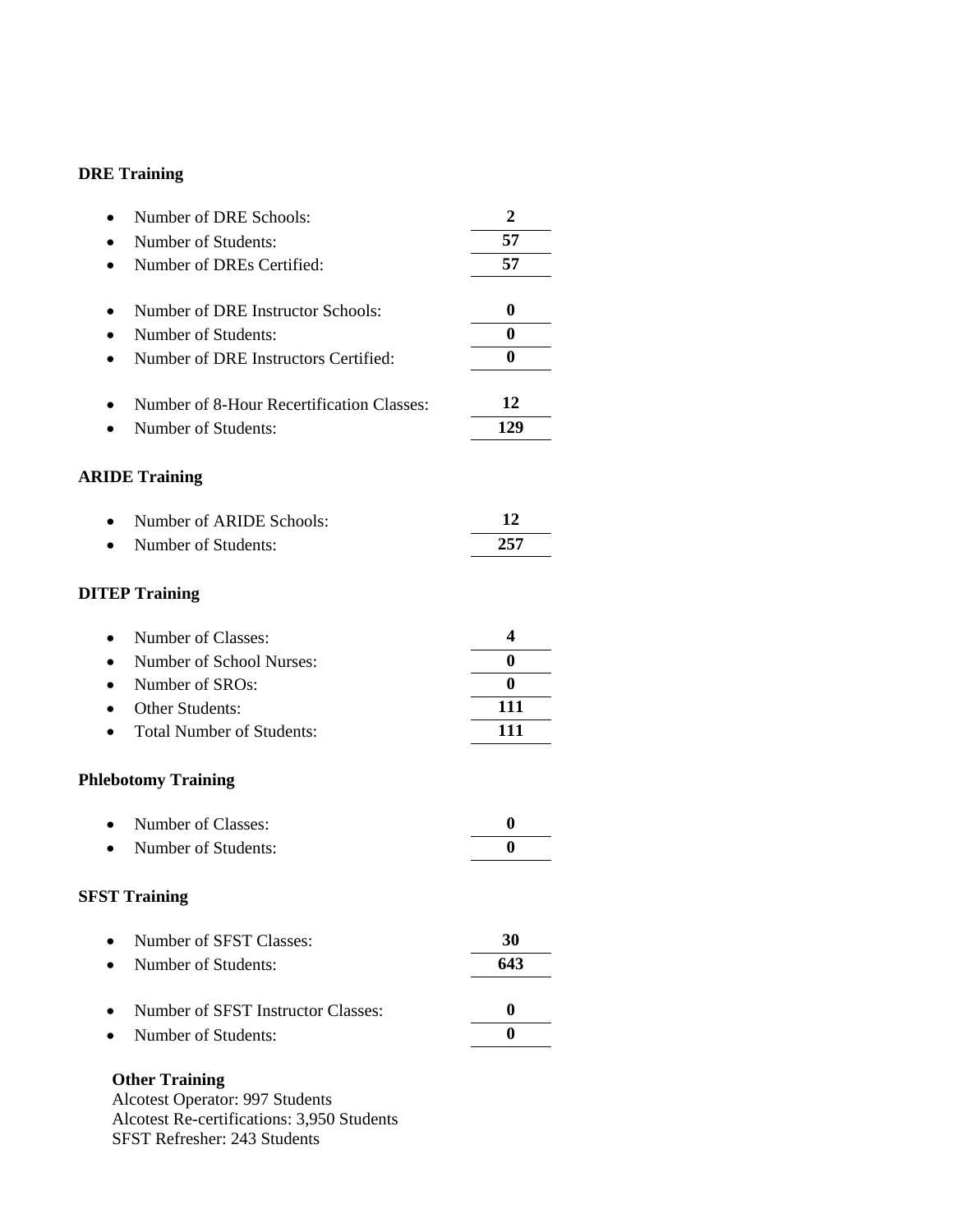# **Report Submitted by SFC. Robert Tormo, New Jersey DRE Coordinator New Mexico DRE Year End Summary Report 2013**

## **Current DREs**

| Number of evaluators (DREs) in your state: | 82  |
|--------------------------------------------|-----|
| Number of DRE instructors in your state:   | -11 |
| Number of agencies that have DREs:         | 24  |

## **Evaluations**

| Number of enforcement evaluations : | 228 |
|-------------------------------------|-----|
| Number of training evaluations:     | 102 |
| Total number of evaluations:        | 317 |

## **1. Drug Category (DRE's Opinion)**

| Depressants:                     | 51 |
|----------------------------------|----|
| Stimulants:                      | 38 |
| Hallucinogens:                   |    |
| <b>Dissociative Anesthetics:</b> |    |
| Narcotic Analgesics:             | 21 |
| Inhalants:                       |    |
| Cannabis:                        |    |
|                                  |    |

#### **2. Poly Drug Use**

• Poly Drugs: **55**

- Alcohol Rule Outs: **1**
- Medical Rule Outs: **12**
- No Opinion of Impairment: **21**
- Tox Results: Pending: **73** • Tox Found: No Drugs: **27**
- Refused: **12**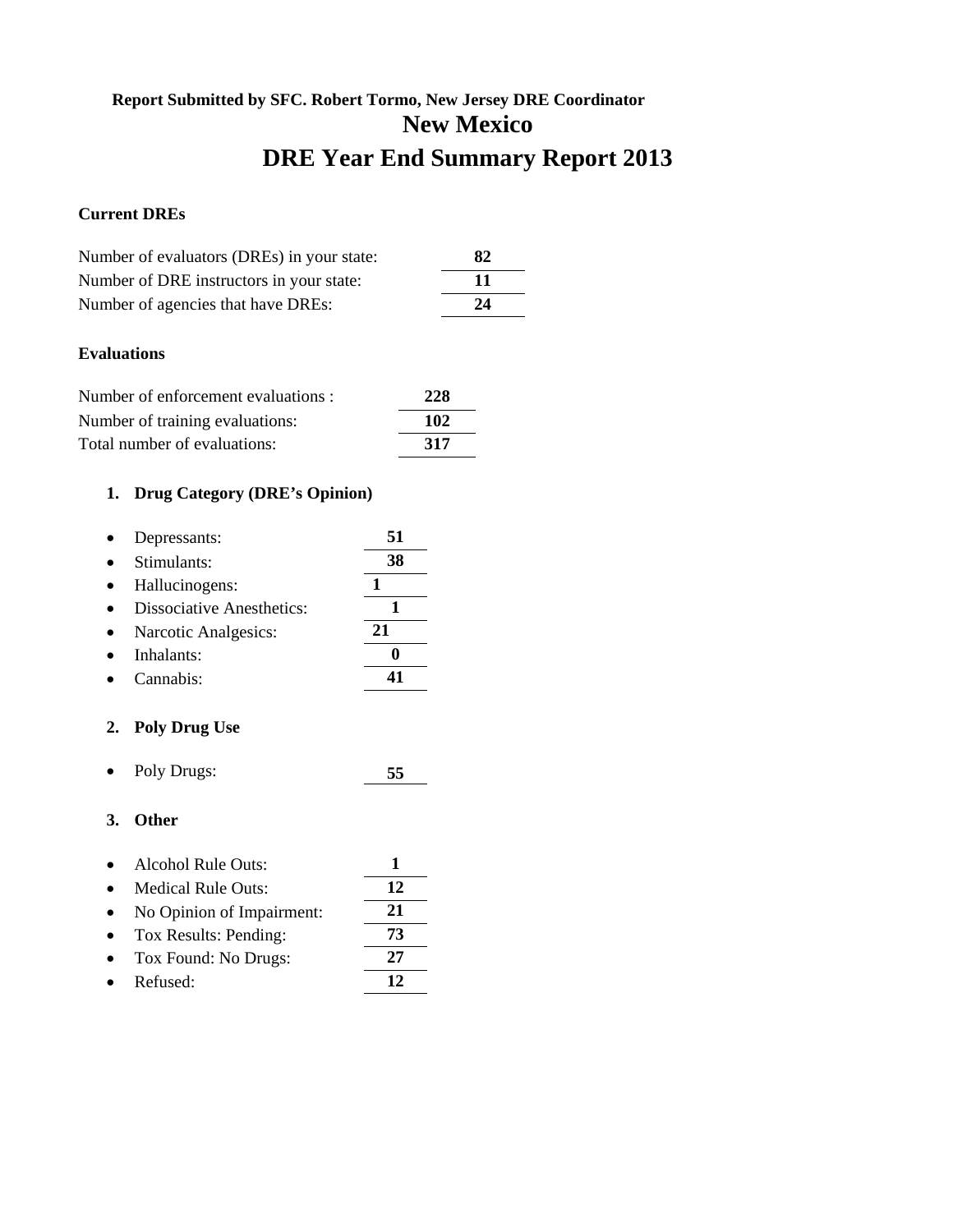| Number of DRE Schools:                    | 1                |
|-------------------------------------------|------------------|
| Number of Students:                       | 21               |
| Number of DREs Certified:                 | 17               |
|                                           | Sent out         |
| Number of DRE Instructor Schools:         | $\bf{0}$         |
| Number of Students:                       |                  |
| Number of DRE Instructors Certified:      | $\overline{2}$   |
| Number of 8-Hour Recertification Classes: | 3                |
| Number of Students:                       | 33               |
| <b>ARIDE Training</b>                     |                  |
| Number of ARIDE Schools:                  | 7                |
| Number of Students:                       | 88               |
| <b>DITEP Training</b>                     |                  |
| Number of Classes:<br>$\bullet$           | $\boldsymbol{0}$ |
| Number of School Nurses:                  | $\bf{0}$         |
| Number of SROs:                           | 0                |
| Other Students:                           | $\bf{0}$         |
| <b>Total Number of Students:</b>          | 0                |
| <b>Phlebotomy Training</b>                |                  |
| Number of Classes:                        | N/A              |
| Number of Students:                       | N/A              |
| <b>SFST Training</b>                      |                  |
| Number of SFST Classes:                   | N/A              |
| Number of Students:                       | N/A              |
| Number of SFST Instructor Classes:        | N/A              |
| Number of Students:                       | N/A              |

## **Other Issues**

Three DREs were sent to Texas, thanks to State Coordinator Cecil Marquart, to become instructors and two were subsequently certified.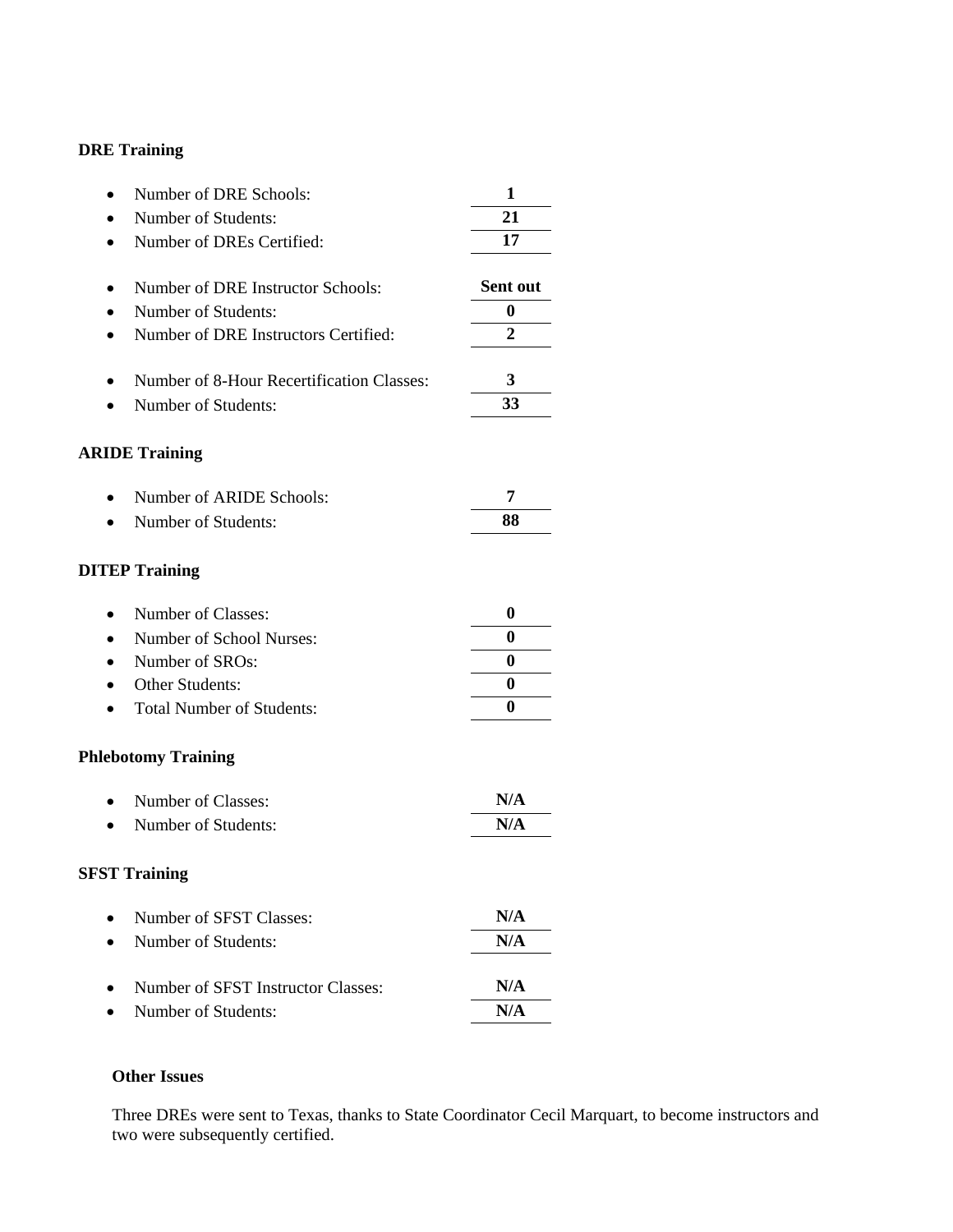New Mexico does not allow for officers to be our own phlebotomists; therefore, we have no classes conducted in our state. Our labs still do not have the capability to test for inhalants; however, they are capable of testing for bath salts currently. There were cases of individuals driving on inhalants, but we were unable to confirm this with toxicology. Our labs also do not test for some dissociative anesthetics and hallucinogens so those cases could not be confirmed. Many of the "no drugs detected" cases involved synthetic cannabinoids (Spice) and, therefore, also could not be confirmed. This is an ongoing issue in our state.

Public education through classes and media are beginning with the assistance of our traffic safety bureau. A relationship with the traffic safety resource prosecutor (TSRP) continute through 2013. Unfortunately, Donna B. Young has taken a position as a judge and will no longer be holding this position. It is my understanding we will not be getting a replacement. In 2014, we plan to conduct training around the state to include assistant district attorneys so that they are kept current.

#### **Report Submitted by Christine Frank, New Mexico DRE Coordinator**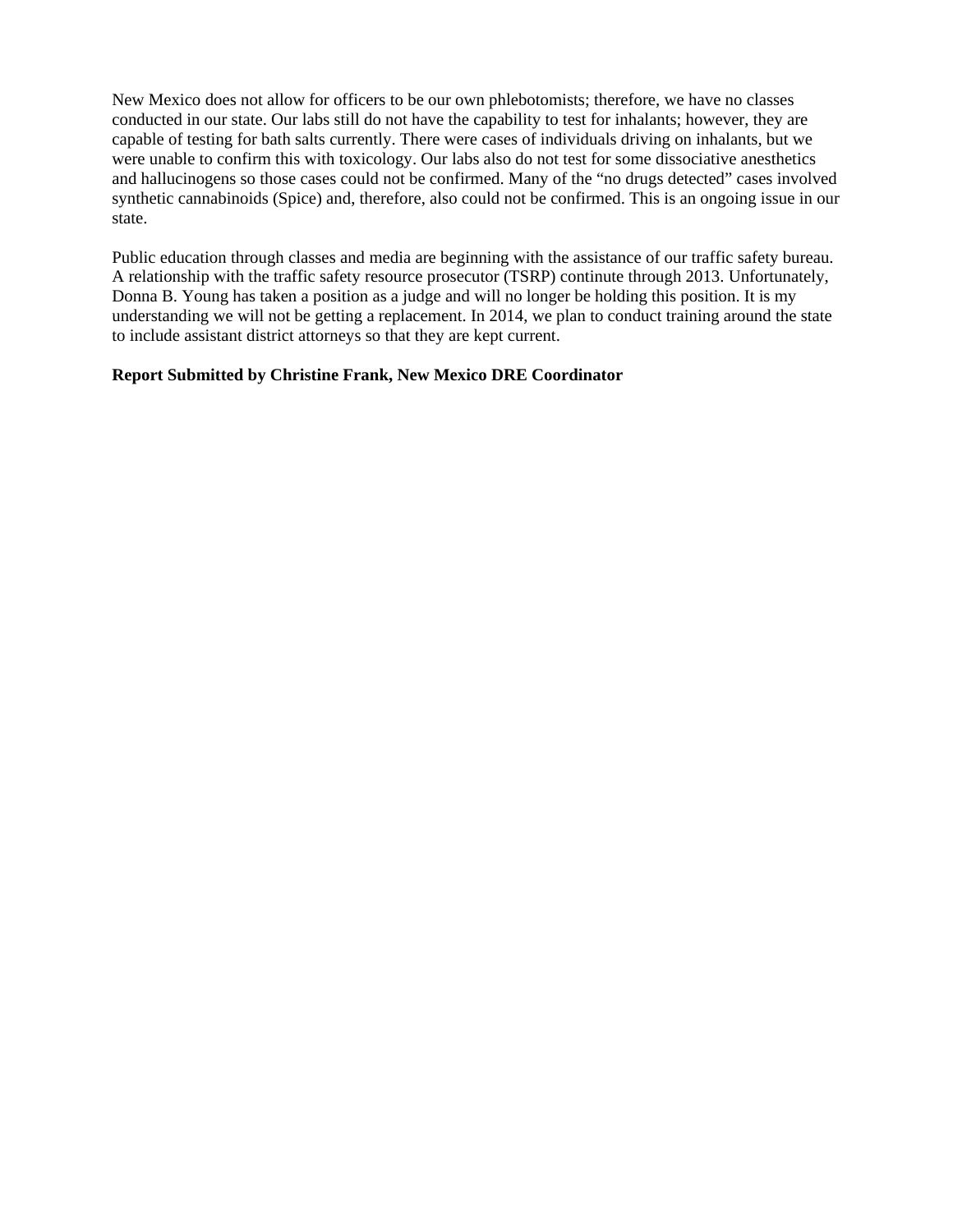# **New York DRE Year End Summary Report 2013**

### **Current DREs**

| Number of evaluators (DREs) in your state: | 180 |
|--------------------------------------------|-----|
| Number of DRE instructors in your state:   | 24  |
| Number of agencies that have DREs:         | 90  |

## **Evaluations**

| Number of enforcement evaluations : | 1350 |
|-------------------------------------|------|
| Number of training evaluations:     | 114  |
| Total number of evaluations:        | 1464 |

## **1. Drug Category (DRE's Opinion)**

| Depressants:                     | 553 |
|----------------------------------|-----|
| Stimulants:                      | 247 |
| Hallucinogens:                   | 10  |
| <b>Dissociative Anesthetics:</b> | 45  |
| Narcotic Analgesics:             | 556 |
| Inhalants:                       | 10  |
| Cannabis:                        | 555 |

## **2. Poly Drug Use**

• Poly Drugs: **589**

- Alcohol Rule Outs: **9**
- Medical Rule Outs: **22** • No Opinion of Impairment: **61**
- Tox Results: Pending: • Tox Found: No Drugs: **51**
- Refused: **120**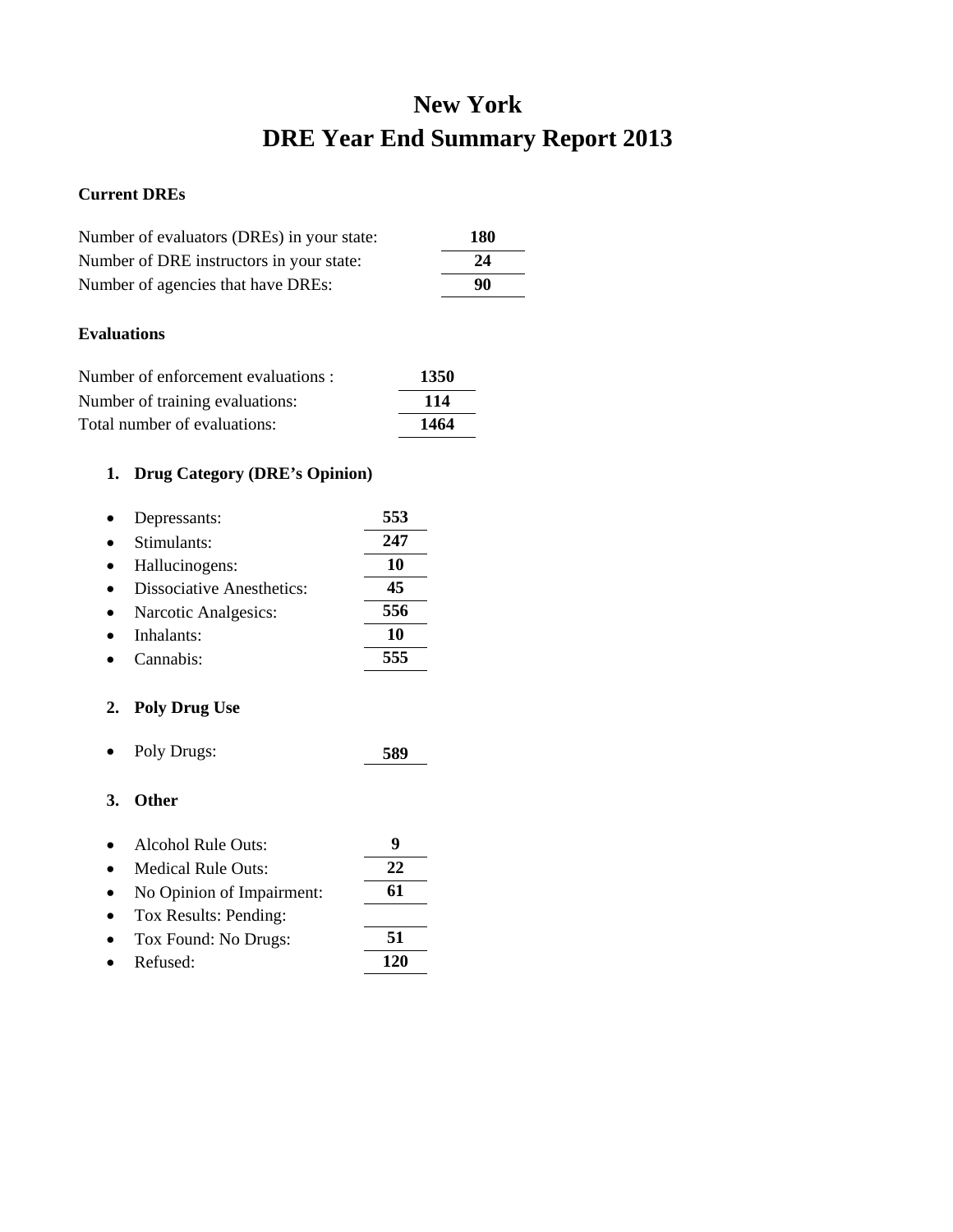| Number of DRE Schools:                        | 1                |
|-----------------------------------------------|------------------|
| Number of Students:<br>$\bullet$              | 24               |
| Number of DREs Certified:<br>٠                | 24               |
|                                               |                  |
| Number of DRE Instructor Schools:             | 1                |
| Number of Students:<br>٠                      | 3                |
| Number of DRE Instructors Certified:<br>٠     | 3                |
| Number of 8-Hour Recertification Classes:     | 8                |
| Number of Students:                           | 175              |
| <b>ARIDE Training</b>                         |                  |
| Number of ARIDE Schools:                      | 8                |
| Number of Students:<br>$\bullet$              | <b>200</b>       |
| <b>DITEP Training</b>                         |                  |
| Number of Classes:<br>$\bullet$               | 9                |
| Number of School Nurses:<br>$\bullet$         | 92               |
| Number of SROs:<br>$\bullet$                  | 6                |
| Other Students:                               | 84               |
| <b>Total Number of Students:</b><br>$\bullet$ | 182              |
| <b>Phlebotomy Training</b>                    |                  |
| Number of Classes:<br>$\bullet$               | $\boldsymbol{0}$ |
| Number of Students:                           | $\bf{0}$         |
| <b>SFST Training</b>                          |                  |
| Number of SFST Classes:                       | 85               |
| Number of Students:<br>$\bullet$              | 1242             |
| Number of SFST Instructor Classes:            | 9                |
| Number of Students:                           | 58               |

## **Other Training**

Four SFST overview classes were held for prosecutors Two DRE overview classes were held for prosecutors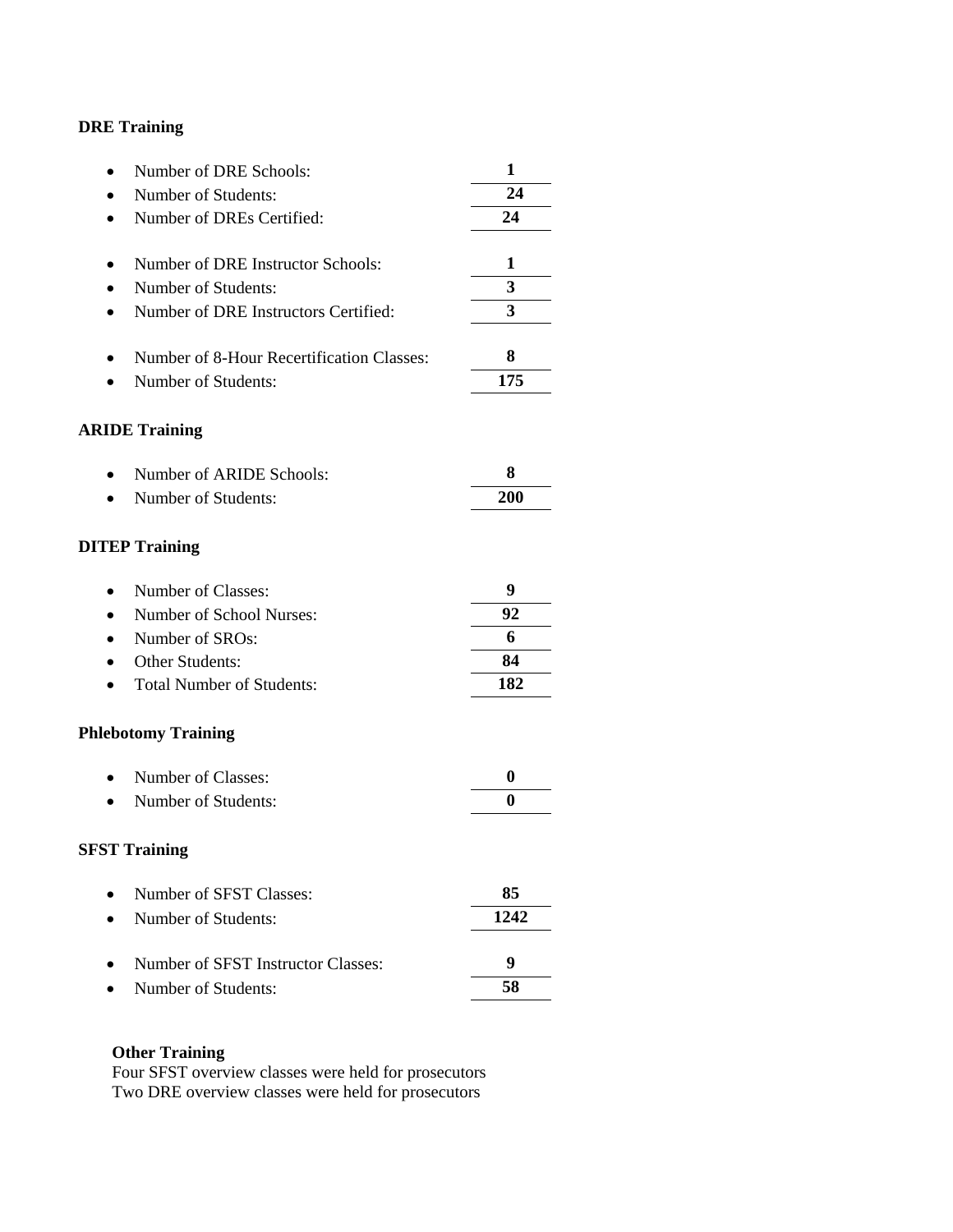### **Narrative**

The NYS DRE program has adopted the concept of DRE immersion. We teach a combined pre-/sevenday school with the redundancies removed. By retaining all the students and instructors at one location, the student DREs are surrounded by DRE information from noon on Monday to noon on Friday, for both weeks,

NYS has also begun to implement a tablet-based evaluation process. These tablets contain an application that allows the DREs to record evaluation information directly on the tablet. When the evaluation is completed, the face sheet can be printed and the data is transmitted to a central database. Approximately 50 of the state's DREs are currently using tablets, and it is anticipated the 2014 DRE class will use no paper DRE forms—everything will be tablet-based. All DREs will be switched to tablet-based evaluations by February 2015.

### **Report Submitted by Gerard Miller, New York DRE Coordinator**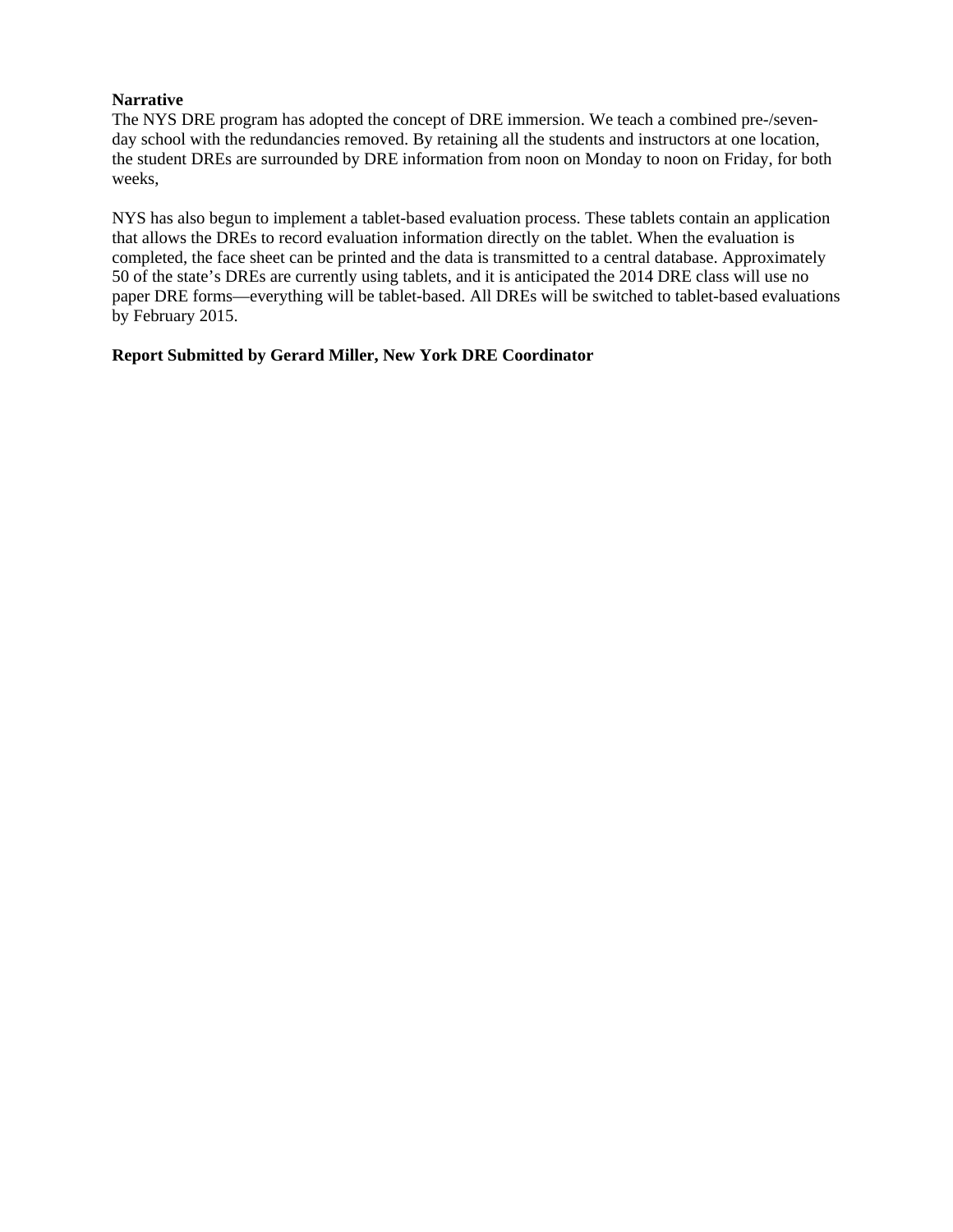# **North Carolina DRE Year End Summary Report 2013**

### **Current DREs**

| Number of evaluators (DREs) in your state: | 160 |
|--------------------------------------------|-----|
| Number of DRE instructors in your state:   | 24  |
| Number of agencies that have DREs:         | 71  |

## **Evaluations**

| Number of enforcement evaluations : | 555 |
|-------------------------------------|-----|
| Number of training evaluations:     | 190 |
| Total number of evaluations:        | 745 |

## **1. Drug Category (DRE's Opinion)**

| Depressants:                     |     |
|----------------------------------|-----|
| Stimulants:                      | 87  |
| Hallucinogens:                   |     |
| <b>Dissociative Anesthetics:</b> |     |
| Narcotic Analgesics:             | 274 |
| Inhalants:                       | З   |
| Cannabis <sup>.</sup>            |     |

## **2. Poly Drug Use**

• Poly Drugs: **320**

| Alcohol Rule Outs: |  |
|--------------------|--|
|                    |  |

- Medical Rule Outs: **12** • No Opinion of Impairment: **89** • Tox Results: Pending: **395** • Tox Found: No Drugs: **5**
- Refused: **8**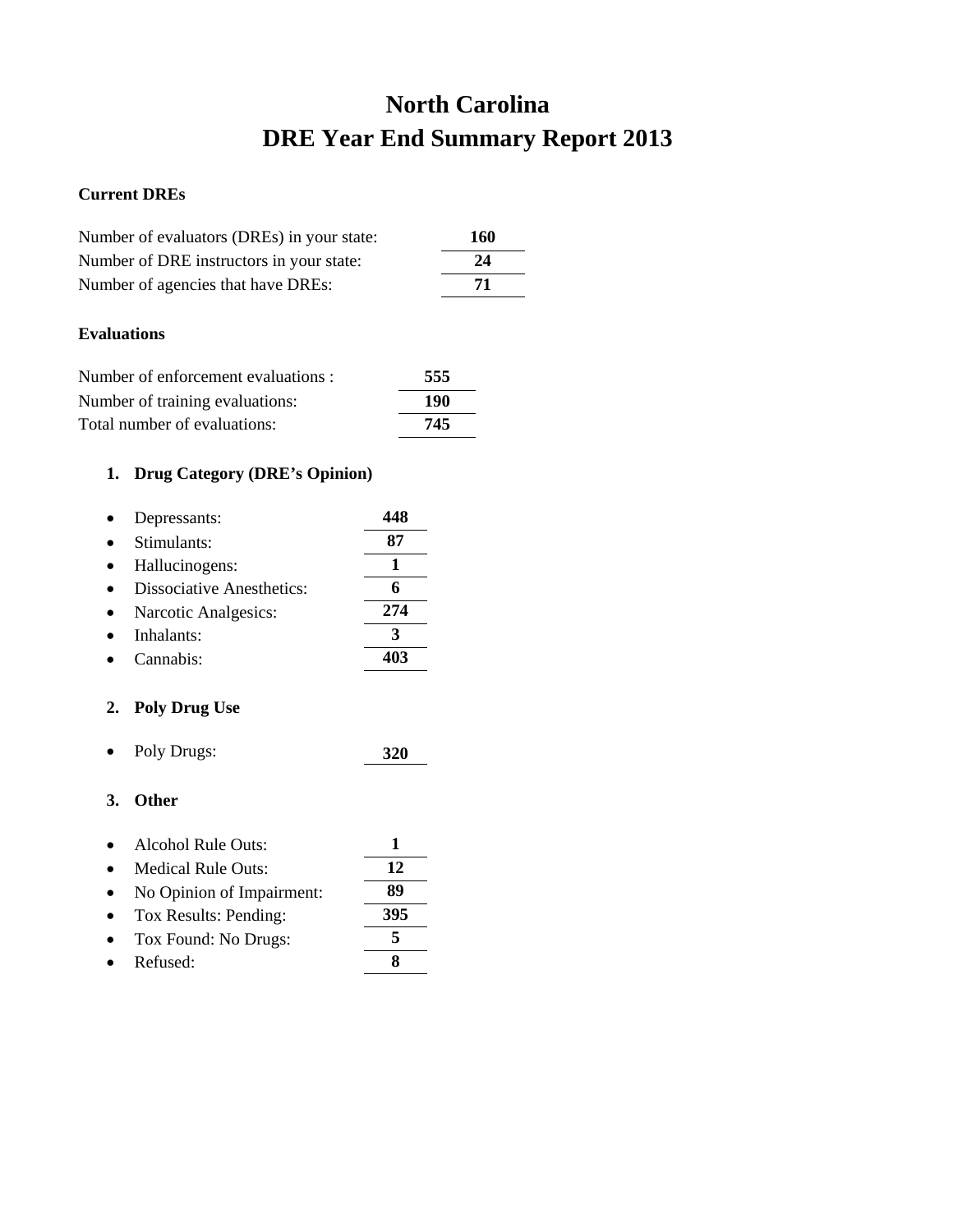| Number of DRE Schools:<br>$\bullet$           | $\overline{2}$   |
|-----------------------------------------------|------------------|
| Number of Students:                           | 24               |
| Number of DREs Certified:<br>$\bullet$        | 13               |
|                                               |                  |
| Number of DRE Instructor Schools:             | 1                |
| Number of Students:                           | 4                |
| Number of DRE Instructors Certified:<br>٠     | Pend             |
|                                               |                  |
| Number of 8-Hour Recertification Classes:     | 1                |
| Number of Students:                           | 96               |
| <b>ARIDE Training</b>                         |                  |
|                                               |                  |
| Number of ARIDE Schools:                      | 34               |
| Number of Students:<br>$\bullet$              | 384              |
|                                               |                  |
| <b>DITEP Training</b>                         |                  |
|                                               |                  |
| Number of Classes:<br>$\bullet$               | $\boldsymbol{0}$ |
| Number of School Nurses:<br>$\bullet$         | 0                |
| Number of SROs:<br>$\bullet$                  | 0                |
| Other Students:                               | 0                |
| <b>Total Number of Students:</b><br>$\bullet$ | 0                |
| <b>Phlebotomy Training</b>                    |                  |
| Number of Classes:<br>$\bullet$               | $\boldsymbol{0}$ |
| Number of Students:                           | 0                |
|                                               |                  |
| <b>SFST Training</b>                          |                  |
|                                               |                  |
| Number of SFST Classes:                       | 62               |
| Number of Students:                           | 920              |
| Number of SFST Instructor Classes:            | 1                |
| Number of Students:                           | 18               |
|                                               |                  |

# **Other Training**

78 SFST Refresher Trainings for 1,019 students; Two SFST Instructor Refresher Trainings Assisted with Mississippi DRE School; DITEP Instructor Training for 14 students Assisted with ARIDE Training in Virginia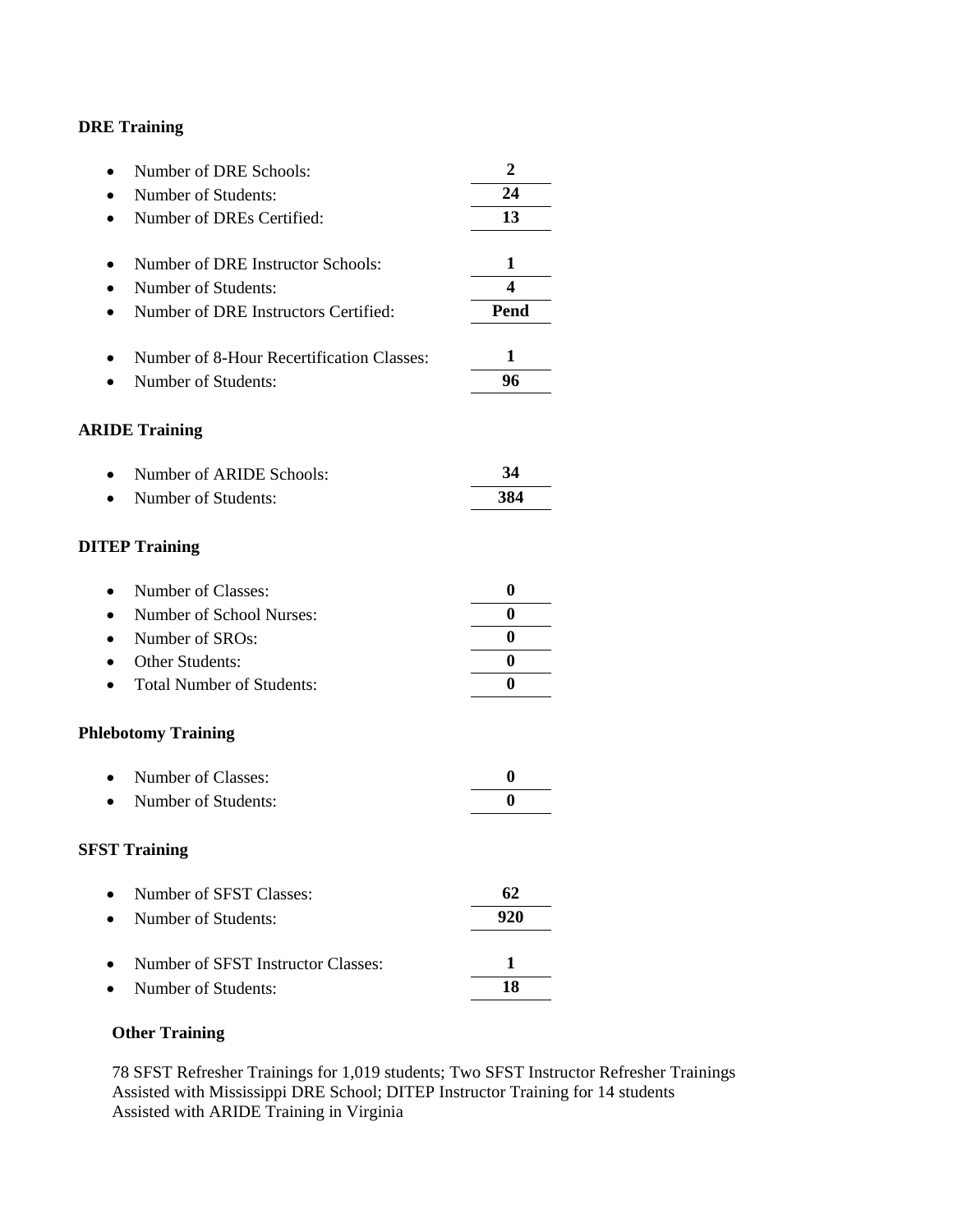### **Narrative**

The Outstanding DRE of the Year and DRE Instructor of the Year was awarded at the annual in-service training in December.

Eleven DRE candidates pending certification; Seven have finished except for the Final Knowledge Exam and signatures. The total number of evaluators does not include the 11 pending certifications.

Four DRE instructors were sent to Robert F. Borkenstein Drug School in CA in November 2013

## **Report Submitted by Brian Smith, North Carolina DRE Coordinator**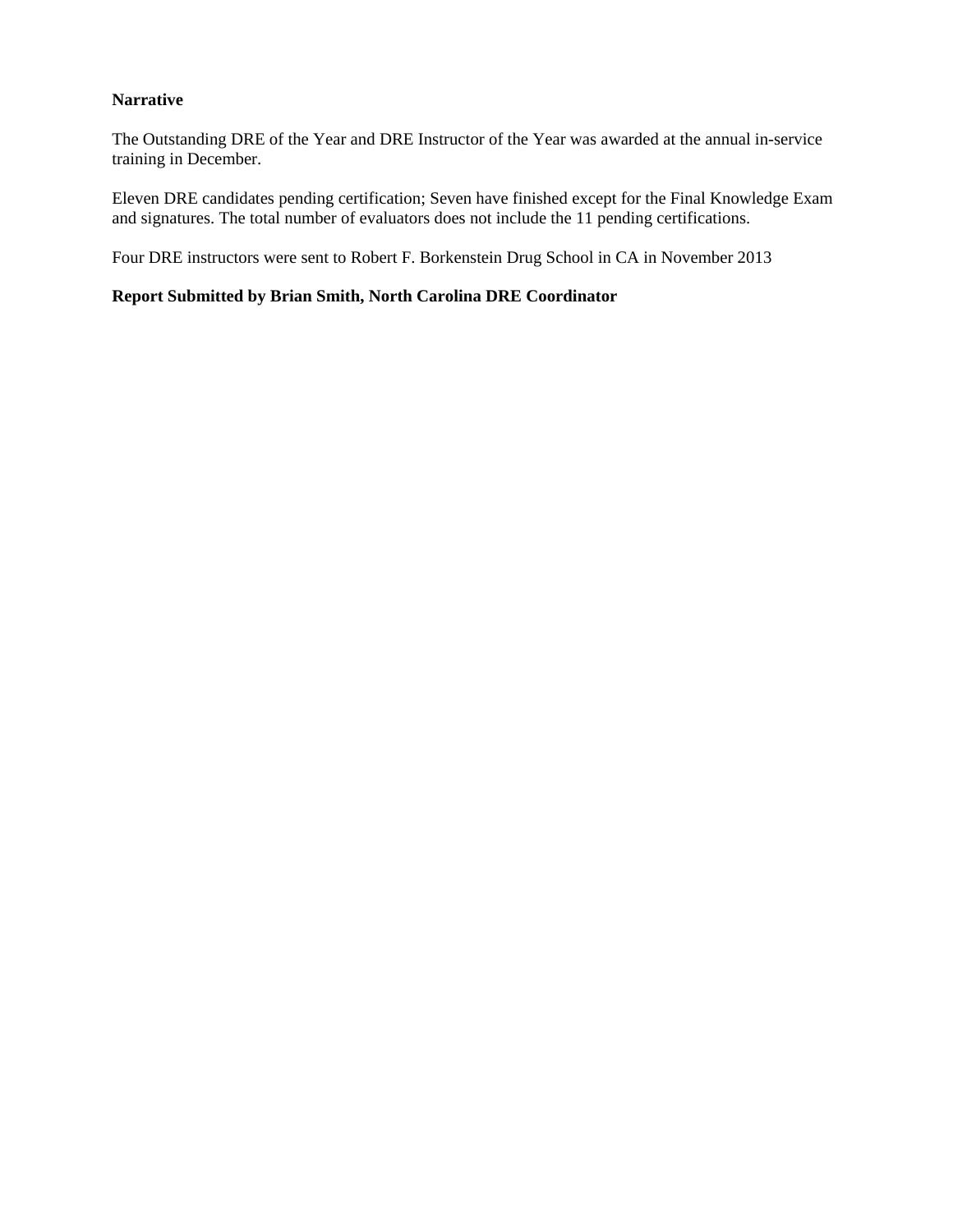# **North Dakota DRE Year End Summary Report 2013**

## **Current DREs**

| Number of evaluators (DREs) in your state: | 47  |
|--------------------------------------------|-----|
| Number of DRE instructors in your state:   |     |
| Number of agencies that have DREs:         | -16 |

## **Evaluations**

| Number of enforcement evaluations : | 170 |
|-------------------------------------|-----|
| Number of training evaluations:     | o   |
| Total number of evaluations:        | 170 |

## **1. Drug Category (DRE's Opinion)**

| Depressants:              | 58 |
|---------------------------|----|
| Stimulants:               | 36 |
| Hallucinogens:            |    |
| Dissociative Anesthetics: |    |
| Narcotic Analgesics:      | 37 |
| Inhalants:                |    |
| Cannabis:                 |    |

## **2. Poly Drug Use**

• Poly Drugs: **44**

| $\bullet$ | Alcohol Rule Outs: |  |
|-----------|--------------------|--|
| $\bullet$ | Medical Rule Outs: |  |

- No Opinion of Impairment: **14**
- Tox Results: Pending: **20** • Tox Found: No Drugs: **12**
- Refused: **32**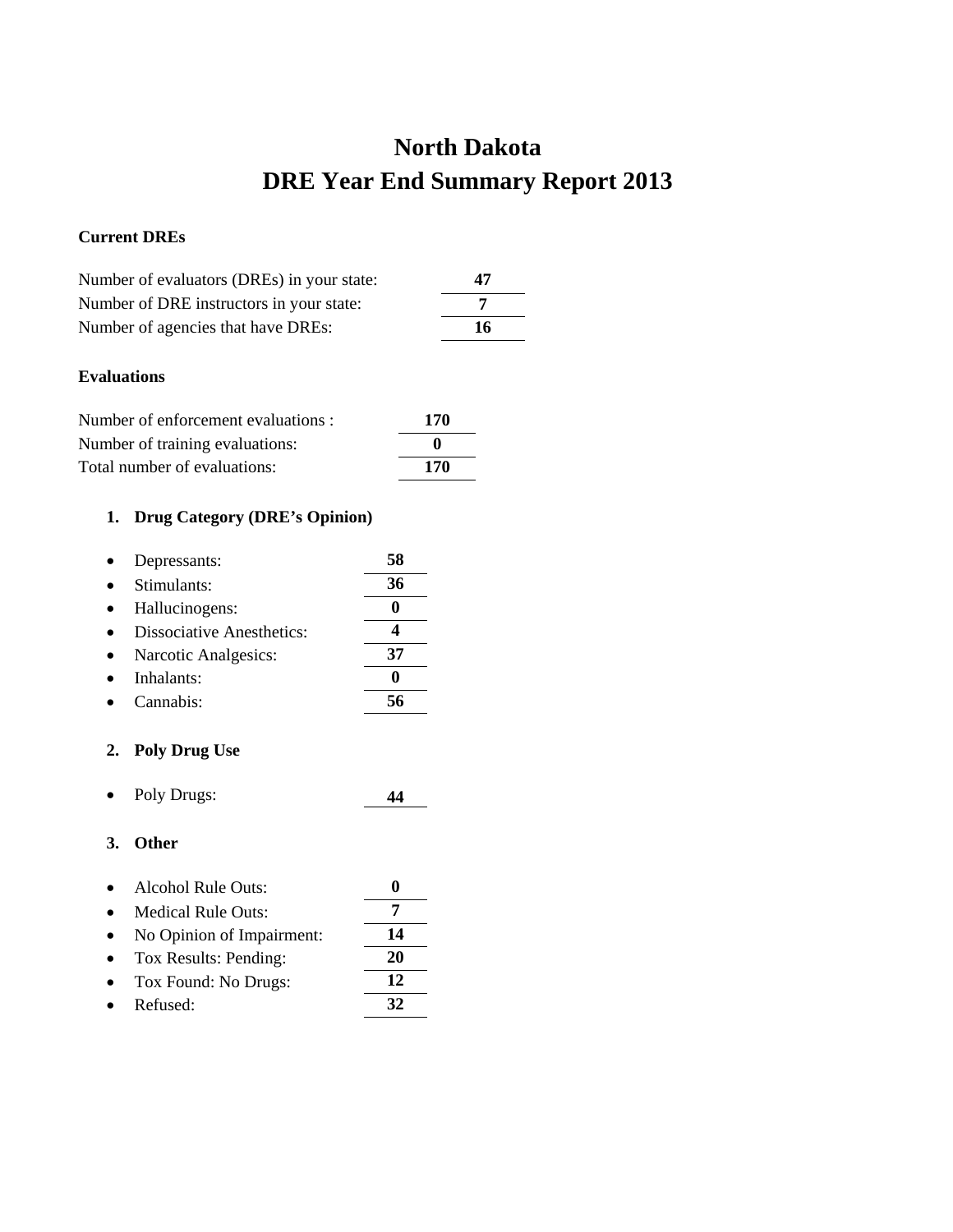| Number of DRE Schools:<br>$\bullet$            | 0        |
|------------------------------------------------|----------|
| Number of Students:                            | 0        |
| Number of DREs Certified:<br>$\bullet$         | 0        |
| Number of DRE Instructor Schools:              | 0        |
| Number of Students:                            | 0        |
| Number of DRE Instructors Certified:<br>٠      | 0        |
| Number of 8-Hour Recertification Classes:<br>٠ | 1        |
| Number of Students:                            | 30       |
| <b>ARIDE Training</b>                          |          |
| Number of ARIDE Schools:                       | 6        |
| Number of Students:<br>$\bullet$               | 144      |
| <b>DITEP Training</b>                          |          |
| Number of Classes:<br>$\bullet$                | 0        |
| Number of School Nurses:<br>$\bullet$          | 0        |
| Number of SROs:<br>$\bullet$                   | 0        |
| Other Students:                                | $\bf{0}$ |
| <b>Total Number of Students:</b><br>$\bullet$  | 0        |
| <b>Phlebotomy Training</b>                     |          |
| Number of Classes:<br>$\bullet$                | 0        |
| Number of Students:                            | 0        |
| <b>SFST Training</b>                           |          |
| Number of SFST Classes:                        | 20       |
| Number of Students:<br>$\bullet$               | 300      |
| Number of SFST Instructor Classes:             | 1        |
| Number of Students:                            | 14       |

#### **Other Training**

The majority of our DREs attended a regional conference hosted by Wyoming in Laramie, WY. The DREs also attended the North Dakota Law Enforcement Summit hosted by the ND Department of Transportation in Bismarck.

## **Report Submitted by Trooper Travis Skar, North Dakota DRE Coordinator**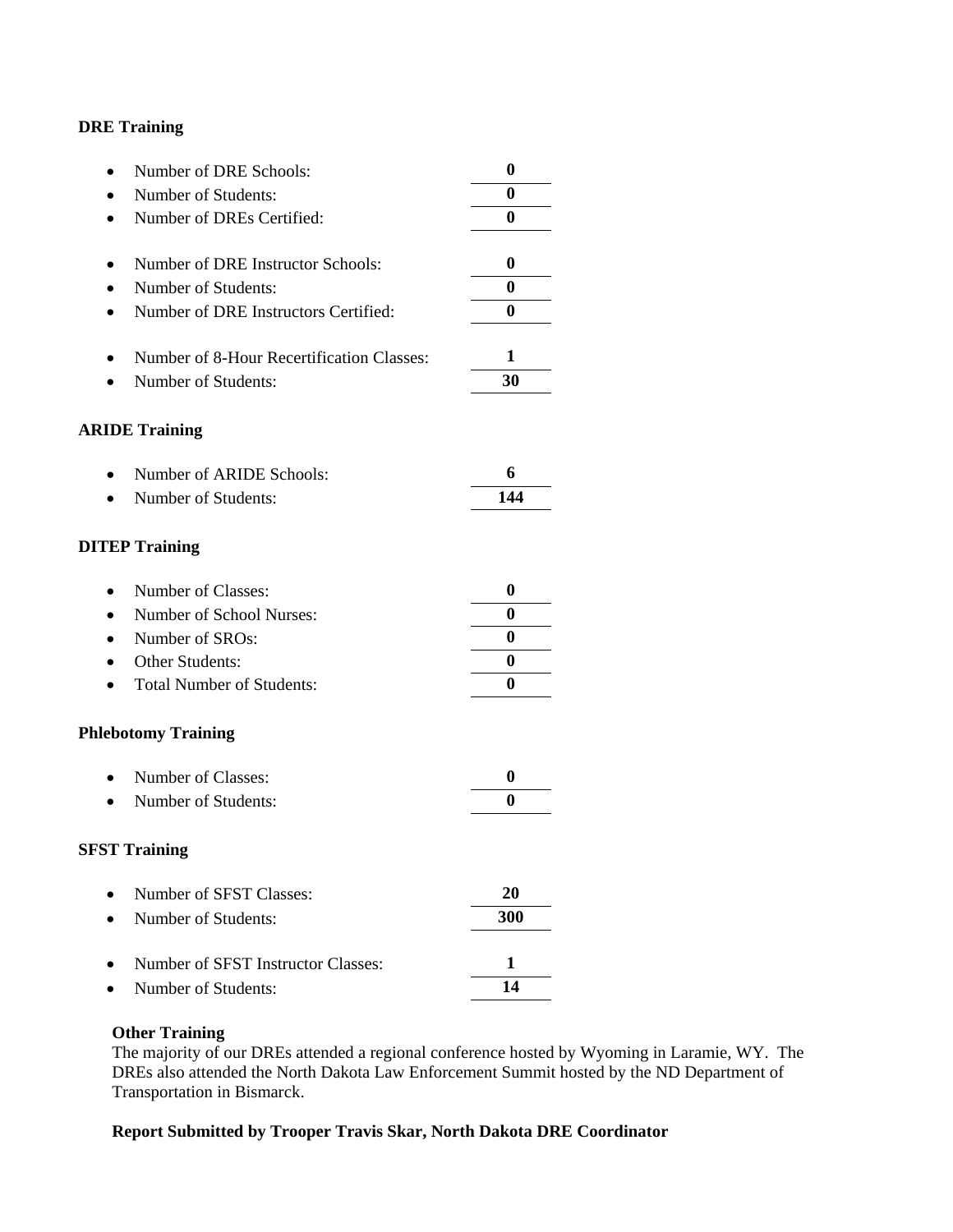# **Ohio DRE Year End Summary Report 2013**

## **Current DREs**

| Number of evaluators (DREs) in your state: | 76 |
|--------------------------------------------|----|
| Number of DRE instructors in your state:   | 15 |
| Number of agencies that have DREs:         | 36 |

## **Evaluations**

| Number of enforcement evaluations : | 583        |
|-------------------------------------|------------|
| Number of training evaluations:     | <b>130</b> |
| Total number of evaluations:        | 713        |

## **1. Drug Category (DRE's Opinion)**

| Depressants:                     | 221 |
|----------------------------------|-----|
| Stimulants:                      | 160 |
| Hallucinogens:                   | 3   |
| <b>Dissociative Anesthetics:</b> | 10  |
| Narcotic Analgesics:             | 236 |
| Inhalants:                       |     |
| Cannabis <sup>.</sup>            | 273 |

# **2. Poly Drug Use**

• Poly Drugs: **245**

| $\bullet$ | Alcohol Rule Outs:        |     |
|-----------|---------------------------|-----|
|           | Medical Rule Outs:        | 14  |
|           | No Opinion of Impairment: | 42. |
|           | Tox Results: Pending:     | 52  |
|           | Tox Found: No Drugs:      | 44  |
|           | Refused:                  | 85  |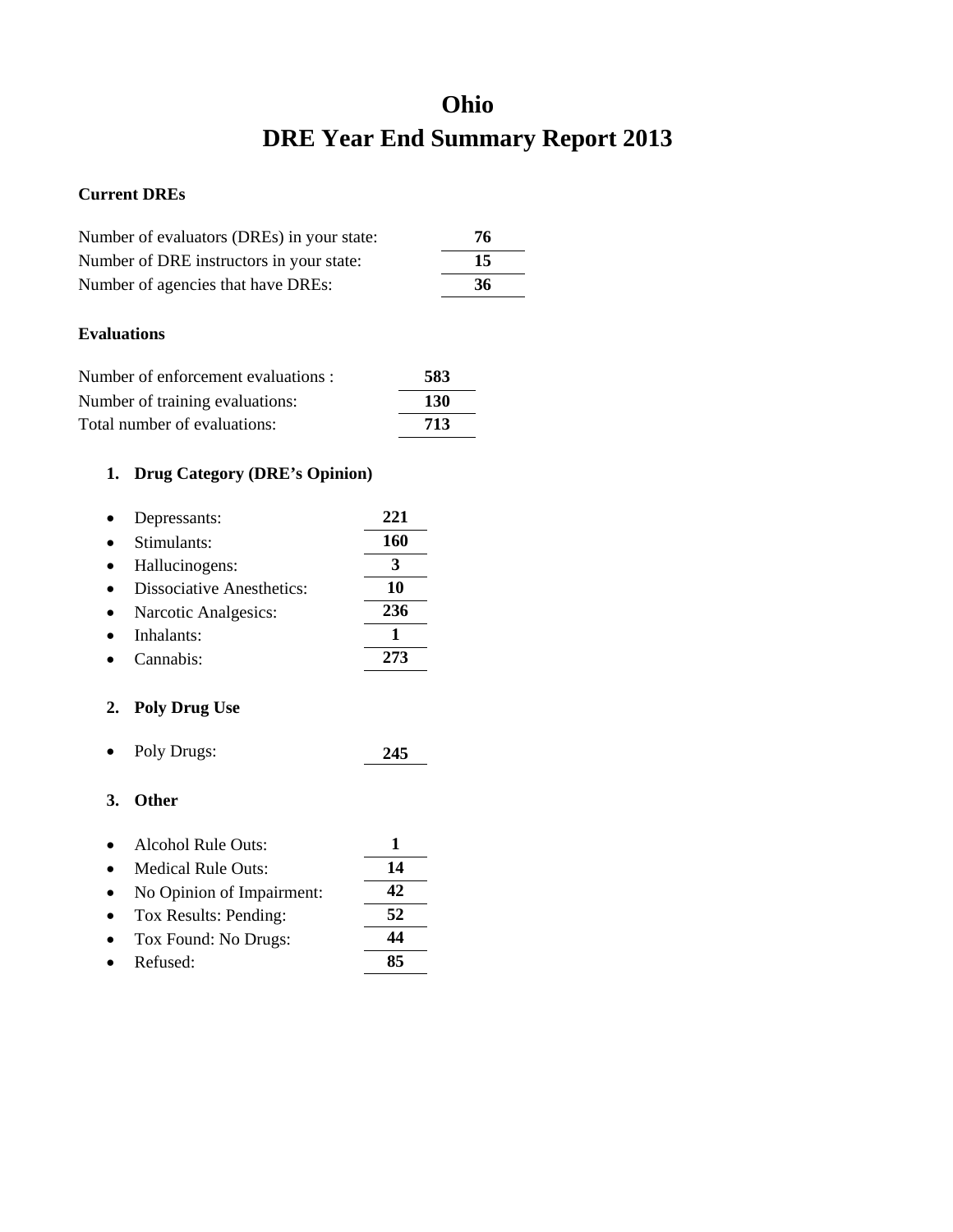| Number of DRE Schools:<br>$\bullet$               | 3                |
|---------------------------------------------------|------------------|
| Number of Students:                               | 33               |
| Number of DREs Certified:<br>$\bullet$            | 32               |
|                                                   |                  |
| Number of DRE Instructor Schools:                 | 1                |
| Number of Students:                               | 6                |
| Number of DRE Instructors Certified:<br>$\bullet$ | 6                |
| Number of 8-Hour Recertification Classes:         | 1                |
| Number of Students:                               | 33               |
| <b>ARIDE Training</b>                             |                  |
| Number of ARIDE Schools:                          | 26               |
| Number of Students:<br>$\bullet$                  | 761              |
| <b>DITEP Training</b>                             |                  |
| Number of Classes:<br>$\bullet$                   | $\boldsymbol{0}$ |
| Number of School Nurses:<br>$\bullet$             | $\boldsymbol{0}$ |
| Number of SROs:<br>$\bullet$                      | $\boldsymbol{0}$ |
| Other Students:                                   | $\boldsymbol{0}$ |
| <b>Total Number of Students:</b><br>$\bullet$     | 0                |
| <b>Phlebotomy Training</b>                        |                  |
| Number of Classes:<br>$\bullet$                   | $\boldsymbol{0}$ |
| Number of Students:                               | 0                |
| <b>SFST Training</b>                              |                  |
| Number of SFST Classes:                           | 6                |
| Number of Students:                               | 158              |
| Number of SFST Instructor Classes:                | $\bf{0}$         |
| Number of Students:                               | $\boldsymbol{0}$ |

## **Narrative**

Ohio continues to improve upon the program and increase our number of certified drug recognition experts (DREs). During 2013 we completed 26 Advanced Roadside Impaired Driving Enforcement (ARIDE) courses and trained 761 officers. The ARIDE course has provided us with continued support for the DRE program, and a platform to obtain additional qualified DRE applicants so we can continue to grow the program.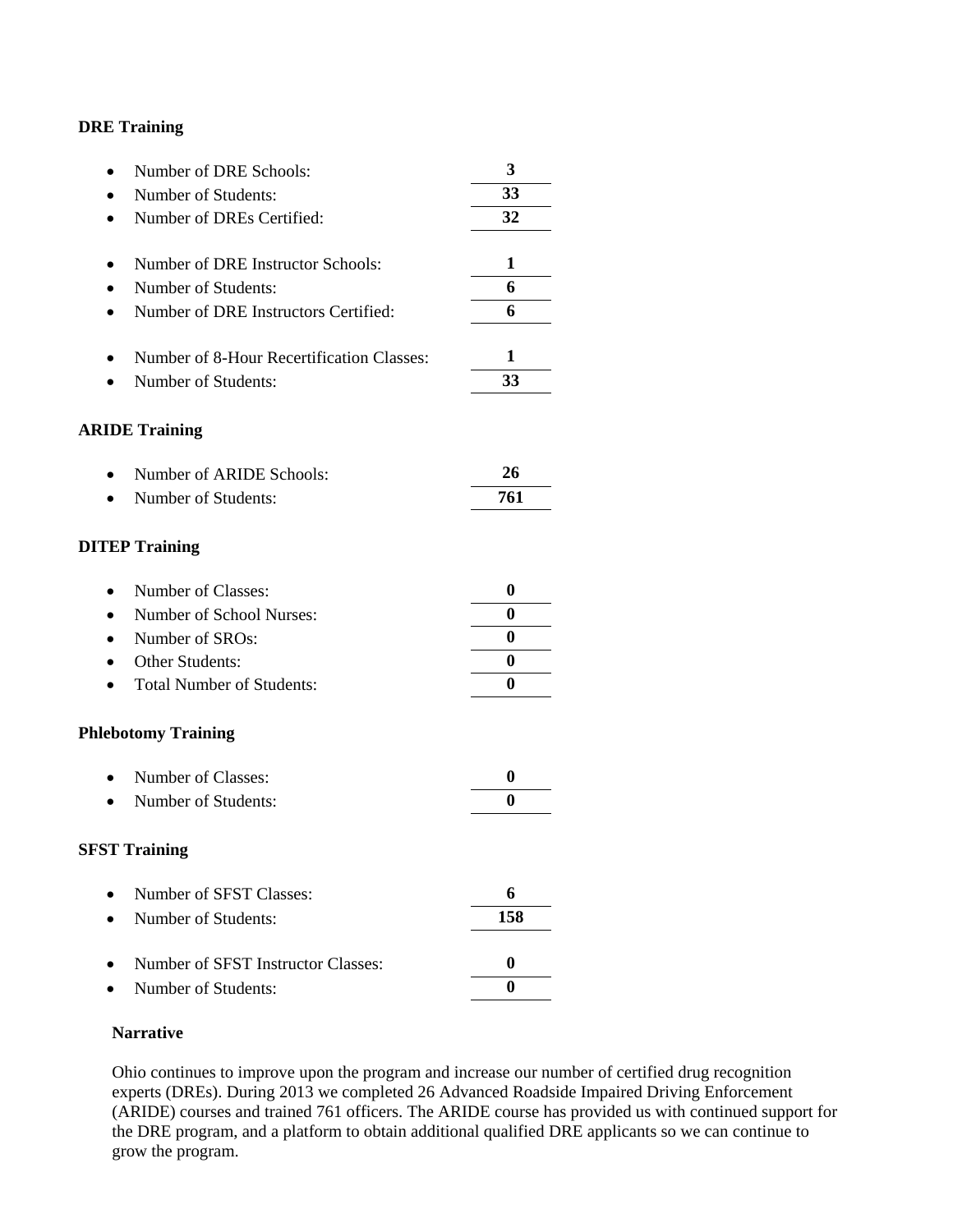We have also received support from our prosecutors and judges across Ohio. Many prosecutors and judges have attended the ARIDE course and TSRP Christina Haselberger attended one of the DRE Schools in 2013. In addition, we implemented a "Prosecuting the Drugged Driver" course to educate prosecutors and judges further in how to handle a drug impaired driving case. During 2013 we completed four courses that instructed 202 judges and prosecutors throughout the state.

The one-day course consisted of general information about the Drug Evaluation and Classification Program. They were informed of the training process of the ARIDE and DRE Programs. We also discussed what information these officers can provide that will assist in prosecuting drugged drivers. TSRP Christina Haselberger provided information on current legislation, case law, and general information of utilizing DREs in court.

During the course a guest toxicologist instructs the prosecutors and judges on what challenges they are facing and what information they can provide to assist with a drugged driver case. The course has been a huge success and has improved the prosecutors and judges knowledge and understanding of drug impairment, and the information each individual provides when prosecuting a drug impaired driver.

We will be expanding upon this program in 2014 by offering 10 courses in various locations around the state. This program has aided the DRE program in working towards establishing positive case law and acceptance of the program in Ohio.

The DREs in Ohio continue to work hard promoting the program and completing evaluations. We had a total of 583 enforcement evaluations in 2013. For 2013 we averaged approximately eight enforcement evaluations per DRE.

Some areas in Ohio are still lacking information and understanding of the DRE program. Because of the success of the ARIDE program and the Prosecuting the Drugged Driver course in disseminating information, we will continue to promote the DRE program, OVI enforcement, and overall traffic safety. We will continue an aggressive training regimen in 2014 so we continue to move the program forward.

#### **Report Submitted by Sergeant Wesley S. Stought, Ohio DRE Coordinator**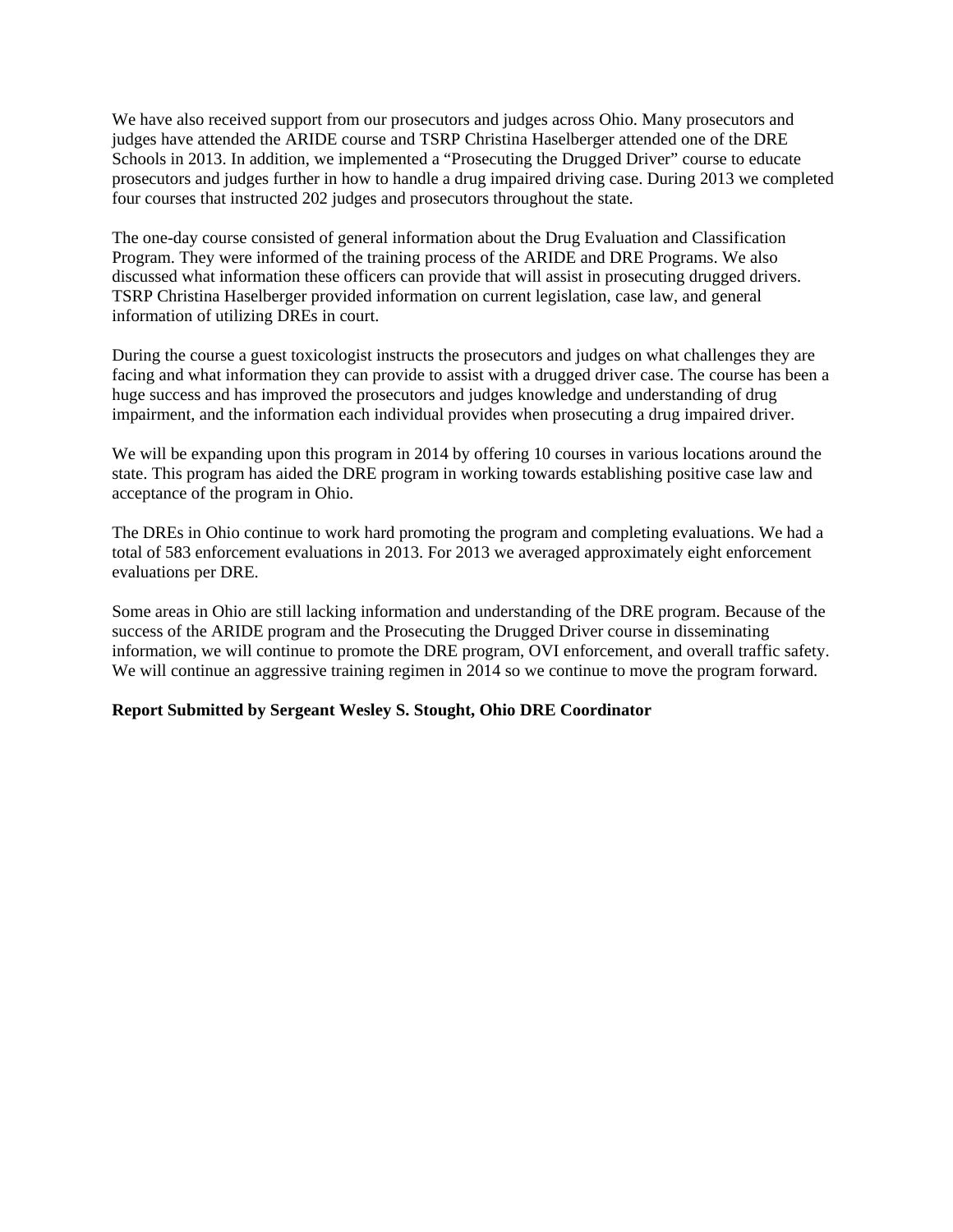# **Oklahoma DRE Year End Summary Report 2013**

## **Current DREs**

| Number of evaluators (DREs) in your state: | 186 |
|--------------------------------------------|-----|
| Number of DRE instructors in your state:   | 75  |
| Number of agencies that have DREs:         | 59  |

## **Evaluations**

| Number of enforcement evaluations : | 236 |
|-------------------------------------|-----|
| Number of training evaluations:     | 106 |
| Total number of evaluations:        | 344 |

## **1. Drug Category (DRE's Opinion)**

| Depressants:                     | 153 |
|----------------------------------|-----|
| Stimulants:                      | 65  |
| Hallucinogens:                   |     |
| <b>Dissociative Anesthetics:</b> |     |
| Narcotic Analgesics:             | 110 |
| Inhalants:                       | 11  |
| Cannabis <sup>.</sup>            |     |

## **2. Poly Drug Use**

• Poly Drugs: **151**

- Alcohol Rule Outs: **1**
- Medical Rule Outs: **2**
- No Opinion of Impairment: **23**
- Tox Results: Pending: **49**
- Tox Found: No Drugs: **12**
- Refused: **39**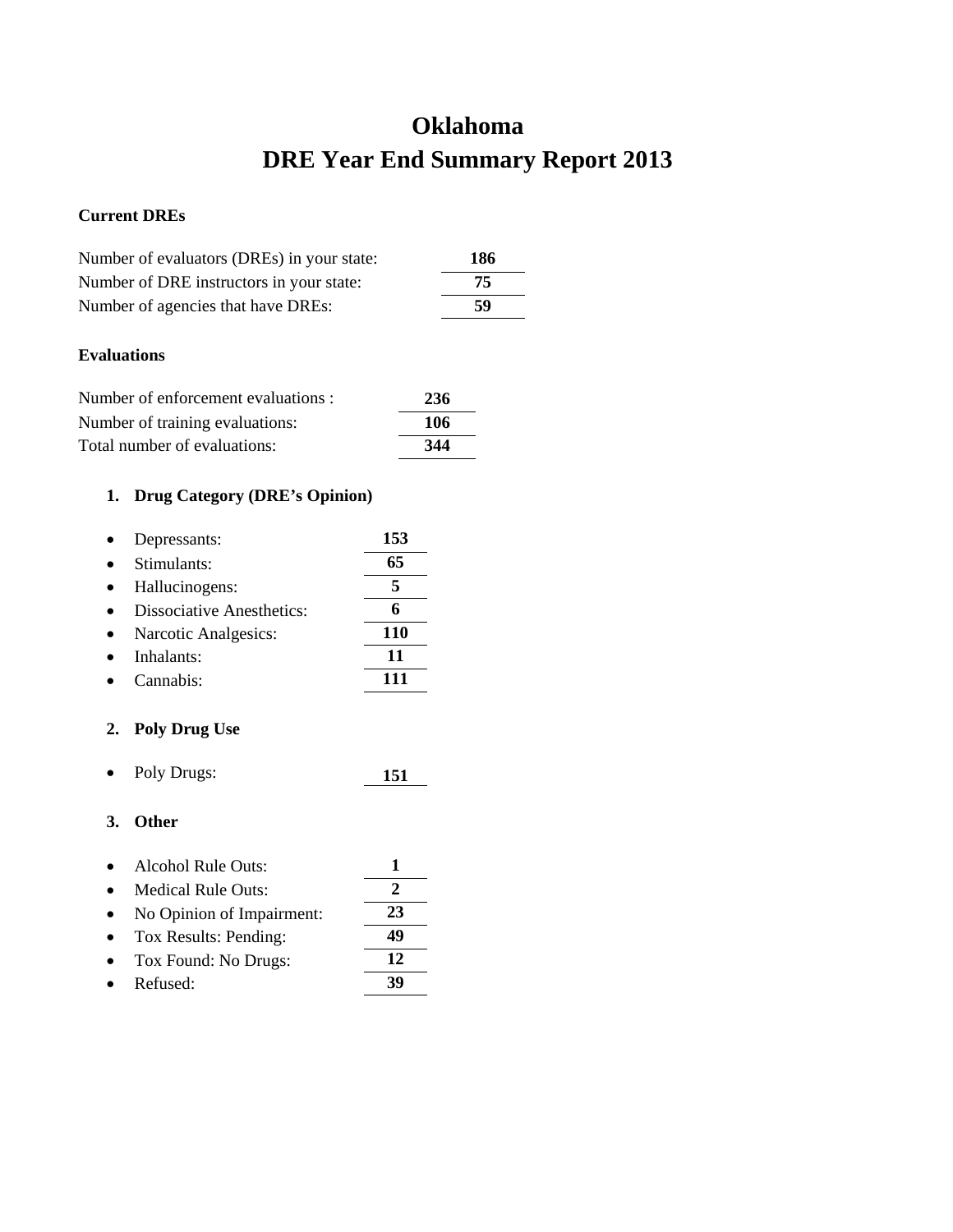| Number of DRE Schools:                    | 1        |
|-------------------------------------------|----------|
| Number of Students:                       | 27       |
| Number of DREs Certified:                 | 21       |
|                                           |          |
| Number of DRE Instructor Schools:         | 1        |
| Number of Students:                       | 4        |
| Number of DRE Instructors Certified:      | 4        |
| Number of 8-Hour Recertification Classes: | 2        |
| Number of Students:                       | 68       |
|                                           |          |
| <b>ARIDE Training</b>                     |          |
| Number of ARIDE Schools:                  | 23       |
| Number of Students:                       | 368      |
|                                           |          |
| <b>DITEP Training</b>                     |          |
| Number of Classes:                        | 0        |
| Number of School Nurses:                  | $\bf{0}$ |
| Number of SROs:                           | 0        |
| Other Students:                           | $\bf{0}$ |
| <b>Total Number of Students:</b>          | 0        |
| <b>Phlebotomy Training</b>                |          |
| Number of Classes:                        | 0        |
| Number of Students:                       | $\bf{0}$ |
| <b>SFST Training</b>                      |          |
| Number of SFST Classes:                   | 7        |
| Number of Students:                       | 360      |
|                                           |          |
| Number of SFST Instructor Classes:        | 1        |
| Number of Students:                       | 17       |

## **Other Training**

Nine SFST Refresher classes were conducted 2013. A total of 232 students attended those classes.

DRE instructors were invited to speak in training sessions for both prosecutors and for judicial training sessions. Positive exchanges for information from the discussions followed the presentations. The DRE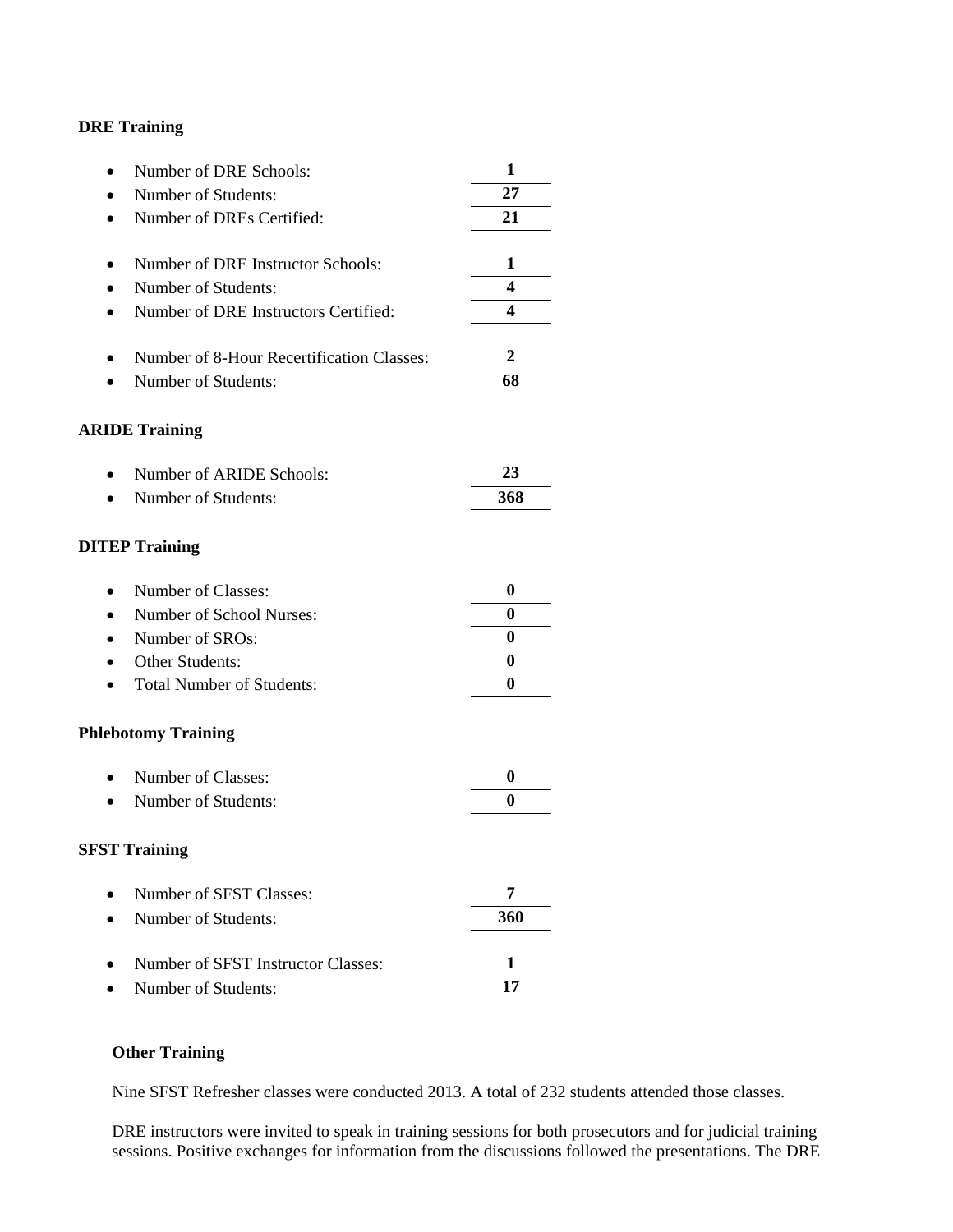programs hopes to continue working with the Oklahoma Highway Safety Office, the District Attorney's Council and the Judicial Education Group to provide and participate in these events in order to educate on the topics of SFST, ARIDE, and DRE and to strengthen these partnerships.

#### **Interesting Cases**

No significant DRE-related case stands out for 2013; however, we are seeing more DRE and SFST testimony allowed in our Driving Under the Influence cases. Oklahoma passed a new law allowing qualified officers to testify about SFST and DRE, including testifying in the form of an opinion.

Oklahoma State Statue 47-11-902

N. If qualified by knowledge, skill, experience, training or education, a witness shall be allowed to testify in the form of an opinion or otherwise solely on the issue of impairment, but not on the issue of specific alcohol concentration level, relating to the following:

1. The results of any standardized field sobriety test including, but not limited to, the horizontal gaze nystagmus (HGN) test administered by a person who has completed training in standardized field sobriety testing; or

2. Whether a person was under the influence of one or more impairing substances and the category of such impairing substance or substances. A witness who has received training and holds a current certification as a drug recognition expert shall be qualified to give the testimony in any case in which such testimony may be relevant.

#### **Narrative**

2013 was a busy year in 2013 for Oklahoma. With funding support from the Oklahoma Highway Safety Office and the National Highway Traffic Safety Administration (NHTSA) and with guidance and teamwork with members of the International Association of Chiefs of Police (IACP) staff, we hosted the 19<sup>th</sup> Annual Drug, Alcohol and Impaired Driving Conference in Oklahoma City in August.

The feedback from the conference was very positive from delegates, presenters, vendors, and staff members. IACP reported that about 720 attended the conference, making it the third largest attended, following those held Las Vegas and Seattle.

Thanks must be given to the many departments in Oklahoma who worked together to a make the conference a success. Also, the support and guidance provided by the IACP staff was outstanding and helped make everything come together in a well-organized and productive manner.

A very special acknowledgement must be given to Carolyn Cockroft and Kim Koteff. They spent many hours answering our questions and helping us stay on track. Their assistance and experience with all of the background activities including site visits, room planning and setup, hotel contracts and many other smaller tasks was truly an example of the tremendous support they provide for each annual conference on behalf of the IACP.

The DRE program looks forward to working with a newly established group in Oklahoma to address all aspects of impaired driving prevention. The governor formed the Governor's Impaired Driving Prevention Advisory Council, which brings together key players to address impaired driving issues. The partners include legislation, enforcement, prosecution, adjudication, and treatment representative. These leaders and representative can work with each other and their sub-working groups to share information, explore options, and develop ways to combat the multiple problems associated with impaired driving offenses.

#### **Report Submitted by Deputy Chief Jim Maisano, Oklahoma DRE Coordinator**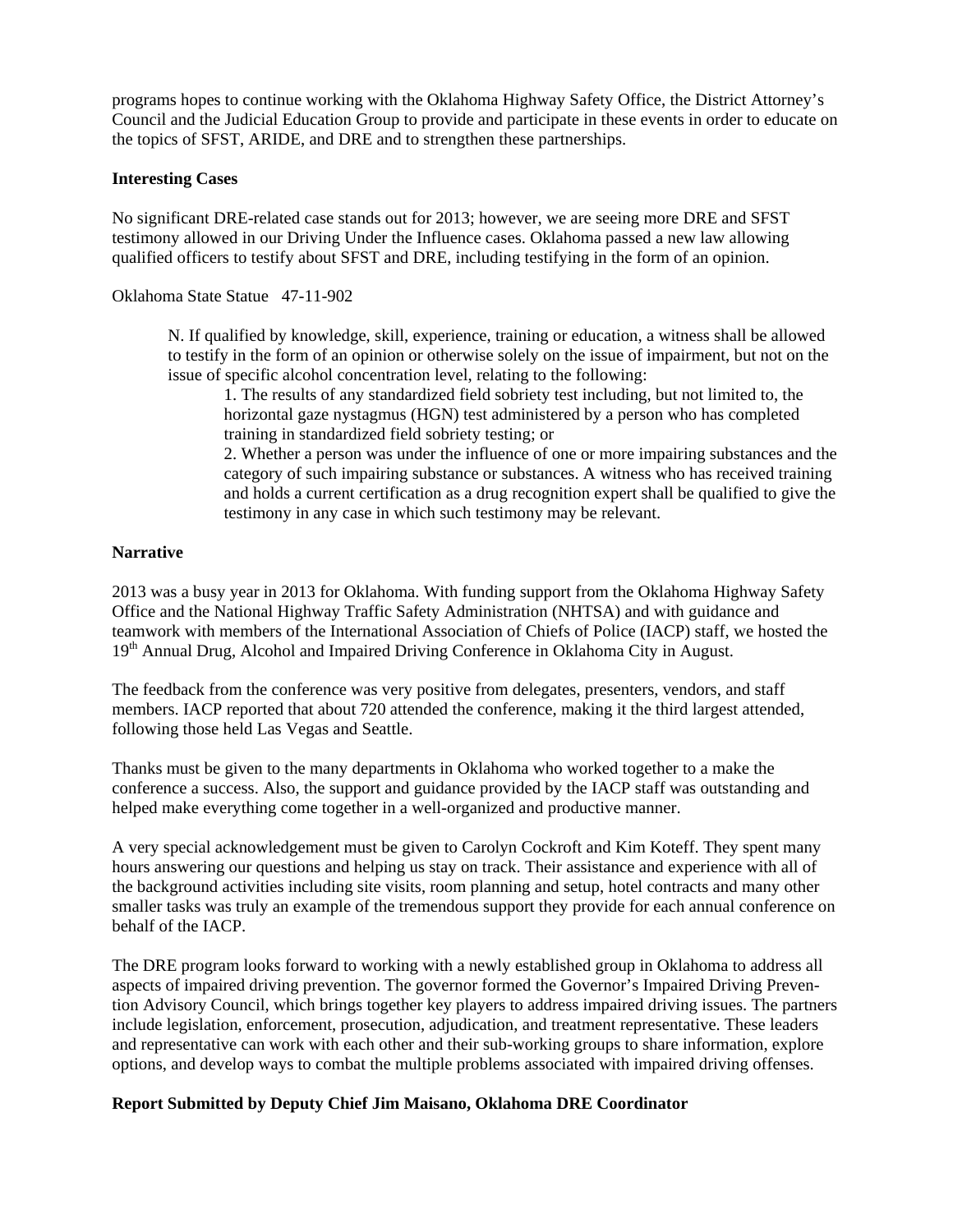# **Oregon DRE Year End Summary Report 2013**

## **Current DREs**

| Number of evaluators (DREs) in your state: | 188 |
|--------------------------------------------|-----|
| Number of DRE instructors in your state:   | 45  |
| Number of agencies that have DREs:         | 69  |
|                                            |     |

## **Evaluations**

| Number of enforcement evaluations : | 1,238 |
|-------------------------------------|-------|
| Number of training evaluations:     | 52    |
| Total number of evaluations:        | 1.290 |

# **1. Drug Category (DRE's Opinion)**

| Depressants:                     | 529 |
|----------------------------------|-----|
| Stimulants:                      | 437 |
| Hallucinogens:                   | 10  |
| <b>Dissociative Anesthetics:</b> | 28  |
| Narcotic Analgesics:             | 436 |
| Inhalants:                       |     |
| Cannabis <sup>.</sup>            |     |

# **2. Poly Drug Use**

• Poly Drugs: **655**

| $\bullet$ | Alcohol Rule Outs:        |     |
|-----------|---------------------------|-----|
|           | <b>Medical Rule Outs:</b> | 48  |
|           | No Opinion of Impairment: | 57  |
| $\bullet$ | Tox Results: Pending:     |     |
|           | Tox Found: No Drugs:      | 112 |
|           | Refused:                  |     |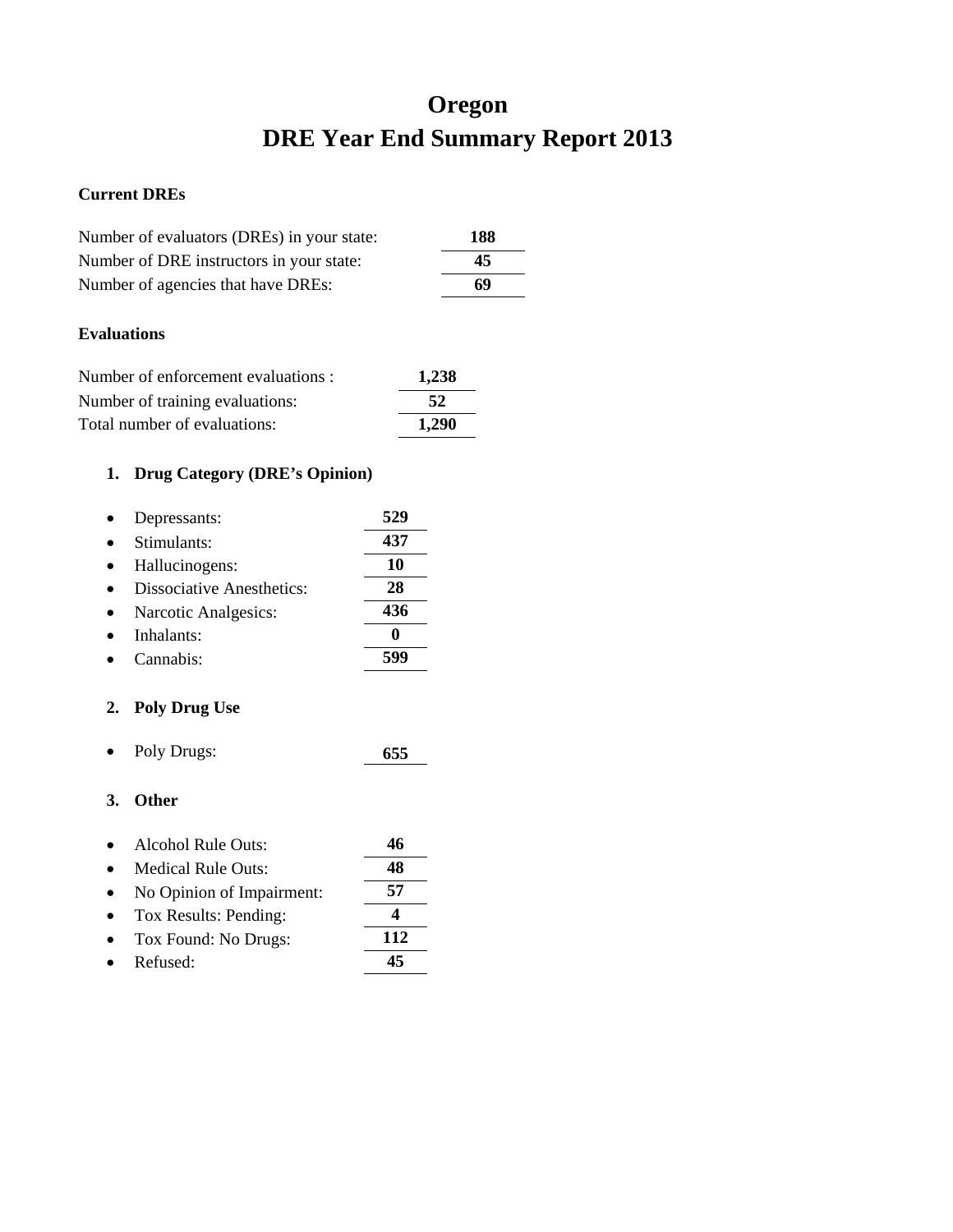| Number of DRE Schools:<br>$\bullet$               | 1                |
|---------------------------------------------------|------------------|
| Number of Students:                               | 7                |
| Number of DREs Certified:<br>$\bullet$            | 7                |
|                                                   |                  |
| Number of DRE Instructor Schools:<br>٠            | 1                |
| Number of Students:                               | 7                |
| Number of DRE Instructors Certified:<br>$\bullet$ | 7                |
| Number of 8-Hour Recertification Classes:<br>٠    | $\boldsymbol{0}$ |
| Number of Students:                               | $\bf{0}$         |
| <b>ARIDE Training</b>                             |                  |
|                                                   |                  |
| Number of ARIDE Schools:<br>$\bullet$             | 4                |
| Number of Students:<br>$\bullet$                  | 104              |
|                                                   |                  |
| <b>DITEP Training</b>                             |                  |
| Number of Classes:<br>$\bullet$                   | 3                |
| Number of School Nurses:<br>$\bullet$             | 0                |
| Number of SROs:<br>$\bullet$                      | 6                |
| <b>Other Students:</b>                            | 74               |
| <b>Total Number of Students:</b><br>$\bullet$     | 80               |
| <b>Phlebotomy Training</b>                        |                  |
| Number of Classes:<br>$\bullet$                   | $\boldsymbol{0}$ |
| Number of Students:                               | 0                |
| <b>SFST Training</b>                              |                  |
| Number of SFST Classes:                           | $\ast$           |
| Number of Students:                               | $\ast$           |
| Number of SFST Instructor Classes:                | 1                |
| Number of Students:                               | 22               |
|                                                   |                  |

#### **Other Training**

\*Standardized Field Sobriety Testing (SFST) and Drugs that Impair Driving (DID) classes are instructed by DRE and SFST instructors at the Oregon Public Safety Academy as recruit officers progress through the basic police academy. Additionally, SFST refreshers are instructed regionally throughout the calendar year.

#### **Report Submitted by Sgt. Michael S. Iwai, Oregon DRE Coordinator**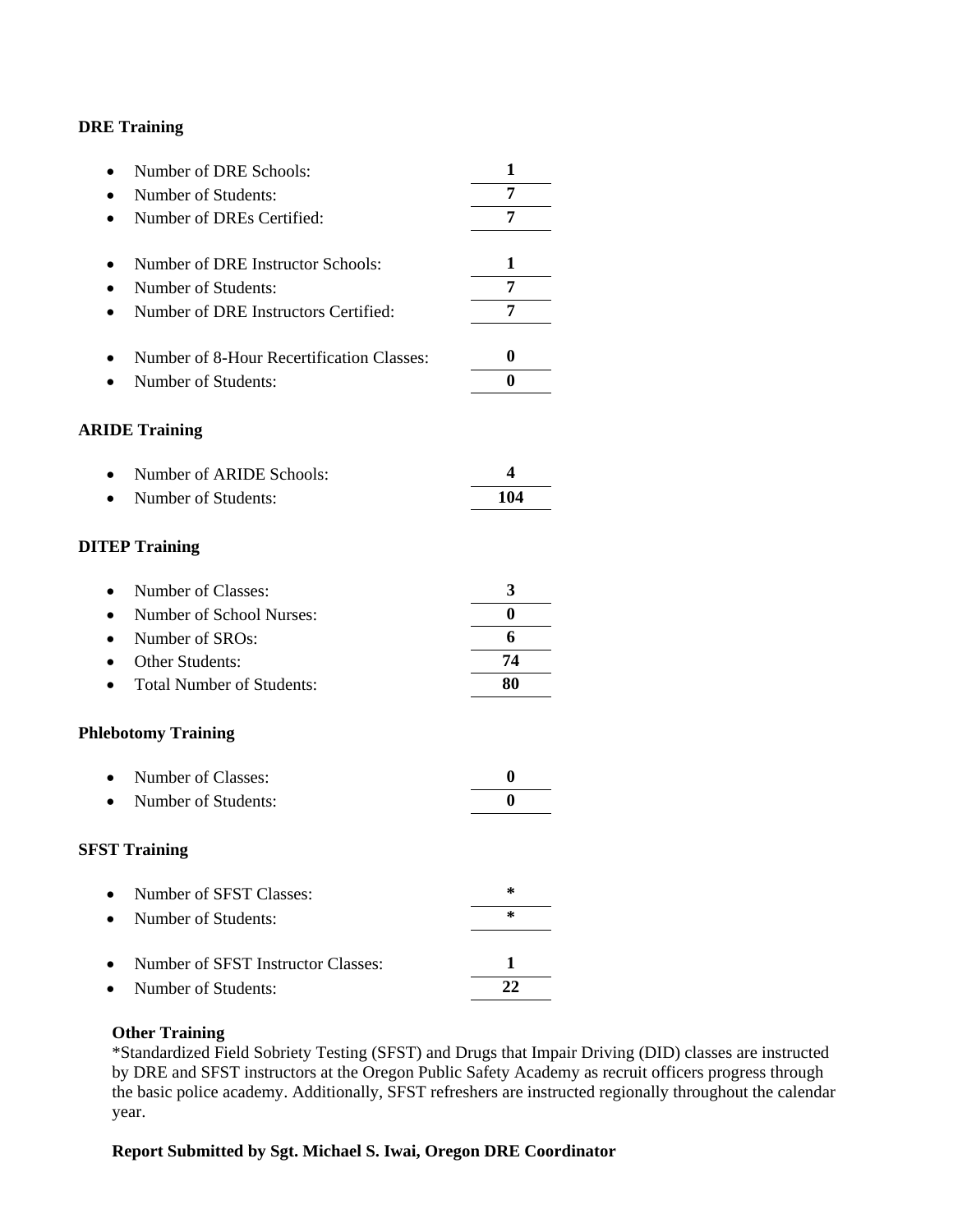# **Pennsylvania DRE Year End Summary Report 2013**

## **Current DREs**

| Number of evaluators (DREs) in your state: | 116 |
|--------------------------------------------|-----|
| Number of DRE instructors in your state:   | 25  |
| Number of agencies that have DREs:         | 35  |

## **Evaluations**

| Number of enforcement evaluations : | 1633 |
|-------------------------------------|------|
| Number of training evaluations:     | 102  |
| Total number of evaluations:        | 1735 |

# **1. Drug Category (DRE's Opinion)**

| Depressants:                     | 664 |
|----------------------------------|-----|
| Stimulants:                      | 203 |
| Hallucinogens:                   |     |
| <b>Dissociative Anesthetics:</b> | 34  |
| Narcotic Analgesics:             | 617 |
| Inhalants:                       |     |
| Cannabis:                        |     |

## **2. Poly Drug Use**

• Poly Drugs: **655**

| $\bullet$ | Alcohol Rule Outs:        | 30  |
|-----------|---------------------------|-----|
|           | <b>Medical Rule Outs:</b> | 23  |
|           | No Opinion of Impairment: | 136 |
| $\bullet$ | Tox Results: Pending:     | 206 |
|           | Tox Found: No Drugs:      | 65  |
|           | Refused:                  |     |
|           |                           |     |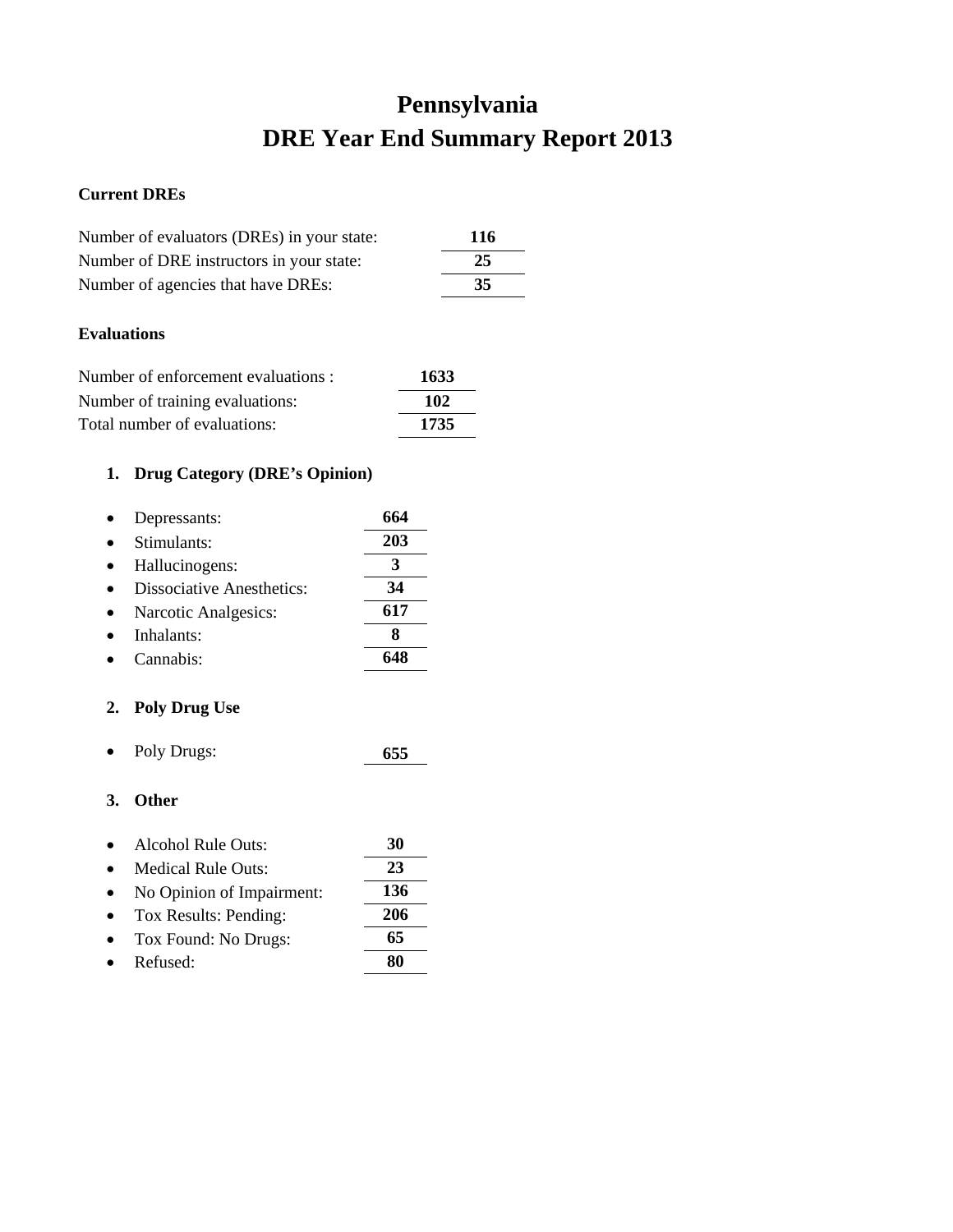| Number of DRE Schools:<br>$\bullet$               | 1              |
|---------------------------------------------------|----------------|
| Number of Students:                               | 17             |
| Number of DREs Certified:<br>$\bullet$            | 17             |
|                                                   |                |
| Number of DRE Instructor Schools:<br>٠            | 0              |
| Number of Students:<br>$\bullet$                  | 0              |
| Number of DRE Instructors Certified:<br>$\bullet$ | 0              |
| Number of 8-Hour Recertification Classes:<br>٠    | 1              |
| Number of Students:                               | 64             |
|                                                   |                |
| <b>ARIDE Training</b>                             |                |
| Number of ARIDE Schools:                          | 20             |
| Number of Students:                               | 775            |
|                                                   |                |
| <b>DITEP Training</b>                             |                |
| Number of Classes:<br>$\bullet$                   | 3              |
| Number of School Nurses:<br>$\bullet$             | 225            |
| Number of SROs:<br>$\bullet$                      | 5              |
| Other Students:                                   | 40             |
| <b>Total Number of Students:</b>                  | 275            |
| <b>Phlebotomy Training</b>                        |                |
| Number of Classes:<br>$\bullet$                   | 0              |
| Number of Students:                               | 0              |
|                                                   |                |
| <b>SFST Training</b>                              |                |
| Number of SFST Classes:                           | 3              |
| Number of Students:                               | 350            |
| Number of SFST Instructor Classes:                | $\overline{2}$ |
|                                                   | 45             |
| Number of Students:                               |                |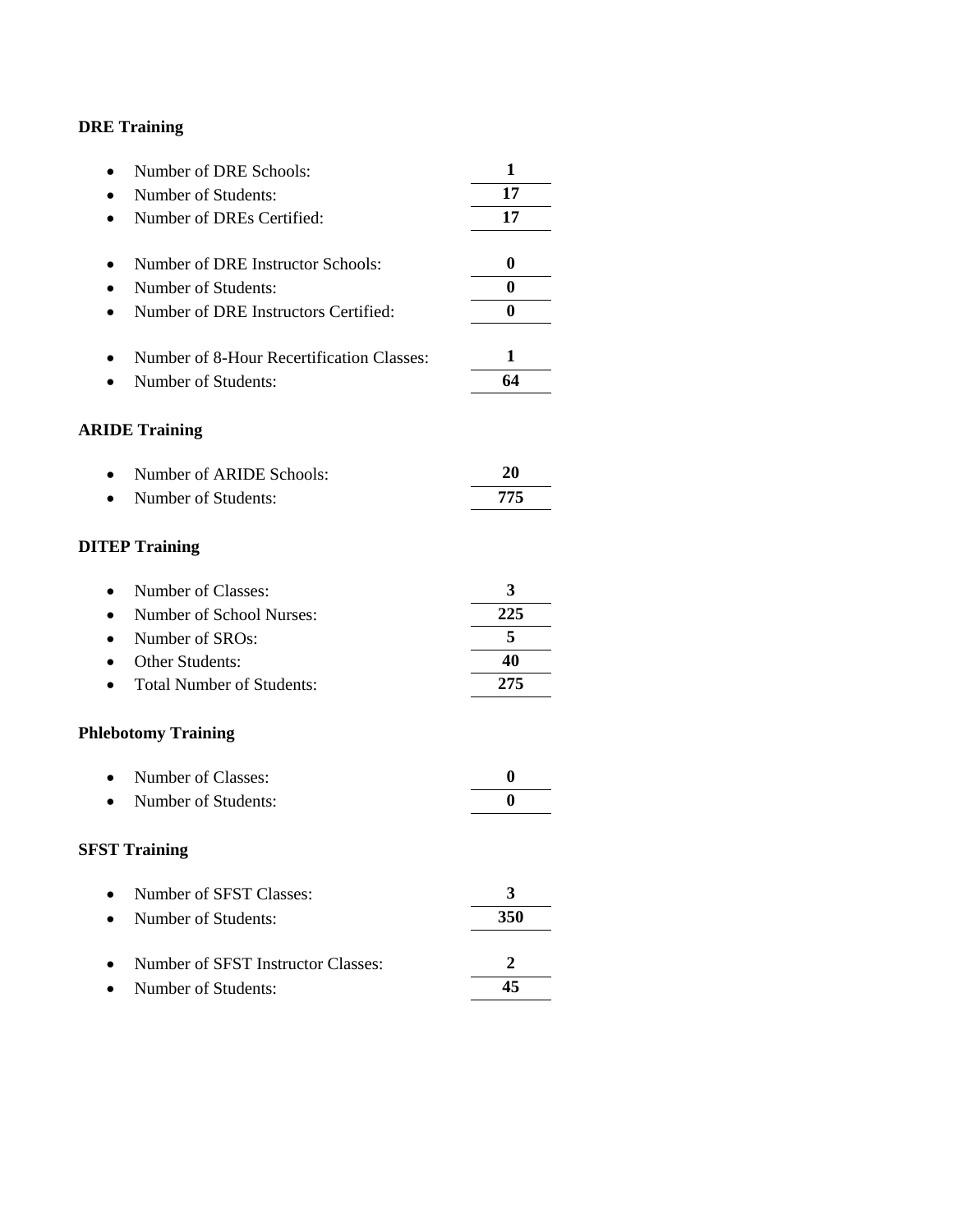### **Other Training**

Pennsylvania DREs assisted the Pennsylvania traffic safety research prosecutor with several different training classes, including DUI Boot Camp and Saving Lives, Protecting Futures.

#### **Narrative**

As the Pennsylvania DECP continues to grow, the number of DUI/drug arrests continues to increase. In the first year of the program, (2004) there were 5,529 DUI/drug arrests. In 2013 there were 16,554 DUI/drug arrests statewide. The number of DUI/drug arrests in Pennsylvania has nearly tripled since the program inception.

#### **Report Submitted by Cpl. David Andrascik, Pennsylvania DRE Coordinator**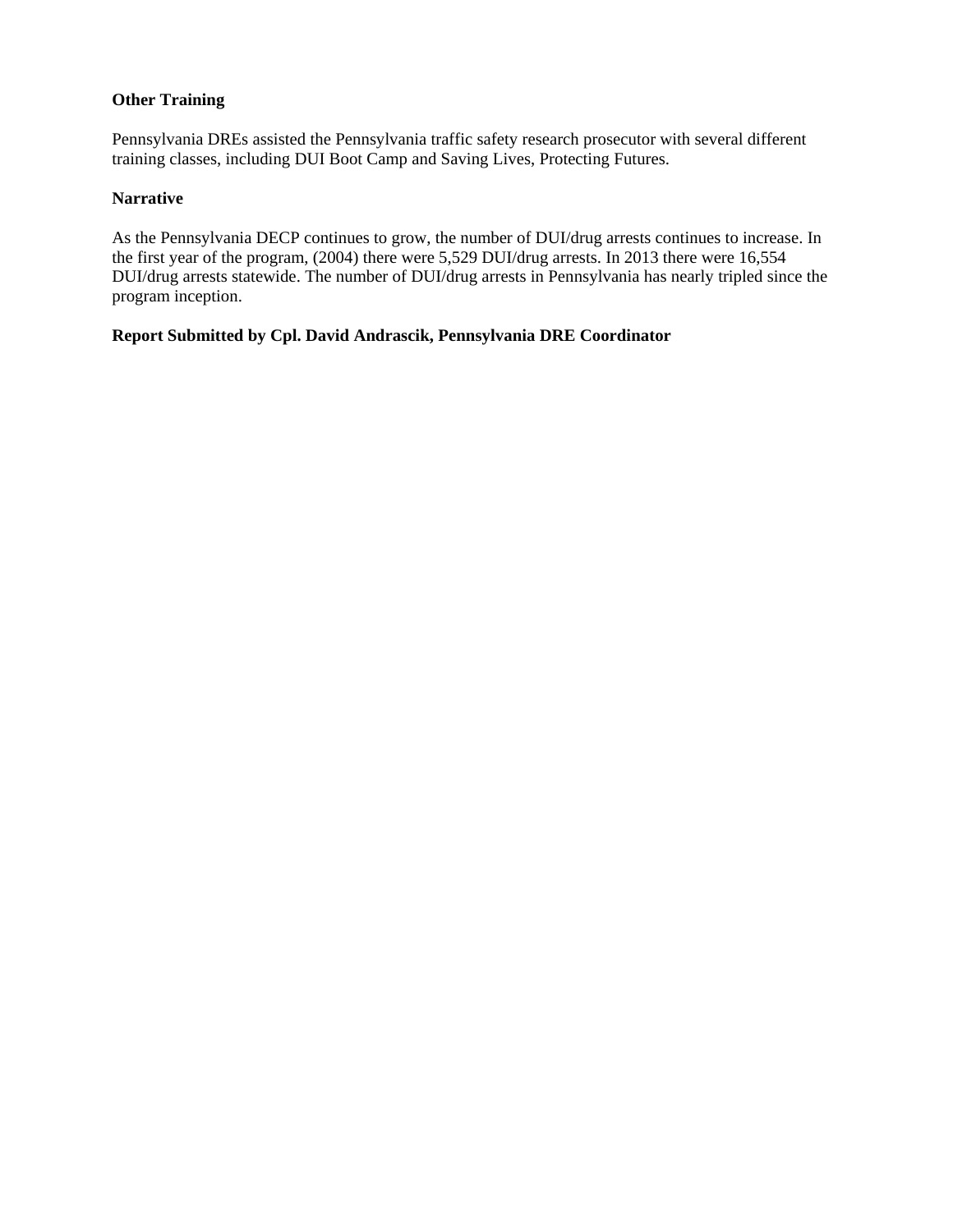# **Rhode Island DRE Year End Summary Report 2013**

## **Current DREs**

| Number of evaluators (DREs) in your state: | 48  |
|--------------------------------------------|-----|
| Number of DRE instructors in your state:   | -11 |
| Number of agencies that have DREs:         | 29  |

## **Evaluations**

| Number of enforcement evaluations : | 102        |
|-------------------------------------|------------|
| Number of training evaluations:     | 223        |
| Total number of evaluations:        | <b>318</b> |

## **1. Drug Category (DRE's Opinion)**

| Depressants:                     | 59  |
|----------------------------------|-----|
| Stimulants:                      | 187 |
| Hallucinogens:                   |     |
| <b>Dissociative Anesthetics:</b> |     |
| Narcotic Analgesics:             | 98  |
| Inhalants:                       |     |
| Cannabis <sup>.</sup>            |     |

## **2. Poly Drug Use**

• Poly Drugs: **176**

- Alcohol Rule Outs: **5**
- Medical Rule Outs: **2**
- No Opinion of Impairment: **0**
- Tox Results: Pending: **255**
- Tox Found: No Drugs: **0**
- Refused: **64**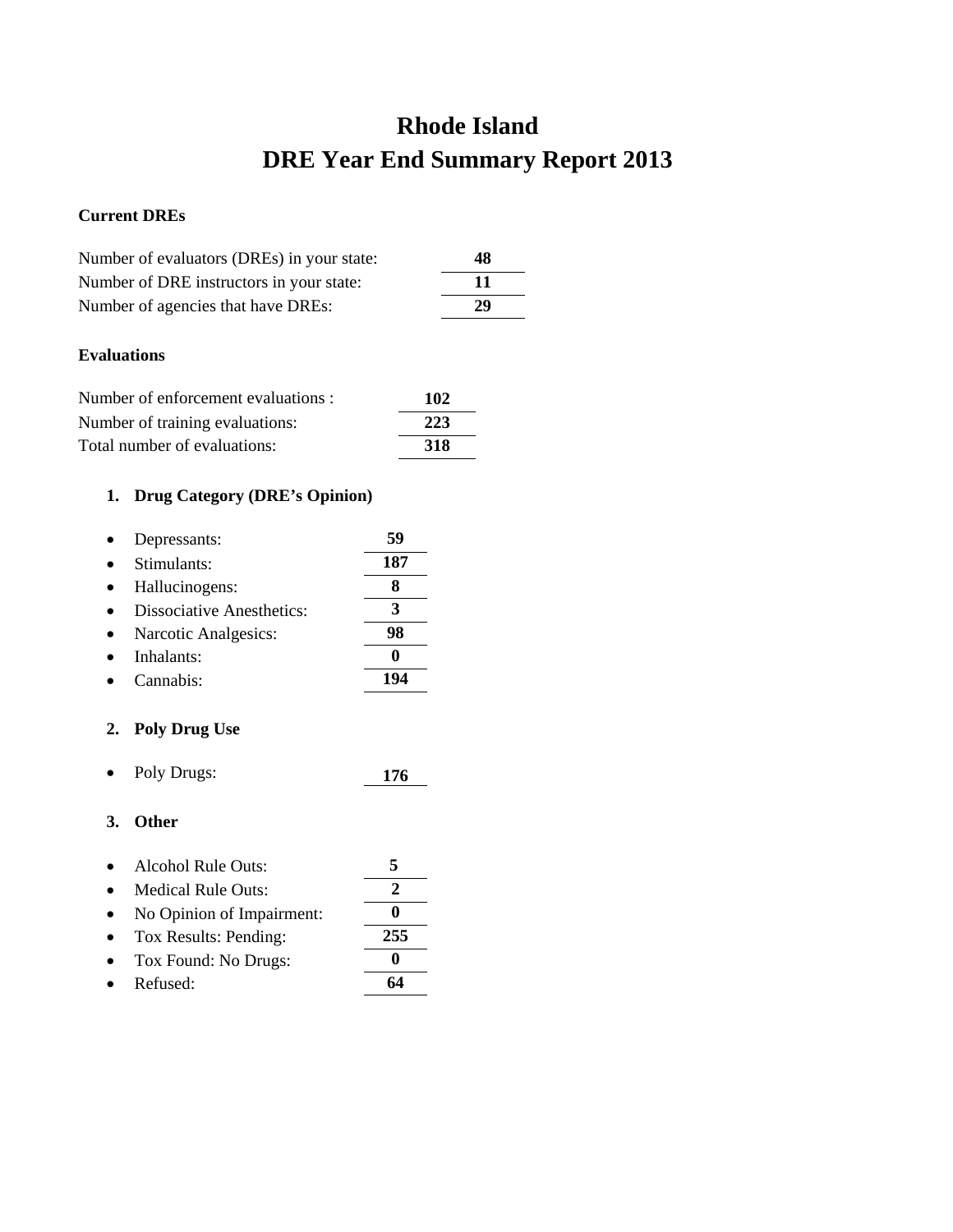| 12<br>Number of Students:                                     |  |
|---------------------------------------------------------------|--|
|                                                               |  |
| 12<br>Number of DREs Certified:                               |  |
|                                                               |  |
| Number of DRE Instructor Schools:<br>0                        |  |
| $\bf{0}$<br>Number of Students:                               |  |
| $\bf{0}$<br>Number of DRE Instructors Certified:<br>$\bullet$ |  |
| 1<br>Number of 8-Hour Recertification Classes:                |  |
| 38<br>Number of Students:                                     |  |
|                                                               |  |
| <b>ARIDE Training</b>                                         |  |
| 2<br>Number of ARIDE Schools:                                 |  |
| 36<br>Number of Students:                                     |  |
|                                                               |  |
| <b>DITEP Training</b>                                         |  |
| Number of Classes:<br>2<br>$\bullet$                          |  |
| 12<br>Number of School Nurses:                                |  |
| 6<br>Number of SROs:<br>$\bullet$                             |  |
| 39<br>Other Students:                                         |  |
| 57<br><b>Total Number of Students:</b>                        |  |
| <b>Phlebotomy Training</b>                                    |  |
| 0<br>Number of Classes:                                       |  |
| $\bf{0}$<br>Number of Students:                               |  |
|                                                               |  |
| <b>SFST Training</b>                                          |  |
| 3<br>Number of SFST Classes:                                  |  |
| 147<br>Number of Students:                                    |  |
| Number of SFST Instructor Classes:<br>0                       |  |
| $\bf{0}$<br>Number of Students:                               |  |

# **Report Submitted by Richard T. Sullivan, Rhode Island DRE Coordinator**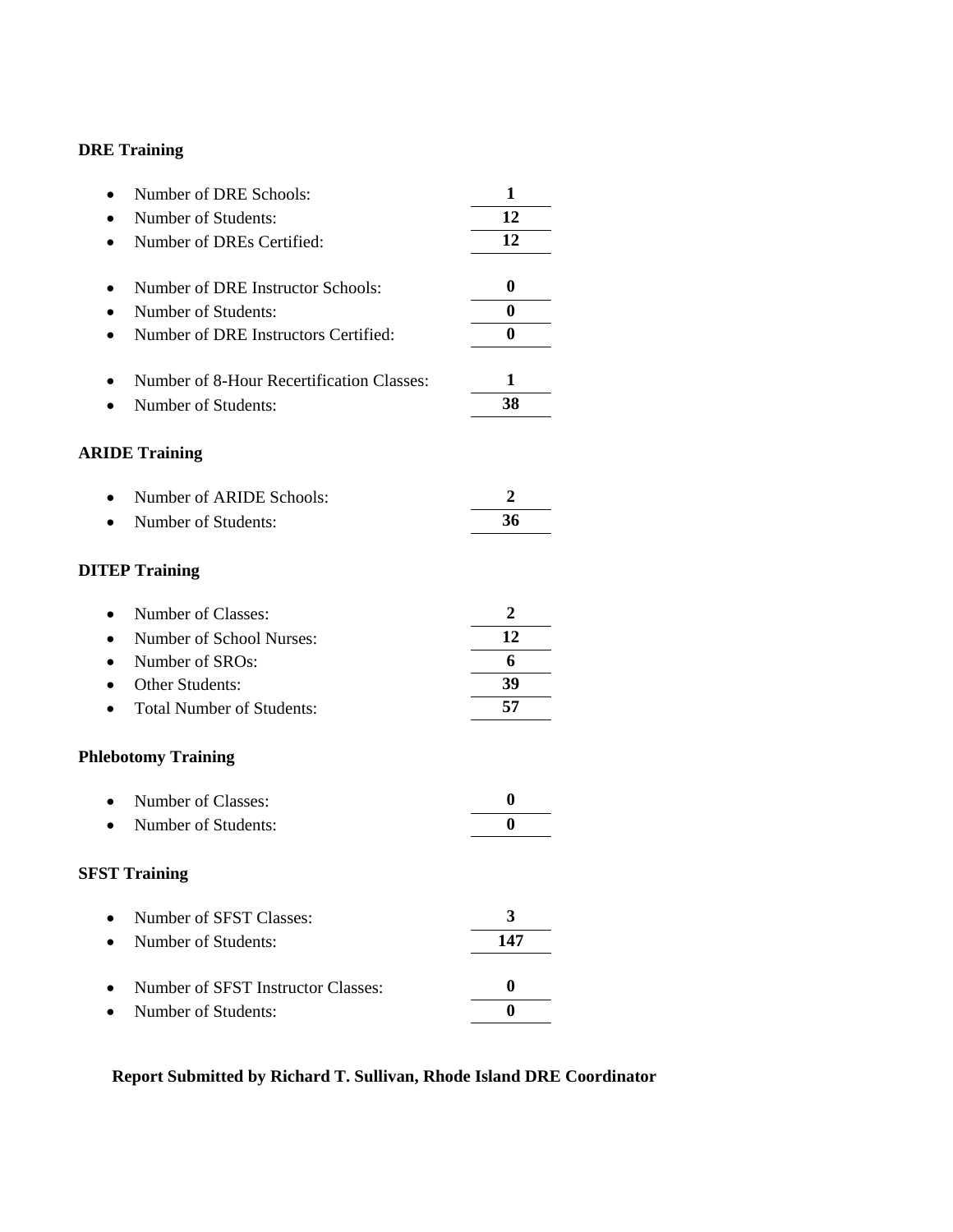# **South Carolina DRE Year End Summary Report 2013**

## **Current DREs**

| Number of evaluators (DREs) in your state: | 119 |
|--------------------------------------------|-----|
| Number of DRE instructors in your state:   | 13  |
| Number of agencies that have DREs:         | 53  |

## **Evaluations**

| Number of enforcement evaluations : | 266 |
|-------------------------------------|-----|
| Number of training evaluations:     | 181 |
| Total number of evaluations:        | 447 |

## **1. Drug Category (DRE's Opinion)**

| Depressants:                     | 160 |
|----------------------------------|-----|
| Stimulants:                      | 153 |
| Hallucinogens:                   |     |
| <b>Dissociative Anesthetics:</b> |     |
| Narcotic Analgesics:             | 143 |
| Inhalants:                       |     |
| Cannabis:                        |     |

## **2. Poly Drug Use**

• Poly Drugs: **203**

- Alcohol Rule Outs: **3**
- Medical Rule Outs: **4**
- No Opinion of Impairment: **23**
- Tox Results: Pending: **60**
- Tox Found: No Drugs: **5**
- Refused: **45**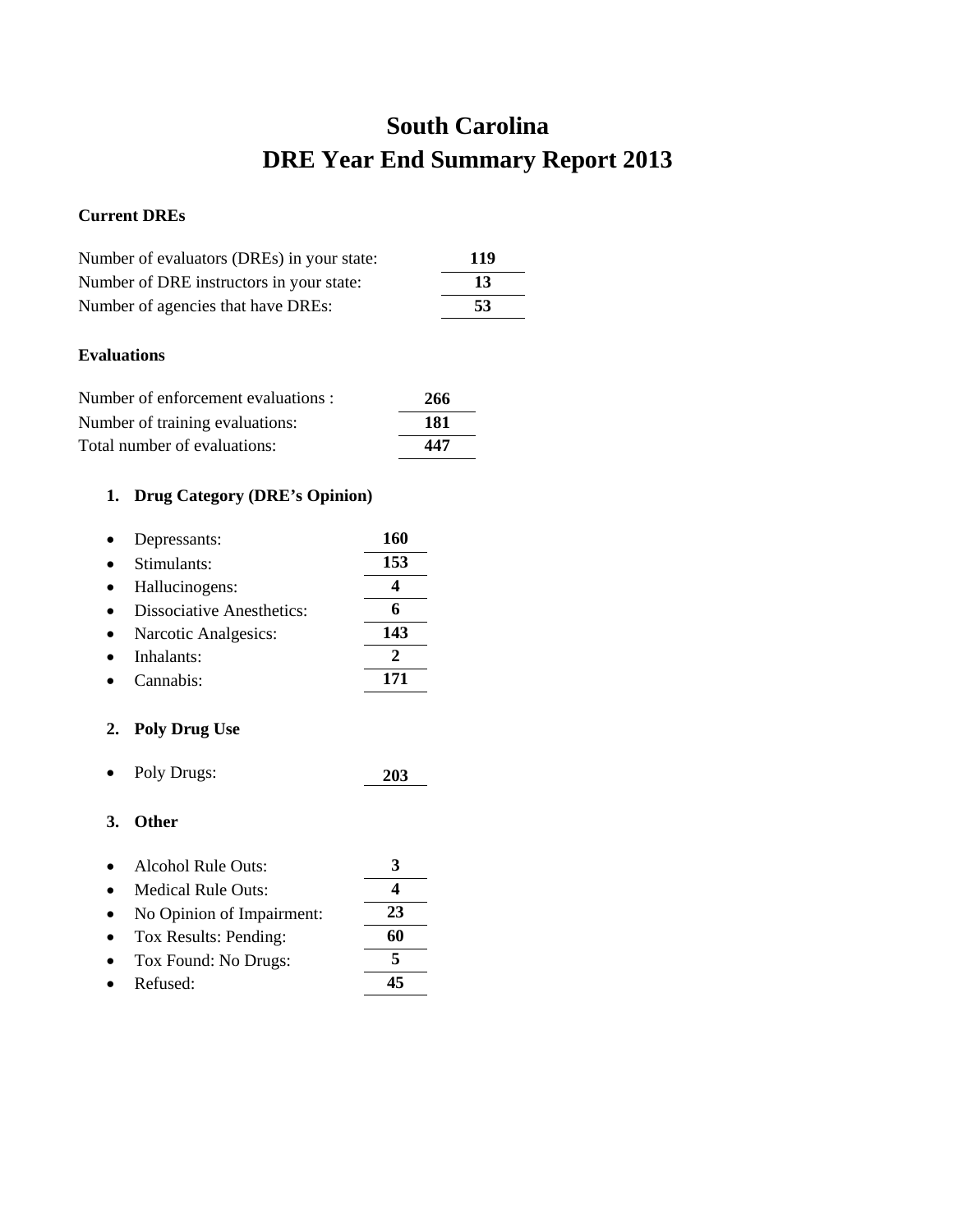| Number of DRE Schools:<br>$\bullet$       | 1   |
|-------------------------------------------|-----|
| Number of Students:                       | 19  |
| Number of DREs Certified:                 | 18  |
| Number of DRE Instructor Schools:         | 1   |
| Number of Students:                       | 3   |
| Number of DRE Instructors Certified:      | 3   |
| Number of 8-Hour Recertification Classes: | 2   |
| Number of Students:                       | 30  |
| <b>ARIDE Training</b>                     |     |
| Number of ARIDE Schools:                  | 9   |
| Number of Students:                       | 106 |
| <b>DITEP Training</b>                     |     |
| Number of Classes:<br>$\bullet$           | N/A |
| Number of School Nurses:                  | N/A |
| Number of SROs:                           | N/A |
| <b>Other Students:</b>                    | N/A |
| <b>Total Number of Students:</b>          | N/A |
| <b>Phlebotomy Training</b>                |     |
| Number of Classes:<br>$\bullet$           | N/A |
| Number of Students:                       | N/A |
| <b>SFST Training</b>                      |     |
| Number of SFST Classes:                   | 29  |
| Number of Students:                       | 931 |
| Number of SFST Instructor Classes:        | 5   |
| Number of Students:                       | 41  |

#### **Narrative**

The DEC program in South Carolina continues to grow in both the number of officers certified as well as the number of agencies who utilize these officers. During the 2013 calendar year, South Carolina underwent a nation review of our impaired driving programs. One of the major recommendations by the review team was to expand the size of the Drug Recognition Expert Program as well as increase the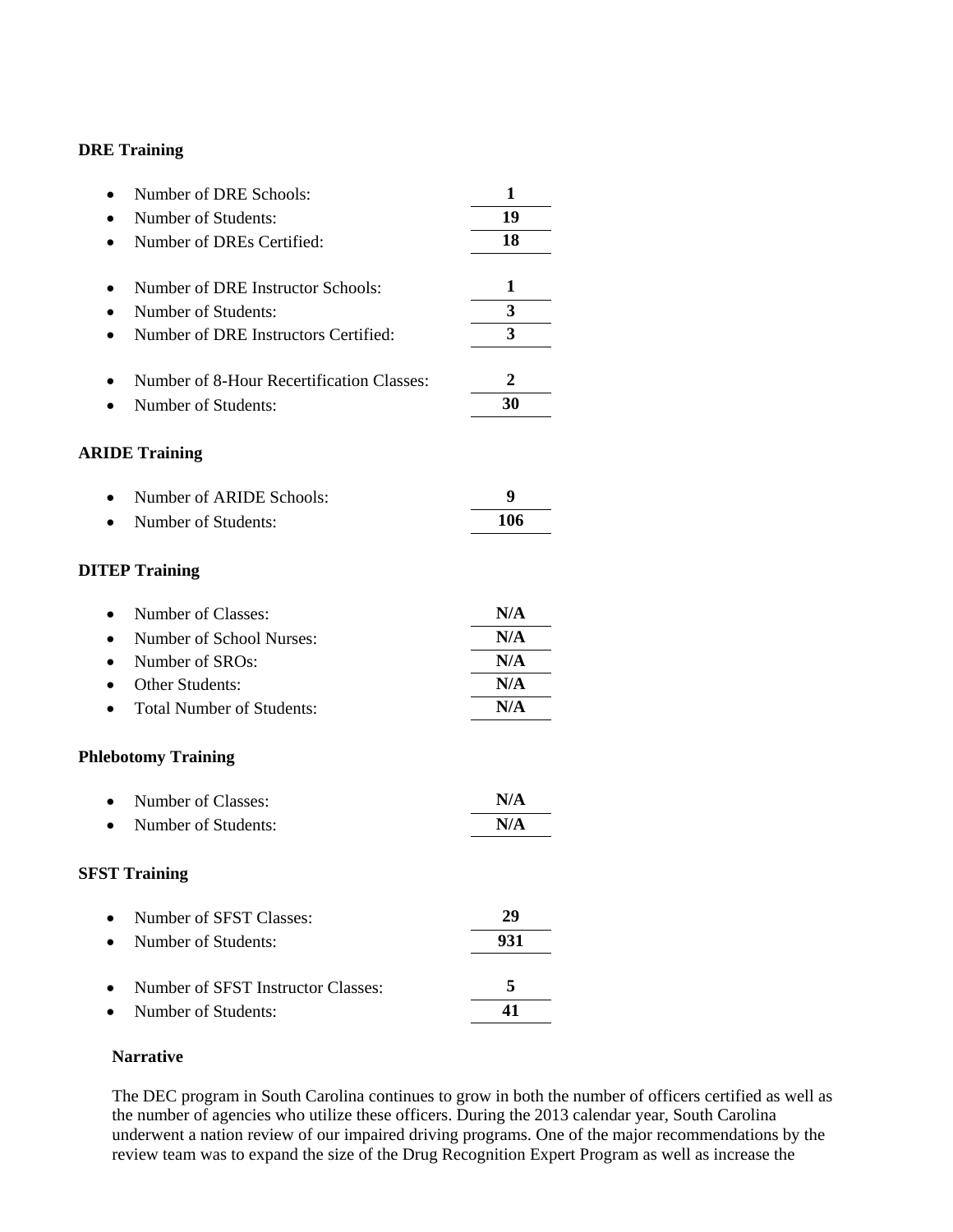number of officers who have attended the Advanced Roadside Impaired Driving Enforcement program. As a result of this I have asked for, and received approval from, the director and colonel of the South Carolina Highway Patrol to train all state troopers in ARIDE. This training began in January 2014 and I hope to train all 800 plus troopers over an 18-month period. The program in South Carolina continues to move in the right direction and I look forward to the upcoming year.

#### **Report Submitted by Michael Brantley, South Carolina DRE Coordinator**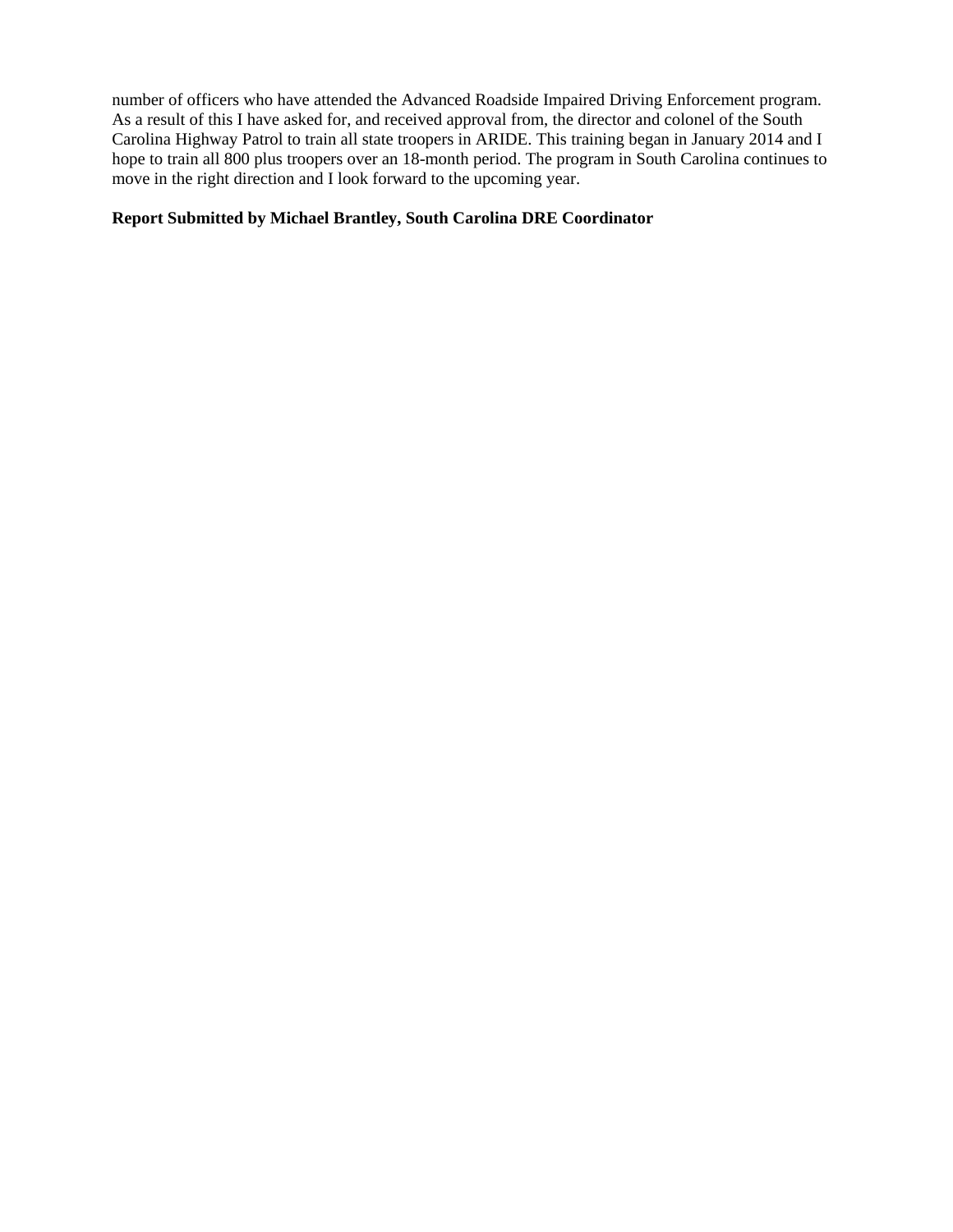# **South Dakota DRE Year End Summary Report 2013**

### **Current DREs**

| Number of evaluators (DREs) in your state: | 55 |
|--------------------------------------------|----|
| Number of DRE instructors in your state:   |    |
| Number of agencies that have DREs:         | 22 |
|                                            |    |

### **Evaluations**

| Number of enforcement evaluations : | 271          |
|-------------------------------------|--------------|
| Number of training evaluations:     | $\bullet$    |
| Total number of evaluations:        | $\mathbf{0}$ |

## **1. Drug Category (DRE's Opinion)**

| Depressants:                     | XU |
|----------------------------------|----|
| Stimulants:                      | 53 |
| Hallucinogens:                   | 2  |
| <b>Dissociative Anesthetics:</b> |    |
| Narcotic Analgesics:             | 39 |
| Inhalants:                       |    |
| Cannabis <sup>.</sup>            |    |

## **2. Poly Drug Use**

• Poly Drugs: **36%**

| Alcohol Rule Outs:        |    |
|---------------------------|----|
| <b>Medical Rule Outs:</b> | 14 |
| No Opinion of Impairment: | 17 |
| Tox Results: Pending:     | 18 |
| Tox Found: No Drugs:      |    |
| Refused:                  |    |
|                           |    |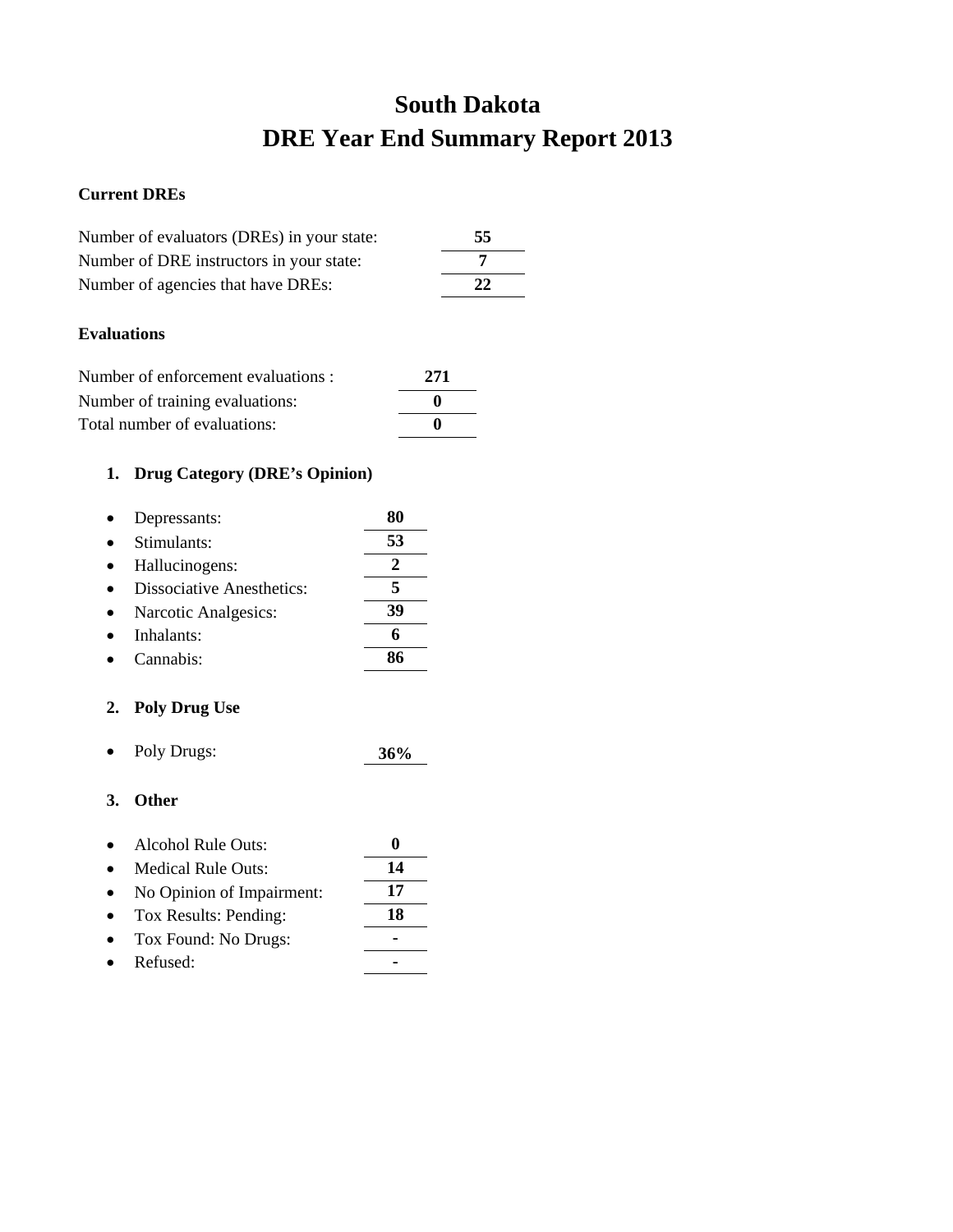| Number of DRE Schools:<br>$\bullet$               | 1        |
|---------------------------------------------------|----------|
| Number of Students:<br>$\bullet$                  | 12       |
| Number of DREs Certified:<br>$\bullet$            | 12       |
|                                                   |          |
| Number of DRE Instructor Schools:                 | $\bf{0}$ |
| Number of Students:<br>$\bullet$                  |          |
| Number of DRE Instructors Certified:<br>$\bullet$ |          |
| Number of 8-Hour Recertification Classes:<br>٠    | 1        |
| Number of Students:                               | 13       |
|                                                   |          |
| <b>ARIDE Training</b>                             |          |
| Number of ARIDE Schools:<br>$\bullet$             | 14       |
| Number of Students:<br>$\bullet$                  | 210      |
|                                                   |          |
| <b>DITEP Training</b>                             |          |
| Number of Classes:<br>$\bullet$                   | $\bf{0}$ |
| Number of School Nurses:<br>$\bullet$             |          |
| Number of SROs:<br>$\bullet$                      |          |
| Other Students:                                   |          |
| <b>Total Number of Students:</b><br>$\bullet$     |          |
|                                                   |          |
| <b>Phlebotomy Training</b>                        |          |
| Number of Classes:<br>$\bullet$                   | 0        |
| Number of Students:                               |          |
|                                                   |          |
| <b>SFST Training</b>                              |          |
|                                                   |          |
| Number of SFST Classes:                           |          |
| Number of Students:                               |          |
| Number of SFST Instructor Classes:                |          |
| Number of Students:                               |          |
|                                                   |          |

#### **Other Training**

The 2013 DRE Pre-School and 7 Day School was conducted in Sioux Falls, SD. Instructors for the class were Chuck Matson, Lt. Robert Rausch (ISP), Travis Herbert (CHP), Joe Allen (CA), and Sgt. Ryan Mechaley (SDHP). The class included DRE candidates from Minnesota and South Dakota. Field certifications were completed in Oakland, CA, and San Diego, CA. A special thanks goes to the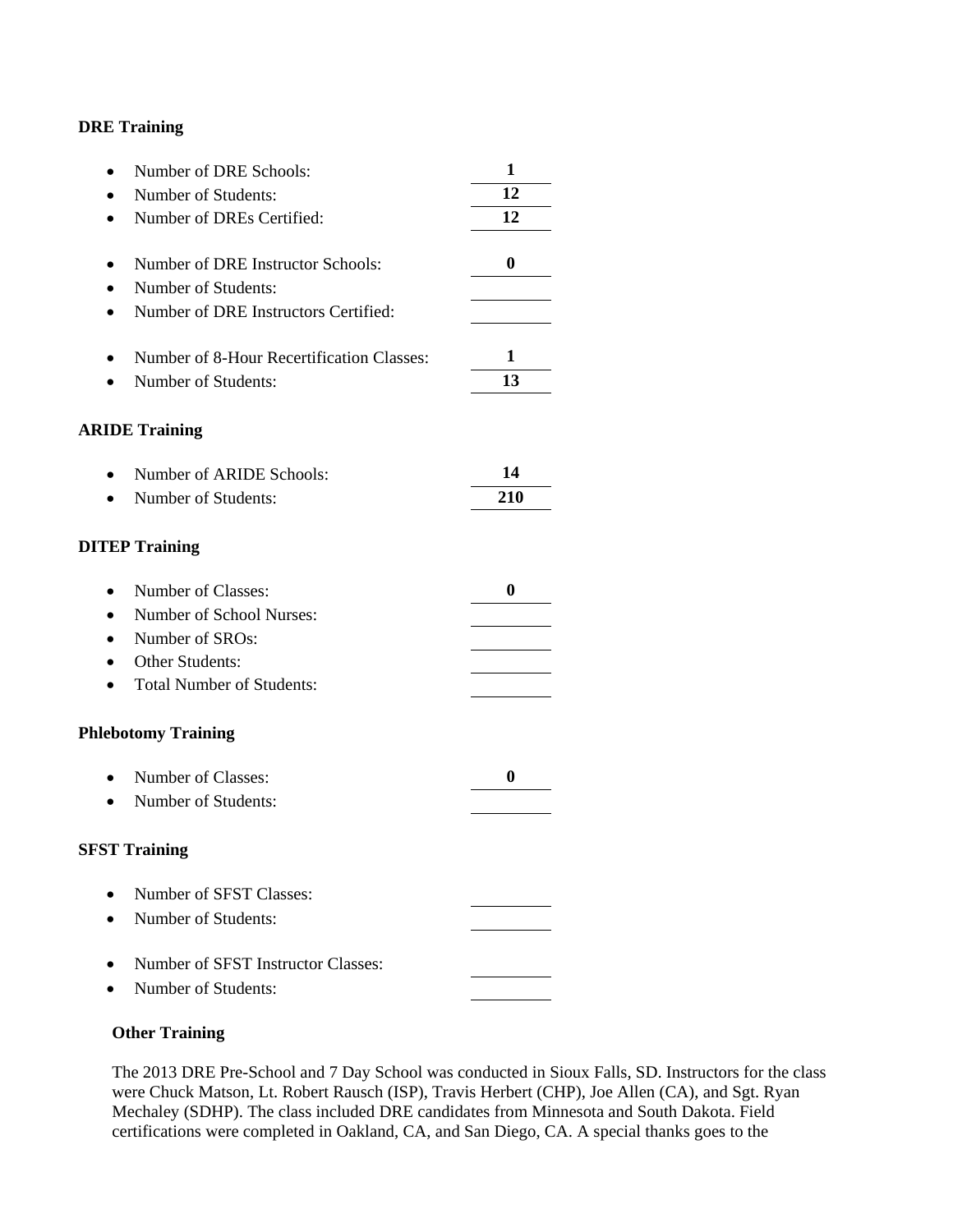California Highway Patrol and their Impaired Driving Unit for accommodating and hosting the field certifications.

#### **Narrative**

With a strong partnership of law enforcement agencies in South Dakota and the support of the Office of Highway Safety, the South Dakota DRE program continues to flourish and expand. South Dakota DREs have played a vital role in expanding the ARIDE training program to numerous law enforcement agencies and their officers. Additionally, DREs have been utilized for numerous public education campaigns in addition to enforcement campaigns. In December, South Dakota DREs, conducted RIDE (Removing Impaired Drivers Enforcement) enforcement campaigns every weekend. This included saturation and simultaneous "Happy Hour" sobriety checkpoints and saturation patrols. This was a statewide and multijurisdictional enforcement activity.

#### **Report Submitted by Sgt. Ryan Mechaley, South Dakota DRE Coordinator**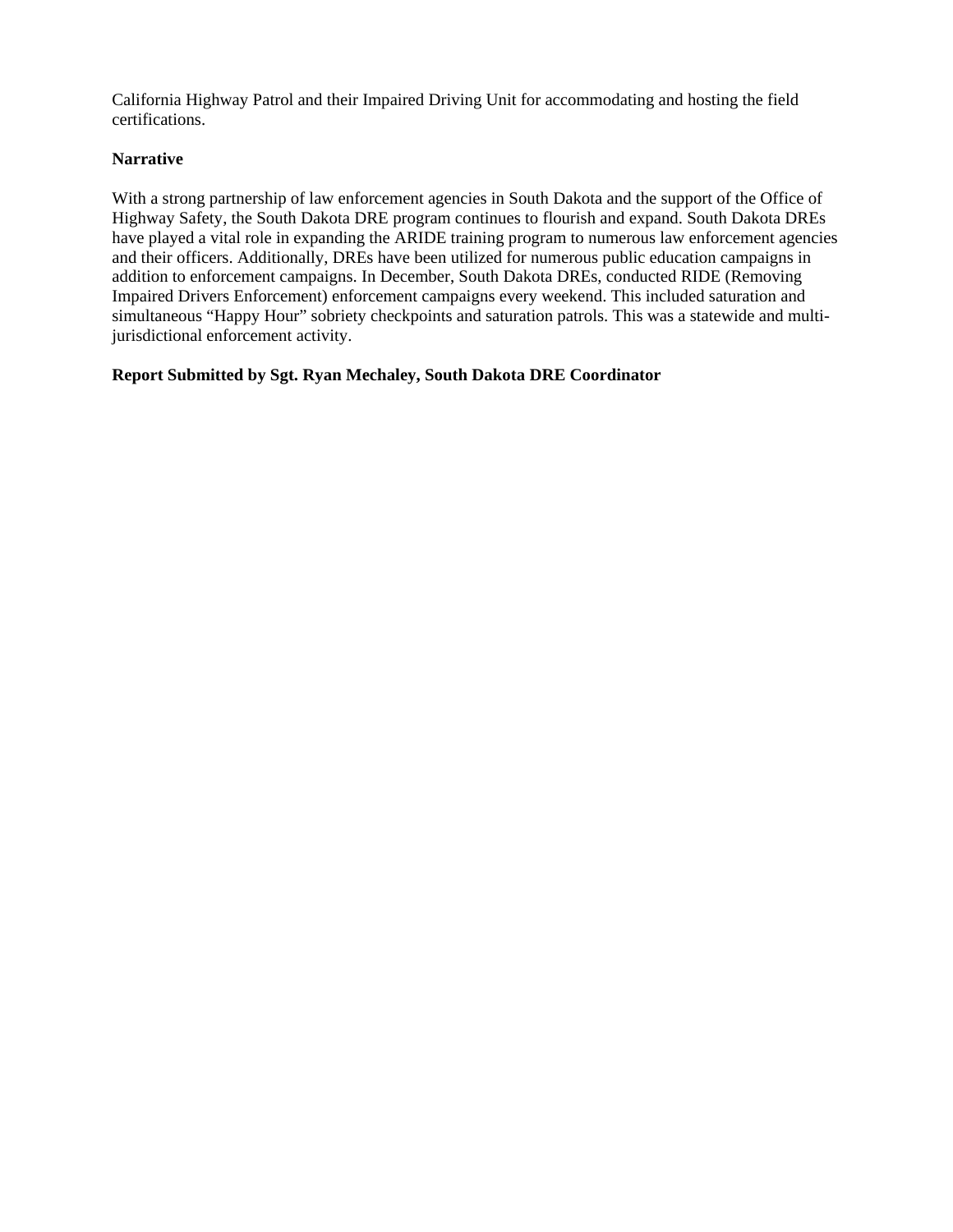# **Tennessee DRE Year End Summary Report 2013**

#### **Current DREs**

| Number of evaluators (DREs) in your state: | 106 |
|--------------------------------------------|-----|
| Number of DRE instructors in your state:   | -11 |
| Number of agencies that have DREs:         | 6   |

#### **Evaluations**

| Number of enforcement evaluations : | 150 |
|-------------------------------------|-----|
| Number of training evaluations:     | 216 |
| Total number of evaluations:        | 366 |

## **1. Drug Category (DRE's Opinion)**

| Depressants:                     |    |
|----------------------------------|----|
| Stimulants:                      | 26 |
| Hallucinogens:                   |    |
| <b>Dissociative Anesthetics:</b> | 3  |
| Narcotic Analgesics:             | 63 |
| Inhalants:                       |    |
| Cannabis:                        |    |

### **2. Poly Drug Use**

• Poly Drugs: **70**

| Alcohol Rule Outs: | 10 |
|--------------------|----|
|                    |    |

- Medical Rule Outs: **0** • No Opinion of Impairment: **2**
- Tox Results: Pending: **6** • Tox Found: No Drugs: **1**
- Refused: **8**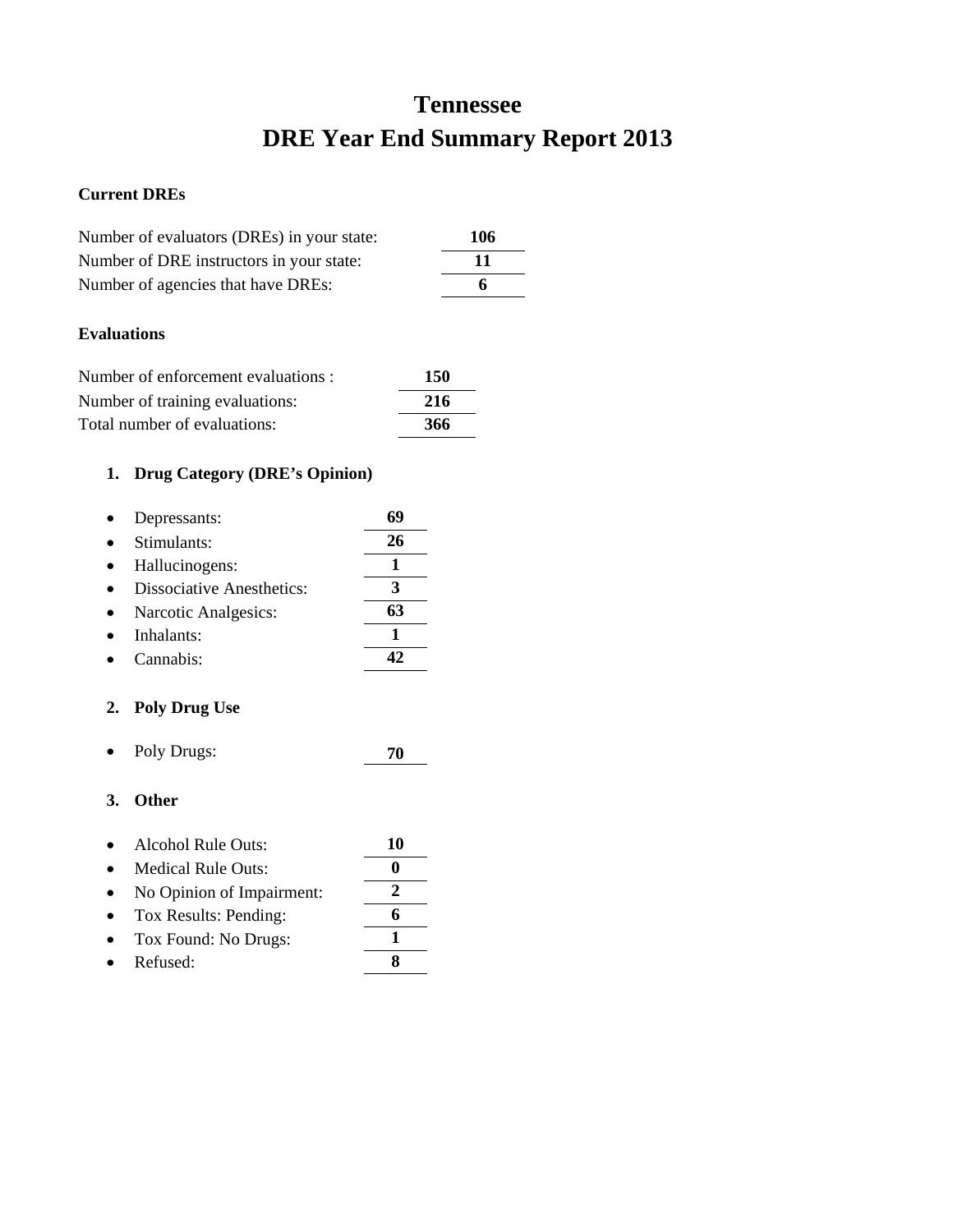| Number of DRE Schools:<br>$\bullet$               | 1            |
|---------------------------------------------------|--------------|
| Number of Students:                               | 19           |
| Number of DREs Certified:<br>$\bullet$            | 19           |
|                                                   |              |
| Number of DRE Instructor Schools:<br>٠            | 1            |
| Number of Students:                               | $\mathbf{2}$ |
| Number of DRE Instructors Certified:<br>$\bullet$ | 2            |
| Number of 8-Hour Recertification Classes:<br>٠    | 1            |
| Number of Students:                               | 85           |
| <b>ARIDE Training</b>                             |              |
| Number of ARIDE Schools:                          | 15           |
| Number of Students:                               | 275          |
| <b>DITEP Training</b>                             |              |
| Number of Classes:<br>$\bullet$                   | 1            |
| Number of School Nurses:                          | 8            |
| Number of SROs:<br>$\bullet$                      | 5            |
| Other Students:                                   | 76           |
| <b>Total Number of Students:</b>                  | 105          |
| <b>Phlebotomy Training</b>                        |              |
| Number of Classes:<br>$\bullet$                   | 0            |
| Number of Students:                               | 0            |
| <b>SFST Training</b>                              |              |
| Number of SFST Classes:                           | 17           |
| Number of Students:                               | 298          |
| Number of SFST Instructor Classes:                | 4            |
| Number of Students:                               | 82           |

## **Report Submitted by Richard Holt, Tennessee DRE Coordinator**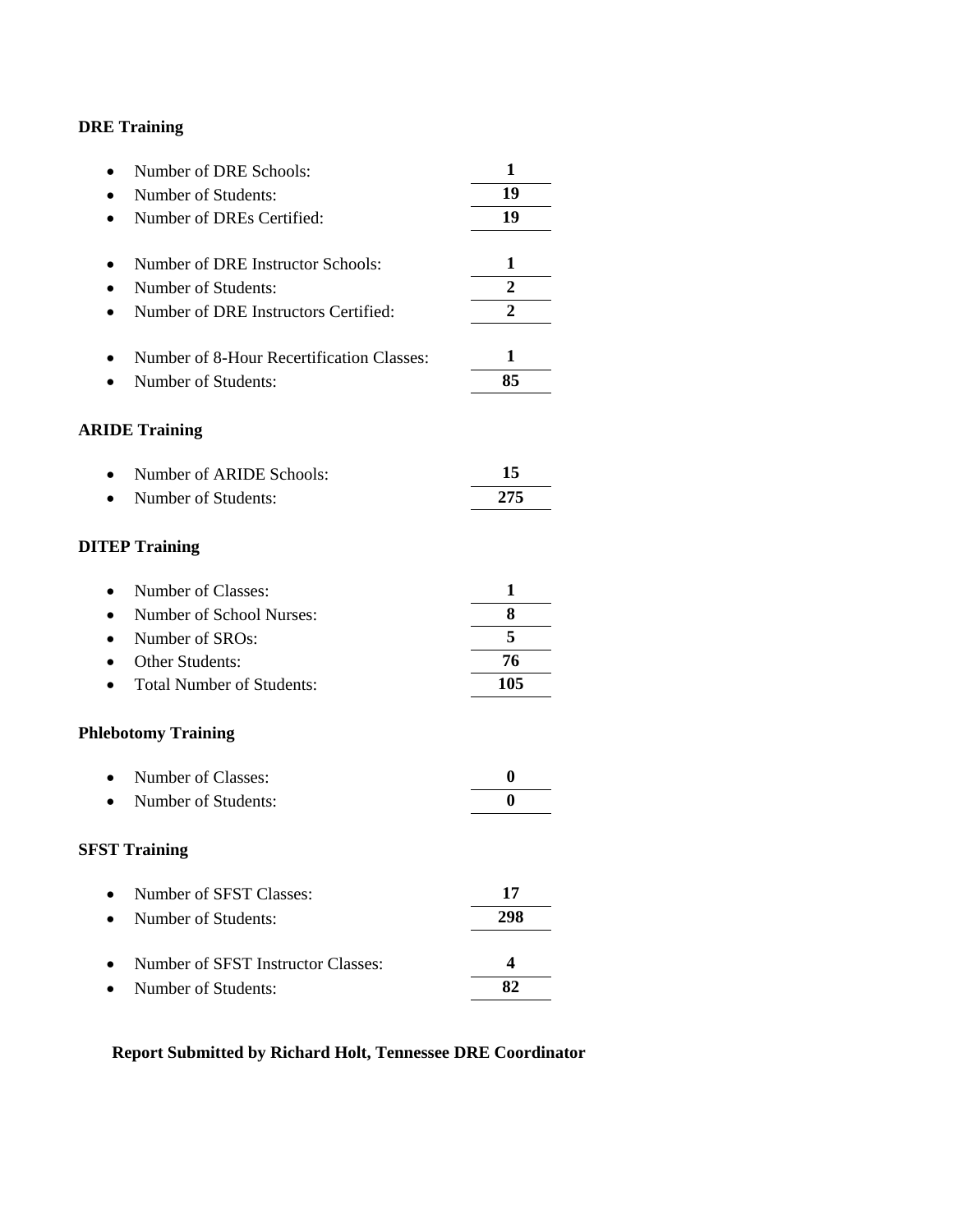# **Texas DRE Year End Summary Report 2013**

#### **Current DREs**

| Number of evaluators (DREs) in your state: | 419 |
|--------------------------------------------|-----|
| Number of DRE instructors in your state:   | 52  |
| Number of agencies that have DREs:         | 101 |

#### **Evaluations**

| Number of enforcement evaluations : | 857  |
|-------------------------------------|------|
| Number of training evaluations:     | 694  |
| Total number of evaluations:        | 1551 |

## **1. Drug Category (DRE's Opinion)**

| Depressants:                     | 660 |
|----------------------------------|-----|
| Stimulants:                      | 304 |
| Hallucinogens:                   | 10  |
| <b>Dissociative Anesthetics:</b> | 95  |
| Narcotic Analgesics:             | 359 |
| Inhalants:                       | 15  |
| Cannabis:                        | 523 |

## **2. Poly Drug Use**

• Poly Drugs: **584**

| 27                                                                                                                                        |
|-------------------------------------------------------------------------------------------------------------------------------------------|
| 37                                                                                                                                        |
| 169                                                                                                                                       |
| 143                                                                                                                                       |
| 35                                                                                                                                        |
|                                                                                                                                           |
| Alcohol Rule Outs:<br><b>Medical Rule Outs:</b><br>No Opinion of Impairment:<br>Tox Results: Pending:<br>Tox Found: No Drugs:<br>Refused: |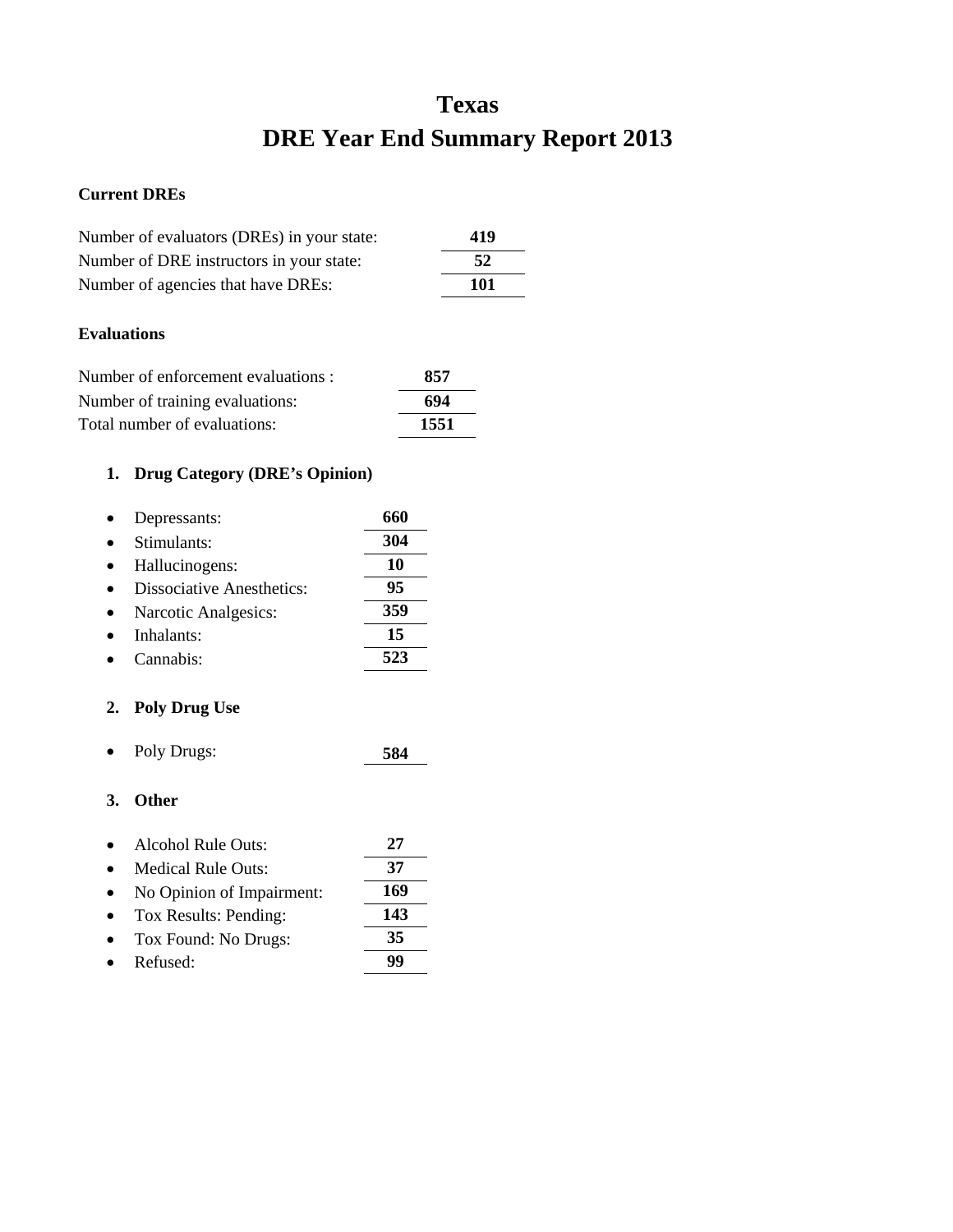| Number of DRE Schools:                    | 3   |
|-------------------------------------------|-----|
| Number of Students:                       | 63  |
| Number of DREs Certified:                 | 58  |
| Number of DRE Instructor Schools:         | 1   |
| Number of Students:                       | 5   |
| Number of DRE Instructors Certified:      | 4   |
|                                           |     |
| Number of 8-Hour Recertification Classes: | 9   |
| Number of Students:                       | 140 |
| <b>ARIDE Training</b>                     |     |
| Number of ARIDE Schools:                  | 19  |
| Number of Students:                       | 434 |
| <b>DITEP Training</b>                     |     |
| Number of Classes:<br>$\bullet$           | 14  |
| Number of School Nurses:                  | 78  |
| Number of SROs:                           | 8   |
| <b>Other Students:</b>                    | 283 |
| <b>Total Number of Students:</b>          | 369 |
| <b>Phlebotomy Training</b>                |     |
| Number of Classes:                        | N/A |
| Number of Students:                       | N/A |
| <b>SFST Training</b>                      |     |
| Number of SFST Classes:                   | N/A |
| Number of Students:                       | N/A |
| Number of SFST Instructor Classes:        | N/A |
| Number of Students:                       | N/A |
|                                           |     |

### **Other Training**

During 2013, 15 prosecutors audited the ARIDE Course. The Current Drug Trends Module, developed by Texas DRE instructors, continues to be revised and implemented into each of the curricula—DRE, DRE recertification, ARIDE, and DITEP as well as Drug Impairment Training for Texas Employers (DITTE). During 2013, 15 DITTE courses trained 366 supervisors/managers. Currently 6 DRE instructors, with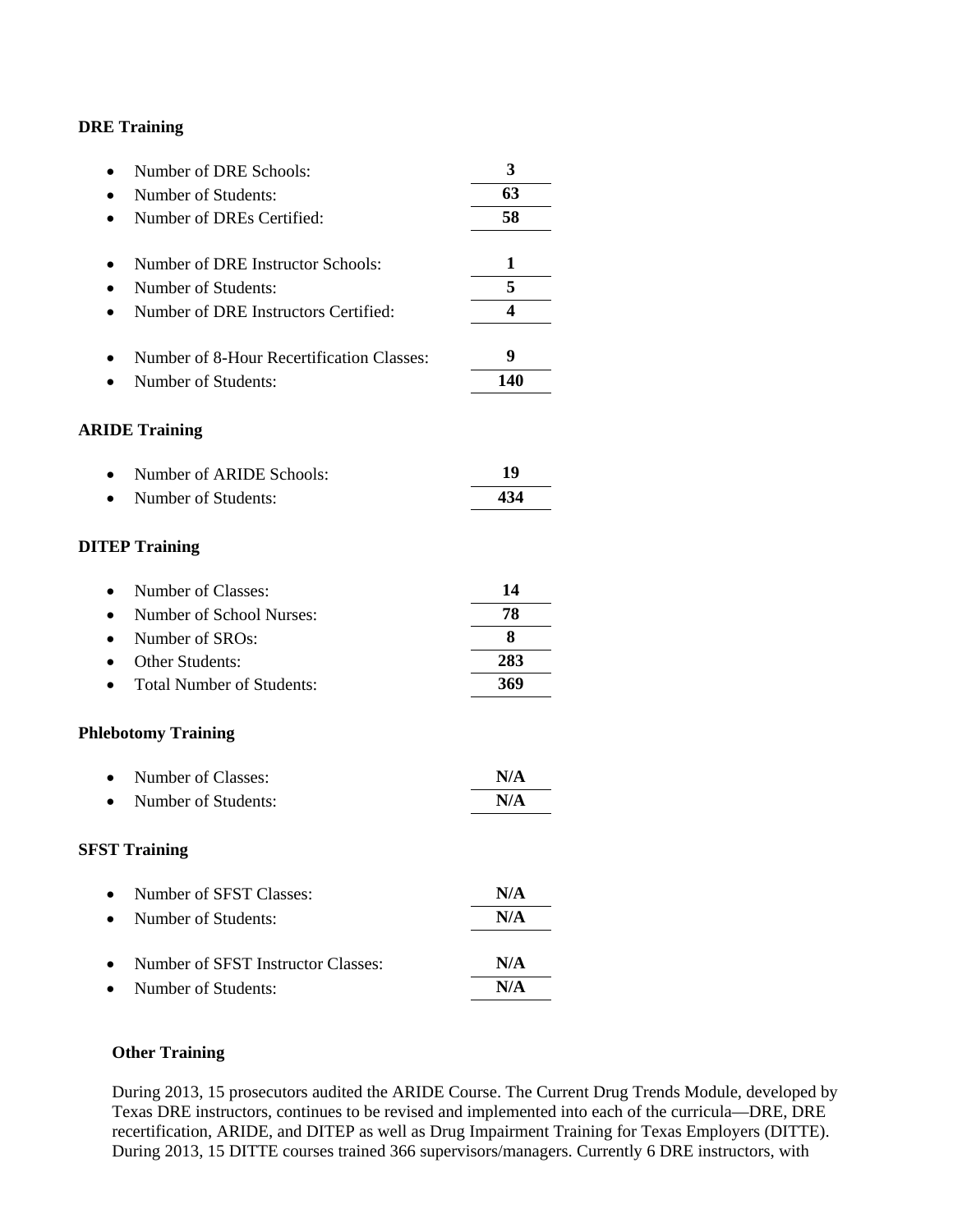supervisory experience (sergeant, lieutenant) administer the DITTE training on a statewide basis. Funding for this training initiative is provided through the Texas Department of Transportation (TxDOT). This was the third year of a three-year funding. The continuation of this training will continue through 2014 through the provision of grant funds. The DRE state coordinator and a Texas DRE instructor presented a session, "The Missing Link in Your Drug-Free Workplace", at the 2013 National Safety Council Congress and Expo in Chicago, IL, September 30 – October 2.

#### **Narrative**

Thirty-nine of 51 Texas DRE instructors were utilized in providing DRE, DRE recertification, ARIDE, DITEP, and DITTE training. Forty-nine Texas DREs attended the 19<sup>th</sup> Annual Conference on Drugs, Alcohol, and Impaired Driving in Oklahoma City, OK, August  $5 - 7$ , 2013. In 2013 Texas received notification that grants funds will be provided for development of a six-hour impaired driving training course for Texas probation and parole officers. An advisory committee was formed in the fourth quarter of 2013 to assist in curriculum development.

#### **Report Submitted by Cecelia P. Marquart, Texas DRE Coordinator**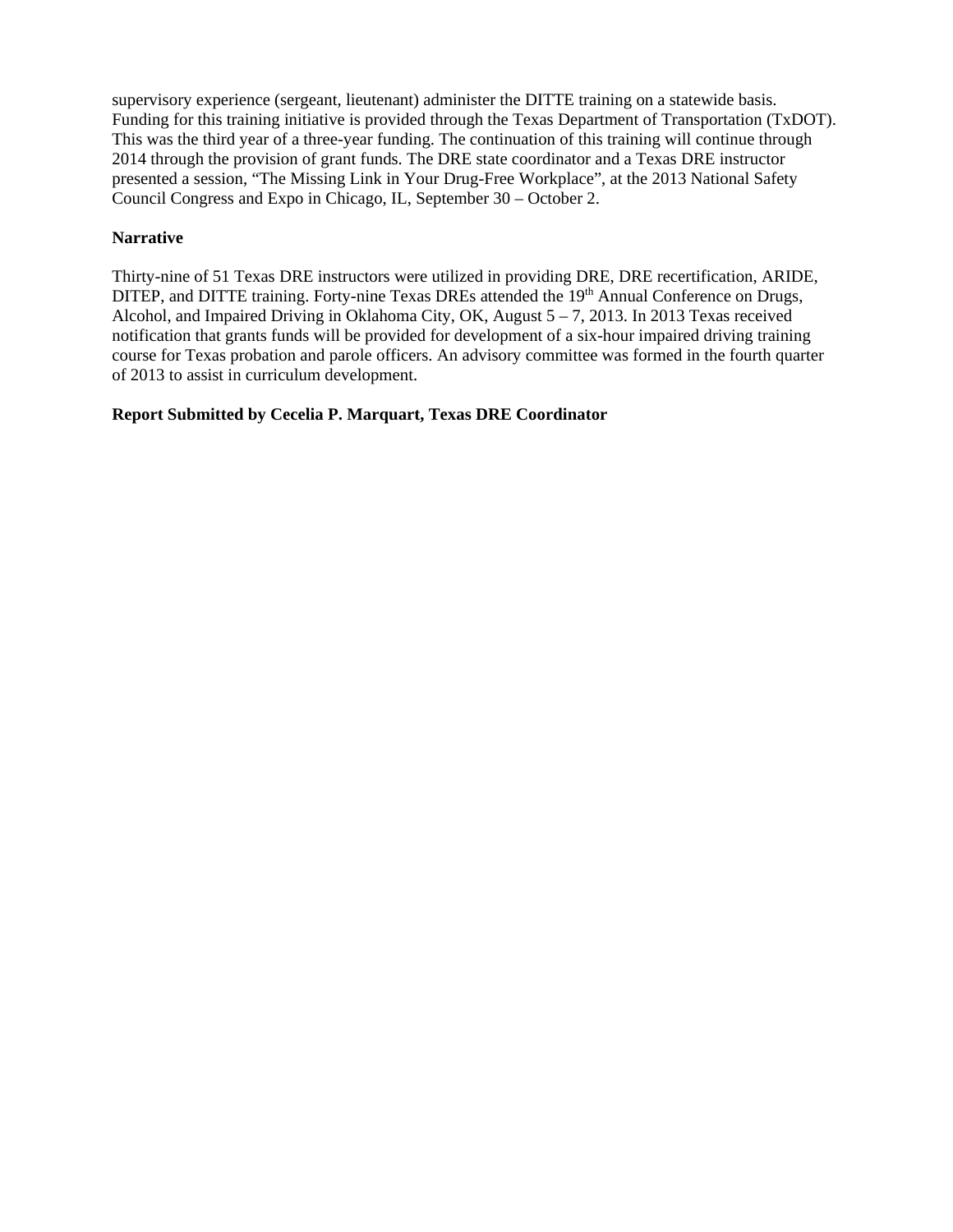# **Utah DRE Year End Summary Report 2013**

#### **Current DREs**

| Number of evaluators (DREs) in your state: | 111 |
|--------------------------------------------|-----|
| Number of DRE instructors in your state:   | 30  |
| Number of agencies that have DREs:         | 30  |

#### **Evaluations**

| Number of enforcement evaluations : | 246 |
|-------------------------------------|-----|
| Number of training evaluations:     | 62  |
| Total number of evaluations:        | 308 |

## **1. Drug Category (DRE's Opinion)**

| Depressants:                     | 55 |
|----------------------------------|----|
| Stimulants:                      | 46 |
| Hallucinogens:                   |    |
| <b>Dissociative Anesthetics:</b> |    |
| Narcotic Analgesics:             | 43 |
| Inhalants:                       |    |
| Cannabis:                        |    |

### **2. Poly Drug Use**

• Poly Drugs: **105**

- Alcohol Rule Outs: **1**
- Medical Rule Outs: **9** • No Opinion of Impairment: **15**
- Tox Results: Pending: **73**
- Tox Found: No Drugs: **27**
- Refused: **3**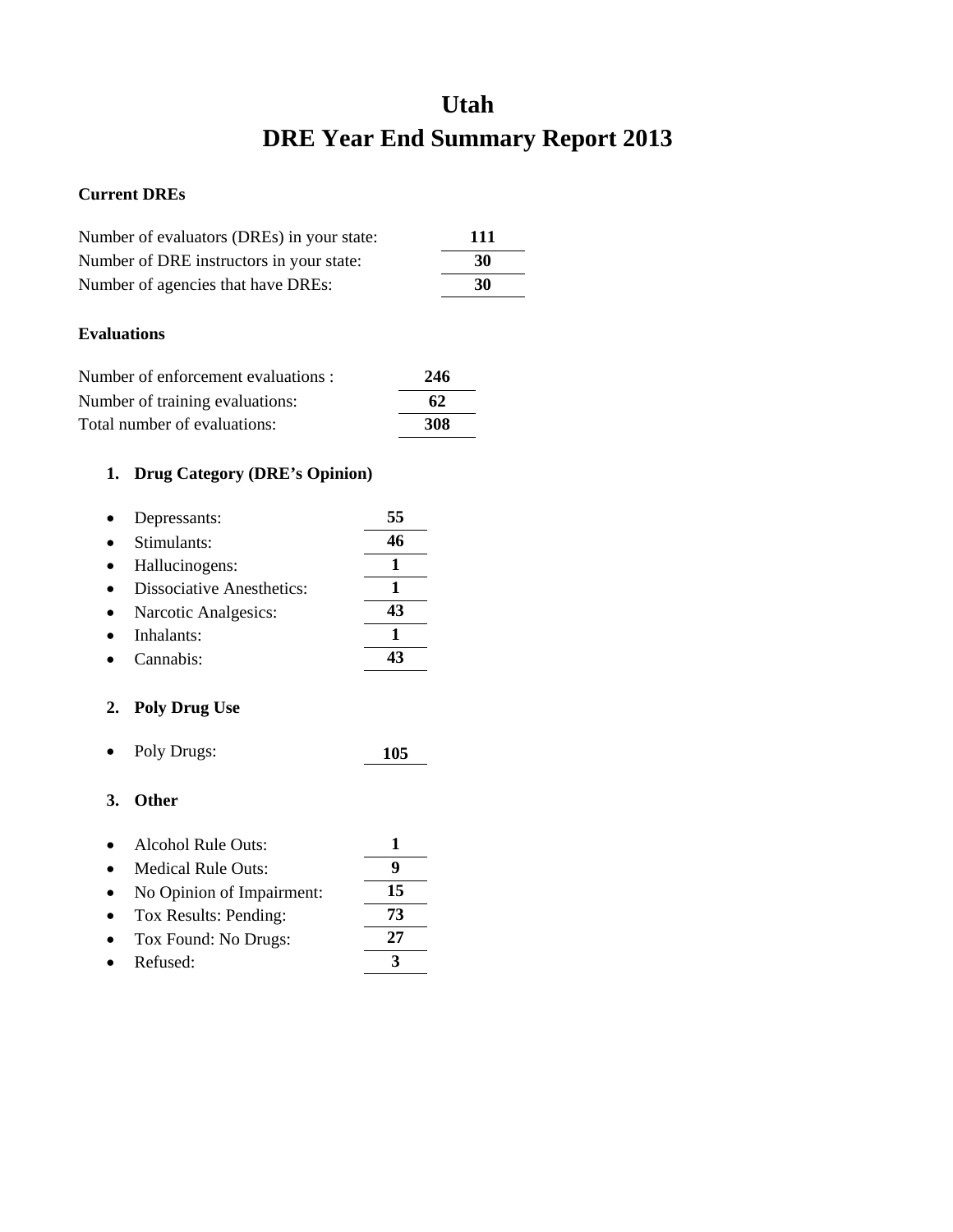| Number of DRE Schools:<br>٠                       | 1                |
|---------------------------------------------------|------------------|
| Number of Students:                               | 26               |
| Number of DREs Certified:<br>$\bullet$            | 25               |
|                                                   |                  |
| Number of DRE Instructor Schools:<br>٠            | $\boldsymbol{0}$ |
| Number of Students:                               | 0                |
| Number of DRE Instructors Certified:<br>$\bullet$ | 0                |
| Number of 8-Hour Recertification Classes:<br>٠    | 1                |
| Number of Students:                               | 95               |
| <b>ARIDE Training</b>                             |                  |
| Number of ARIDE Schools:<br>$\bullet$             | 8                |
| Number of Students:                               | 206              |
| <b>DITEP Training</b>                             |                  |
| Number of Classes:<br>$\bullet$                   | $\boldsymbol{0}$ |
| Number of School Nurses:                          | 0                |
| Number of SROs:<br>$\bullet$                      | $\boldsymbol{0}$ |
| Other Students:                                   | $\boldsymbol{0}$ |
| <b>Total Number of Students:</b>                  | 0                |
| <b>Phlebotomy Training</b>                        |                  |
| Number of Classes:<br>$\bullet$                   | 3                |
| Number of Students:                               | 28               |
| <b>SFST Training</b>                              |                  |
| Number of SFST Classes:                           | 0                |
| Number of Students:                               | 0                |
| Number of SFST Instructor Classes:                | $\boldsymbol{0}$ |
| Number of Students:                               | 0                |

## **Report Submitted by Jason Marshall, Utah DRE Coordinator**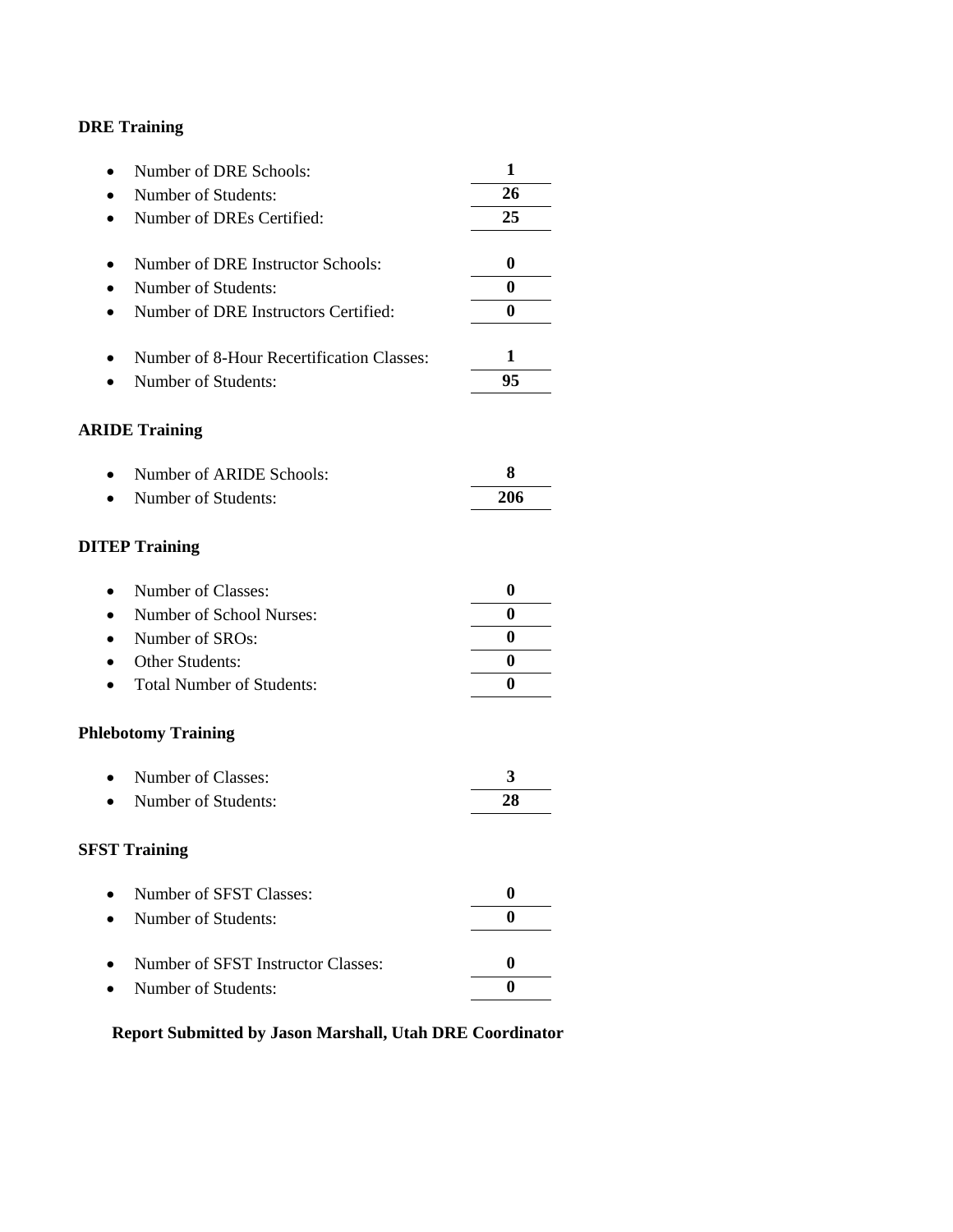## **Vermont DRE Year End Summary Report for 2013**

#### **Current DREs**

| Number of evaluators (DREs) in your state: | 28 |
|--------------------------------------------|----|
| Number of DRE instructors in your state:   | 3  |
| Number of agencies that have DREs:         | 16 |

### **Evaluations**

| Number of enforcement evaluations : | 197 |
|-------------------------------------|-----|
| Number of training evaluations:     | 4   |
| Total number of evaluations:        | 201 |

## **1. Drug Category (DRE's Opinion)**

| Depressants:                     |    |
|----------------------------------|----|
| Stimulants:                      | 33 |
| Hallucinogens:                   |    |
| <b>Dissociative Anesthetics:</b> | 3  |
| Narcotic Analgesics:             | 65 |
| Inhalants:                       | 2  |
| Cannabis:                        |    |

### **2. Poly Drug Use**

• Poly Drugs: **74**

- Alcohol Rule Outs: **0**
- Medical Rule Outs: **10** • No Opinion of Impairment: **15** • Tox Results: Pending: **0**
- Tox Found: No Drugs: **4**
- Refused: **45**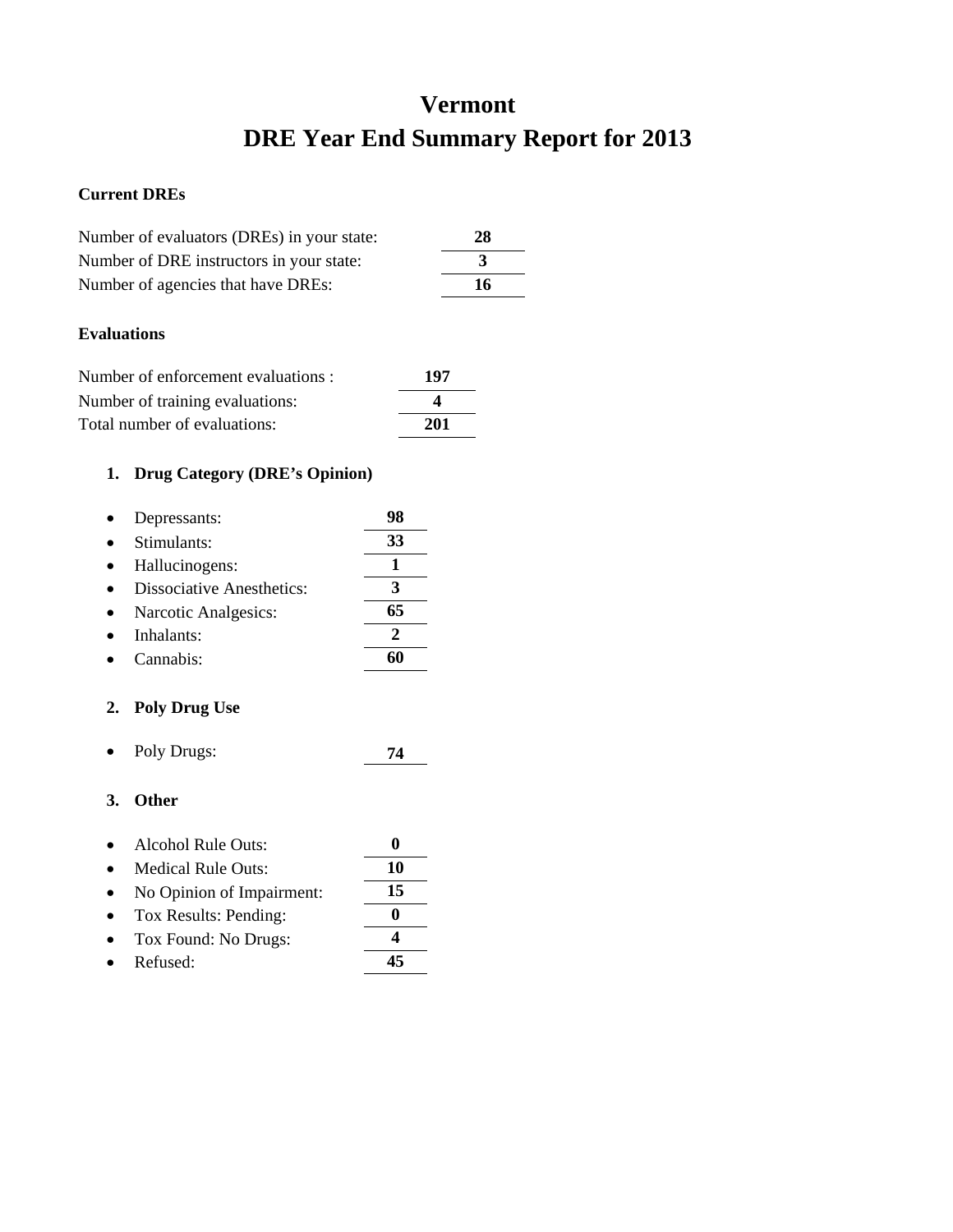| Number of DRE Schools:<br>$\bullet$           | $\bf{0}$         |
|-----------------------------------------------|------------------|
| Number of Students:                           | 0                |
| Number of DREs Certified:<br>$\bullet$        | 0                |
|                                               |                  |
| Number of DRE Instructor Schools:             | 0                |
| Number of Students:<br>$\bullet$              | 0                |
| Number of DRE Instructors Certified:<br>٠     | 0                |
|                                               |                  |
| Number of 8-Hour Recertification Classes:     | 2                |
| Number of Students:                           | 28               |
|                                               |                  |
| <b>ARIDE Training</b>                         |                  |
|                                               |                  |
| Number of ARIDE Schools:                      | 3                |
| Number of Students:<br>$\bullet$              | 71               |
|                                               |                  |
| <b>DITEP Training</b>                         |                  |
| Number of Classes:<br>$\bullet$               | 2                |
| Number of School Nurses:<br>$\bullet$         | 2                |
| Number of SROs:<br>$\bullet$                  | 1                |
| Other Students:                               | 19               |
| <b>Total Number of Students:</b><br>$\bullet$ | 22               |
|                                               |                  |
| <b>Phlebotomy Training</b>                    |                  |
|                                               |                  |
| Number of Classes:<br>$\bullet$               | $\boldsymbol{0}$ |
| Number of Students:                           | 0                |
|                                               |                  |
| <b>SFST Training</b>                          |                  |
|                                               |                  |
| Number of SFST Classes:                       | 4                |
| Number of Students:                           | 76               |
|                                               |                  |
| Number of SFST Instructor Classes:            | $\boldsymbol{0}$ |
| Number of Students:                           | 0                |

#### **Other Training**

In March of 2014, Vermont's Governor's Highway Safety Program co-hosted (with AAA or Northern New England) a Drugged Driving Summit which was attended by 130 guests including law enforcement, legislators, members of the judiciary, as well as other traffic safety partners. The objective of the summit was to raise awareness of the state's growing opioid issues.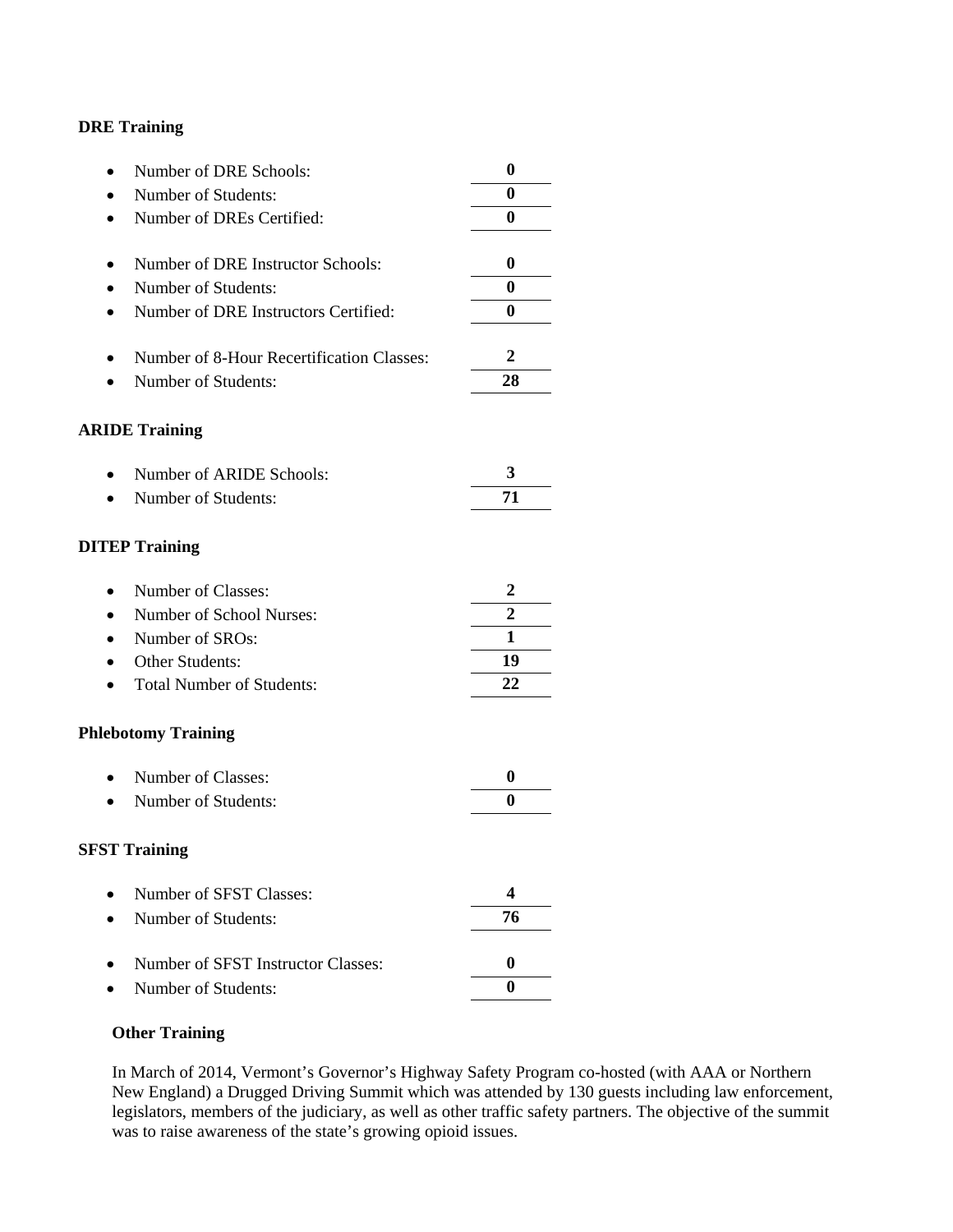#### **Narrative**

Vermont's program continues to expand through the recruitment of new DREs and providing extended coverage for all areas of the state. The state's increasing opioid issues has drawn national attention and the story has been covered in many segments of the media. Heroin continues to be imported from urban centers located in nearby states. These out of state heroin dealers purchase large quantities of heroin in these larger cities, located in New York state; Massachusetts and Connecticut, transport them to Vermont's towns and cities and achieve a tremendous profit, due to the increased price of heroin in Vermont.

2014 will see a continued increase in the number of DREs in Vermont. A DRE school took place in early 2014 and another school is planned for early in 2015.

#### **Report Submitted by Ted Minall, Vermont DRE Coordinator**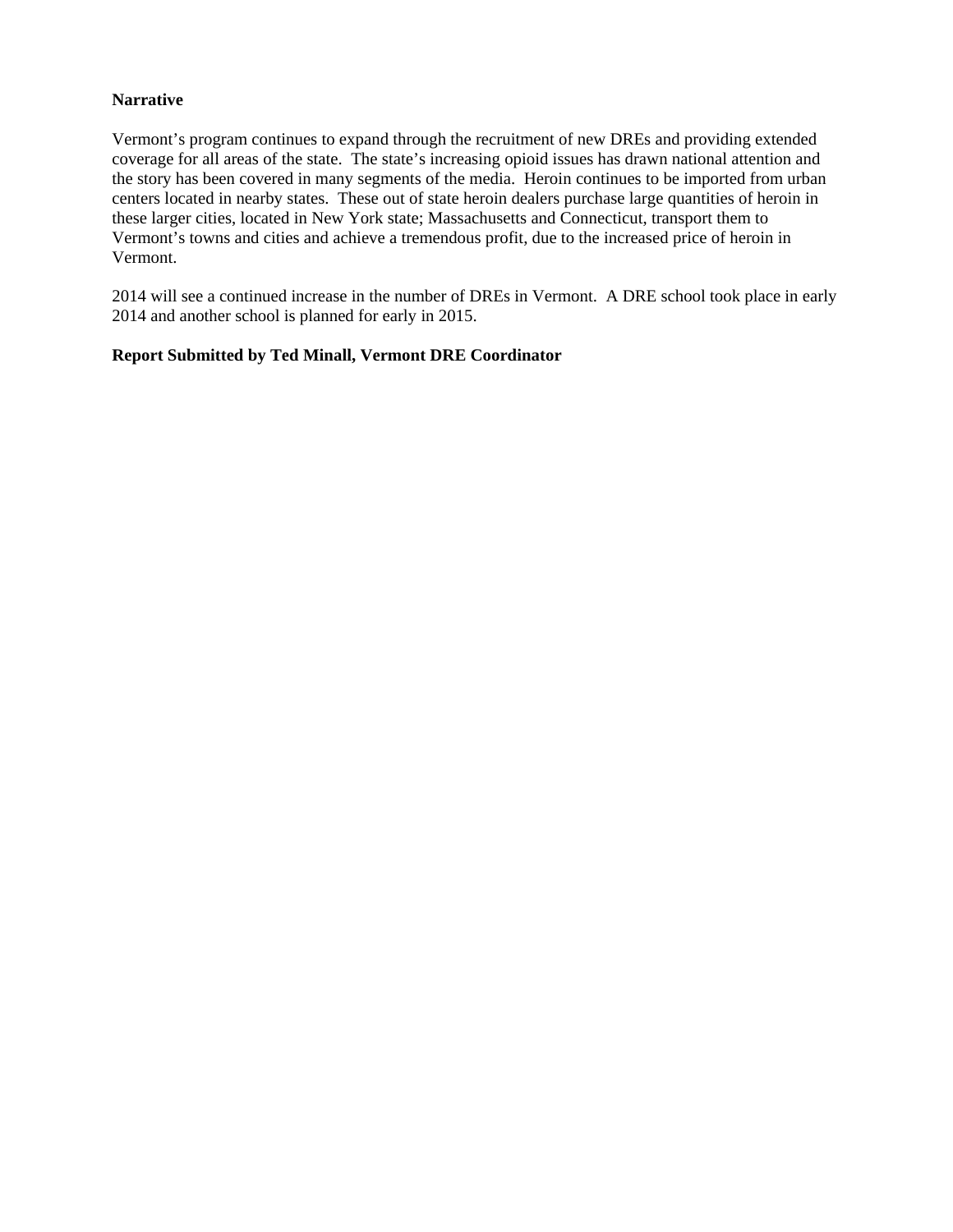# **Virginia DRE Year End Summary Report 2013**

#### **Current DREs**

| Number of evaluators (DREs) in your state: |              |
|--------------------------------------------|--------------|
| Number of DRE instructors in your state:   | $\mathbf{a}$ |
| Number of agencies that have DREs:         |              |

#### **Evaluations**

| Number of enforcement evaluations : |    |
|-------------------------------------|----|
| Number of training evaluations:     | 16 |
| Total number of evaluations:        | 16 |

## **1. Drug Category (DRE's Opinion)**

| • Depressants:              |  |
|-----------------------------|--|
| • Stimulants:               |  |
| • Hallucinogens:            |  |
| • Dissociative Anesthetics: |  |
| • Narcotic Analgesics:      |  |
| <b>TII</b>                  |  |

- Inhalants:
- Cannabis:

### **2. Poly Drug Use**

- Poly Drugs:
- **3. Other**
- Alcohol Rule Outs:
- Medical Rule Outs:
- No Opinion of Impairment:  $\overline{\phantom{a}}$
- Tox Results: Pending:
- Tox Found: No Drugs:
- Refused: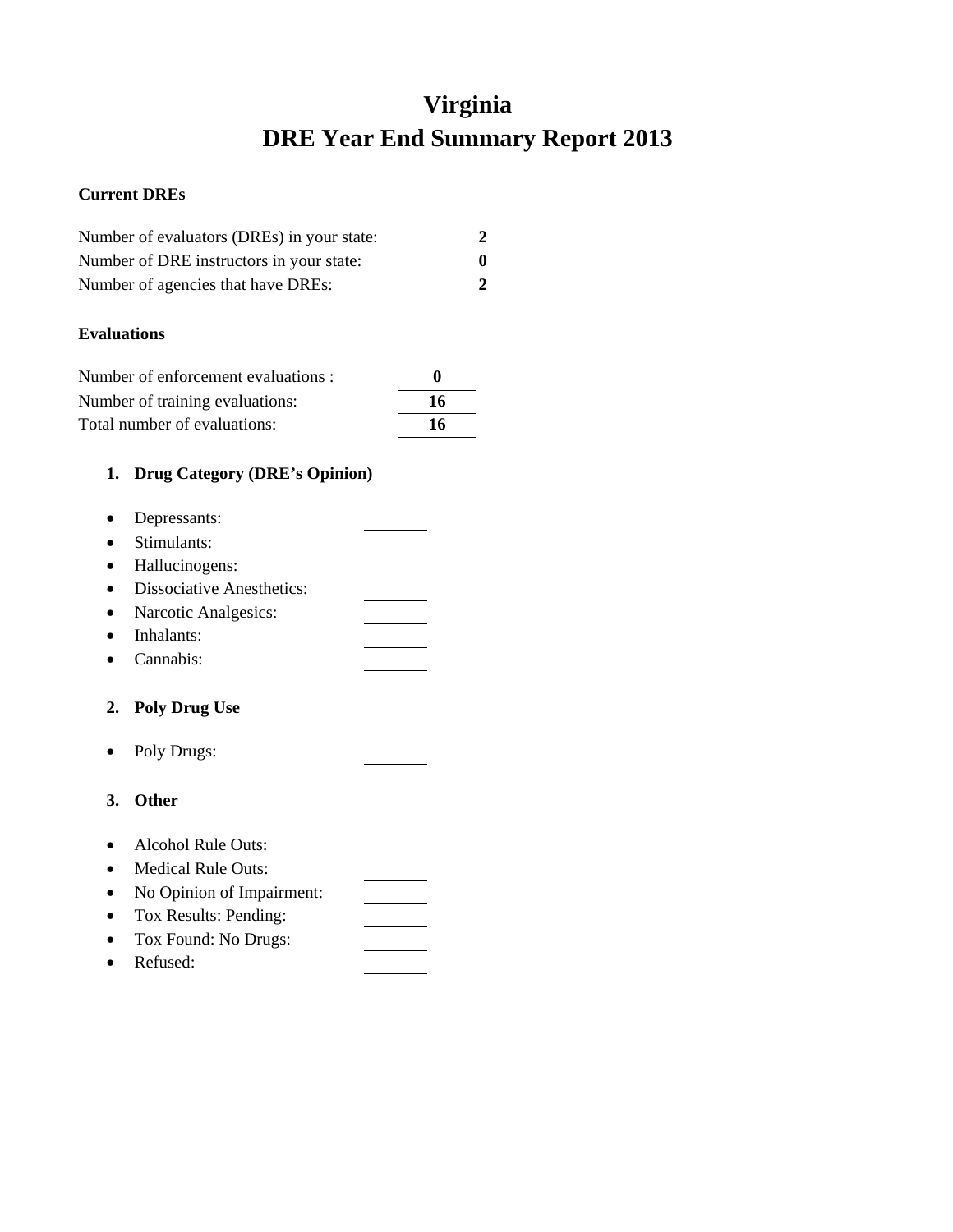| Number of DRE Schools:<br>$\bullet$               | $\boldsymbol{0}$ |
|---------------------------------------------------|------------------|
| Number of Students:                               | 0                |
| Number of DREs Certified:<br>$\bullet$            | 0                |
|                                                   |                  |
| Number of DRE Instructor Schools:<br>$\bullet$    | $\boldsymbol{0}$ |
| Number of Students:                               | 0                |
| Number of DRE Instructors Certified:<br>$\bullet$ | 0                |
| Number of 8-Hour Recertification Classes:<br>٠    | $\boldsymbol{0}$ |
| Number of Students:                               | 0                |
| <b>ARIDE Training</b>                             |                  |
| Number of ARIDE Schools:                          | 4                |
| Number of Students:                               | 67               |
| <b>DITEP Training</b>                             |                  |
| Number of Classes:<br>$\bullet$                   | $\boldsymbol{0}$ |
| Number of School Nurses:                          | 0                |
| Number of SROs:<br>$\bullet$                      | 0                |
| Other Students:                                   | 0                |
| <b>Total Number of Students:</b>                  | 0                |
| <b>Phlebotomy Training</b>                        |                  |
| Number of Classes:<br>$\bullet$                   |                  |
| Number of Students:<br>$\bullet$                  |                  |
| <b>SFST Training</b>                              |                  |
| Number of SFST Classes:                           | 35               |
| Number of Students:                               | 847              |
| Number of SFST Instructor Classes:                | 6                |
| Number of Students:                               | 131              |

## **Report Submitted by Butch Letteer, Virginia DRE Coordinator**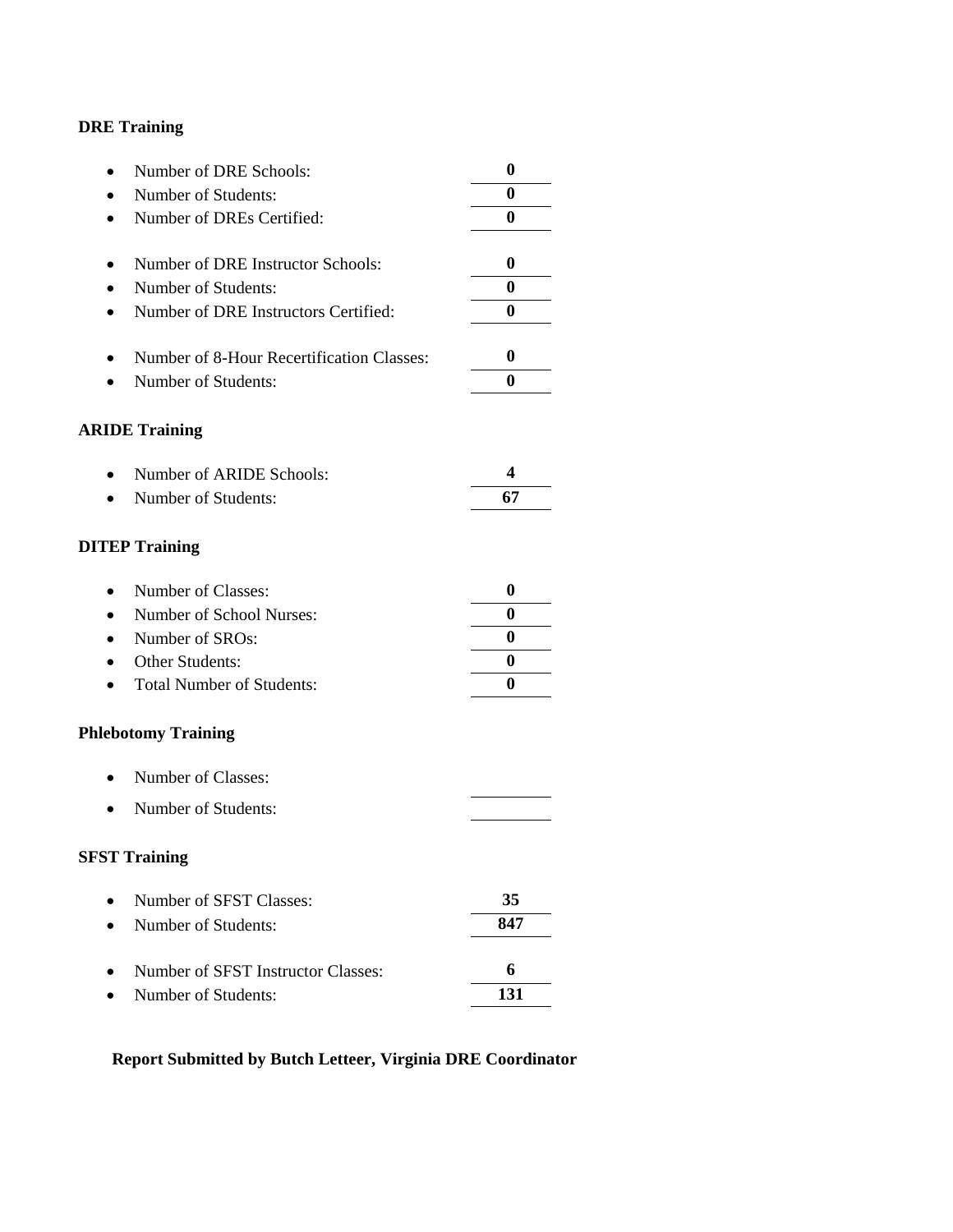# **Washington State DRE Year End Summary Report 2013**

### **Current DREs**

| Number of evaluators (DREs) in your state: | 205 |
|--------------------------------------------|-----|
| Number of DRE instructors in your state:   | 74  |
| Number of agencies that have DREs:         | 69  |
|                                            |     |

### **Evaluations**

| Number of enforcement evaluations : | 982   |
|-------------------------------------|-------|
| Number of training evaluations:     | 425   |
| Total number of evaluations:        | 1.407 |

## **1. Drug Category (DRE's Opinion)**

| Depressants:                     | 356 |
|----------------------------------|-----|
| Stimulants:                      | 335 |
| Hallucinogens:                   | 5   |
| <b>Dissociative Anesthetics:</b> | g   |
| Narcotic Analgesics:             | 342 |
| Inhalants:                       |     |
| Cannabis <sup>.</sup>            |     |

### **2. Poly Drug Use**

• Poly Drugs: **441**

## **3. Other**

| Alcohol Rule Outs:        |    |
|---------------------------|----|
| Medical Rule Outs:        | 18 |
| No Opinion of Impairment: | 2  |
| Tox Results: Pending:     | O  |
| Tox Found: No Drugs:      | 66 |
|                           | ╭  |

• Refused: **69**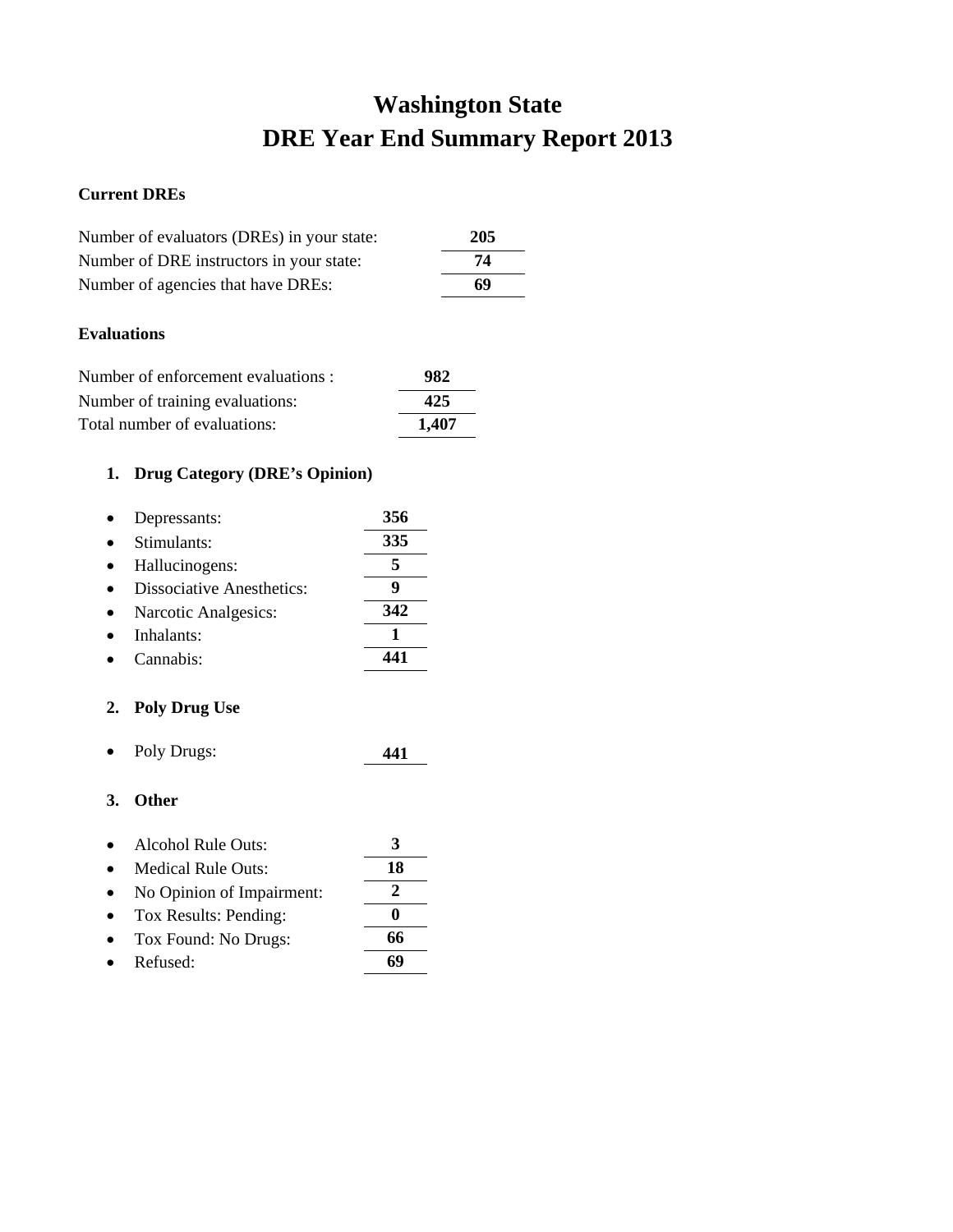| Number of DRE Schools:                    | $\overline{2}$ |
|-------------------------------------------|----------------|
| Number of Students:                       | 29             |
| Number of DREs Certified:                 | 29             |
|                                           |                |
| Number of DRE Instructor Schools:         | 1              |
| Number of Students:                       | 6              |
| Number of DRE Instructors Certified:      | 6              |
| Number of 8-Hour Recertification Classes: | 1              |
| Number of Students:                       | 140            |
| <b>ARIDE Training</b>                     |                |
|                                           |                |
| Number of ARIDE Schools:                  | 32             |
| Number of Students:                       | 281            |
| <b>DITEP Training</b>                     |                |
| Number of Classes:<br>$\bullet$           | 6              |
| Number of School Nurses:                  |                |
| Number of SROs:                           |                |
| Other Students:                           |                |
| <b>Total Number of Students:</b>          | 181            |
| <b>Phlebotomy Training</b>                |                |
| Number of Classes:                        | 0              |
| Number of Students:                       | $\bf{0}$       |
| <b>SFST Training</b>                      |                |
| Number of SFST Classes:                   | 170            |
| Number of Students:                       | 990            |
| Number of SFST Instructor Classes:        | 0              |
|                                           |                |
| Number of Students:                       | $\bf{0}$       |
| <b>Other Training</b>                     |                |
| <b>SFST Refresher</b>                     | 161            |
| Number of Students                        | 848            |

## **Report Submitted by Sgt. Mark Crandall, Washington DRE Coordinator**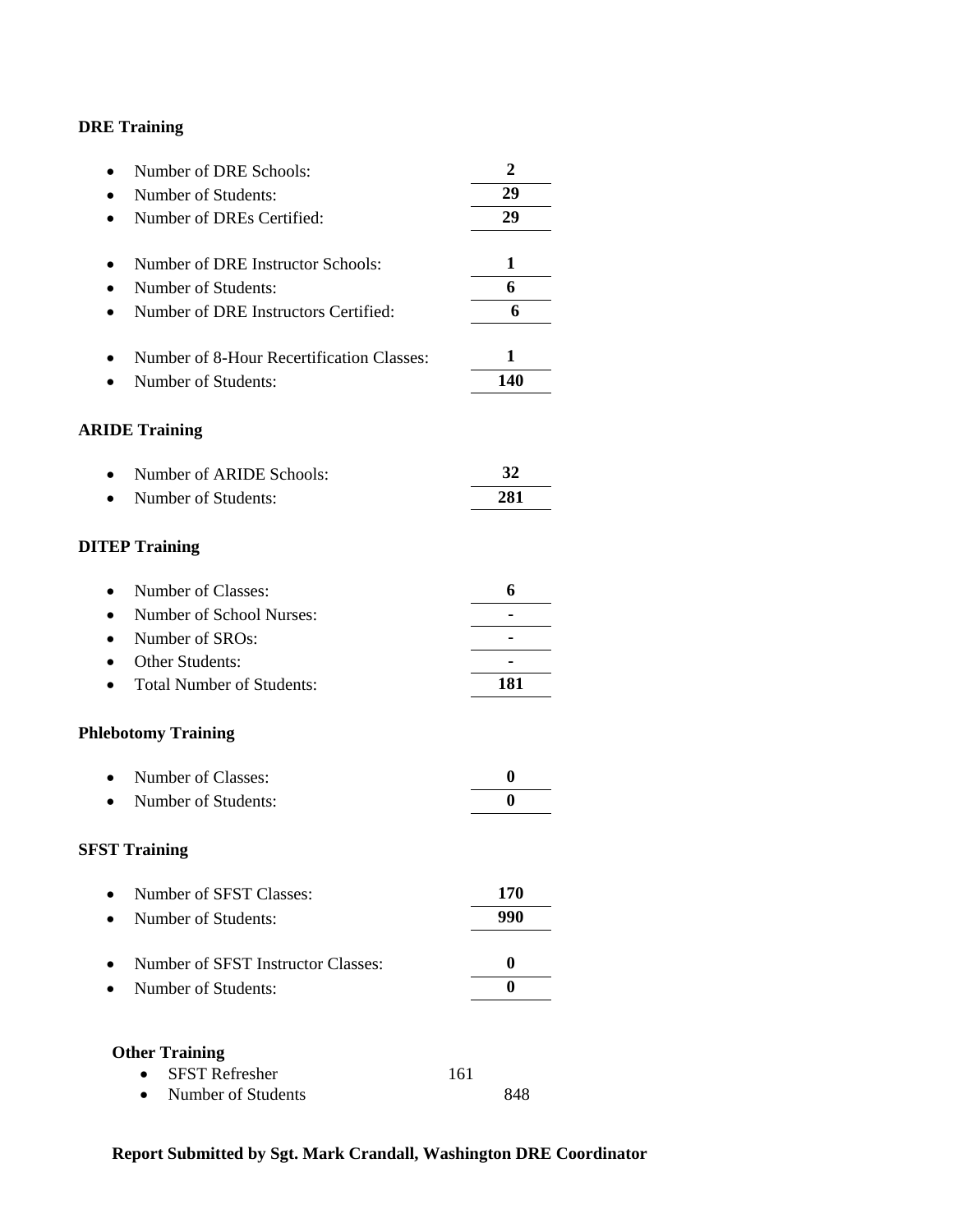# **Wisconsin DRE Year End Summary Report 2013**

### **Current DREs**

| Number of evaluators (DREs) in your state: |     | 179 |
|--------------------------------------------|-----|-----|
| Number of DRE instructors in your state:   |     | 23  |
| Number of agencies that have DREs:         |     | 108 |
| <b>Evaluations</b>                         |     |     |
| Number of enforcement evaluations:         | 577 |     |
| Number of training evaluations:            | 298 |     |

## **1. Drug Category (DRE's Opinion)**

| Depressants:                     | 204 |
|----------------------------------|-----|
| Stimulants:                      | 105 |
| Hallucinogens:                   |     |
| <b>Dissociative Anesthetics:</b> |     |
| Narcotic Analgesics:             | 118 |
| Inhalants:                       |     |
| Cannabis:                        |     |

Total number of evaluations: **879**

## **2. Poly Drug Use**

• Poly Drugs: **173**

| Alcohol Rule Outs:        |      |
|---------------------------|------|
| <b>Medical Rule Outs:</b> | 11   |
| No Opinion of Impairment: | 26   |
| Tox Results: Pending:     | Unk. |
| Tox Found: No Drugs:      | 19   |
| Refused:                  | 18   |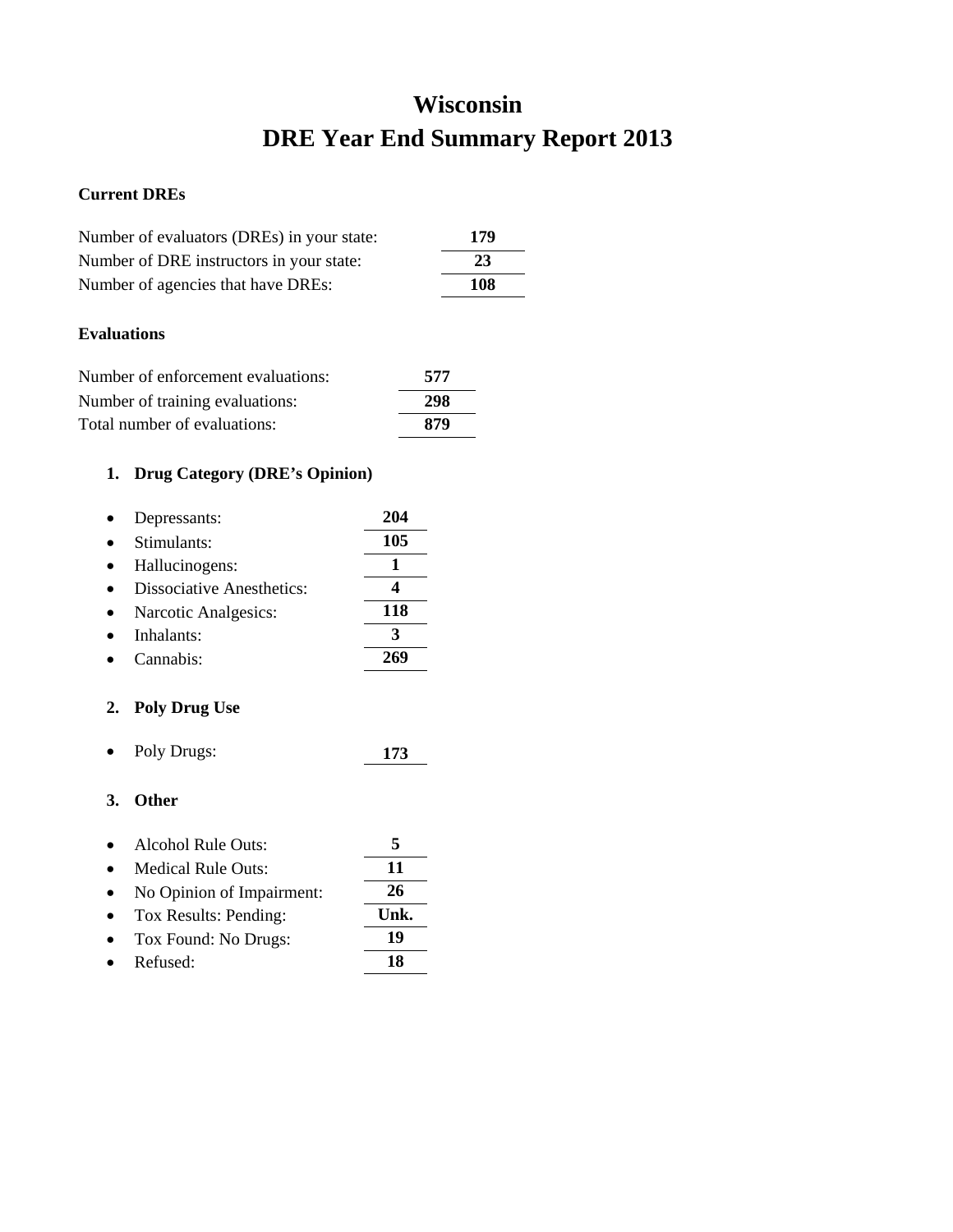| Number of DRE Schools:<br>$\bullet$               | 1                |
|---------------------------------------------------|------------------|
| Number of Students:                               | 24               |
| Number of DREs Certified:<br>$\bullet$            | 24               |
|                                                   |                  |
| Number of DRE Instructor Schools:<br>٠            | $\boldsymbol{0}$ |
| Number of Students:<br>٠                          | $\bf{0}$         |
| Number of DRE Instructors Certified:<br>$\bullet$ | 0                |
| Number of 8-Hour Recertification Classes:<br>٠    | 5                |
| Number of Students:                               | 169              |
| <b>ARIDE Training</b>                             |                  |
| Number of ARIDE Schools:                          | 27               |
| Number of Students:<br>$\bullet$                  | 576              |
| <b>DITEP Training</b>                             |                  |
| Number of Classes:<br>$\bullet$                   | 11               |
| Number of School Nurses:<br>$\bullet$             | Unk.             |
| Number of SROs:<br>$\bullet$                      | Unk.             |
| Other Students:                                   | Unk.             |
| <b>Total Number of Students:</b><br>٠             | 226              |
| <b>Phlebotomy Training</b>                        |                  |
| Number of Classes:<br>$\bullet$                   | $\bf{0}$         |
| Number of Students:                               | 0                |
| <b>SFST Training</b>                              |                  |
| Number of SFST Classes:                           | 22               |
| Number of Students:                               | 424              |
| Number of SFST Instructor Classes:                | 2                |
| Number of Students:                               | 31               |
|                                                   |                  |
| <b>Drugs That Impair Driving Training</b>         |                  |

| $\bullet$ | Number of Classes:  | ---- |
|-----------|---------------------|------|
| $\bullet$ | Number of Students: | 456  |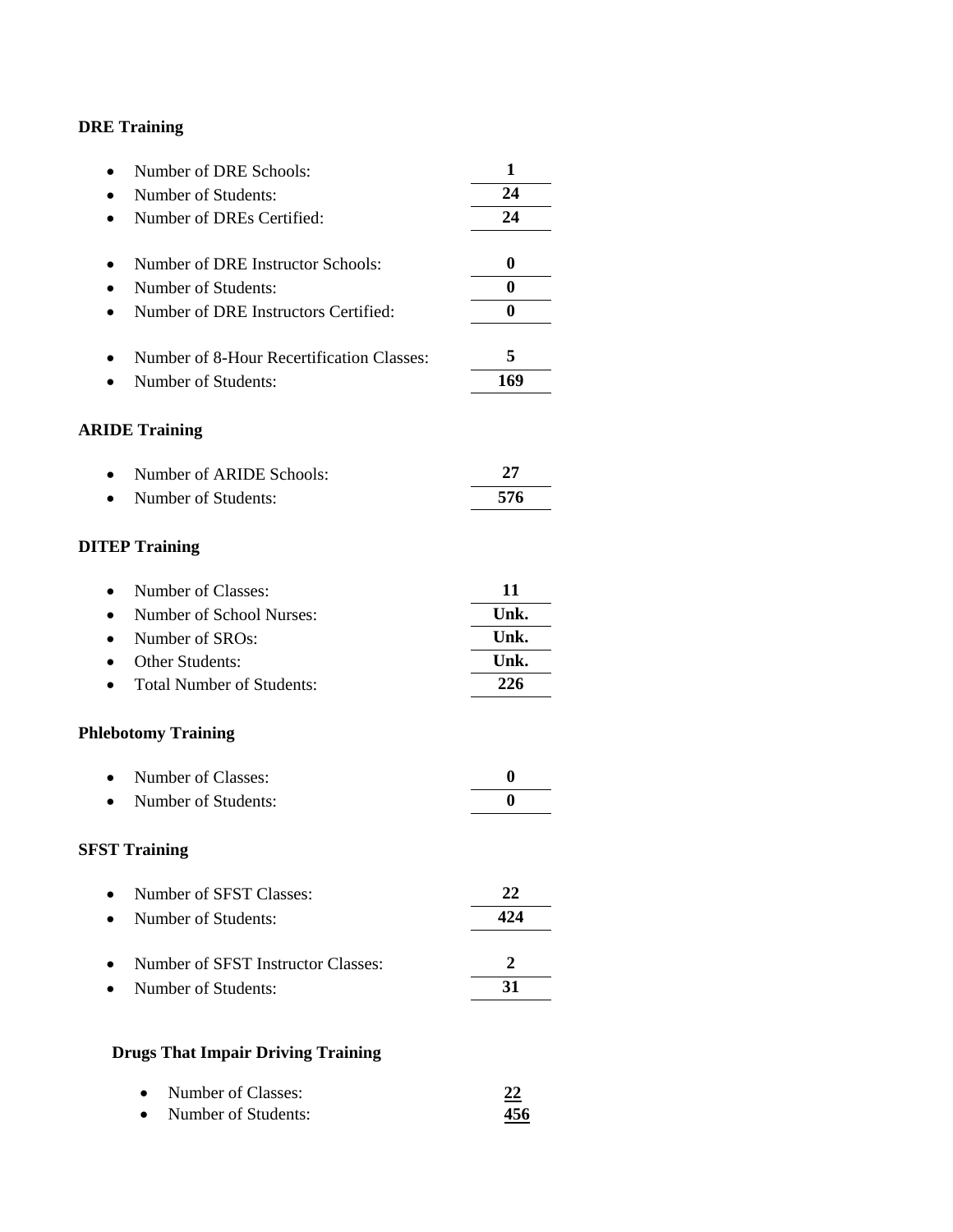#### **Drugs Impairment Training for Educational Professions**

• Number of Classes: **11**  • Number of Students: **244**

#### **SFST Refresher Training**

| $\bullet$ | Number of Classes:  |    |
|-----------|---------------------|----|
|           | Number of Students: | 63 |

#### **Two Conferences:**

- University of Wisconsin Law School Resource Center on Impaired Driving Conference
- Governor's Conference on Highway Safety

#### **Interesting Case:**



**Respectfully** submitted . Lesniewski

Villáge of Eggle Police Department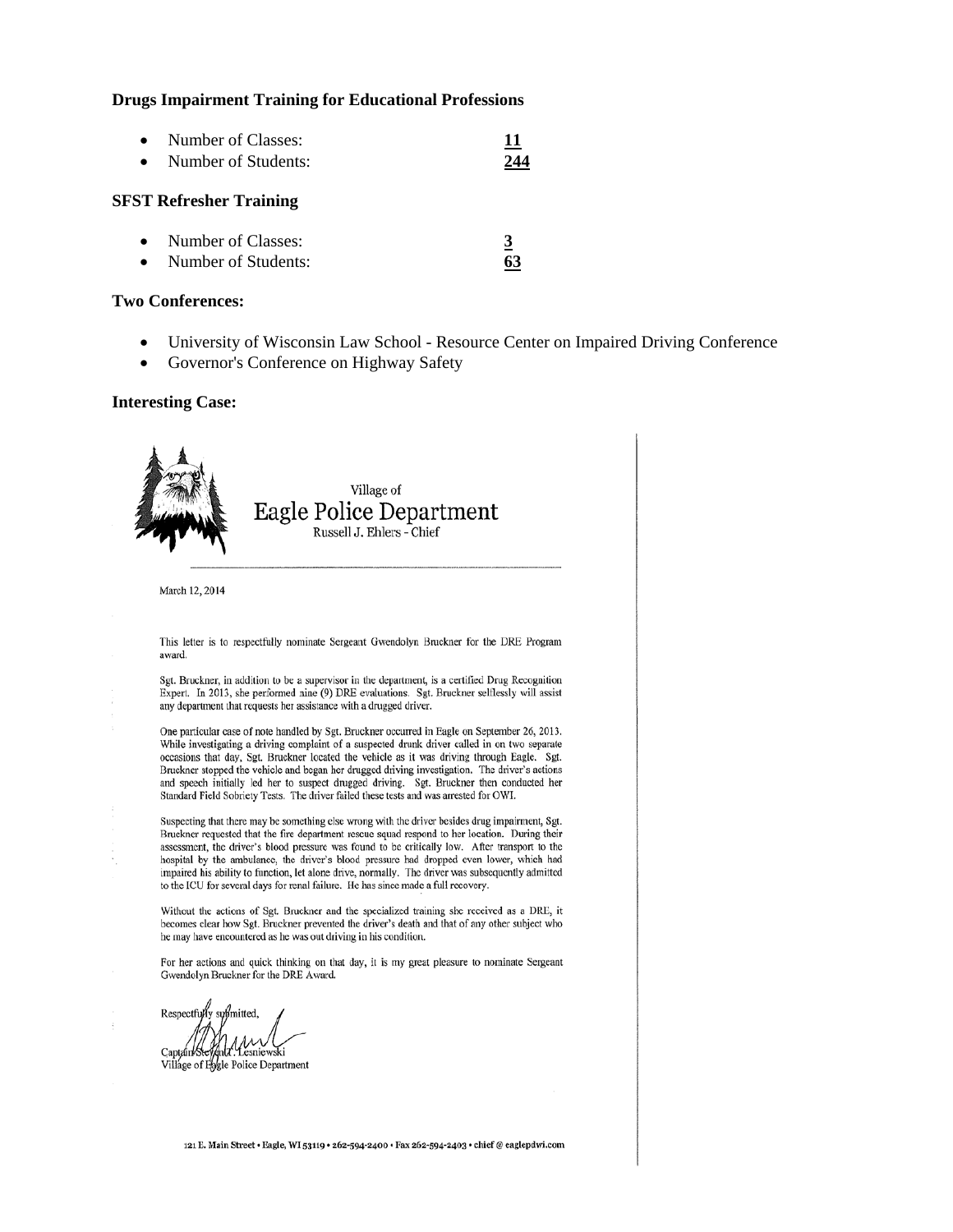#### **Narrative**

2013 was a productive year for the DEC Program in Wisconsin.

Five DRE re-certification/updates were held across the state at various locations and dates. These provided DREs an opportunity to gain valuable information in regard to the latest drug trends and patterns, to receive important program information, and to have the chance to perform instructorwitnessed evaluations, as well as receive the required training to maintain certifications. Accomplishments for the 2013-year included the successful completion and certification of 24 officers who attended the DRE Pre-School and DRE School. The field certification portion of the DRE School, held in Milwaukee, Wisconsin, was once again a huge success. With the continued success with this portion of the training we will plan to continue to utilize this as a training venue in the future.

Several other classes were held throughout the year in DITEP, ARIDE, SFST, and Drugs That Impair Driving, and SFST Refreshers, training well over 2000 officers in total. We also held two successful conferences.

#### **Report Submitted by Sgt. Nate Thompson, Wisconsin DRE Coordinator**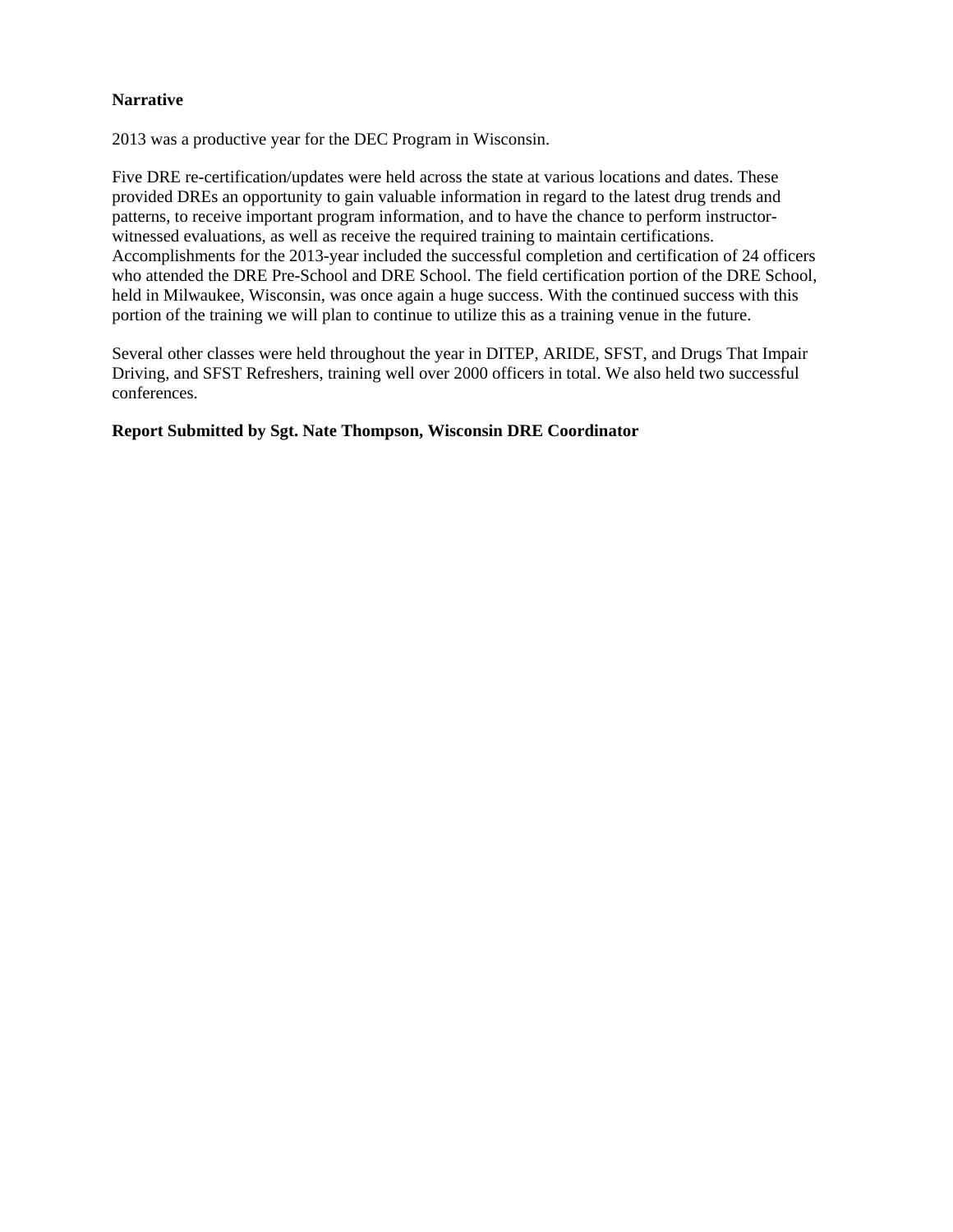# **Wyoming DRE Year End Summary Report 2013**

### **Current DREs**

| Number of evaluators (DREs) in your state: | 75 |
|--------------------------------------------|----|
| Number of DRE instructors in your state:   | 19 |
| Number of agencies that have DREs:         | 34 |

#### **Evaluations**

| Number of enforcement evaluations : | 164 |
|-------------------------------------|-----|
| Number of training evaluations:     | -13 |
| Total number of evaluations:        | 177 |

## **1. Drug Category (DRE's Opinion)**

| Depressants:                     | 53 |
|----------------------------------|----|
| Stimulants:                      |    |
| Hallucinogens:                   |    |
| <b>Dissociative Anesthetics:</b> |    |
| Narcotic Analgesics:             | 13 |
| Inhalants:                       |    |
| Cannabis:                        |    |

### **2. Poly Drug Use**

• Poly Drugs: **49**

- Alcohol Rule Outs: **0**
- Medical Rule Outs: **3**
- No Opinion of Impairment: **20**
- Tox Results: Pending: **19**
- Tox Found: No Drugs: **23**
- Refused: **4**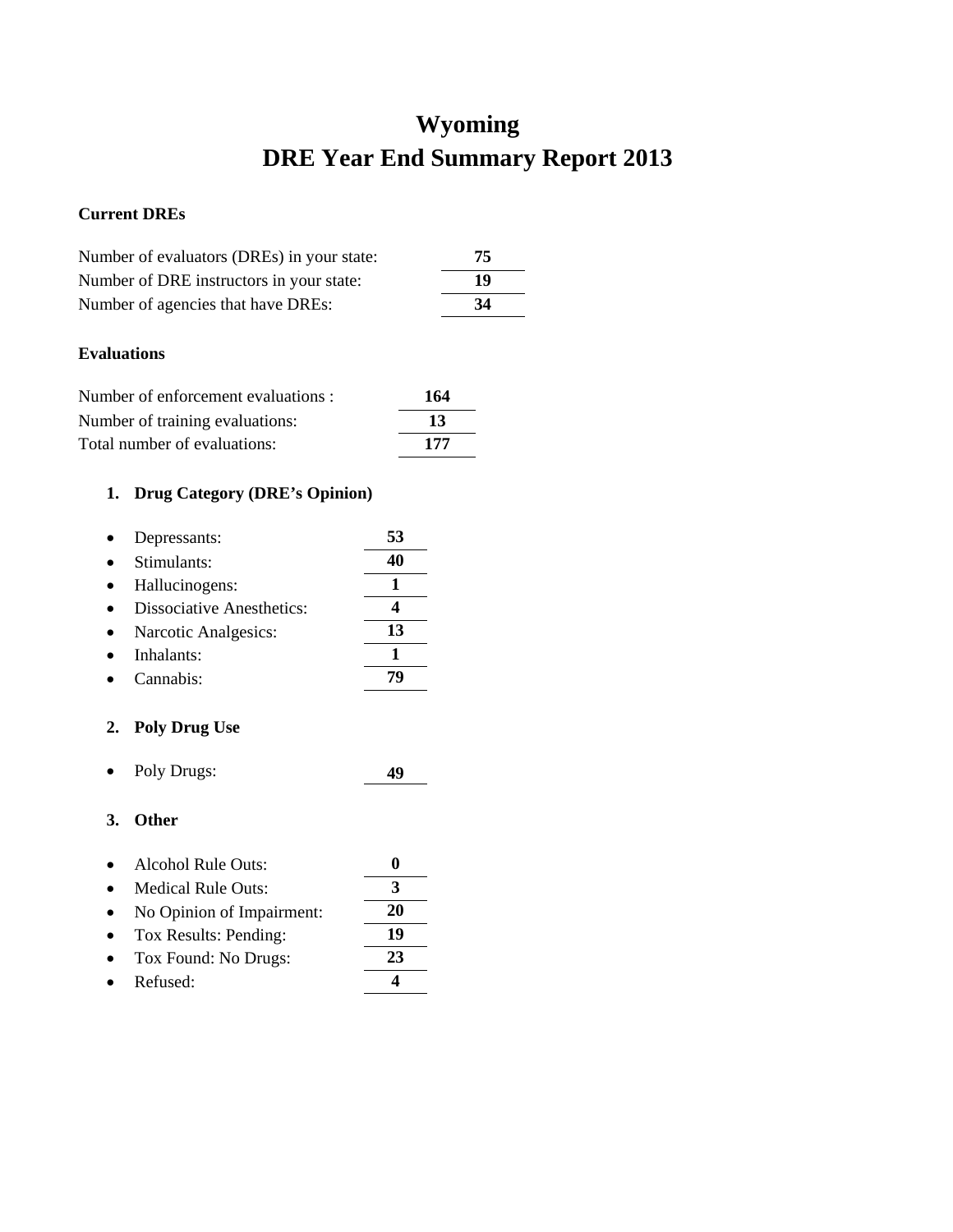| Number of DRE Schools:                    | $\boldsymbol{0}$ |
|-------------------------------------------|------------------|
| Number of Students:                       | $\bf{0}$         |
| Number of DREs Certified:                 | $\bf{0}$         |
| Number of DRE Instructor Schools:         | 0                |
| Number of Students:                       | $\bf{0}$         |
| Number of DRE Instructors Certified:      | $\bf{0}$         |
|                                           |                  |
| Number of 8-Hour Recertification Classes: | 1                |
| Number of Students:                       | 126              |
| <b>ARIDE Training</b>                     |                  |
| Number of ARIDE Schools:                  | 4                |
| Number of Students:                       | 42               |
| <b>DITEP Training</b>                     |                  |
| Number of Classes:                        | 1                |
| Number of School Nurses:                  | 4                |
| Number of SROs:                           | $\bf{0}$         |
| Other Students:                           | 8                |
| <b>Total Number of Students:</b>          | 12               |
| <b>Phlebotomy Training</b>                |                  |
| Number of Classes:                        | 0                |
| Number of Students:                       | $\mathbf{0}$     |
| <b>SFST Training</b>                      |                  |
| Number of SFST Classes:                   | 3                |
| Number of Students:                       | 108              |
| Number of SFST Instructor Classes:        | 0                |
|                                           | $\bf{0}$         |
| Number of Students:                       |                  |

### **Other Training**

The Wyoming DEC Program did not hold a DRE class this year, focusing instead on providing a regional training conference. The training conference was a resounding success with over 230 attendees populating the four separate training tracks. In attendance were 126 DREs, 44 drug court professionals, 30 non-DRE law enforcement officers, and 26 prosecutors. Also, several others attended multiple tracks. While most of